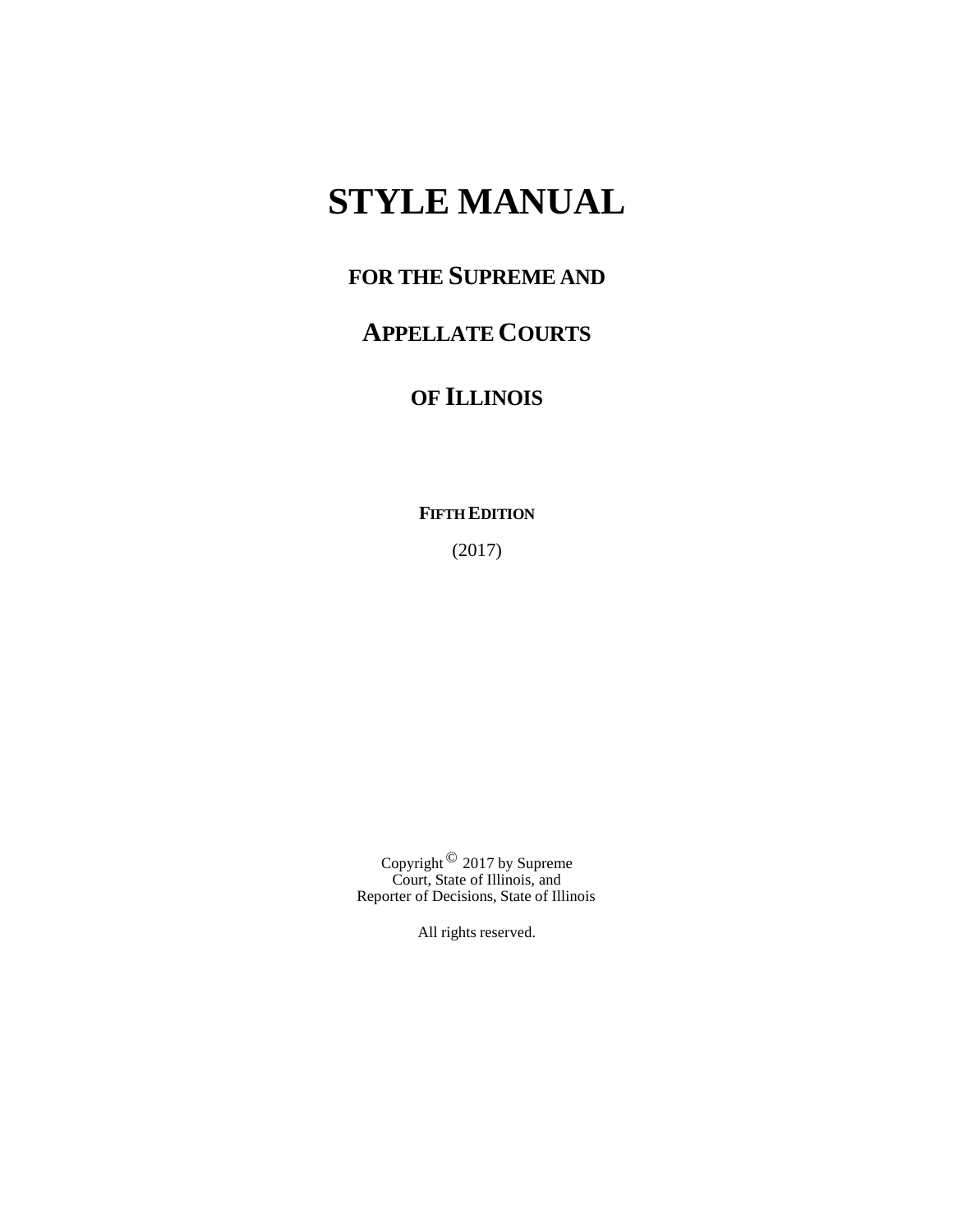## **PREFACE**

<span id="page-1-0"></span>This edition of the Style Manual for the Supreme and Appellate Courts of Illinois has been revised from prior editions with two specific goals: (1) providing more guidance on the grammar and mechanics conventions already employed in the publication of opinions from Illinois courts of review and (2) documenting citation styles already in use but not previously provided in the style manual. The longtime practice to generally follow the standards of The Bluebook, A Uniform System of Citation, continues with the Bluebook's twentieth edition. The ongoing project to eliminate variances between this style manual and the Bluebook, where prudent to do so, continues; variances from Bluebook practices are noted. Special attention has been devoted to allowing a more robust use of *id.* with Illinois statutes, to clarifying the rules for captions and headings, to clarifying the effect of postfiling revisions, and to providing easily searchable and printable references for citation forms. The capitalization policy has been substantially revised for clarity and to align with more typical conventions.

This edition applies to opinions filed on or after January 1, 2018.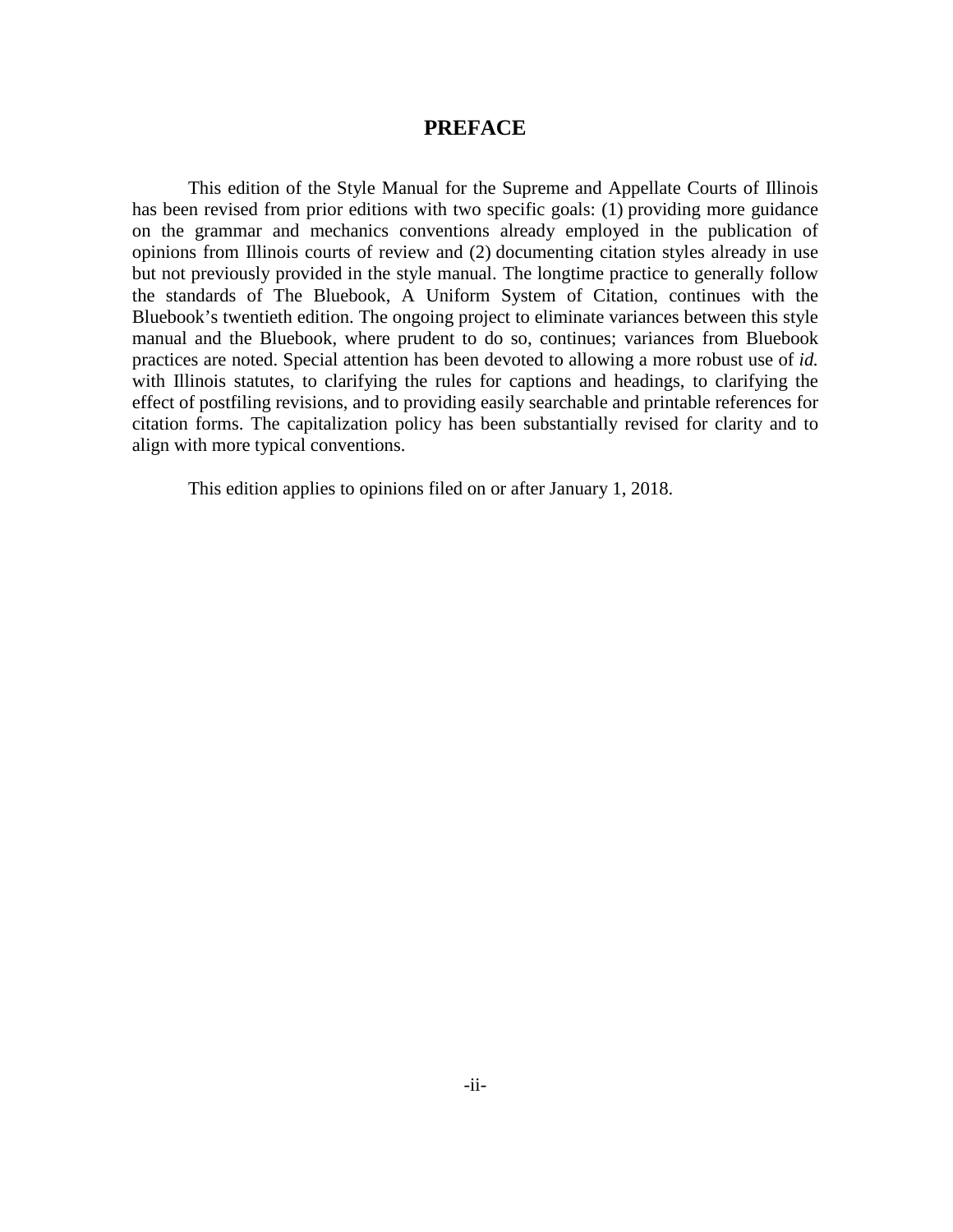## **TABLE OF CONTENTS**

<span id="page-2-0"></span>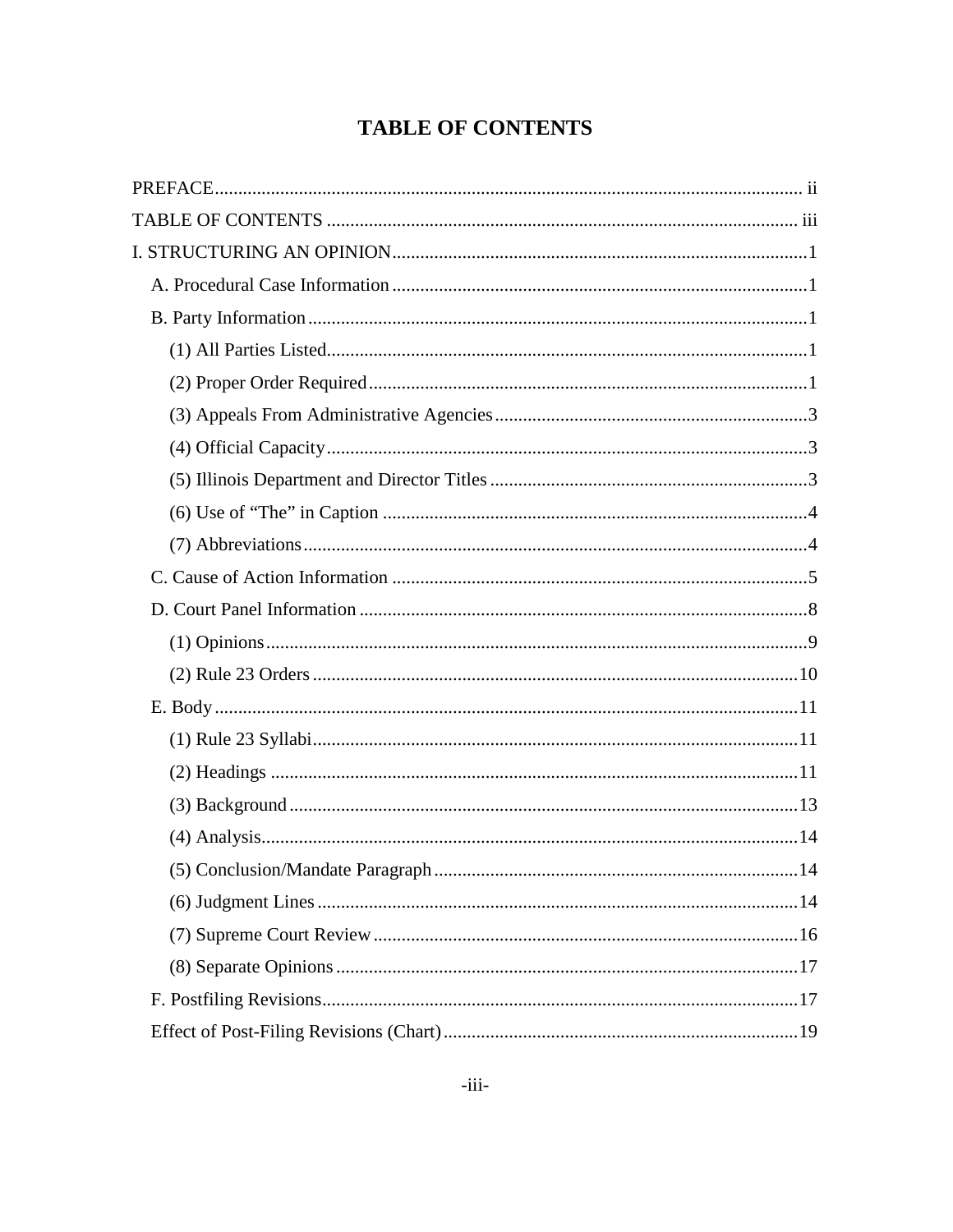| 28 |
|----|
|    |
|    |
|    |
|    |
|    |
|    |
|    |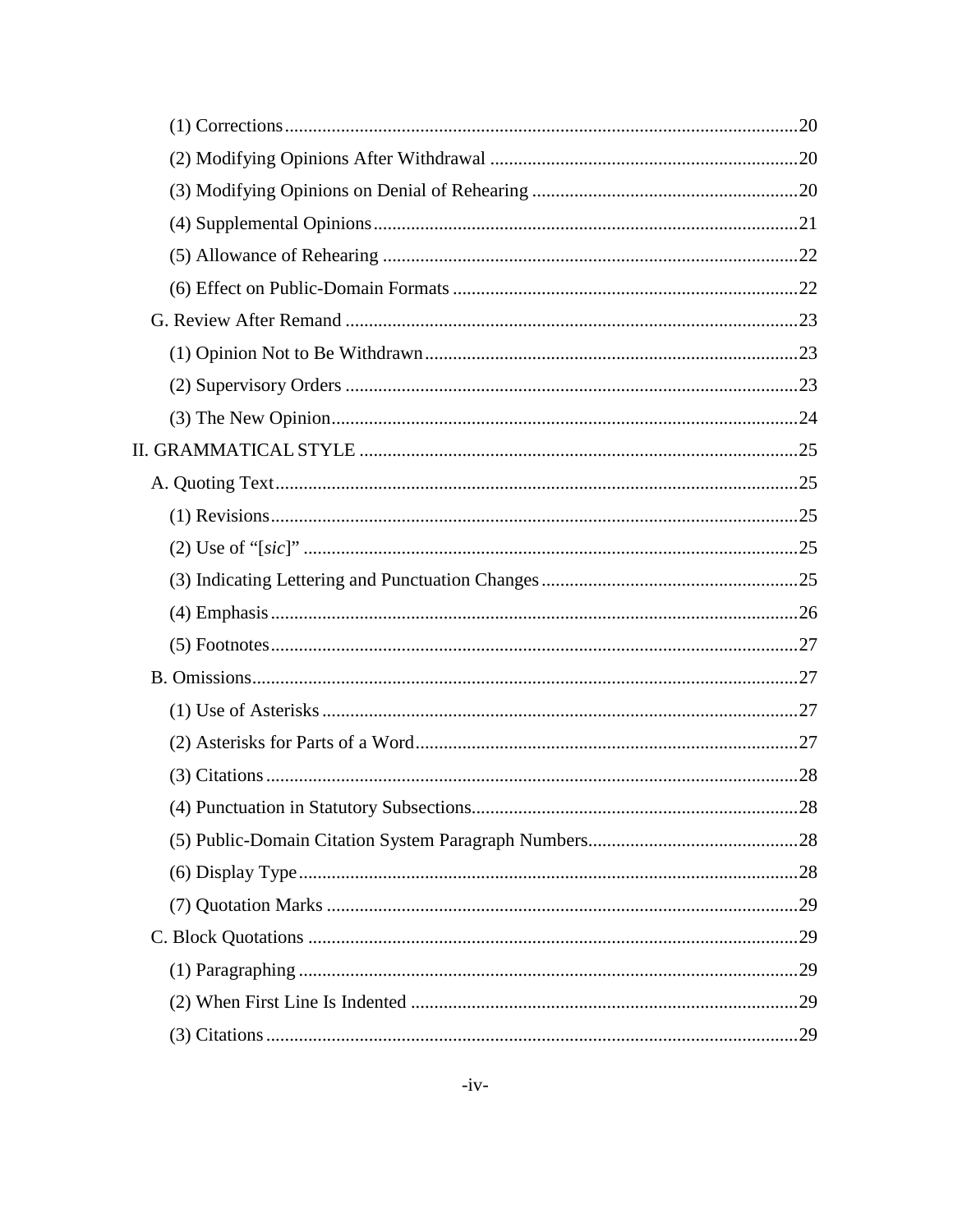| .41 |
|-----|
|     |
|     |
|     |
|     |
|     |
|     |
|     |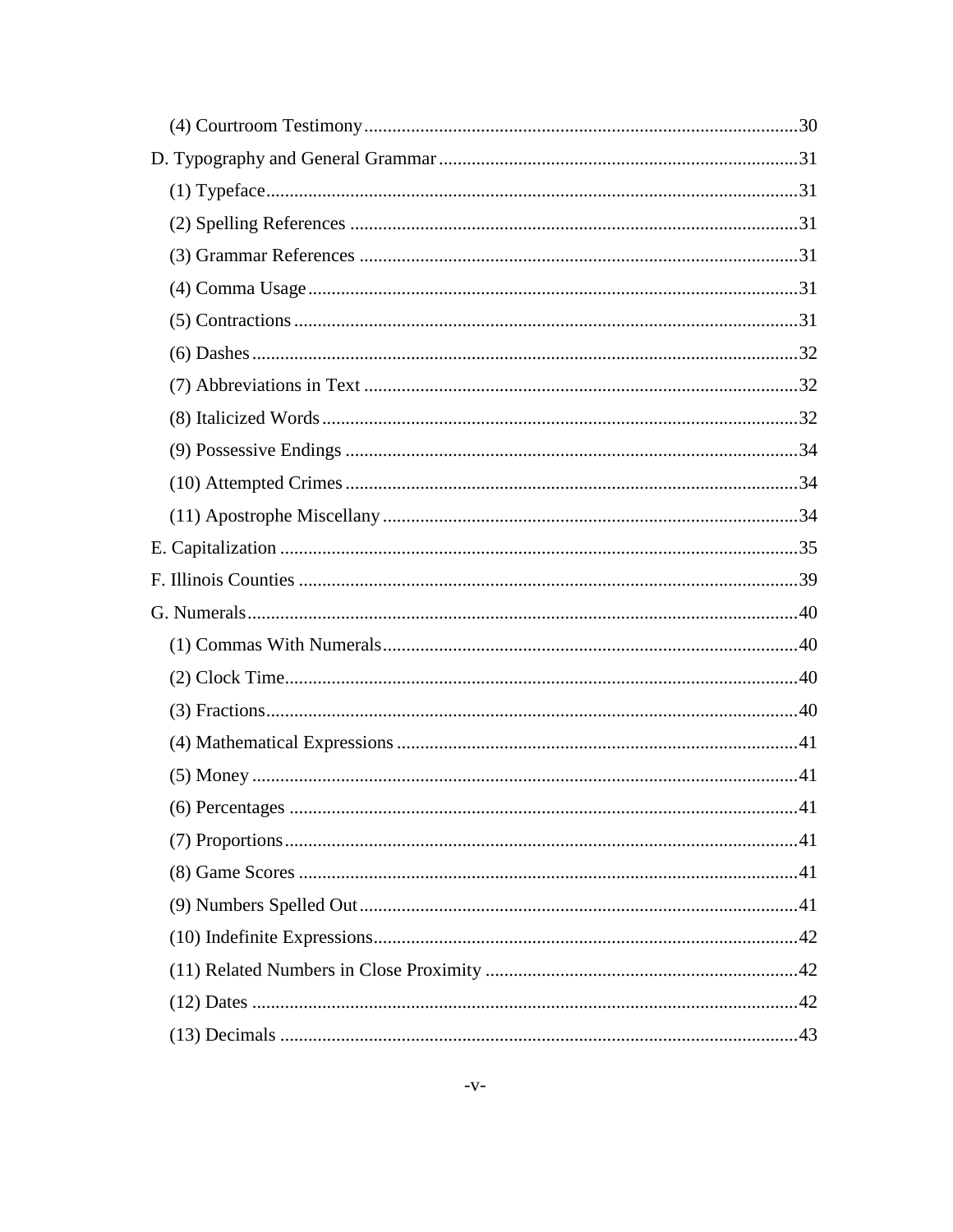| 56 |
|----|
|    |
|    |
|    |
|    |
|    |
|    |
|    |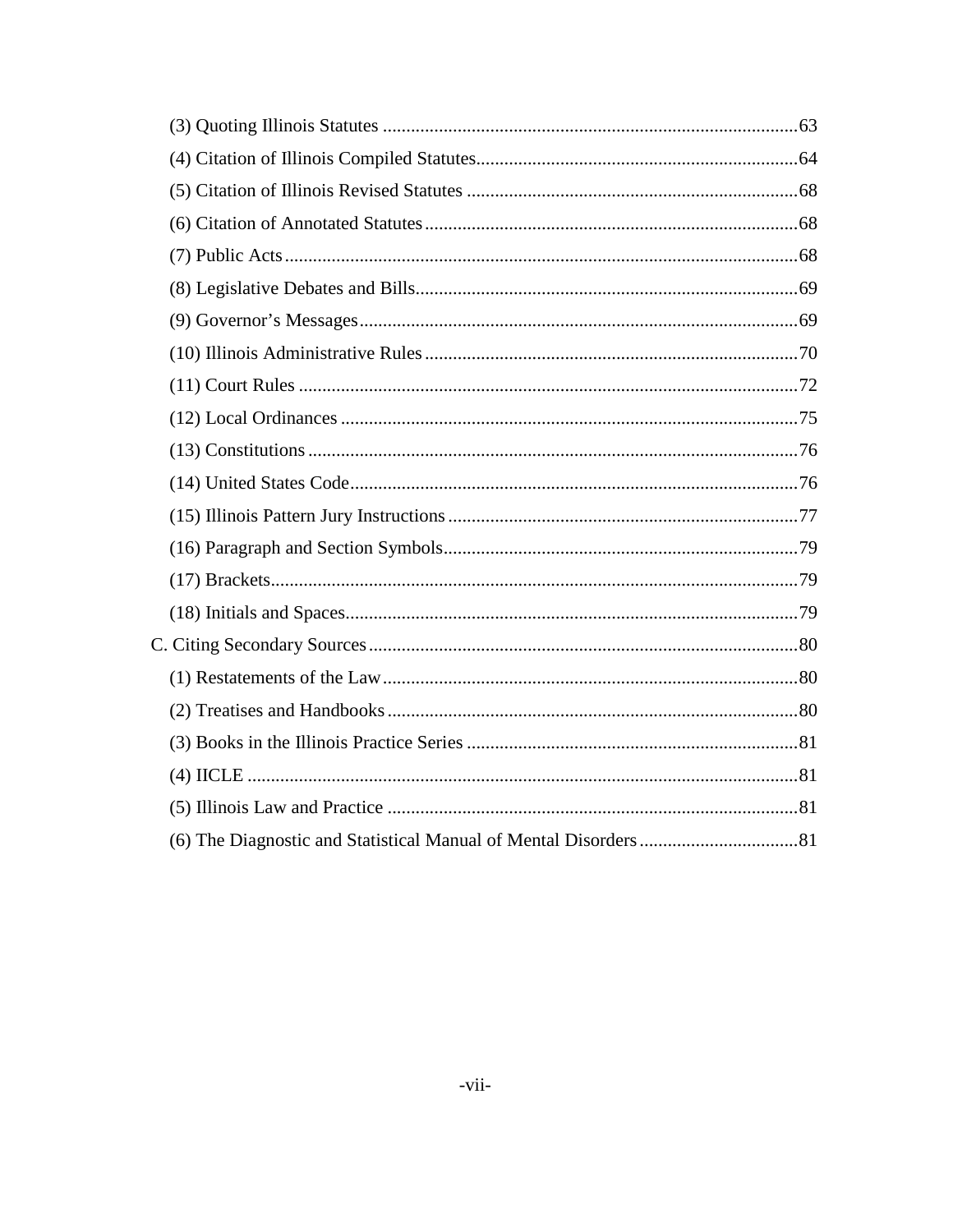## **I. STRUCTURING AN OPINION**

## <span id="page-7-1"></span><span id="page-7-0"></span>**A. Procedural Case Information**

The format of the initial page of an appellate court opinion is determined on a district-by-district basis. Yet, certain basic information regarding the appeal must be included on the first page. Those essential elements are:

- Public-domain case designator
- Name of the district and, in the First District, the division
- Docket number in the appellate court
- Date of filing of the appellate court opinion
- Name of court or administrative agency from which review was taken
- Docket number of the cause in the court below or the agency
- Name of the trial judge or administrative law judge
- Caption derived from the circuit court or administrative agency proceeding

Additionally, all written orders disposing of an appeal under Illinois Supreme Court Rule 23(b) (eff. July 1, 2011) must contain the following notice on the initial page of the written order:

**NOTICE:** This order was filed under Supreme Court Rule 23 and may not be cited as precedent by any party except in the limited circumstances allowed under Rule 23(e)(1).

## <span id="page-7-3"></span><span id="page-7-2"></span>**B. Party Information**

## *(1) All Parties Listed*

Owing to the generally unpublished nature of circuit court and administrative proceedings, it is the appellate court's opinion that first presents the public with a record of the proceedings below. To fulfill this function, the appellate court's opinion must list *all* plaintiffs, *all* defendants, and any third parties participating in the appeal, along with their relative positions (*e.g.*, plaintiffappellant, defendant-appellee, third-party defendant-appellee, intervenor-appellant, etc.). Because this consideration is generally not present in Illinois Supreme Court proceedings, its opinions use shortened titles.

Note that appellate court opinions do not use the phrase "*et al.*" for party information, except in workers' compensation cases.

## <span id="page-7-4"></span>*(2) Proper Order Required*

Parties' names will generally appear in the caption as they were set forth in the complaint, petition, or other document by which the action was initiated. However, an appeal that was mistitled by the parties in the notice of appeal should be corrected by the court before the opinion is filed. For example, should a defendant list his or her name first in the notice of appeal (*i.e.*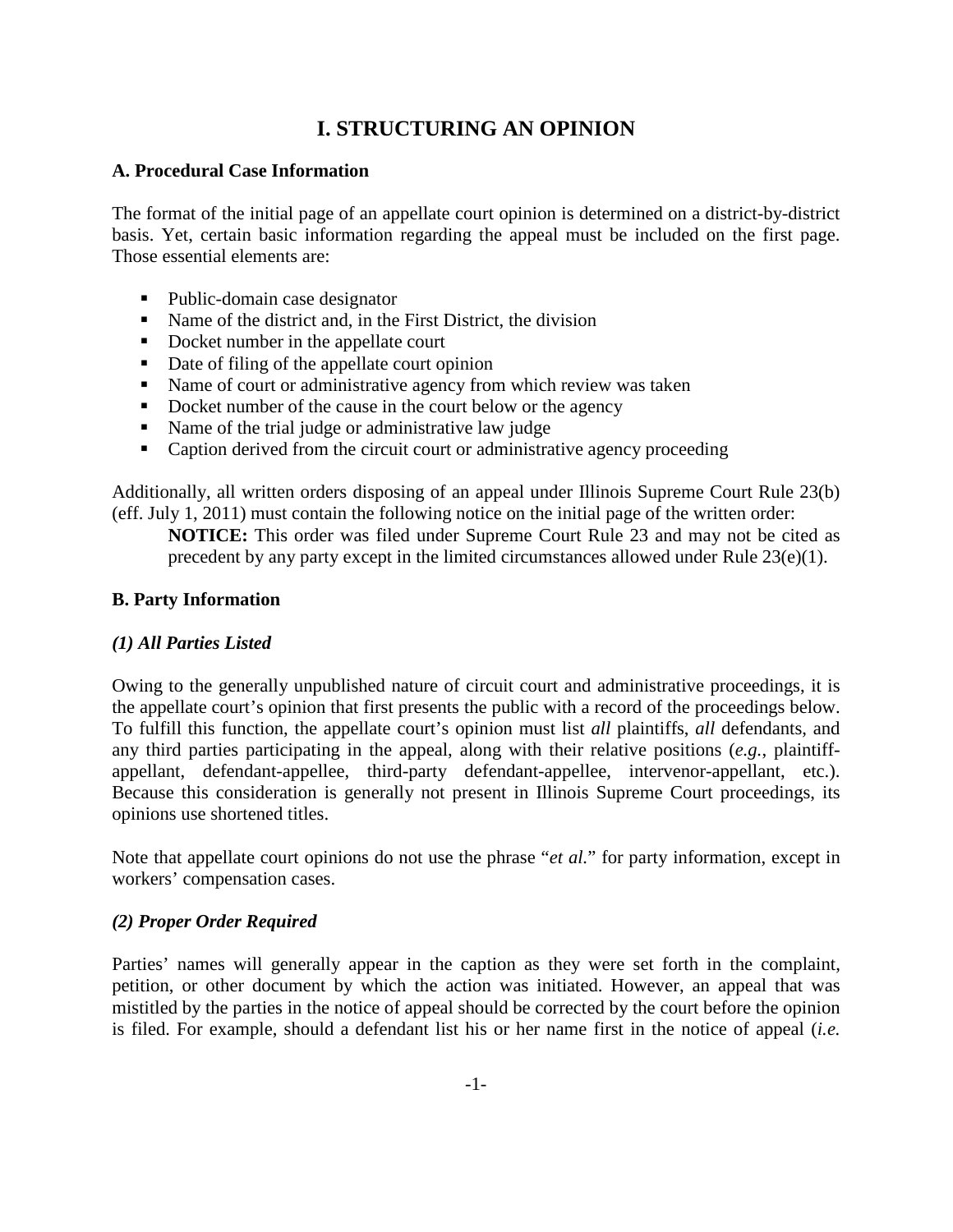John Doe, Defendant-Appellant, v. The People of the State of Illinois, Plaintiff-Appellee), the court should correct the title to place the parties in their proper positions in the circuit court.

Positions on appeal before the appellate court should be indicated according to the following examples:

Plaintiff-Appellant Plaintiff-Appellee and Cross-Appellant Defendant and Counterplaintiff-Appellant Defendant and Third-Party Plaintiff-Appellee

Parties other than plaintiffs and defendants (or, analogously, petitioners and respondents) are indicated parenthetically after the listing of both the plaintiff and the defendant. Note the punctuation and capitalization in the following:

BOB WHITE, Plaintiff-Appellee, v. FIRST NATIONAL BANK, as Trustee, Defendant (Stateville Title and Trust Company, Intervenor-Appellant).

The proper format of an appellate court caption can be distilled to three basic principles:

(1) List all plaintiffs, defendants, and analogous parties to the litigation, in the order they were listed in the complaint (or other pleading that initiated the litigation).

(2) Include all common appellate statuses in the main caption, with hyphens between their litigation titles.

(3) List all nonuniform appellate statuses in the parenthetical with any third parties participating in the appeal. Repetition is not problematic.

BANKERS LIFE AND CASUALTY COMPANY, Plaintiff-Appellant, v. AMERICAN SENIOR BENEFITS LLC, GREGORY P. GELINEAU, VAN LaFERMINE, ALLAN PARLIER, CHRISTOPHER VALENTINE, SCOTT FAJNOR, and KEVIN HEISER, Defendants (Gregory P. Gelineau, Defendant-Appellee).

Note that because not all defendants were appellees in this case, only Gelineau is listed as a defendant-appellee. His name is repeated from the main caption in the parenthetical to show his distinct appellate status.

A party's name is fully capitalized in the caption. Any titles, designations as a trustee or similar representative, or indications of a former name or current business name that follow are in title case. (See the "Headings" rule for capitalization for guidance. Note that the phrase "By and Through" is also capitalized, as a term of art.)

PEKIN INSURANCE COMPANY, Plaintiff-Appellant, v. ST. PAUL LUTHERAN CHURCH, an Illinois Religious Corporation; and HOPE FARNEY, as Independent Administrator of the Estate of Kitty Mullins, Deceased, Defendants-Appellees.

RITA STEELE, Special Administrator of the Estate of Michelle Koenig, Plaintiff-Appellee, v. PROVENA HOSPITALS, d/b/a St. Mary's Hospital; TIMOTHY MORAN,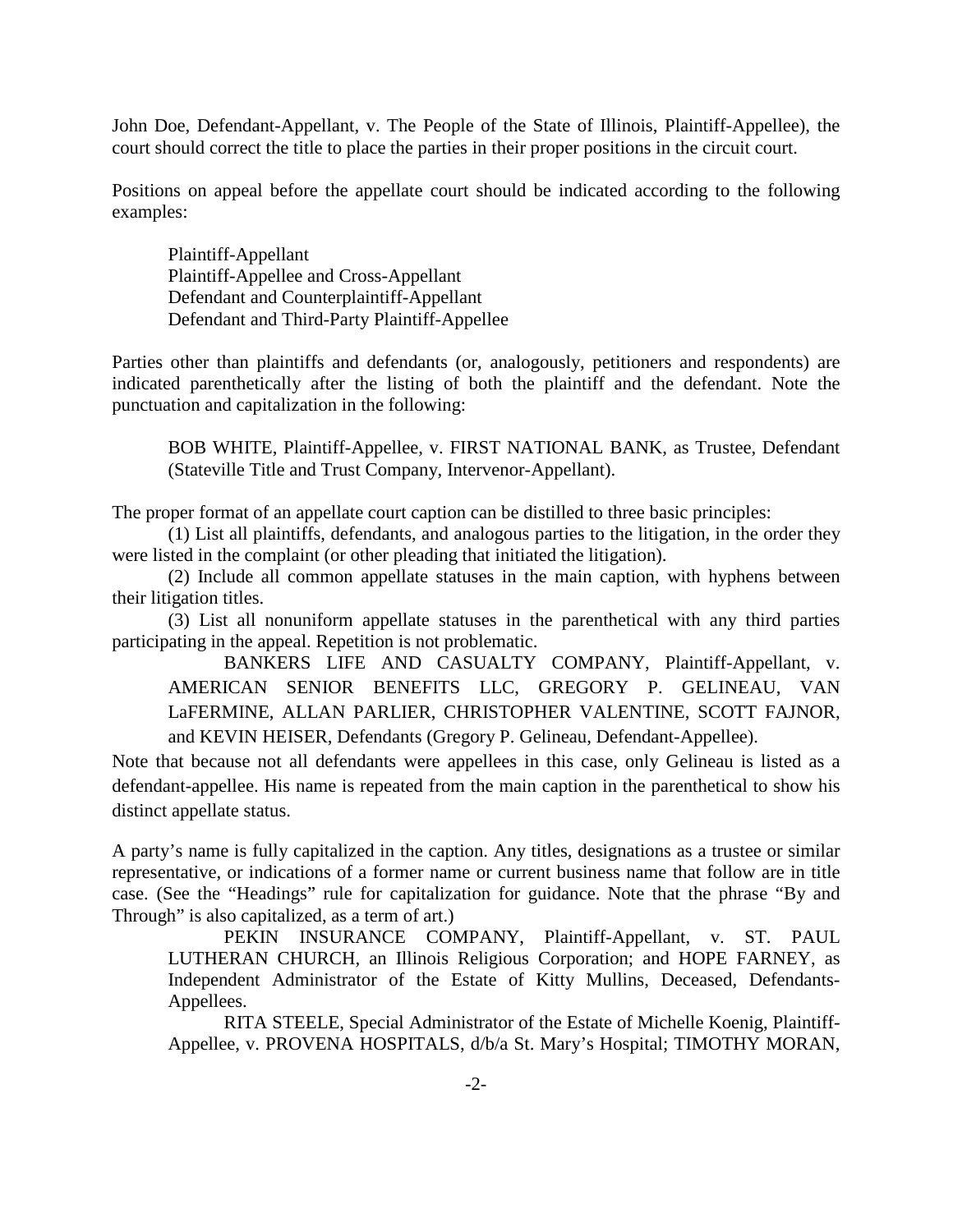M.D.; and ECHO MANAGEMENT AND CONSULTING GROUP, LLC, Defendants-Appellants.

#### <span id="page-9-0"></span>*(3) Appeals From Administrative Agencies*

In appeals from administrative agency decisions, the title is based on the alignment of the parties in either the circuit court or the appellate court where the action for review was first filed. In the titles of administrative appeals that were initially filed in the circuit court, use the terms "Plaintiff," "Defendant," "Appellant," and "Appellee" and not "Petitioner" or "Respondent." In the titles of direct appeals to the appellate court from administrative agencies, use the terms "Petitioner" and "Respondent" and not "Appellant," "Appellee," "Plaintiff," or "Defendant." In the text of administrative agency cases, refer to the parties either by name or by descriptive terms such as "the Agency," "the board," "the corporation," and so forth, rather than as "petitioner" or "respondent."

#### <span id="page-9-1"></span>*(4) Official Capacity*

Regardless of the terminology used in the complaint or notice of appeal, where an individual was made a party to the action in his or her official, and not personal, capacity, that information should be added after the party's name by a term appropriate to the position, such as Governor, Secretary of State, Attorney General, Judge, Director of Revenue, Trustee, Administrator, Executor or Executrix, Individually and as Administrator, etc. Even though the party's name may be placed in all-capital letters for style purposes, his or her capacity is not. Where the complaint has expressly indicated the defendant has been made a party only in his or her official capacity, use the following form.

MICHAEL L. HOFFMAN, in His Official Capacity as Acting Director of Central Management Services, Plaintiff-Appellant, v. LISA MADIGAN, in Her Official Capacity as Attorney General of the State of Illinois, Defendant-Appellee.

#### <span id="page-9-2"></span>*(5) Illinois Department and Director Titles*

In an appeal from a suit by or against the director of a state agency, or against the agency itself, the opinion caption should incorporate the statutorily established title, even though the parties may have neglected to do so. The names of the Illinois state agencies and the titles of agency heads are set forth in the Departments of State Government Law (20 ILCS 5/art. 5 (West 2016)). Section 5-20 of that act establishes the following titles for the agencies listed:

- Director of Aging (Department on Aging)
- Director of Agriculture (Department of Agriculture)
- Director of Central Management Services (Department of Central Management Services)
- **Director of Children and Family Services (Department of Children and Family Services)**
- Director of Commerce and Economic Opportunity (Department of Commerce and Economic Opportunity)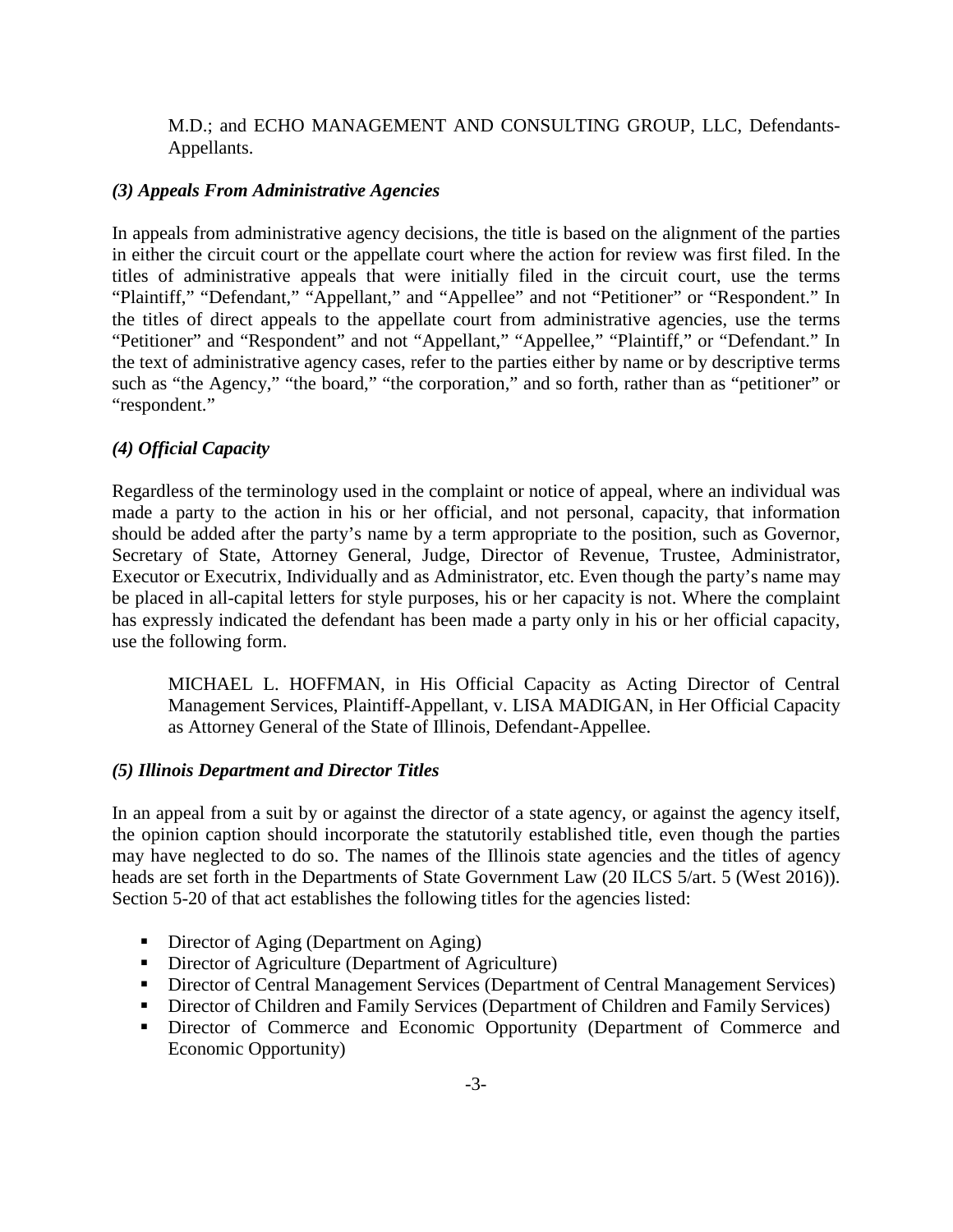- Director of Corrections (Department of Corrections)
- Director of the Illinois Emergency Management Agency (Illinois Emergency Management Agency)
- Director of Employment Security (Department of Employment Security)
- Secretary of Financial and Professional Regulation (Department of Financial and Professional Regulation)
- **Director of Healthcare and Family Services (Department of Healthcare and Family** Services)
- Director of Human Rights (Department of Human Rights)
- Secretary of Human Services (Department of Human Services)
- **Director of the Illinois Power Agency (Illinois Power Agency)**
- Director of Insurance (Department of Insurance)
- Director of Juvenile Justice (Department of Juvenile Justice)
- Director of Labor (Department of Labor)
- Director of the Lottery (Department of the Lottery)
- Director of Natural Resources (Department of Natural Resources)
- Director of Public Health (Department of Public Health)
- Director of Revenue (Department of Revenue)
- Director of State Police (Department of State Police)
- Secretary of Transportation (Department of Transportation)
- Director of Veterans' Affairs (Department of Veterans' Affairs)

#### <span id="page-10-0"></span>*(6) Use of "The" in Caption*

When an opinion title includes a state agency, board, commission, unit of local government, or other governmental party, including the People in either criminal or civil proceedings, the article "The" should precede the party's name.

The Department of Transportation The Pollution Control Board The City of Chicago The Illinois Workers' Compensation Commission The Department of Human Rights The Office of the Comptroller The People of the State of Illinois

#### <span id="page-10-1"></span>*(7) Abbreviations*

<span id="page-10-2"></span>In entitling opinions, use only the abbreviations "Inc.," "Ltd.," "LLC," in the name of a party. Do not abbreviate words such as "Company" or "Corporation," even if abbreviated by the parties, unless the abbreviation itself is part of the party's actual name.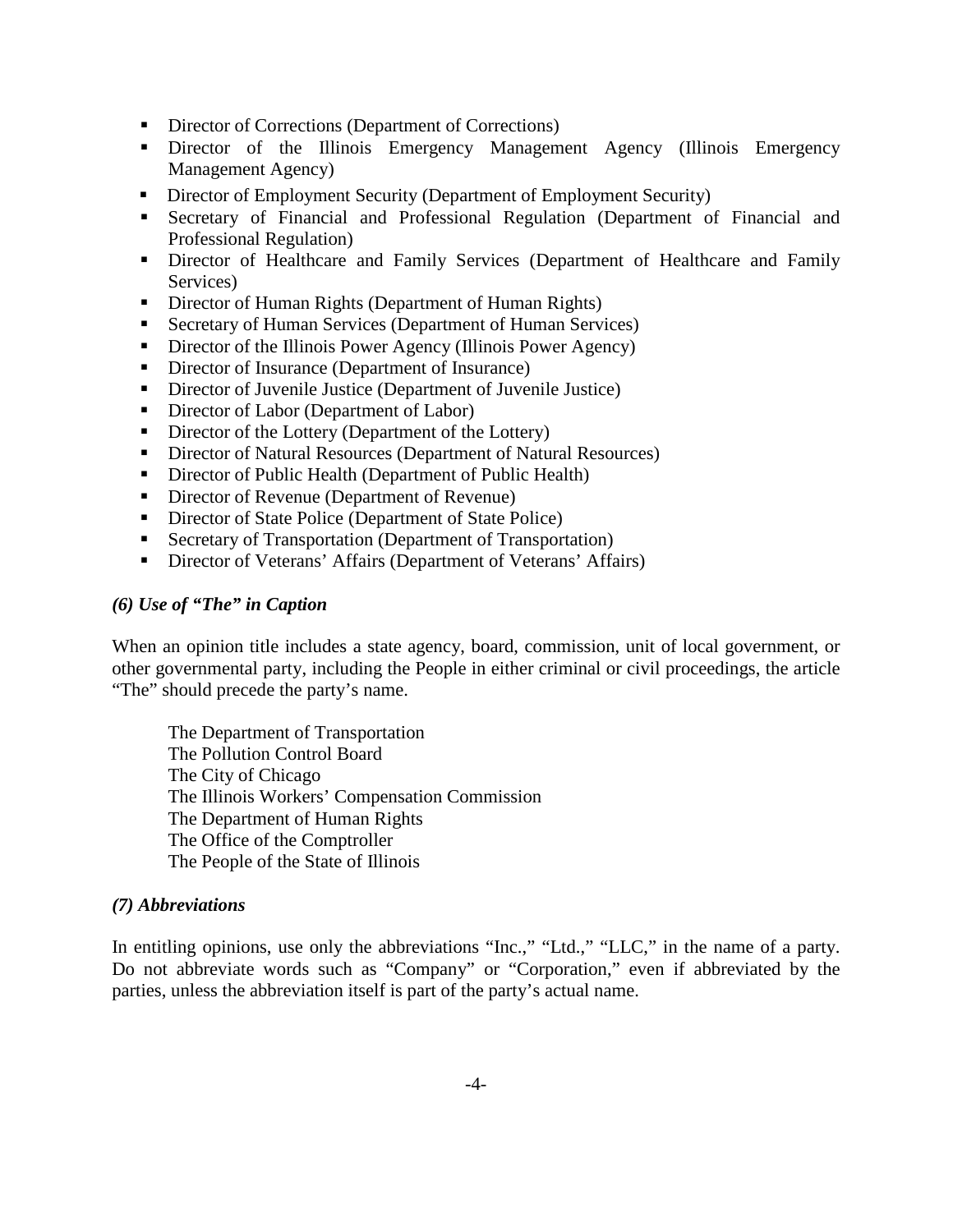#### **C. Cause of Action Information**

While a reviewing court should endeavor to set forth the caption under which a cause of action was filed, preserving poorly titled complaints in their original forms should be avoided. Thus, nonsubstantive changes should be made in order that a certain level of consistency be maintained to aid the bench and bar in locating decisions within the body of Illinois law.

In proceedings involving some *res* that is the basis of the cause of action (such as claims to an estate in probate, a bankrupt's estate, proposed annexation of property, etc.), the usual method of entitling the action is with the words "*In re*." Adversarial parties are not included in the main title but should be added parenthetically. In these actions, the parties are "petitioners" and "respondents," not "plaintiffs" and "defendants."

In adoption, juvenile court, and mental-health proceedings (see Ill. S. Ct. R. 330(b) (eff. Oct. 1, 2001)), only the first name and last initial, or initials only, or a pseudonym may be used where necessary to protect the identity of the minor or recipient of mental-health services.

Examples of titles in specific causes are listed below.

## **Adoption, custody, or support proceeding**

*In re* ADOPTION [*or* CUSTODY] OF JOHNNY D. (Bill Smith and Ann Smith, Petitioners-Appellees, v. Jane D., Respondent-Appellant).

Note: In the absence of exceptional circumstances, an action for the support or custody of a minor that arises from a dissolution of marriage action is a continuation of the dissolution action and thus continues under the caption of the marital-dissolution proceeding (*i.e.*, "*In re* Marriage of") and is not titled "*In re* Custody of \*\*\*." This convention also applies to proceedings arising under the Uniform Interstate Family Support Act (750 ILCS 22/101 *et seq.* (West 2016)), which may have commenced with a marital dissolution in another state.

#### **Consolidated cases**

JOHN BROWN, Plaintiff-Appellee, v. TOM WHITE, Defendant-Appellant.—JAMES BROWN, Plaintiff-Appellee, v. TIM WHITE, Defendant-Appellant.

Note: The lowest circuit court docket number is *always* listed first.

#### **Contemnor**

THE PEOPLE OF THE STATE OF ILLINOIS, Plaintiff-Appellee, v. JOHN DOE, Defendant (Bob Smith, Contemnor-Appellant).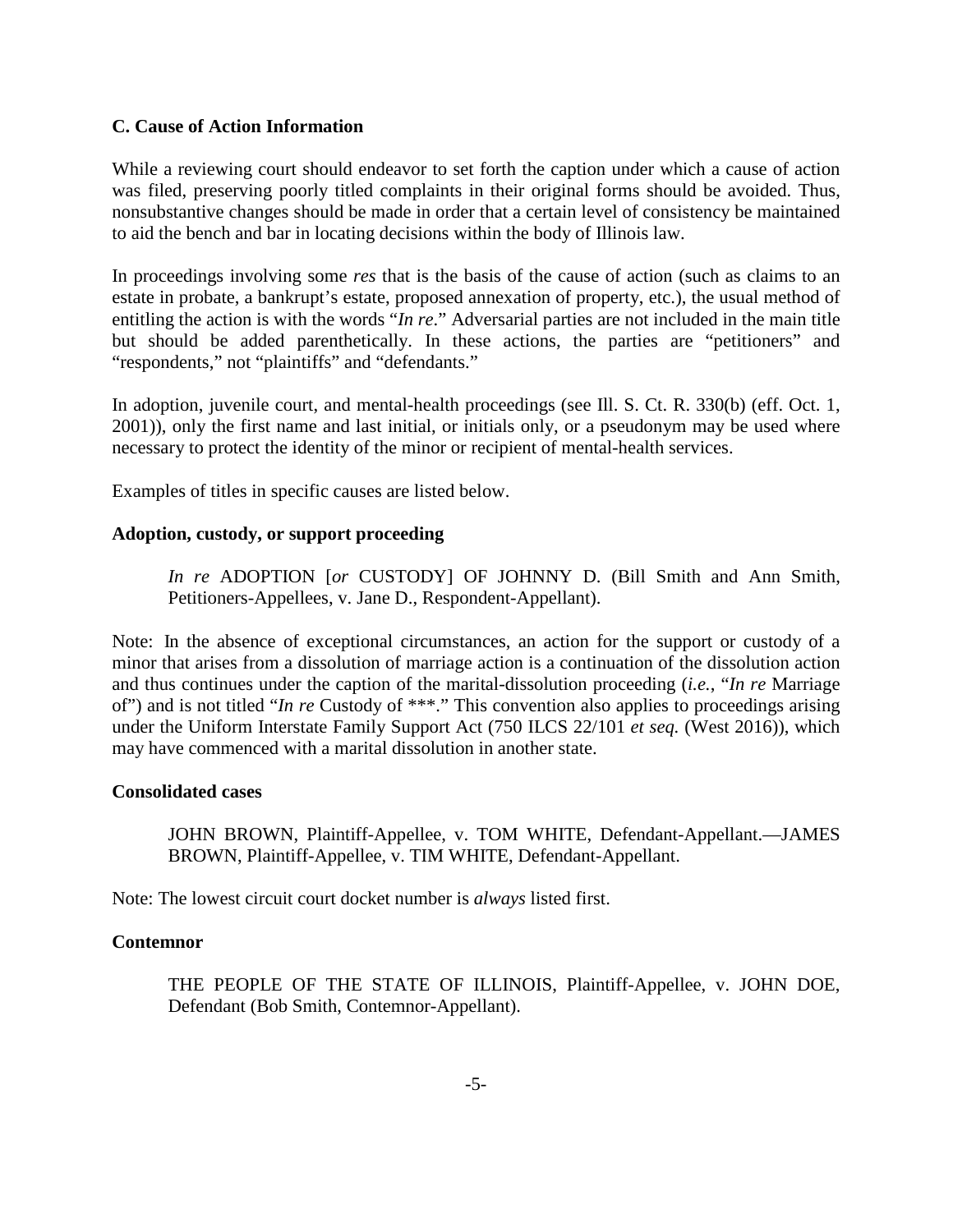Note: Appeals by a contemnor carry the title of the action out of which the contempt arose. The contemnor's name is indicated parenthetically if it is not already in the title.

## **Civil forfeiture**

THE PEOPLE *ex rel.* MATTHEW HARTRICH, State's Attorney of Crawford County, Illinois, Plaintiff-Appellee, v. 2010 HARLEY-DAVIDSON, Defendant (Petra Henderson, Claimant-Appellant).

Note: In civil asset forfeiture cases, the property seized is the nominal defendant. An individual seeking to reclaim the property, who may or may not be charged with criminal offenses in a separate case, is not a defendant. That individual is a claimant. Do not include the vehicle identification number (VIN) in the caption, if the property seized is a vehicle—doing so makes citation cumbersome without providing substantially helpful information to the reader. The VIN may be included in the body of the opinion, if desired.

#### **Estates**

*In re* ESTATE OF BOB WHITE, Deceased (Acme Company, Petitioner-Appellant, v. Vera White, Executor, Respondent-Appellee).

The title "Executor" may be used for either sex; use of the gendered "Executrix" is optional. This term is not abbreviated.

Note: For claims *by* an estate against another party, the "*In re*" form should not be used. The action will generally be one of the estate, or its representative, *versus* another:

VERA WHITE, Executor of the Estate of Bob White, Plaintiff-Appellant, v. ACME COMPANY, Defendant-Appellee.

#### *Ex rel.* **proceedings**

THE PEOPLE *ex rel.* THE ENVIRONMENTAL PROTECTION AGENCY, Plaintiff-Appellant, v. BOB SMITH, Defendant-Appellee.

Note: A relator's name is given with "*ex rel.*" when the relator is a private citizen or an agency of the state and is bringing an action in the name of the state. The relator's name is fully capitalized in the caption.

#### **Illinois Workers' Compensation Commission**

ACME COMPANY, Appellant, v. THE ILLINOIS WORKERS' COMPENSATION COMMISSION *et al.* (Jane Doe, Appellee).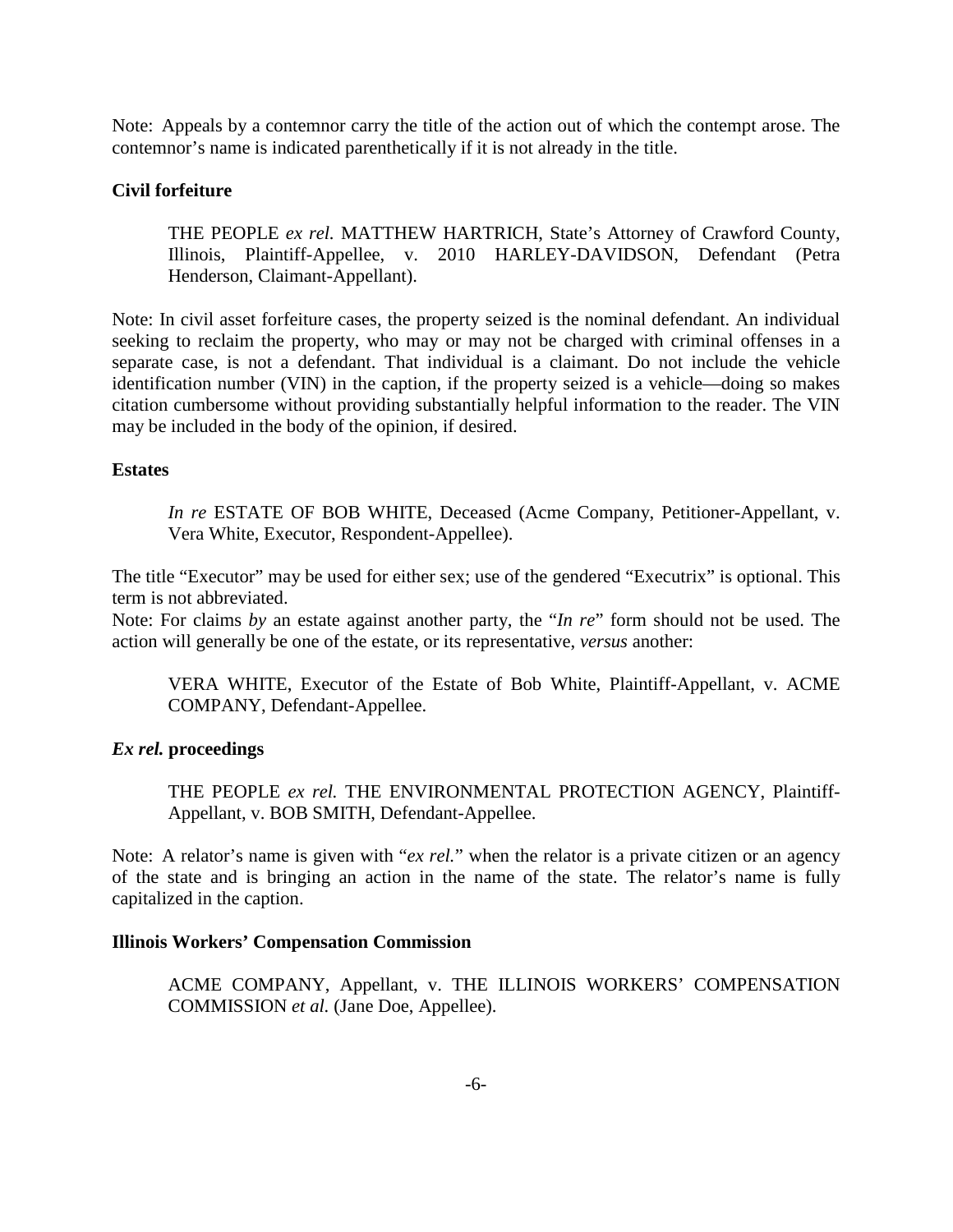Note: The Illinois Workers' Compensation Commission is always the nominal defendant; the full title of the Illinois Workers' Compensation Commission should always be used.

#### **Illinois Labor Relations Board**

THE WHEATON FIREFIGHTERS UNION, LOCAL 3706, Petitioner, v. THE ILLINOIS LABOR RELATIONS BOARD, STATE PANEL, and THE CITY OF WHEATON, Respondents.

Note: The "Labor Relations Board, State Panel" is a respondent; the designation of "State Panel" or "Local Panel" must be used, as created by the Illinois Public Labor Relations Act (5 ILCS 315/5.1 (West 2000)).

#### *In rem* **proceedings**

*In re* APPLICATION OF BOB WHITE, Pike County Collector (Bob White, Petitioner-Appellant, v. Bill Black, Sue Black, Tom White, Edna White, and All Unknown Owners of Parcel No. 133 in the Town of New Salem, Respondents-Appellees).

#### **Juvenile court proceedings**

*In re* J.D., a Minor (The Department of Children and Family Services, Petitioner-Appellant, v. Jane D., Respondent-Appellee).

#### *Mandamus***, prohibition, or** *habeas corpus*

BILL BROWN, Petitioner, v. BOB WHITE, Director of Corrections, Respondent.

#### **Marital dissolutions**

*In re* MARRIAGE OF JOHN DOE, Petitioner-Appellant, and JANE DOE, Respondent-Appellee.

#### **Mental health**

*In re* GWENDOLYN H., a Person Found Subject to Involuntary Medication (The People of the State of Illinois, Petitioner-Appellee, v. Gwendolyn H., Respondent-Appellant).

#### **Postconviction petitions, certificates of innocence**

THE PEOPLE OF THE STATE OF ILLINOIS, Plaintiff-Appellee, v. TABITHA POLLOCK, Defendant-Appellant.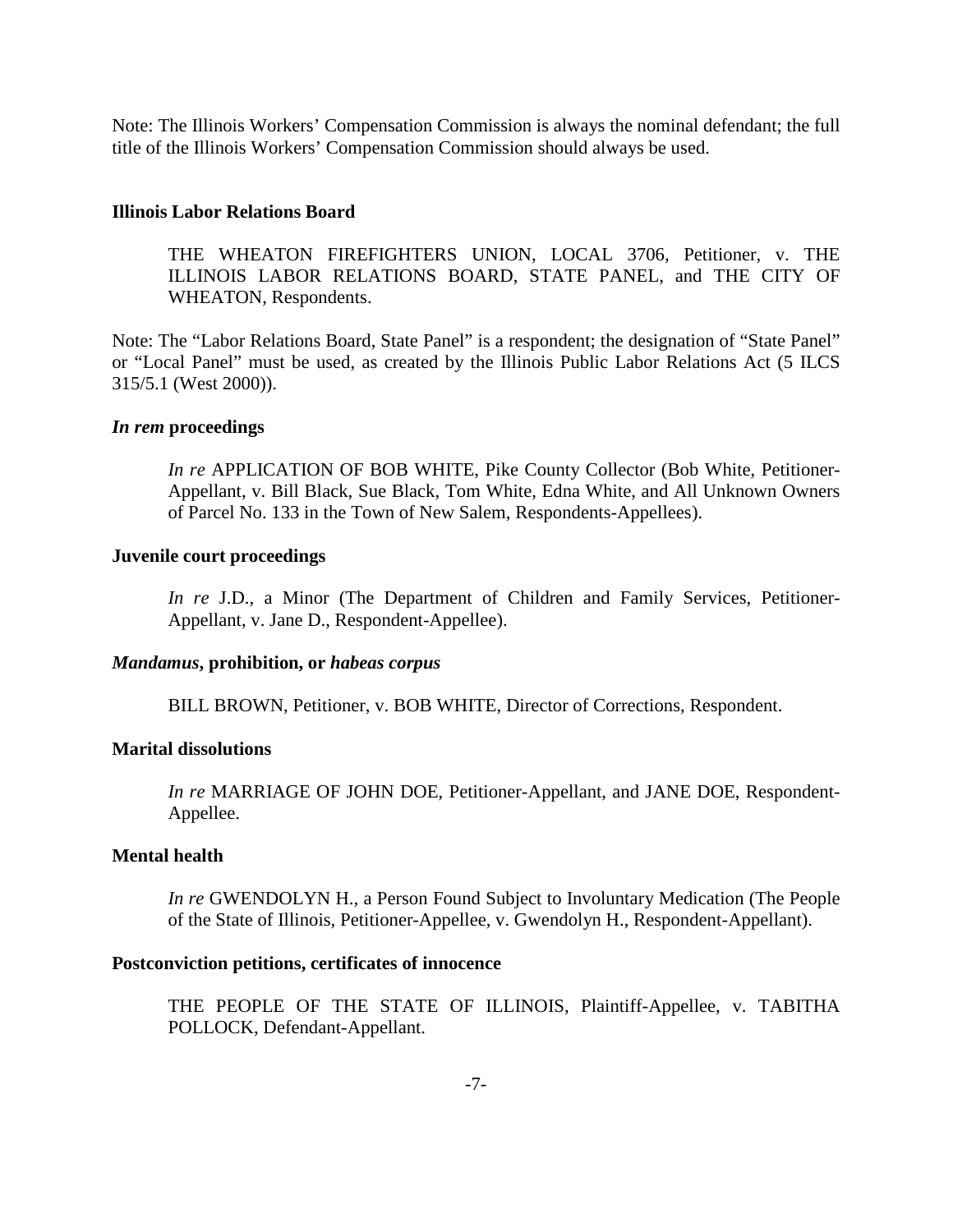Note: Despite being civil actions collateral to underlying criminal cases, postconviction petitions and certificate of innocence cases continue under the name of the criminal case.

#### *Actions Specific to the Illinois Supreme Court*

#### **Attorney disciplinary**

*In re* ROBERT B. WHITE, Attorney, Respondent.

#### **Admission or reinstatement to the practice of law**

*In re* ROBERT B. WHITE, Petitioner.

#### **Certified question under Illinois Supreme Court Rule 20 (eff. Aug. 1, 1992)**

THE COUNTY OF PIKE, Appellant, v. JOHN BLUE, Appellee.

#### **Original Action for** *Mandamus*

THE PEOPLE OF THE STATE OF ILLINOIS *ex rel.* ANITA ALVAREZ, Petitioner, v. HONORABLE VINCENT GAUGHAN *et al.*, Respondents.

#### **Motion for supervisory order under Illinois Supreme Court Rule 383 (eff. July 1, 2017))**

BOB WHITE, Movant, v. JANE DOE, Judge, Respondent.

Note: The party that brings a motion for a supervisory order is a "movant," rather than a "petitioner."

#### <span id="page-14-0"></span>**D. Court Panel Information**

For an Illinois reviewing court to enter a valid judgment, the Illinois Constitution requires a majority of the court to agree upon the decision to be entered. Ill. Const. 1970, art. VI, §§ 3, 5. In the Illinois Supreme Court, this requires the agreement of four justices. In the appellate court, the concurrence of two justices at the time of filing is required (see *People v. Ortiz*, 196 Ill. 2d 236, 254-56 (2001) (appellate court opinion that did not command the agreement of two justices, owing to the death of one panel member prior to filing and one of the two remaining justices writing in dissent, did not deliver a valid judgment)).

While the Illinois Constitution requires that a majority agree to the court's final judgment, there is no requirement that a majority agree to a single rationale for that judgment. In this regard, an opinion must be viewed in light of the two distinct functions it performs: (1) delivery of the judgment and (2) expression of the rationale for that judgment. In order to show the required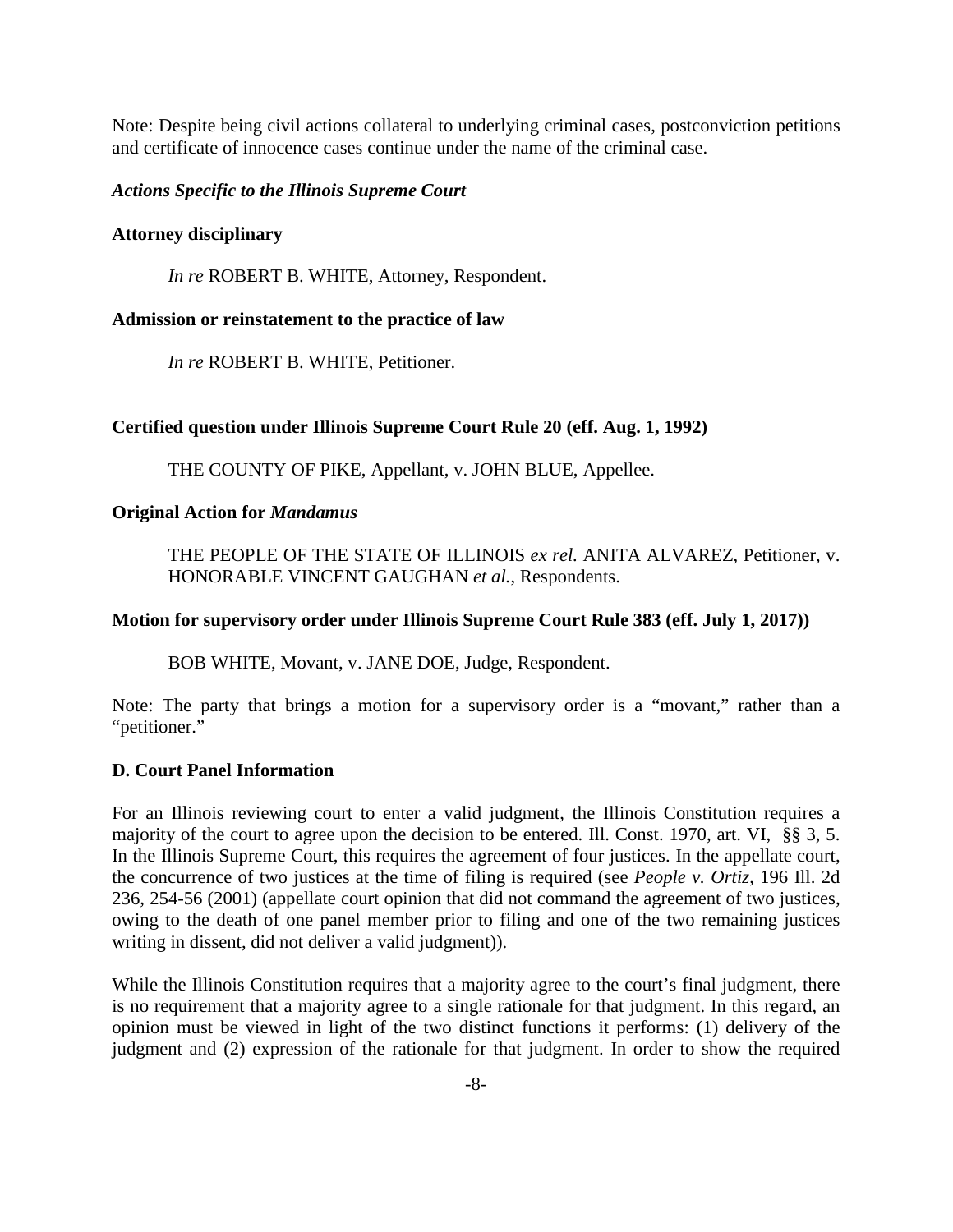majority concurrence for a valid judgment, the votes of those justices who concur in the judgment must be shown on the opinion.

#### <span id="page-15-0"></span>*(1) Opinions*

Immediately following the caption of an opinion is the listing that shows the names of those justices on the panel who entered the judgment. List here the author of the lead opinion as well as the other justices on the panel and their relative voting positions. Full agreement precedes partial agreement, which precedes disagreement.

In the appellate court, these lines take one of the following forms or its derivative.

JUSTICE SMITH delivered the judgment of the court, with opinion. Justices Jones and Wilson concurred in the judgment and opinion.

JUSTICE SMITH delivered the judgment of the court, with opinion. Justice Jones concurred in the judgment and opinion. Justice Wilson specially concurred, with opinion.

JUSTICE SMITH delivered the judgment of the court, with opinion. Justice Jones concurred in the judgment and opinion. Justice Wilson concurred in part and dissented in part, with opinion.

JUSTICE SMITH delivered the judgment of the court, with opinion. Justice Jones concurred in the judgment and opinion. Justice Wilson dissented, with opinion.

JUSTICE SMITH delivered the judgment of the court, with opinion. Justice Jones concurred in the judgment and opinion. Justice Wilson dissented from the judgment, without opinion.

Where two justices of the appellate court have agreed on the judgment to be rendered but not on the rationale therefor, the lead opinion should be listed as delivering the judgment of the court. The special concurrence is thereafter listed as specially concurring, "with opinion," and the dissent is listed as dissenting, "with opinion," if any. Where an opinion has garnered the support of two justices of the appellate court panel, it should be the lead opinion of the court.

JUSTICE SMITH delivered the judgment of the court. Justice Jones specially concurred, with opinion. Justice Wilson dissented, with opinion.

Note: In the listing of justices on the panel, as well as in the ordering of separate writings within an opinion, agreement comes first. Full concurrence precedes special concurrence, which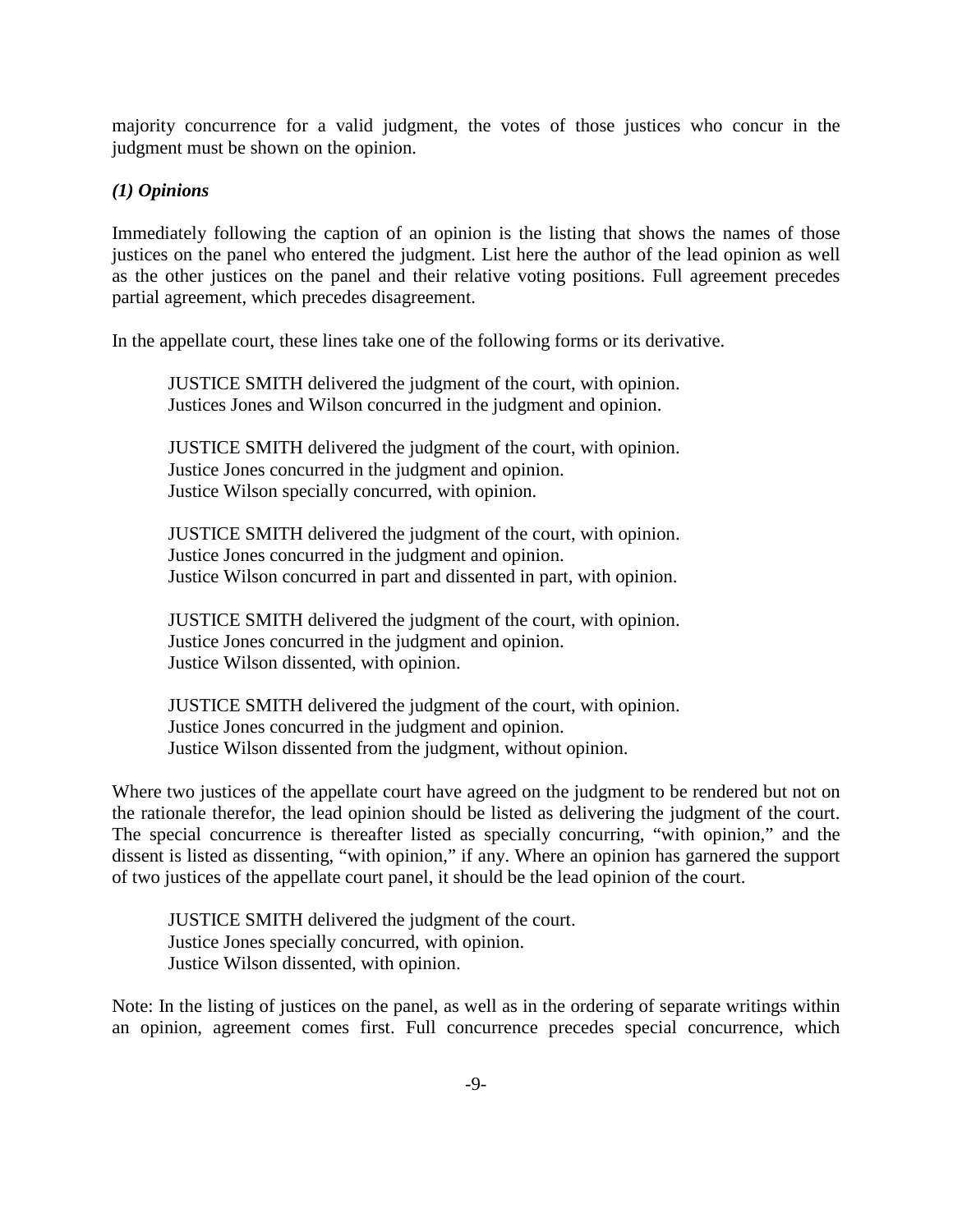precedes dissent. A justice concurring in part and dissenting in part is listed as concurring in part and dissenting in part, in that order.

In the Supreme Court, there is no "panel," as, in the absence of an individual recusal, all justices sit on every appeal. The listing of the court will be in a form similar to the following.

JUSTICE SMITH delivered the judgment of the court, with opinion. Chief Justice Jones and Justices Wilson and Miller concurred in the judgment and opinion. Justice White specially concurred, with opinion. Justice Green dissented, with opinion, joined by Justice Blue. JUSTICE SMITH delivered the judgment of the court, with opinion. Chief Justice Jones and Justices Wilson and Miller concurred in the judgment and

opinion. Justice White specially concurred, with opinion.

Justice Green dissented, with opinion.

Justice Blue took no part in the decision.

## <span id="page-16-0"></span>*(2) Rule 23 Orders*

Where an appellate court panel files a judgment under Rule 23(b), the decision that delivers that judgment generally is not called an "opinion" in an effort to distinguish the court's precedential *opinions* from its nonprecedential *orders*. As with an opinion, however, the names of the panel members must be shown on a Rule 23(b) order. This is done by listing the justice who has been assigned delivery of the judgment, along with the names of the panel members who concur in that judgment.

JUSTICE SMITH delivered the judgment of the court. Justices Jones and Wilson concurred in the judgment.

Where one or two panel members specially concur or dissent with a separate opinion, the special concurrence or dissent is noted, as with an opinion, but the phrase "with opinion" is omitted.

JUSTICE SMITH delivered the judgment of the court. Justice Jones concurred in the judgment. Justice Wilson dissented.

<span id="page-16-1"></span>JUSTICE SMITH delivered the judgment of the court. Justice Jones specially concurred. Justice Wilson dissented.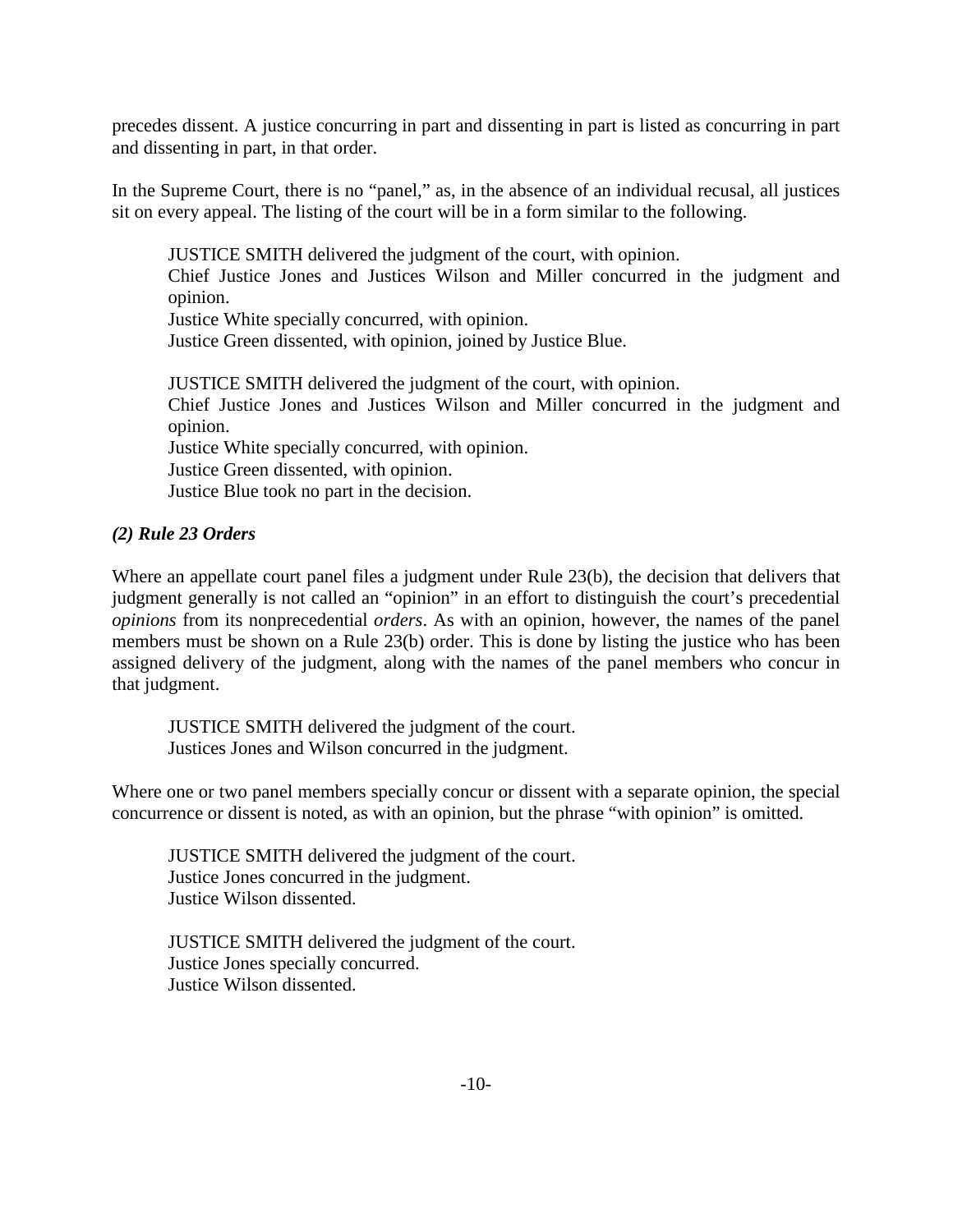## **E. Body**

Immediately following the panel listing is either the word "**OPINION**" or, in the case of an order filed under Supreme Court Rule 23(b), the word "**ORDER**." In both cases, the word should be printed in all-capital, boldface type. This is not a "heading," in the sense used below, but a document title indicative of type. Do not use any qualifying terms, such as "Modified Opinion," "Opinion Upon Remand," "Modified Upon Denial of Rehearing," etc. If such a term must be added to make clear that postfiling changes were made to the opinion, it should be added to the filing-date line.

Under Supreme Court Rule 23, each paragraph of text is to be numbered consecutively beginning after the heading "**OPINION**" or "**ORDER**." (The first numbered paragraph in a Rule 23(b) order will thus be the syllabus.)

## <span id="page-17-0"></span>*(1) Rule 23 Syllabi*

Under Supreme Court Rule 23(b), as amended effective January 1, 2011, all written orders must contain a syllabus, that is, a statement of the holding of the court. The syllabus serves as a substitute for headnotes, which have traditionally been added to written opinions by case publishers. The syllabus can be much briefer than headnotes in that it merely provides the reader a brief summary of the nature of the case.

The syllabus to a Rule 23 order should be placed in a separate paragraph below the word "**ORDER**" and should be set up as shown in the following example.

¶ 1 *Held*: Where evidence in first degree murder case was sufficient to support giving defendant's proffered instruction on self-defense, the trial court's decision not to give the instruction was in error and defendant was granted a new trial.

<span id="page-17-1"></span>The remainder of the order's text then begins on the next line, indented as a new paragraph.

## *(2) Headings*

All opinions should begin with:

## **OPINION**

Note that this heading is all uppercase and boldface. This heading never gets a paragraph number and is never seen with numerals or letters preceding it.

Although the use of headings in an opinion is not required, readability of an opinion is often assisted by the use of headings and subheadings, even where only a single issue is addressed.

Note that all headings are centered and have a paragraph number in the left margin.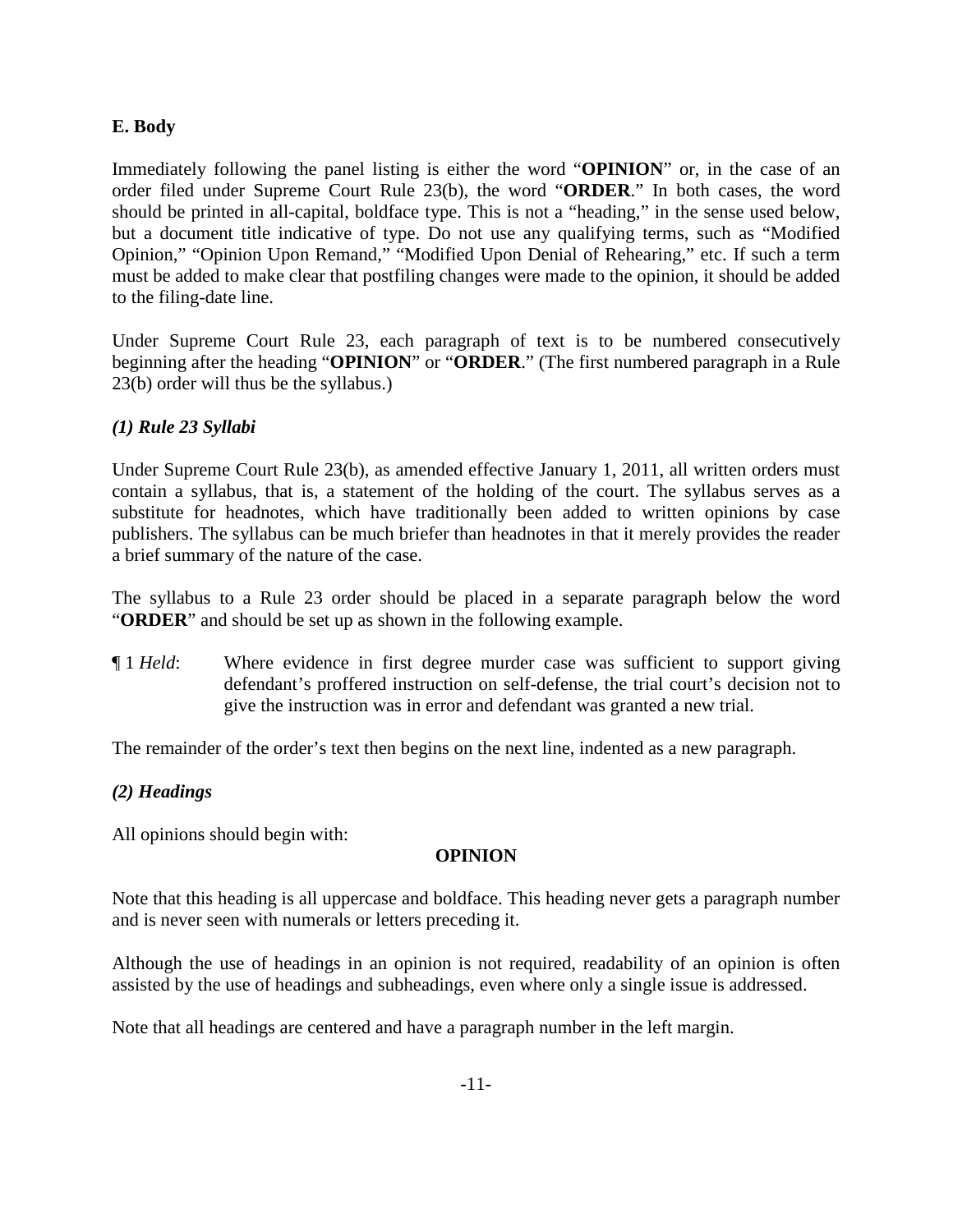## I. Background II. Analysis III. Conclusion

If various levels of subheadings are used, it is necessary for the levels to be distinguished either by the use of different typefaces for the different levels:

> MAIN HEADING (all uppercase heading) Subheading (upper and lowercase heading) *Sub-subheading* (upper and lowercase and italic heading)

*Or* by preceding each heading with letters or numbers

I. Main Heading (roman numeral preceding heading) A. Subheading (uppercase letter preceding heading) 1. Sub-subheading (arabic numeral preceding heading) a. Sub-sub-subheading (lowercase letter preceding heading)

*Or* by combining different type with letters and numbers

I. MAIN HEADING (all uppercase heading and roman numeral preceding) A. Subheading (upper and lowercase heading and uppercase letter preceding) 1. *Sub-subheading* (upper and lowercase and italic heading with arabic numeral preceding)

Note that if the italics are used for the heading, the numeral or letter preceding the heading is not italic, nor are any case names that would otherwise appear italicized—they become roman font to stand out from the heading.

> 1. *Defendant's* Miranda *Warning Claim* Not *1. Defendant's Miranda Warning Claim*

Underscore and boldface are not used to distinguish one subheading from another level of heading or subheading.

## *Not* I. Main Heading, *Not* **A. Subheading**

<span id="page-18-0"></span>The style chosen should be used consistently throughout the opinion, with an eye toward logically descending levels, *e.g.*, I., A., 1., a, and reserving italics until a subheading or subsubheading.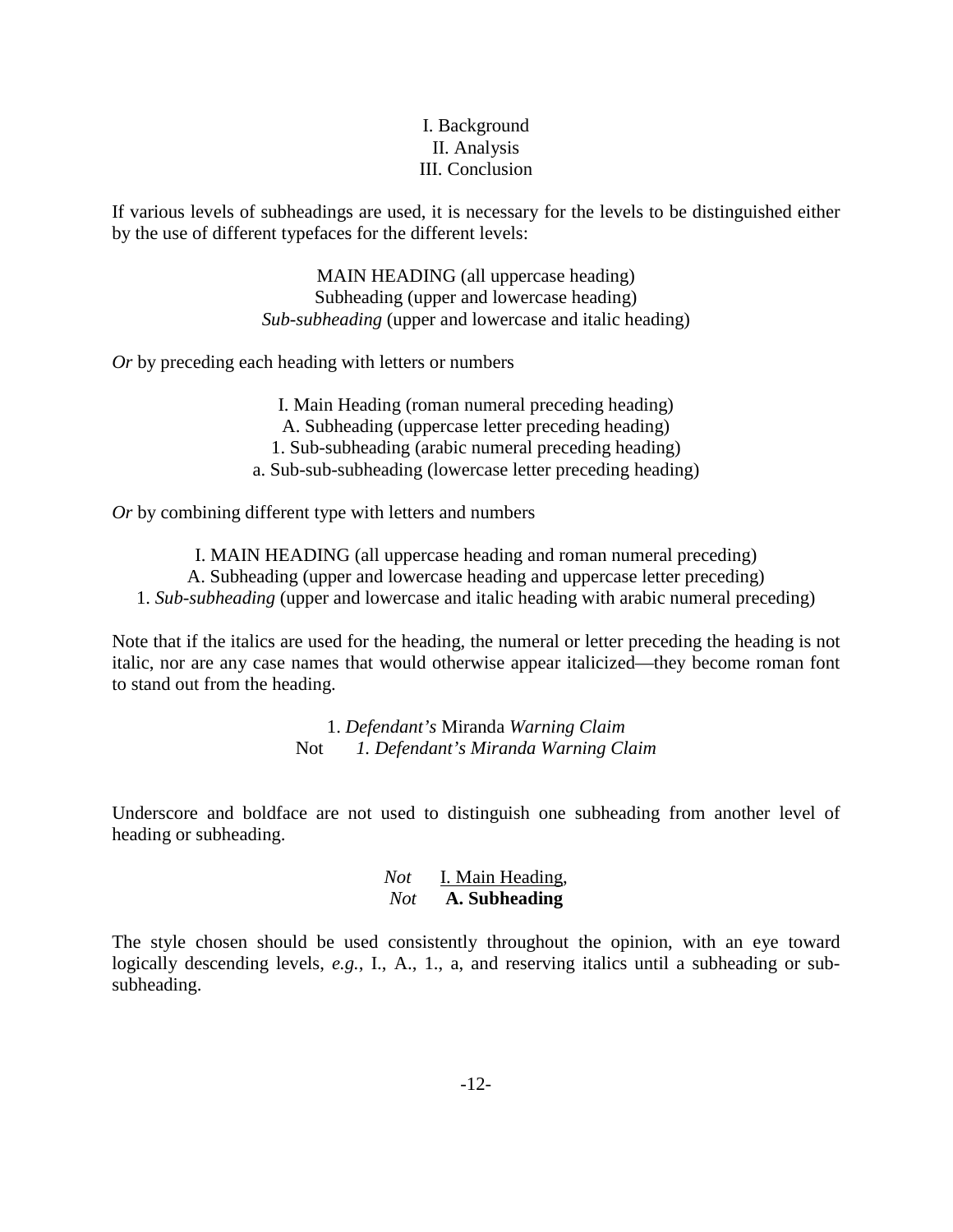## *(3) Background*

To reach a judgment on appeal, a reviewing court must examine the established facts and apply the public policy of the state, as expressed in its constitution, statutes, and prior judicial decisions, to determine the rights and obligations of the parties to the cause under review. However, there is no constitutional requirement that a court enter a judgment by written opinion. (In fact, under Supreme Court Rule 23, the appellate court may dispose of an appeal by entry of an unwritten, summary disposition.)

Nevertheless, one of the guiding principles of our jurisprudence is that of *stare decisis*, which holds that judges should look to past decisions for guidance and answer questions of law consistent with precedent. Consequently, when a court decides an issue with a written opinion, that ruling sets precedent for future cases presenting identical or similar questions. Thus, where the court determines that an appeal will advance development of our common law, it should express the rationale for its judgment in an opinion that allows a lower court to determine the rights of parties to an action when faced with an analogous fact pattern. However, too often the background section of an opinion is viewed as merely the means of relating the "story" of the litigation. But its function is far more important than that: it is the portion of the opinion that first allows the court to set out those facts it deems determinative of the judgment it will enter.

In determining whether an opinion should be followed, a court presented with a cause will examine an earlier opinion for a similar or analogous fact pattern, considering only those facts deemed by the reviewing court to be of primary importance to its decision. Without an adequate recounting of facts pertinent to the decision, the precedential value of the opinion will be tremendously reduced. To aid the lower court in making its determination, the background section of an opinion must be written to minimize the importance of those facts the reviewing court deems irrelevant to its decision. Additionally, those facts that led the court to find an appeal controlled by a particular precedent should be set forth in the background section.

As for general information that should be included in the opening paragraphs of an opinion, include the following information:

(a) The names of the original plaintiffs and defendants and of any party or parties later added or dismissed from the case.

(b) The name of the county or agency from which the appeal or petition for review was taken.

(c) The disposition of the case by the trial court and/or administrative agency.

(d) Prior appeals in the same or related action and, in supreme court opinions, the disposition of the case in the appellate court along with the appellate court citation.

<span id="page-19-0"></span>(e) Indication of the party or parties appealing or cross-appealing.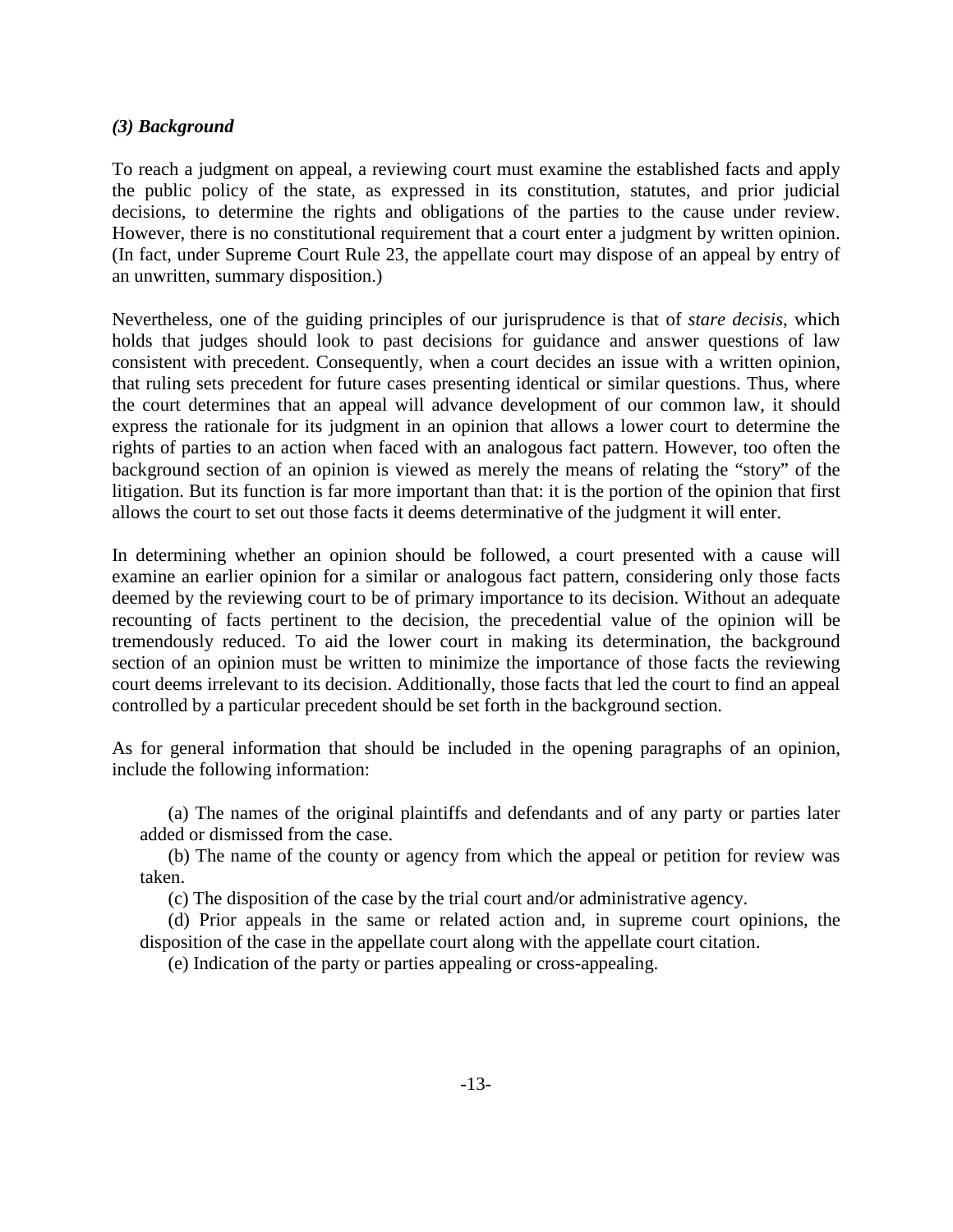## *(4) Analysis*

While the analysis portion of an opinion might span 100 pages, its overriding purpose can be stated quite succinctly: here the court discerns the relevant public policy of the state, applies that public policy to the facts presented, and determines the rights of the parties to the action under review.

## <span id="page-20-0"></span>*(5) Conclusion/Mandate Paragraph*

Every opinion should have a conclusion wherein the court summarizes what it found to be controlling law and its conclusions with respect to the rights of the parties. Further, the opinion should set forth as a second, separate paragraph within this section that allows the Clerk of the court to prepare the mandate. If the cause is to be remanded, the concluding paragraph must make clear the court or agency to which the remanded action is directed.

## <span id="page-20-1"></span>*(6) Judgment Lines*

Following the concluding paragraphs are the judgment lines. The lines are in ordinary roman type and are set at the left-hand margin as new paragraphs, with each line an independent, separate sentence (and thus, each line gets its own paragraph number). The judgment line is not, however, a substitute for stating the disposition in the mandate paragraph.

If the cause is to be remanded, the judgment line indicates only the remand, not its location. Affirmance or partial affirmance will be mentioned before reversal or partial reversal. Concluding language, such as "wherefore" or "and it is hereby decreed," is not used to introduce the judgment line.

The most common judgment lines are: Affirmed.

Affirmed and remanded.

Affirmed and remanded with directions.

Affirmed as modified.

Affirmed in part and reversed in part. Cause remanded.

Affirmed in part and vacated in part.

Appeal dismissed.

Appellate court judgment affirmed in part and reversed in part.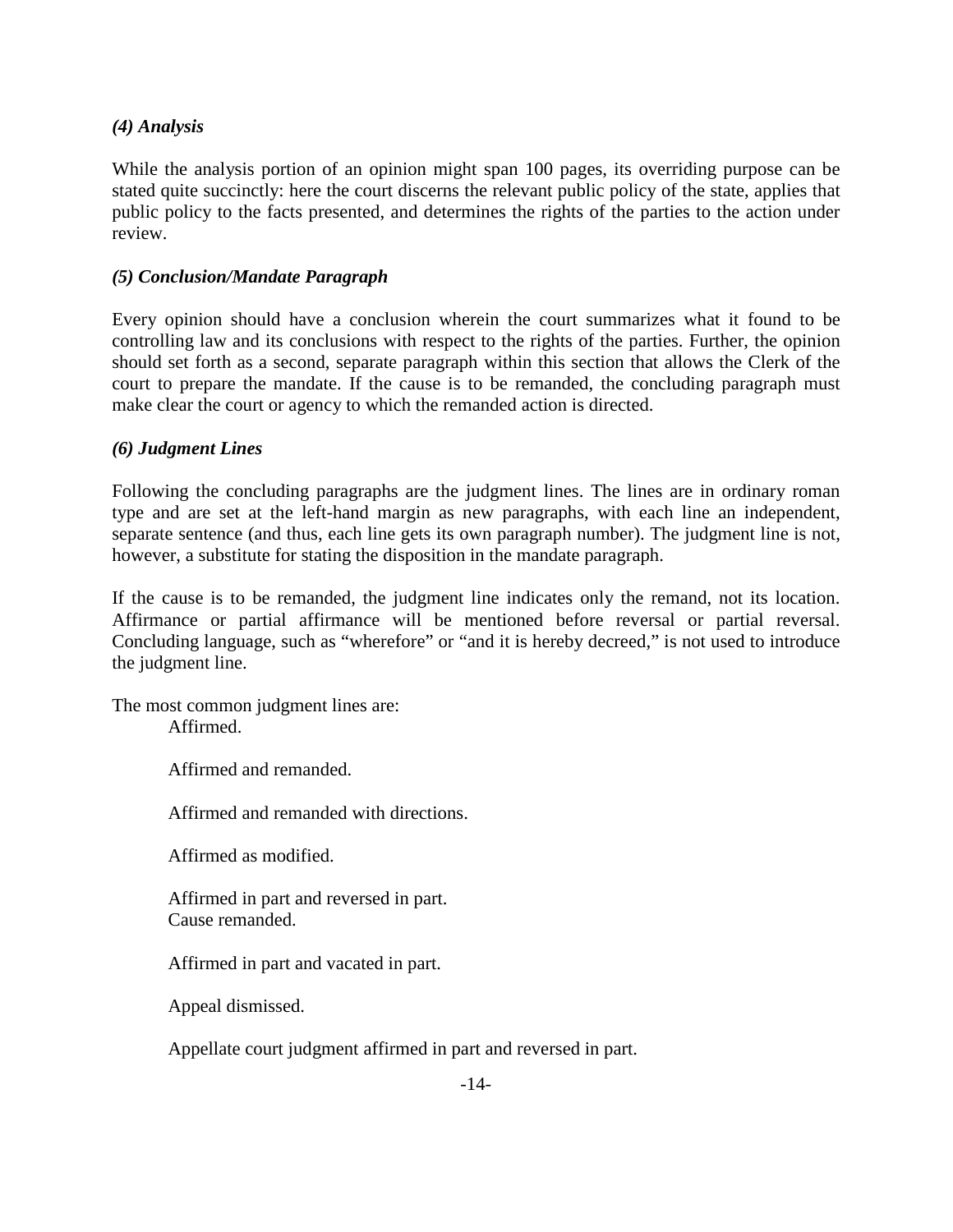Circuit court judgment affirmed.

Appellate court judgment reversed. Circuit court judgment affirmed.

Appellate court judgment vacated. Circuit court judgment affirmed. Certified question answered.

Judgment reversed. Award reinstated. (Workers' compensation cases.)

Judgments reversed. (Used to reverse judgments in two different cases or to reverse appellate and circuit court judgments.)

Order affirmed.

Order reversed.

Order vacated.

Petitioner conditionally reinstated.

Petitioner reinstated.

Petitioner remanded. (*Habeas corpus* cases where the petitioner is remanded to custody.)

Respondent censured.

Respondent disbarred.

Respondent suspended.

Reversed and remanded.

Reversed and remanded with directions.

Supervisory order entered.

Circuit court judgment reversed. Board decision affirmed. (Administrative review)

Circuit court judgment reversed. Board decision reversed. (Administrative review)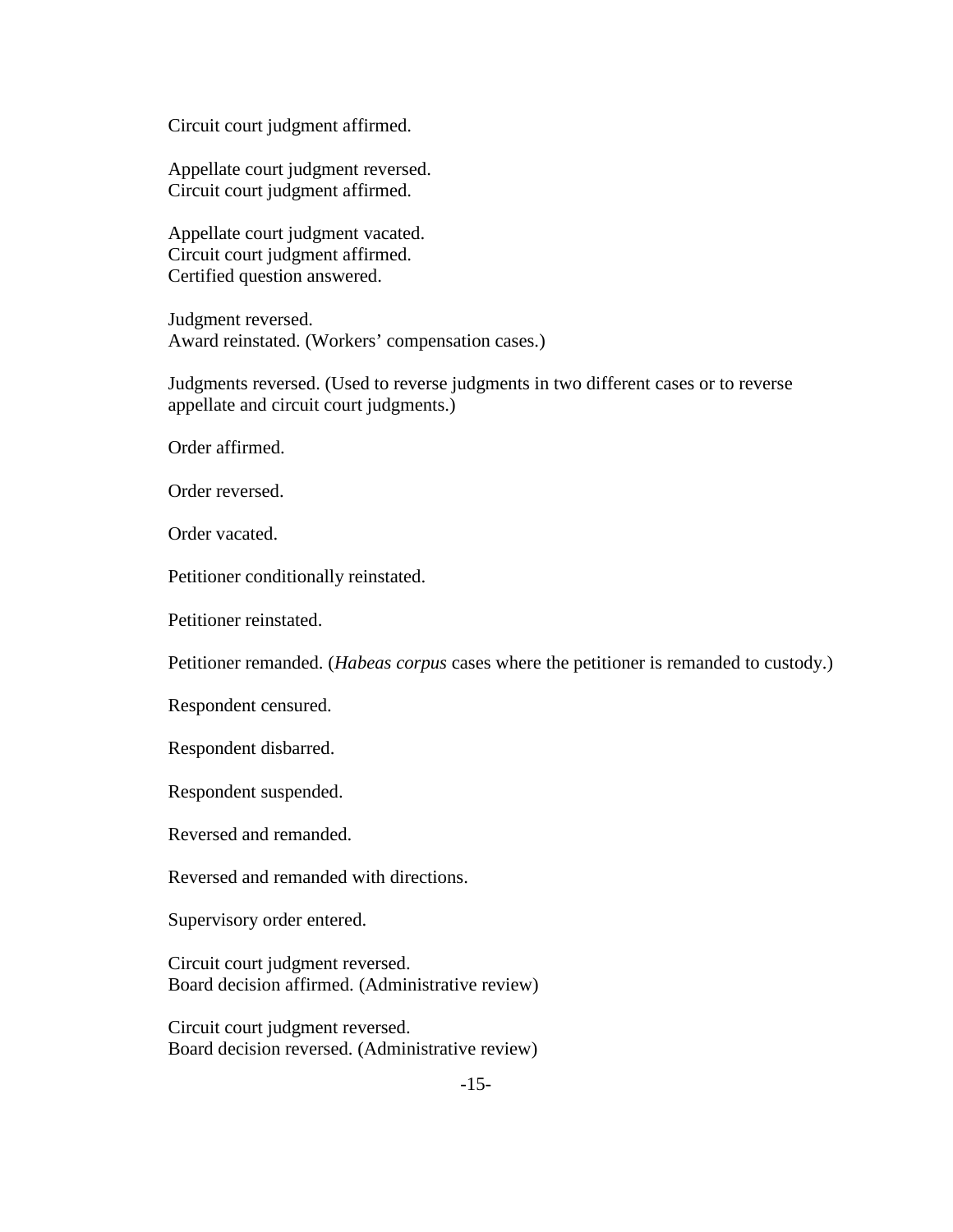Board decision affirmed. (Administrative review direct to the appellate court.) Note that, contrary to prior editions of this style manual, administrative agency decisions reviewed under the Administrative Review Law are to be "affirmed" or "reversed," in congruity with that law's description of the powers of the circuit court. 735 ILCS  $5/3-111(a)(5)$  (West 2016). In workers' compensation cases, on the other hand, decisions of the Illinois Workers' Compensation Commission are "confirmed" or "set aside," in congruity with the description of judicial review in the Workers' Compensation Act. 820 ILCS 305/19(f)(2) (West 2016).

The judgment lines will contain the words "with directions" only if the cause is remanded with specific directions. These directions should be specified in the conclusion of the opinion (or in the concluding language with respect to a particular cause when more than one cause has been consolidated for review). If the remand is for a new trial or "for further proceedings consistent with this opinion," the judgment lines do not contain the words "with directions."

If causes are consolidated and the judgments entered in each are different, they are set out separately.

In the supreme court:

No. 102084, Affirmed. No. 102096, Reversed and remanded.

In the appellate court:

No. 1-08-1001, Affirmed. No. 1-08-1020, Reversed and remanded.

#### <span id="page-22-0"></span>*(7) Supreme Court Review*

If an appeal has come through the appellate court and a judgment has been entered there, it is that judgment which is pending before the court, and it must be disposed of before reference is made to the circuit court judgment. If the judgment is to simply affirm the appellate court, do not mention the circuit court in the final order. For clarity, however, it may be desirable to repeat in the final order what the appellate court did with respect to the circuit court judgment. If the appellate court affirmed the circuit court and the judgment is to reverse the circuit court, however, both the appellate court and the circuit court judgments must be reversed. If the appellate court judgment is not affirmed in all respects, in addition to reversing and/or vacating the appellate court judgment in whole or in part, it will be necessary to state whether the circuit court judgment is wholly affirmed or partially reversed and/or vacated. The most common instances are:

Appellate court judgment reversed. Circuit court judgment affirmed.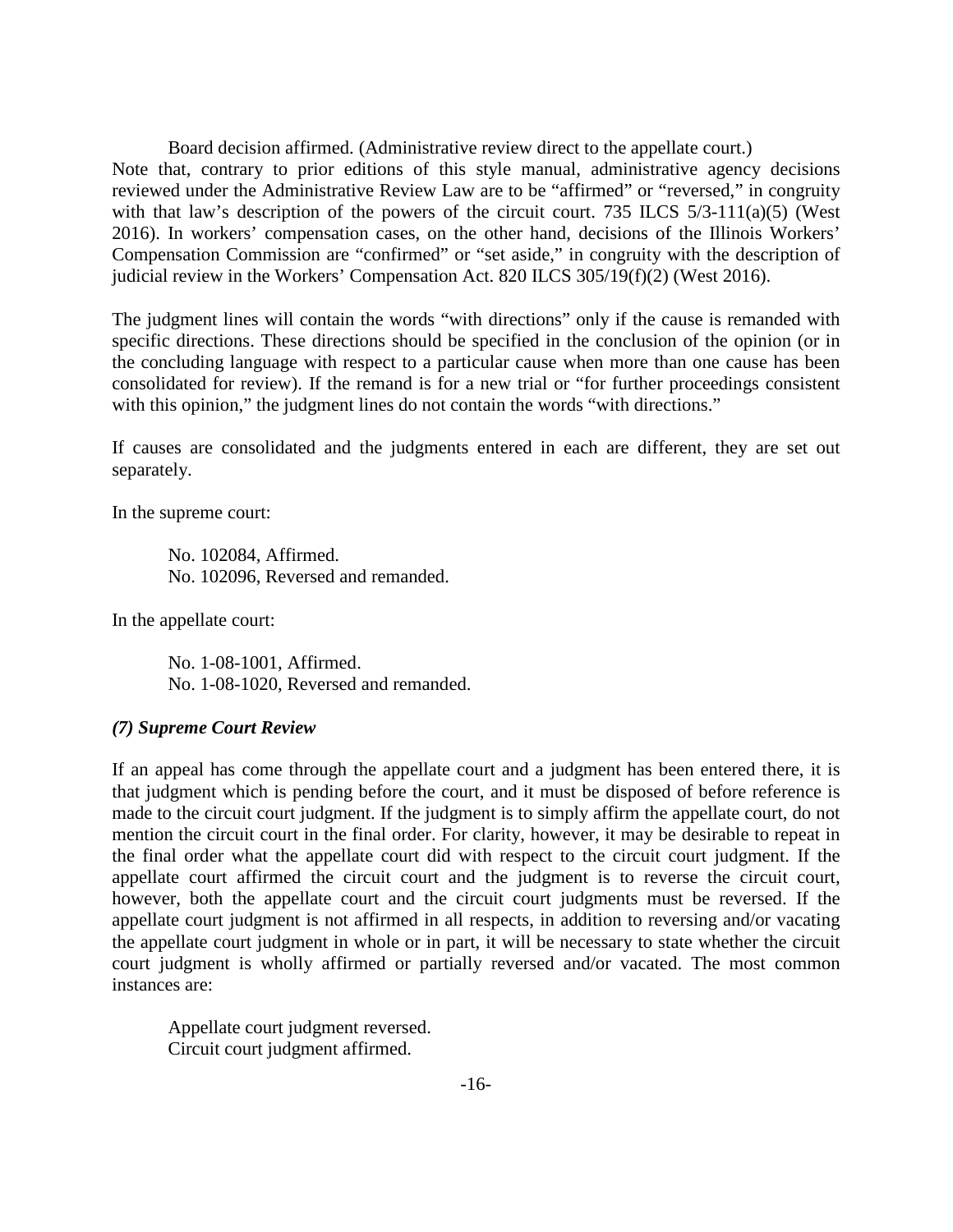Appellate court judgment affirmed in part and reversed in part. Circuit court judgment affirmed.

Appellate court affirmed in part and reversed in part. Circuit court affirmed in part and reversed in part. Cause remanded.

Appellate court judgment reversed. Circuit court judgment affirmed in part and reversed in part. Cause remanded.

#### <span id="page-23-0"></span>*(8) Separate Opinions*

The nature of a separate opinion—whether a special concurrence, a partial concurrence and partial dissent, or a dissent—is determined solely by the author's agreement or disagreement with the judgment entered by the majority, not its rationale for that judgment. In a special concurrence, the author agrees with the judgment entered by the court but is writing separately for a variety of reasons. In a partial concurrence and partial dissent, the author agrees with a portion of the majority's judgment but disagrees with another portion of the judgment. (For instance, the author might agree that the defendant's convictions should be affirmed but, unlike the majority, would reduce the term of imprisonment imposed by the circuit court.) In a dissent, the author disagrees with the entire judgment entered by the court.

There must be a lead-in line added to a separate opinion, which is placed immediately prior to the beginning of that opinion and is indented as a separate paragraph. The lead-in line must reflect the nature of the separate opinion and should take one of the following forms:

JUSTICE WHITE, specially concurring: JUSTICE BROWN, concurring in part and dissenting in part: JUSTICE GREEN, dissenting:

Note that the phrase introducing a separate opinion always concludes with a colon, in both the supreme and appellate courts.

## <span id="page-23-1"></span>**F. Postfiling Revisions**

Once a judgment is entered by the appellate court, a party has 21 days to file a petition for rehearing in the appellate court, unless the court orders otherwise. A party may instead seek review by the Illinois Supreme Court by filing a petition for leave to appeal in that court within 35 days of finality of the appellate court's judgment. Once a petition for leave to appeal has been filed in the Illinois Supreme Court, the appellate court loses jurisdiction over the cause of action and may not withdraw or substantively modify its filed opinion (*People v. Collins*, 202 Ill. 2d 59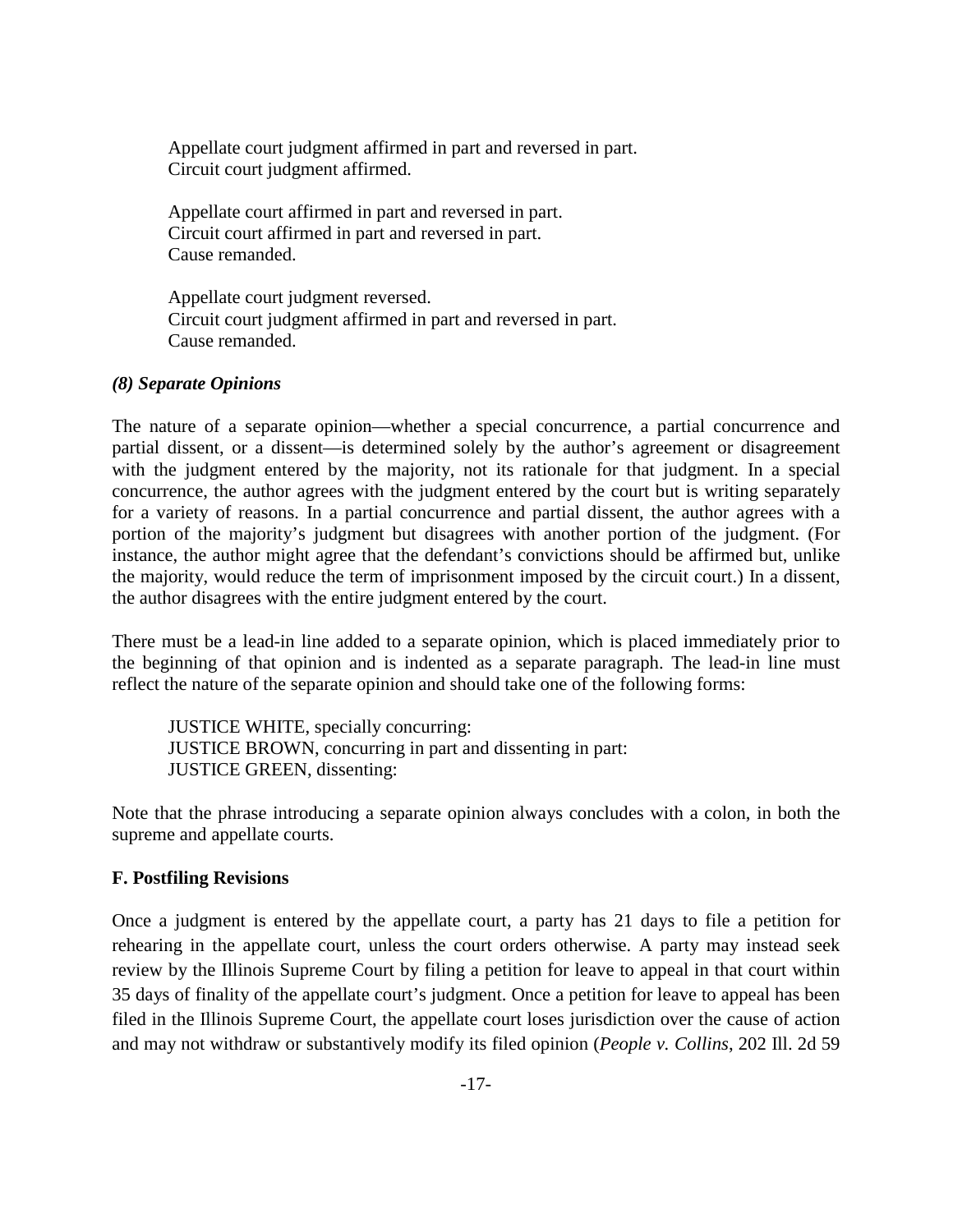(2002)); nor may it file an additional separate opinion (*People v. Turnage*, 162 Ill. 2d 299 (1994)). However, while the appellate court still retains jurisdiction, it may take certain actions relative to its opinions, as outlined below.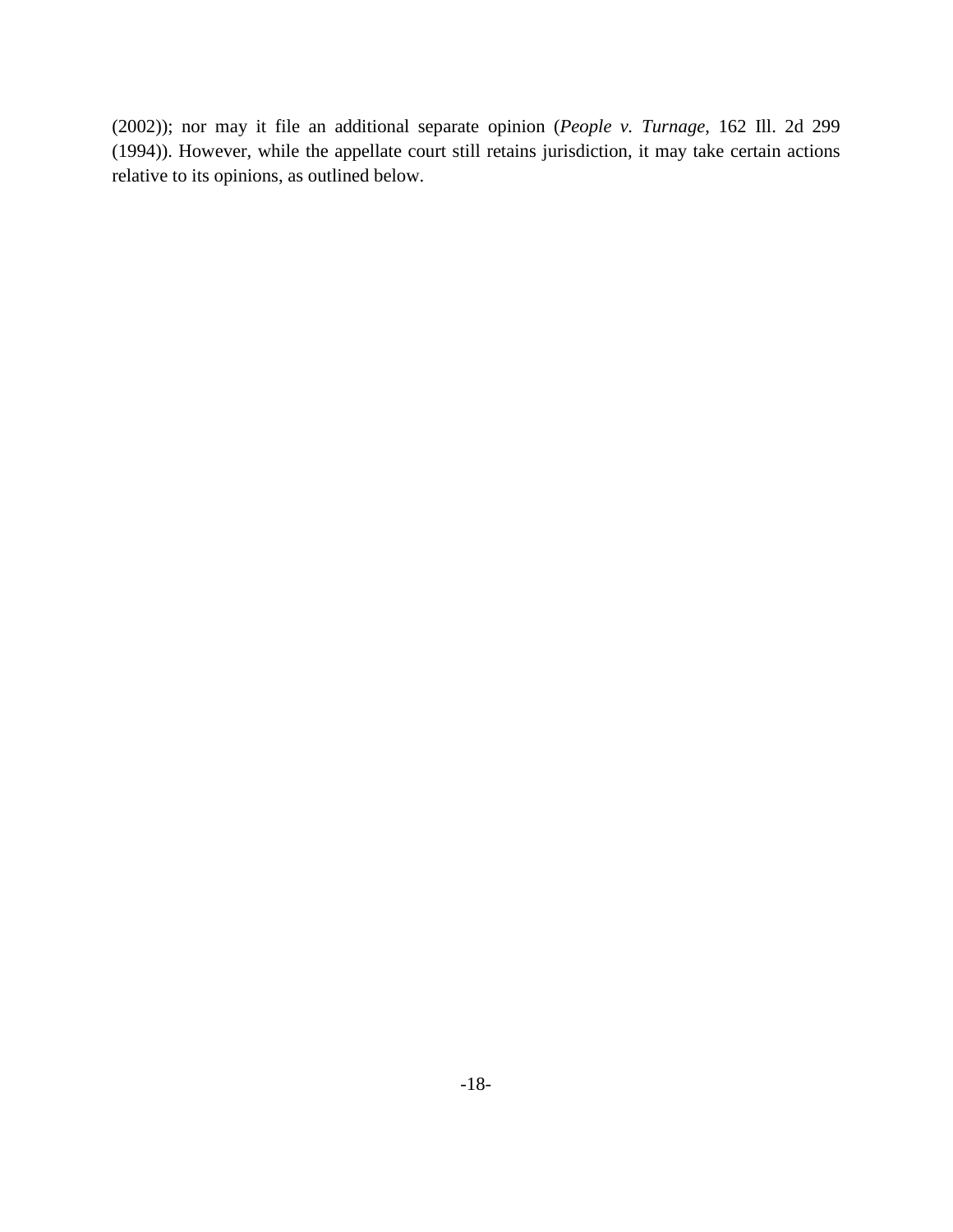<span id="page-25-1"></span><span id="page-25-0"></span>

| <b>EFFECT OF POST-FILING REVISIONS</b>    |                                                                                                                                                                                                                                                                                                                                              |                                                                                                                                                                                                                                                                                                                                                                                                                                                                                                                                  |                                                                                                                                                                                                                                                                                                                                                                                                                                                                             |                                                                                                                                                                                             |  |  |  |
|-------------------------------------------|----------------------------------------------------------------------------------------------------------------------------------------------------------------------------------------------------------------------------------------------------------------------------------------------------------------------------------------------|----------------------------------------------------------------------------------------------------------------------------------------------------------------------------------------------------------------------------------------------------------------------------------------------------------------------------------------------------------------------------------------------------------------------------------------------------------------------------------------------------------------------------------|-----------------------------------------------------------------------------------------------------------------------------------------------------------------------------------------------------------------------------------------------------------------------------------------------------------------------------------------------------------------------------------------------------------------------------------------------------------------------------|---------------------------------------------------------------------------------------------------------------------------------------------------------------------------------------------|--|--|--|
|                                           | <b>OPINION</b><br><b>MODIFIED</b><br><b>UPON DENIAL</b><br>OF REHEARING                                                                                                                                                                                                                                                                      | <b>REHEARING</b><br><b>ALLOWED</b>                                                                                                                                                                                                                                                                                                                                                                                                                                                                                               | <b>OPINION</b><br><b>MODIFIED SUA</b><br><b>SPONTE</b>                                                                                                                                                                                                                                                                                                                                                                                                                      | <b>SUPERVISORY</b><br><b>ORDER</b>                                                                                                                                                          |  |  |  |
| <b>Underlying Opinion</b>                 | <b>NOT</b><br>WITHDRAWN                                                                                                                                                                                                                                                                                                                      | <b>WITHDRAWN</b>                                                                                                                                                                                                                                                                                                                                                                                                                                                                                                                 | WITHDRAWN;<br>issue a modified<br>opinion                                                                                                                                                                                                                                                                                                                                                                                                                                   | <b>NOT</b><br>WITHDRAWN;<br>vacate the<br>judgment; file a<br>new opinion<br>carrying the "B"<br>designation in the<br>public-domain<br>number                                              |  |  |  |
| <b>Effect on Public-</b><br>Domain Number | The public-domain<br>number does not<br>change (even if, for<br>example, the<br>opinion is filed in<br>December 2017 and<br>the opinion<br>modified on denial<br>of rehearing is filed<br>February 2018).                                                                                                                                    | The public-domain<br>number will reflect<br>the year in which<br>the new opinion is<br>filed.                                                                                                                                                                                                                                                                                                                                                                                                                                    | The public-domain<br>number will reflect<br>the year in which<br>the modified<br>opinion is filed.                                                                                                                                                                                                                                                                                                                                                                          | The public-domain<br>number will reflect<br>the year in which<br>the new opinion or<br>order is filed.                                                                                      |  |  |  |
| Effect on Website:                        | Both the original<br>opinion and the<br>modified opinion<br>will be available on<br>the court's website<br>until the opinion is<br>released for<br>publication. At that<br>point, only the<br><b>Official Reports</b><br>version is available.<br>(The original<br>opinion will not<br>even be listed on<br>the table of filed<br>opinions.) | The original<br>opinion is listed on<br>the website with a<br>note (in red) saying<br>that the opinion was<br>withdrawn. Notice<br>must be sent to the<br>Reporter's office<br>when rehearing is<br>granted. The<br>website will be<br>updated when a<br>new opinion is<br>filed. The original<br>opinion will no<br>longer be available.<br>Once released for<br>publication, the<br>opinion's table line<br>remains for the<br>original opinion,<br>with the note in<br>black type; the<br>original opinion is<br>unavailable. | The original<br>opinion will remain<br>listed as a filed<br>opinion, but a note<br>in red type will<br>state that it was<br>withdrawn and a<br>new opinion filed;<br>the original opinion<br>will not be<br>available at this<br>point. Once the<br>modified opinion is<br>released for<br>publication, the tag<br>line on the original<br>will be changed to<br>black; the listing<br>(with the note) will<br>remain, but, again,<br>the opinion will not<br>be available. | Both the original<br>opinion and the<br>opinion on remand<br>will remain<br>available; the<br>distinction will be<br>obvious, based on<br>the use of "B" in<br>the public-domain<br>number. |  |  |  |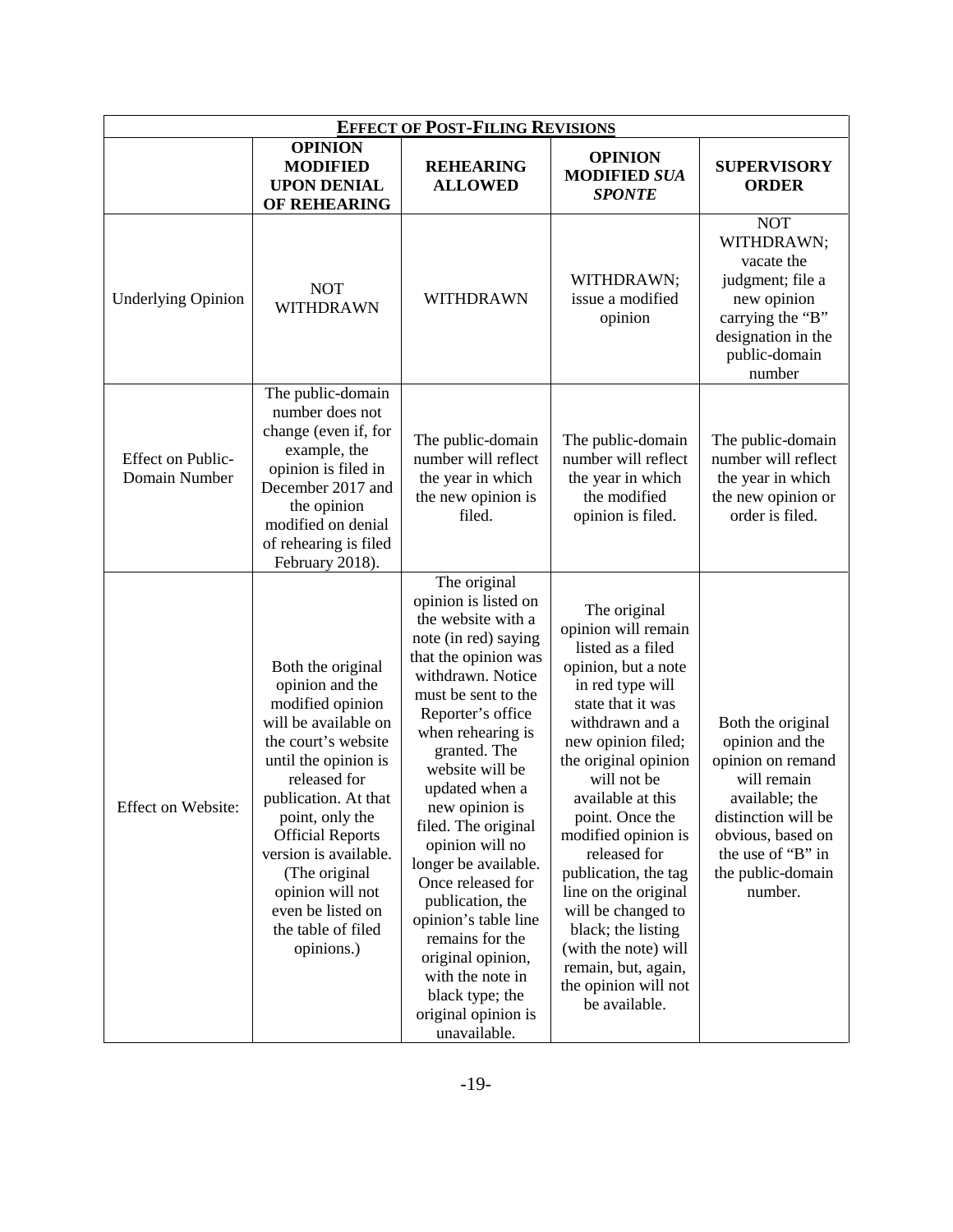#### *(1) Corrections*

After an opinion has been filed, the court may determine that revisions, corrections, or other modifications may be required in the text of the filed opinion. Where such changes involve misstatements of facts or other nonsubstantive matters, it is generally sufficient to file a correction to the opinion with the district's clerk, according to the clerk's established procedures. Regardless of a district's practices regarding corrections, the filing date of the judgment delivered by the opinion remains the original date.

#### <span id="page-26-0"></span>*(2) Modifying Opinions After Withdrawal*

Occasionally a reviewing court will discover errors in a recently filed opinion sufficient to warrant filing modifications to the text of the opinion. For example, if the court had stated the matter under review was one of first impression in Illinois but, after filing, *sua sponte* discovered a recent case on point from another district, the court may wish to revise its opinion to acknowledge that other opinion. To do so, it will withdraw the previously filed opinion and substitute therefor a modified opinion. (Such modifications would be a prohibited, substantive action upon the judgment that the court lacks the jurisdiction to take once a party files a petition for leave to appeal in the Illinois Supreme Court.)

When modifying a previously filed opinion, it is necessary to indicate that the new opinion is a modified opinion. This is done by adding the date of modification after the phrase "Modified opinion filed" instead of the standard "Opinion filed" line on the first page of the opinion. Because the initially filed opinion has been withdrawn in these circumstances, the original file date should not be retained. The date of filing line will therefore be in the following form:

Modified opinion filed September 1, 2010.

Do not substitute "Modified Opinion" for the word "**OPINION**" at the beginning of the text portion of the document.

#### <span id="page-26-1"></span>*(3) Modifying Opinions on Denial of Rehearing*

A party may not reargue a case in a rehearing petition but may suggest points were overlooked or misapprehended in the court's initial opinion. Should the court wish to address those points further but not allow rehearing, the court may modify the initially filed opinion either by modifying the text, by adding a response directed to the allegations of the rehearing petition, or by filing a supplemental opinion. In this circumstance, the initially filed opinion is not withdrawn; the filing date of the initially filed opinion is retained on the first page but followed by the phrase "Modified upon denial of rehearing" along with the date the modification was filed, as in the following example:

Opinion filed February 19, 2010. Modified upon denial of rehearing May 24, 2010.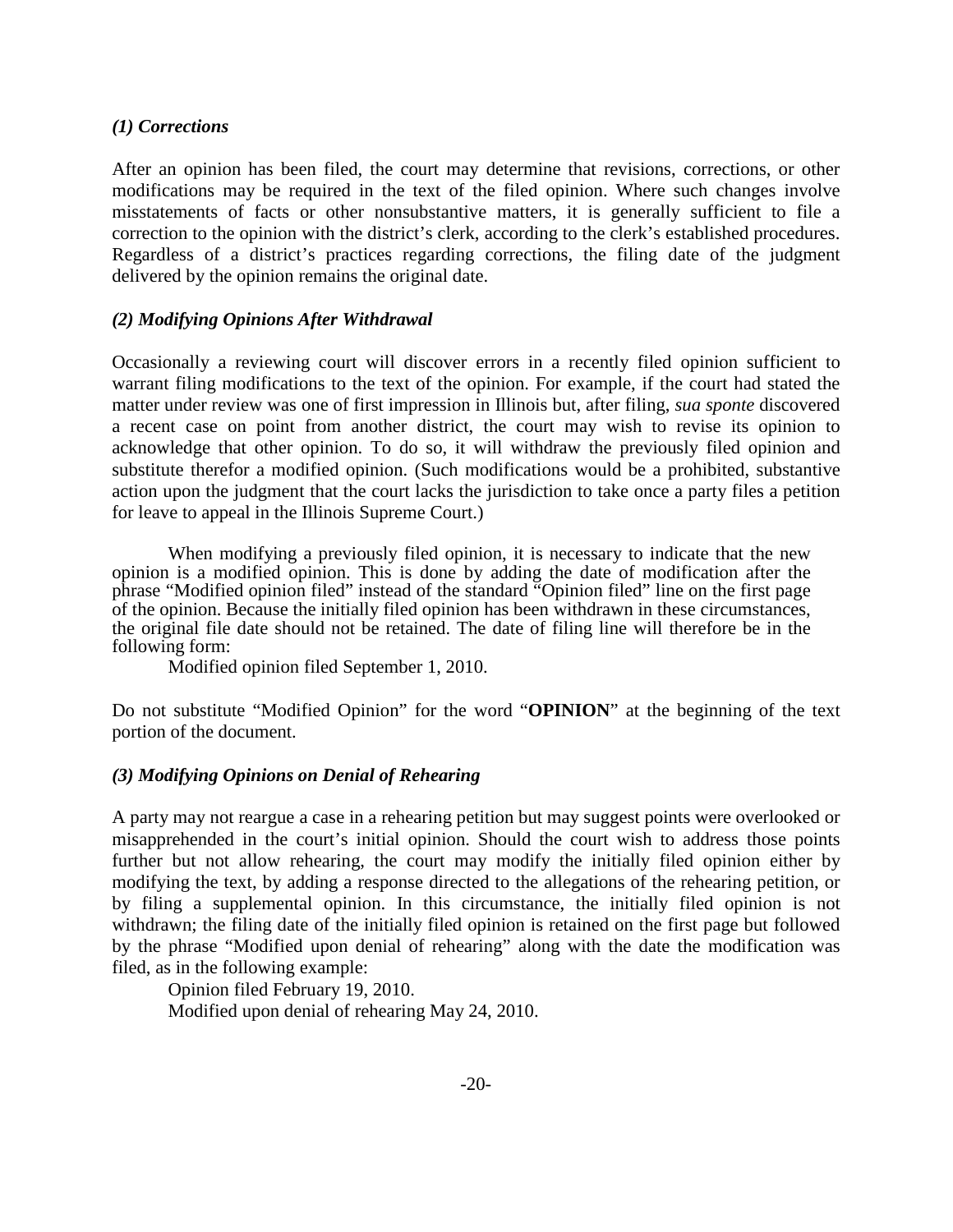Do not substitute "Modified Upon Denial of Rehearing" for the word "**OPINION**" at the beginning of the text portion of the document.

## <span id="page-27-0"></span>*(4) Supplemental Opinions*

Upon consideration of a petition for rehearing, the court may decide to supplement the originally filed opinion, or a member of the panel may decide to write separately. Any supplemental opinion, whether by the majority or in the form of a supplemental special concurrence or supplemental dissent, must be appended to the conclusion of the initially filed opinion and prior to any separate opinion(s). The title of the document should be centered above the newly filed document, in the same manner that the word "**OPINION**" was added at the beginning of the initially filed opinion, and, like the lead opinion, will not contain a lead-in line. Paragraph numbering should continue where it left off in the originally filed opinion. Thus, the supplemental opinion will be in the following form:

## ¶ 66 **SUPPLEMENTAL OPINION UPON DENIAL OF REHEARING**

¶ 67 In his petition for rehearing, defendant claims this court overlooked his allegation that his counsel failed to…

Where a member of the court decides to write separately upon denial of rehearing, that document should follow any supplemental opinion by the majority or, in the absence thereof, at the conclusion of the initially filed opinion and any accompanying separate opinion(s). Add the phrase "SEPARATE OPINION UPON DENIAL OF REHEARING" above the beginning of the document and use a lead-in line in the standard form. The beginning of a supplemental separate opinion will be in the following form:

## ¶ 80 **SEPARATE OPINION UPON DENIAL OF REHEARING**

¶ 81 JUSTICE GREEN, dissenting:

¶ 82 I write separately upon the court's denial of rehearing because the defendant should have an opportunity to…

The panel lines at the beginning of the opinion showing the relative positions of the court need not be revised where only the lead opinion is supplemented upon denial of rehearing. However, where a new separate opinion is filed, the lines must be revised to reflect both the filing of the new separate opinion and to show the justices' revised positions where appropriate.

JUSTICE SMITH delivered the judgment of the court, with opinion. Justices Jones and Wilson concurred in the judgment and opinion. Justice Jones also specially concurred upon denial of rehearing, with opinion.

JUSTICE SMITH delivered the judgment of the court, with opinion. Justice Wilson concurred in the judgment and opinion.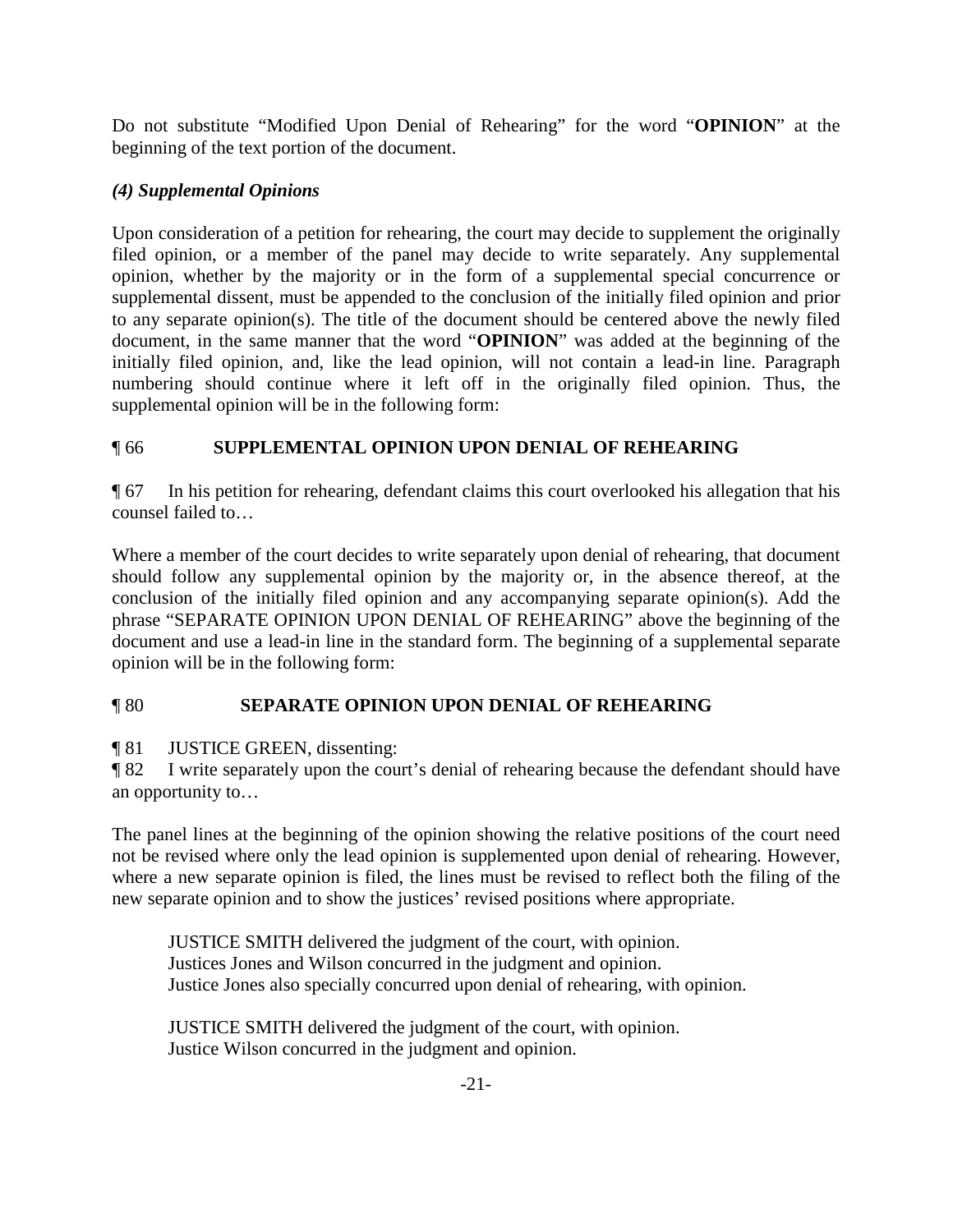Justice Jones dissented upon denial of rehearing, with opinion.

JUSTICE SMITH delivered the judgment of the court, with opinion. Justice Wilson specially concurred upon denial of rehearing, with opinion. Justice Jones dissented upon denial of rehearing, with opinion.

JUSTICE SMITH delivered the judgment of the court, with opinion. Justice Wilson specially concurred upon denial of rehearing, with opinion. Justice Jones dissented, with opinion. Justice Jones also dissented upon denial of rehearing, with opinion.

#### <span id="page-28-0"></span>*(5) Allowance of Rehearing*

When the court *grants* rehearing, it is the allowance of rehearing that nullifies, by operation of law, the previously filed opinion. The court need not enter an order withdrawing the initially filed opinion. However, notice that rehearing has been granted must be sent to the office of the Reporter of Decisions; the website must be updated to reflect that the original opinion no longer has precedential effect in the interim between granting rehearing and the filing of a new opinion. Note that the opinion filed after the matter has been reheard by the court is not a modified opinion but rather a newly filed opinion. The date-filed information will be in the standard form.

Opinion filed September 1, 2010.

#### <span id="page-28-1"></span>*(6) Effect on Public-Domain Formats*

Public-Domain Designators. Once an opinion has been assigned a public-domain designator, that designator must not be revised by the court. However, when an opinion is withdrawn by the court, either by order or by operation of law through the allowance of rehearing, and a new opinion is filed in the matter, the year-of-decision portion of the designator number of the new opinion must reflect the year of filing of the later opinion. For example, if an opinion filed in the year 2012 with the public-domain designator 2012 IL 123456 has been withdrawn by the court or rehearing has been allowed and a new opinion in the matter is filed in the year 2012, the new opinion will be assigned the public-domain designator 2012 IL 123456. If filed in 2013, however, it will be assigned the public-domain designator 2013 IL 123456. Please note that the docket-number portion of the new opinion's public-domain designator does not change.

Only where an opinion is filed under the same docket number *after remand* will the docketnumber portion of the public-domain designator be affected by the addition of the appropriate letter designator. In such cases, that is, where the appellate court reacquires jurisdiction owing to a remand by the supreme court, a capital letter "B" shall be appended to the case designator of a subsequently filed opinion.

*In re Marriage of Mancine*, 2012 IL App (1st) 111138 *In re Marriage of Mancine*, 2014 IL App (1st) 111138-B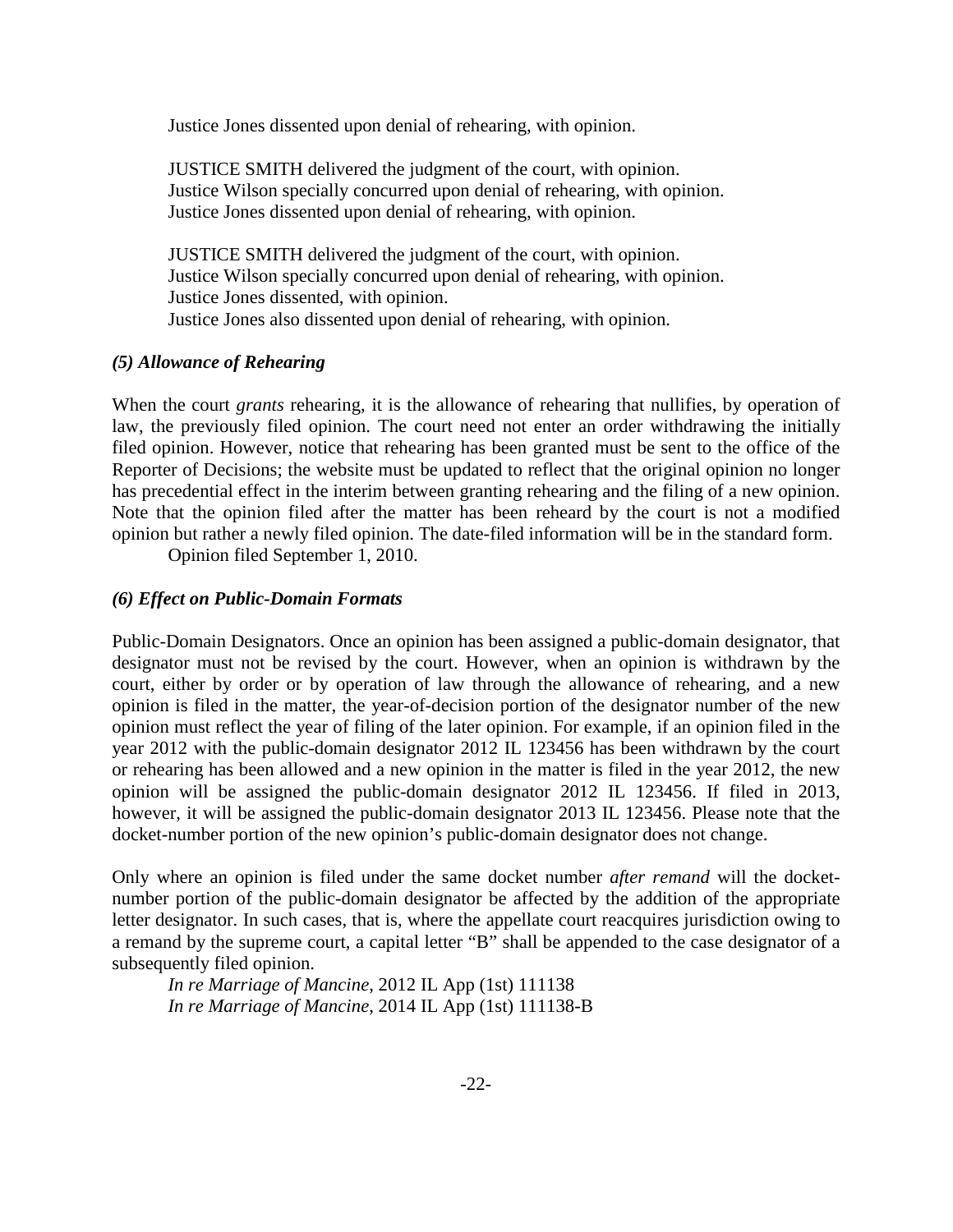Any further opinions arising from the same appeal shall be assigned a letter consecutive to the preceding opinion. Thus, if there is another remand and a third opinion is filed under the same docket number, a capital letter "C" shall be added.

2012 IL App (1st) 101159-C

However, such letters are added *only* after remand and not where the court has made postfiling revisions to an opinion while retaining jurisdiction.

#### <span id="page-29-1"></span><span id="page-29-0"></span>**G. Review After Remand**

#### *(1) Opinion Not to Be Withdrawn*

Where the Illinois Supreme Court enters a judgment remanding a cause to the appellate court, it vests that court with jurisdiction to take only such actions that conform to that mandate. The court has no authority to take any actions not in compliance with that mandate. See *People ex rel. Daley v. Scheier*, 92 Ill. 2d 271, 276 (1982). Thus, where the mandate of the Illinois Supreme Court reverses or vacates the judgment of the appellate court and remands to that court for reconsideration, or for consideration of issues left unresolved in the initial appeal, care must be taken to review the supreme court's mandate and proceed only as directed. Unless the supreme court specifically directs the appellate court to withdraw its previously filed opinion or order, that opinion or order may not be withdrawn.

#### <span id="page-29-2"></span>*(2) Supervisory Orders*

While the Illinois Supreme Court may issue a remandment order to the appellate court by way of full opinion following an appeal, a remandment order more often takes the form of a supervisory order disposing of a petition for leave to appeal. In such cases, it is generally only the judgment that is to be withdrawn and reconsidered, not the opinion that delivered the judgment. Such an order will often take the following form:

In the exercise of this court's supervisory authority, the Appellate Court, Third District, is directed to vacate its judgment in *People v. Woods*, No. 3-07-0919 (Oct. 9, 2009). The Appellate Court is directed to reconsider its judgment in light of *People v. Hodges*, 234 Ill. 2d 1 (2009).

<span id="page-29-3"></span>The entry of such a remandment order by the Illinois Supreme Court after consideration of a petition for leave to appeal has the same effect as if the supreme court had allowed the appeal and remanded the cause to the appellate court in an opinion. In either case, only the judgment of the appellate court is to be vacated and reconsidered; in the absence of specific directions to do otherwise, the appellate court must not withdraw the opinion or order it previously filed. It is strongly advised to contact the office of the Reporter of Decisions for clarification before withdrawing any opinion or order in response to a supervisory order.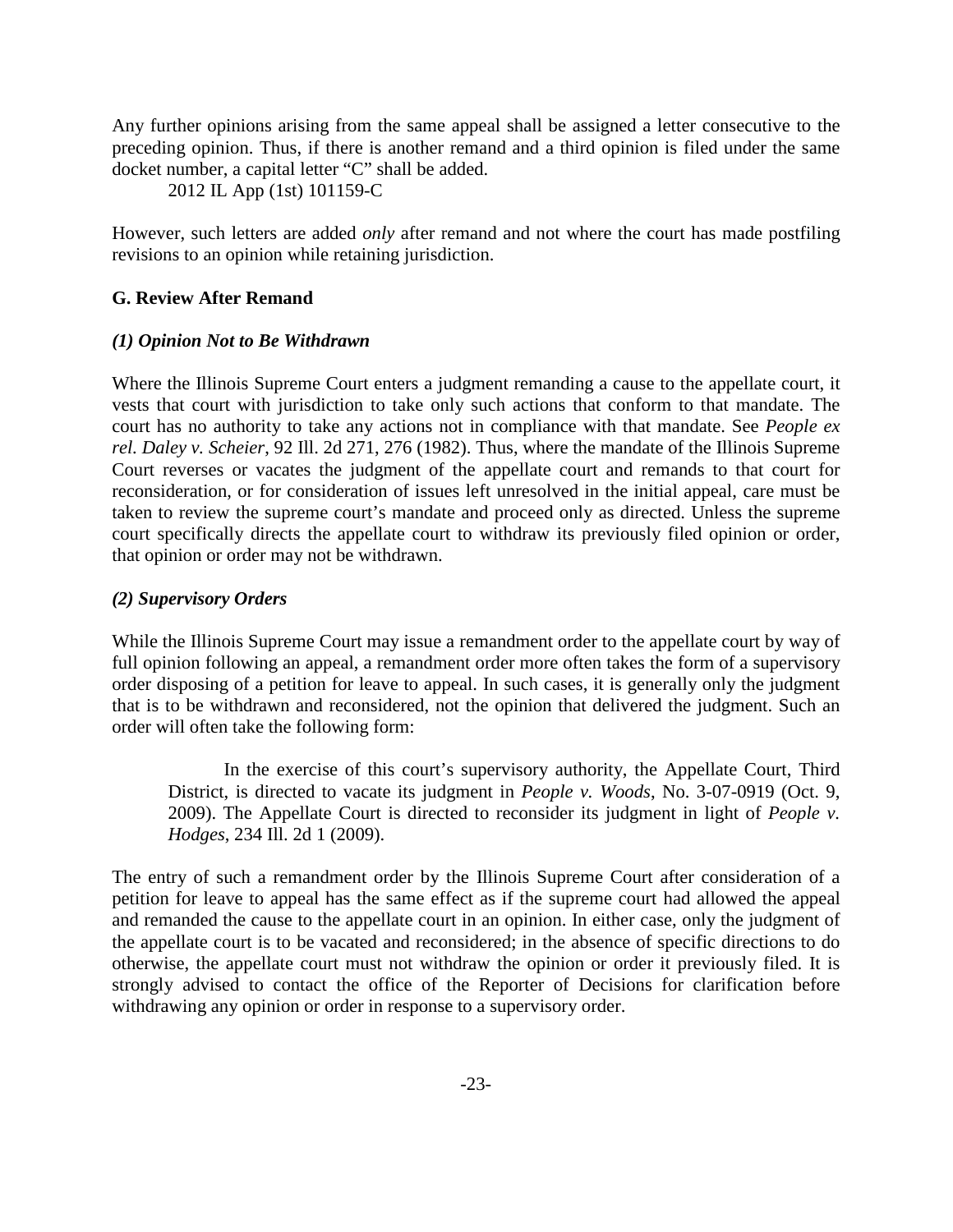#### *(3) The New Opinion*

The remanded cause will proceed under the previously assigned docket number in the appellate court. When the appellate court files its new opinion or order, that opinion is not a modified or revised one but simply a new opinion, and it is given a new filing date, as well as a new publicdomain designator. It is permissible and, based upon the context, often desired for the new opinion to reference the previously filed opinion and rely upon holdings therein to the extent doing so does not conflict with the supreme court remandment order.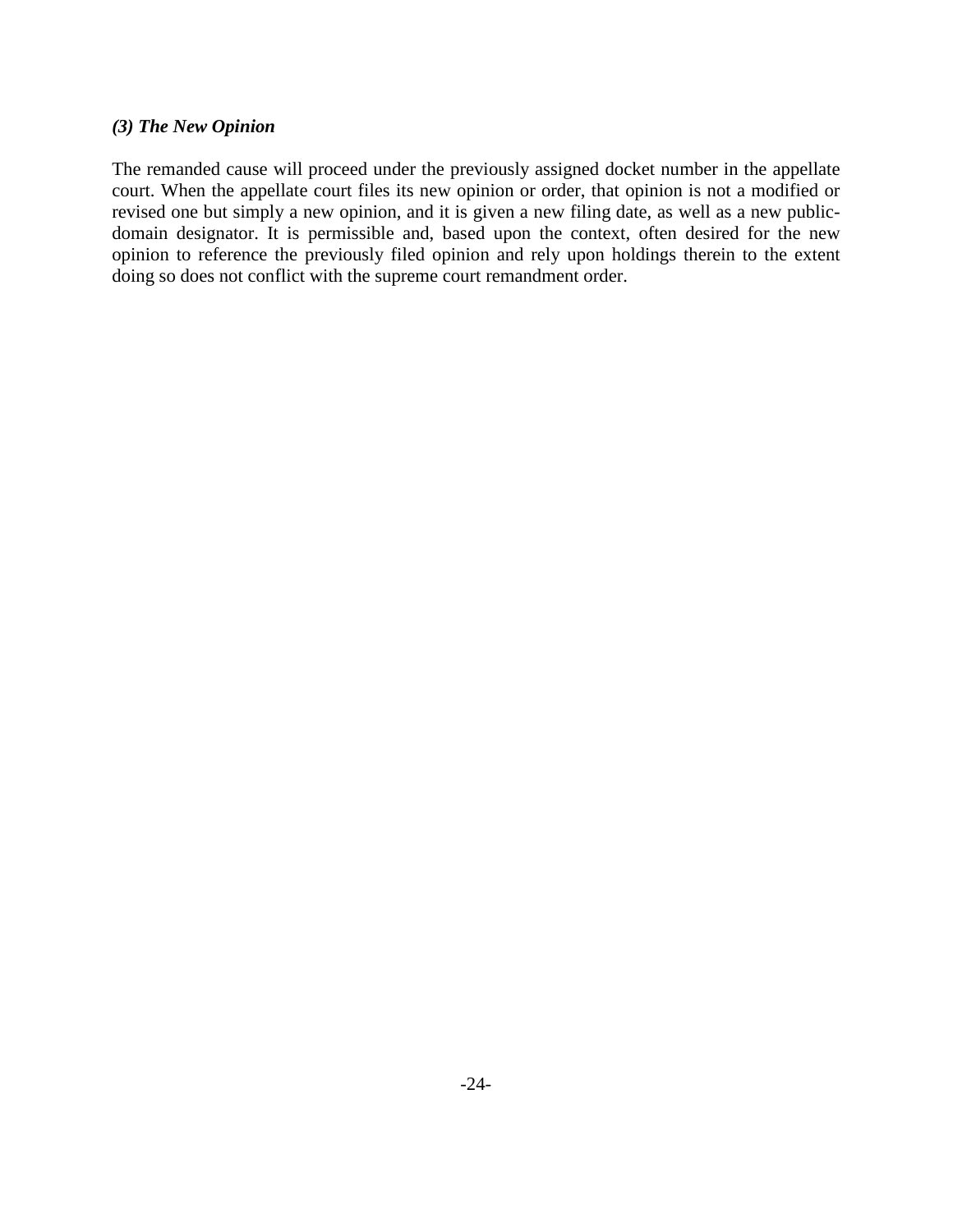## **II. GRAMMATICAL STYLE**

## <span id="page-31-2"></span><span id="page-31-1"></span><span id="page-31-0"></span>**A. Quoting Text**

## *(1) Revisions*

Revisions ("[*sic*]," and bracketed lettering/punctuation changes) should be made to quoted materials sparingly, especially when quoting testimony. Make these changes if doing so will provide greater clarity to the reader, not just for the sake of correcting the material.

When changes are necessary, though, to clarify an ambiguity, to provide a missing word or letters, or to substitute uppercase letters for lowercase letters and vice versa, substitute the new text or letter within square brackets: [ ].

An omitted em dash should be replaced by either a new punctuation mark, enclosed in brackets and placed flush against the preceding word, or by use of three asterisks, with a single space both before and after the asterisks.

When an interpolated word takes the place of the original, do not indicate the missing word by use of asterisks.

<span id="page-31-3"></span>*(2) Use of "[sic]" Minor exception to Bluebook Rule 5.2*: italicized.

The word "*sic*" is added to quoted text to indicate to the reader that a word was misspelled or erroneously used by the original speaker and not by the one doing the quoting. It should be used sparingly. When required, add "[*sic*]" immediately after the misspelled or erroneously used word or phrase. Note that although the word "*sic*" itself is italicized, the brackets around it are not: [*sic*], not *[sic]*. In contrast, note that brackets surrounding an alteration that has been italicized for emphasis (typically as part of a larger emphasized phrase) are themselves italicized.

## <span id="page-31-4"></span>*(3) Indicating Lettering and Punctuation Changes*

When a letter is changed from uppercase to lowercase or vice versa, it must be enclosed in square brackets. However, do not change letters in text that merely reflect a capitalization or spelling convention different from the courts' practices.

Original: "We the People of the United States, in Order to form a more perfect Union, establish Justice, insure domestic Tranquility, provide for the common defence, promote the general Welfare, and secure the Blessings of Liberty to ourselves and our Posterity, do ordain and establish this Constitution for the United States of America." U.S. Const., pmbl.

*Not*: "We the People of the United States<sup>[]</sup> in [o]rder to form a more perfect [u]nion, establish [j]ustice, insure domestic [t]ranquility, provide for the common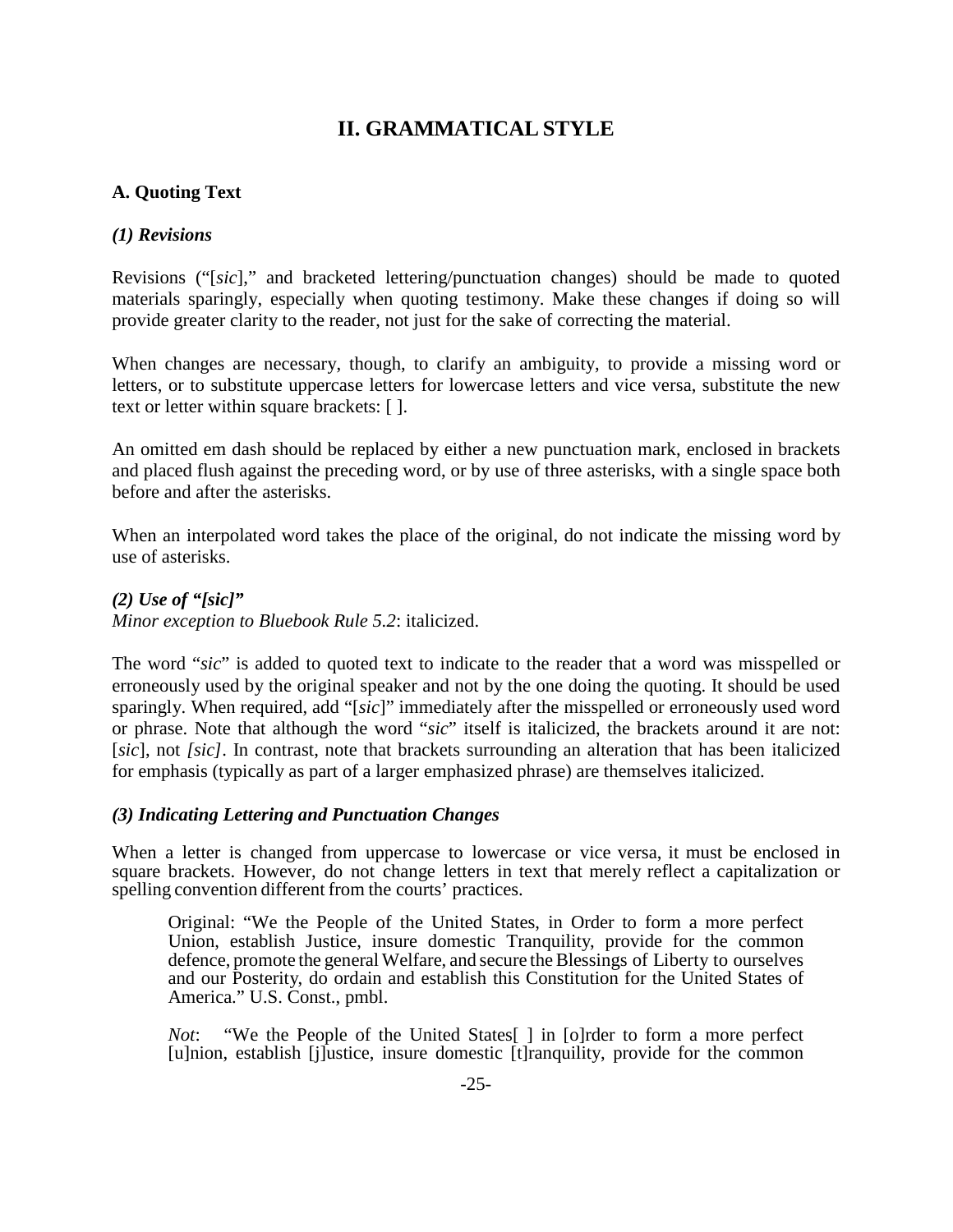defen[s]e, promote the general [w]elfare, and secure the [b]lessings of [l]iberty to ourselves and our [p]osterity[ ] do ordain and establish this [c]onstitution for the United States of America."

Although the style (in particular, the capitalization and the gratuitous commas) in the original quote is different than the courts' style, the original style should generally be retained where possible. The profusion of brackets in the "*Not*" example hinders the readability of the passage.

The beginning of a quotation should be lowercase where it forms a syntactical part of the sentence introducing it. Where it has a more remote relationship to the sentence introducing it, such that it can stand alone as a sentence, the quotation should begin with a capital letter.

Further, we noted that compensation under section  $8(e)(18)$  "reflects not actual permanent total disability or actual loss of wages, but 'a stated legislative determination that the [specific injuries suffered] shall have compensation at a fixed figure.'"

In *Clemons,* our supreme court stated, "The convention record indicates that the framers intended, with this additional language, to provide a limitation on penalties beyond those afforded by the eighth amendment."

#### <span id="page-32-0"></span>*(4) Emphasis*

*Exception to Bluebook Rule 5.2(d)*: position of the parenthetical.

Italic typeface shall be used to show emphasis in text, whether within or outside a quote. If a quoted source uses boldface or underscore for emphasis, it is to be converted to italic typeface, with no notation of typeface alteration necessary. When words in a quotation are italicized for emphasis by the author and are not emphasized in the original quote, add "(Emphasis added.)" at the end of the quote and before the citation.

Where material that is being quoted contains emphasized words and the emphasis is retained, add "(Emphasis in original.)" at the end of the matter quoted and before the citation; use "(Emphasis omitted.)" if the emphasis is not retained.

Where the parenthetical would more appropriately be placed with the main sentence, such as with the use of a parenthetical citation, place the word "emphasis" in lowercase, and delete the period.

The court has held that fraud may be inferred (*e.g.*, *Szajna v. General Motors Corp.*, 115 Ill. 2d 294, 322 (1986) (fraud "may be *inferred* from the nature" (emphasis added)), but this court cannot presume fraud here.

Where a quote is in a parenthetical and emphasis needs to be noted, add "(Emphasis added/in original/omitted.)" within the same set of parentheses. Where there is emphasis added, in the original, or omitted in more than one place in a single quote or set of consecutive quotes from the same source, the plural "emphases" is used in place of "emphasis." If a citation needs to note both emphasis and the omission of internal quotation marks, they can share a set of parentheses. The order within the parenthetical is always emphasis first, followed by internal quotation marks.

"Government regulation of expressive activity is content neutral so long as it is *justified* without reference to the content of the regulated speech." (Emphasis in original and internal quotation marks omitted.) *Ward v. Rock Against Racism*, 491 U.S. 781, 791 (1989).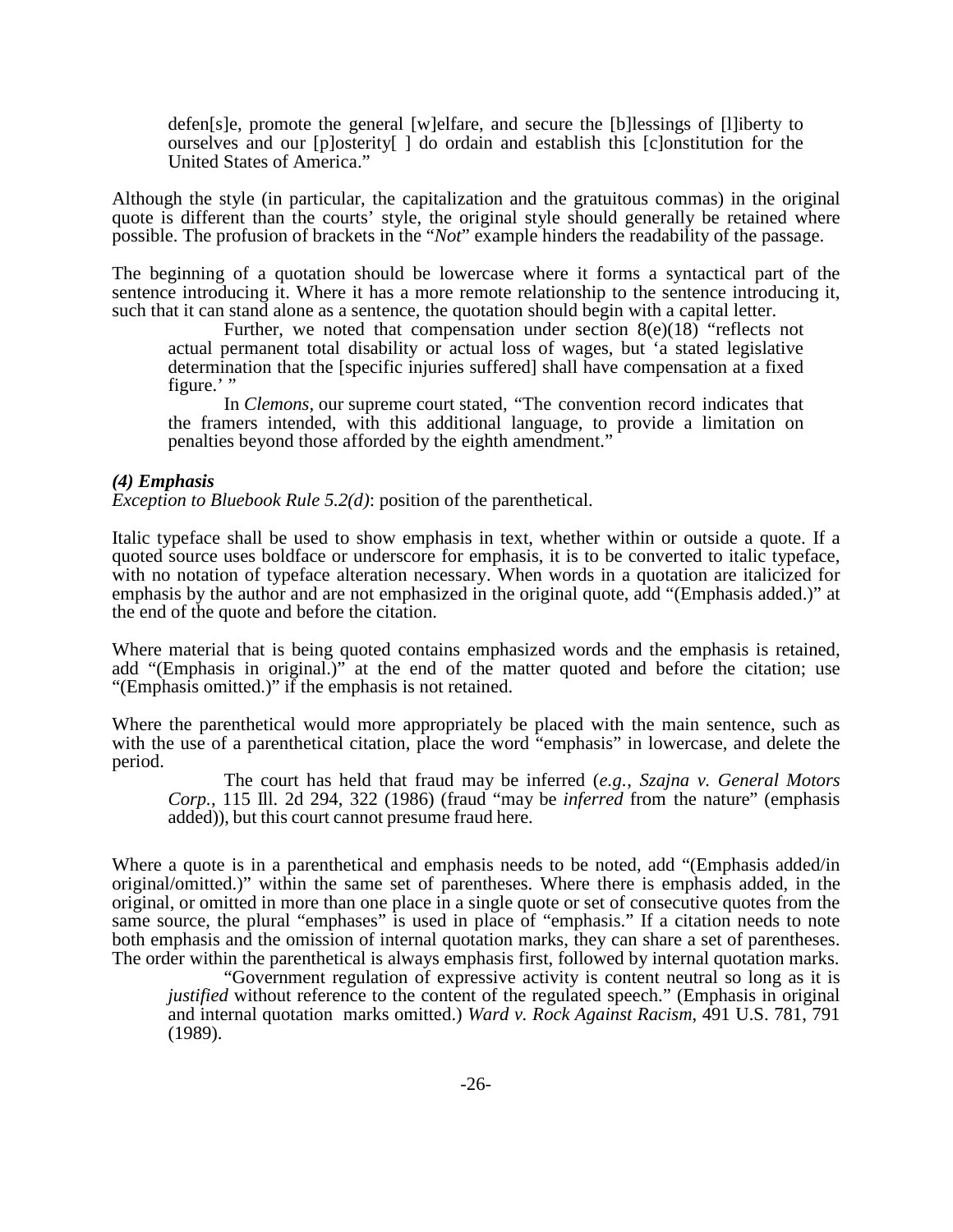## <span id="page-33-0"></span>*(5) Footnotes*

A footnote inserted into quoted materials must be enclosed in superscripted brackets. Footnotes that appear in the original version of the quoted material are not included in the quotation, and their omission need not be shown.

Where a footnote is cited or quoted, the pinpoint citation is to the page on which the footnote number appears. For instance, the quotation "The Clause does not bar admission of a statement so long as the declarant is present at trial to defend or explain it" is in a footnote that spans pages 59 and 60 in *Crawford v. Washington*. The footnote number appears in text on page 59, and so the citation is *Crawford v. Washington*, 541 U.S. 36, 59 n.9 (2004).

## <span id="page-33-2"></span><span id="page-33-1"></span>**B. Omissions**

## *(1) Use of Asterisks*

The omission of a letter within a word, a whole word, a phrase, a sentence, or multiple sentences is indicated with asterisks (\*\*\*), not ellipses (...). However, ellipses are retained where they were used in the text being quoted.

Do not begin a quote with asterisks. Asterisks should not be employed to combine two sentences within a quotation. Asterisks that lead up to the punctuation at the end of the sentence should abut that punctuation (even if the punctuation is in brackets).

When a quotation is set off from the text as a "block" quotation, special rules for the placement of asterisks apply. To indicate the omission of one paragraph, use three unspaced asterisks indented as a paragraph on a separate line. For the omission of two or more full paragraphs, use three spaced asterisks centered on a separate line.

## <span id="page-33-3"></span>*(2) Asterisks for Parts of a Word*

Where a word or phrase is being quoted that contains a word the court wishes to abridge, such as to protect the identity of a minor or a victim of sexual abuse or where the court prefers not to publish profane utterances, use three asterisks to represent the end of the word, regardless of the number of letters omitted. The asterisks follow flush against the first letter of the word, with no space if punctuation is required or with a space if followed by another word:

<span id="page-33-4"></span>The officer testified, "If defendant hadn't been stopped, his next victim would have been Lizzie B\*\*\*, who lived next door."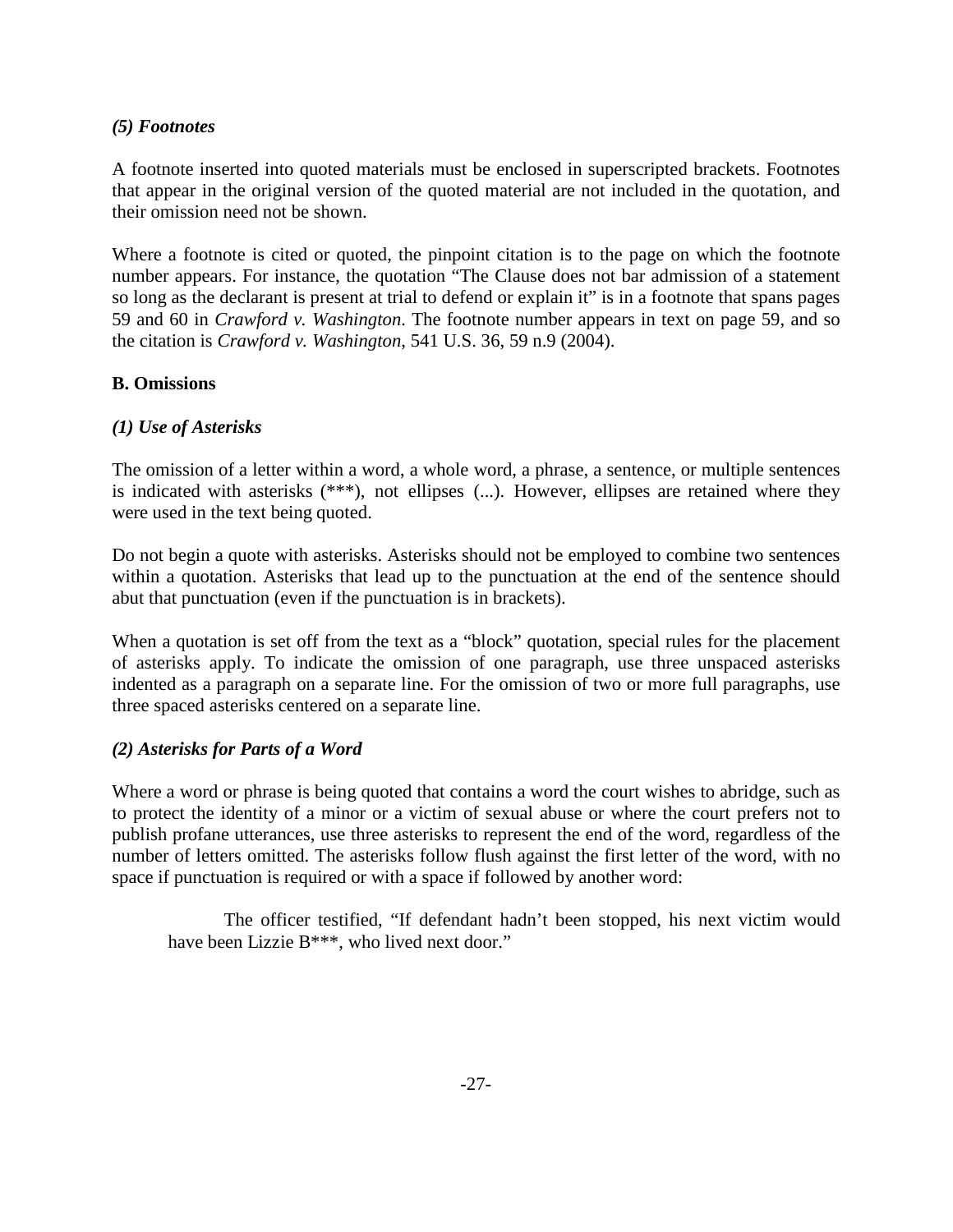## *(3) Citations*

*Exception to Bluebook Rule 5.3(c)*: placement of the parenthetical, use of brackets.

To indicate the omission of a citation and any citation-related punctuation, replace the citation with "[citation]" if the omitted reference was a citation clause within a sentence. If the reference was to a citation sentence, use "[Citation.]" (capitalized with punctuation inside the brackets). Use "[citations]" or "[Citations.]," as appropriate, if more than one citation is omitted. A case citation and its accompanying related history or parenthetical explanation is only a single citation.

Do not insert asterisks for an omitted citation alone; however, where asterisks reflect that both text and citations have been removed, there is no need for an additional bracketed notation that citations have been omitted.

Where a citation has been inserted into quoted material or where a citation has been amended to fully represent a shortened citation, appropriate punctuation should be included within the brackets.

Note that the Illinois reviewing courts' style varies from the Bluebook; the phrase "(Citations omitted.)" is not used in appellate or supreme court opinions.

## <span id="page-34-0"></span>*(4) Punctuation in Statutory Subsections*

When quoting a statute and the quoted portion of the material ends with a mark of punctuation other than a period, add a period within square brackets at the end of the subpart to conclude the quotation. A bracketed period is necessary only when a full sentence is employed but terminated early; mere use of a phrase from a statute, not functioning as a sentence within the opinion, does not require bracketed punctuation.

## <span id="page-34-1"></span>*(5) Public-Domain Citation System Paragraph Numbers*

Courts that have adopted public-domain citation systems add paragraph numbers, generally in the left margin, as location markers. These numbers should not be considered part of the text and should not be quoted, nor should they be considered as text for purposes of determining where text begins. Do not indicate their omission, such as with asterisks or empty brackets.

## <span id="page-34-2"></span>*(6) Display Type*

Printed materials often contain text set in bold face, italics, or underscored type as an element of typography that is not the author's doing but that of the publisher or printer (*e.g.*, many of the headings in the Illinois Supreme Court Rules). Because these materials were not intended to be emphasized by the author but merely reflect the printer's choice of a display type, the typeface of the quoted source should not be reproduced in the opinion.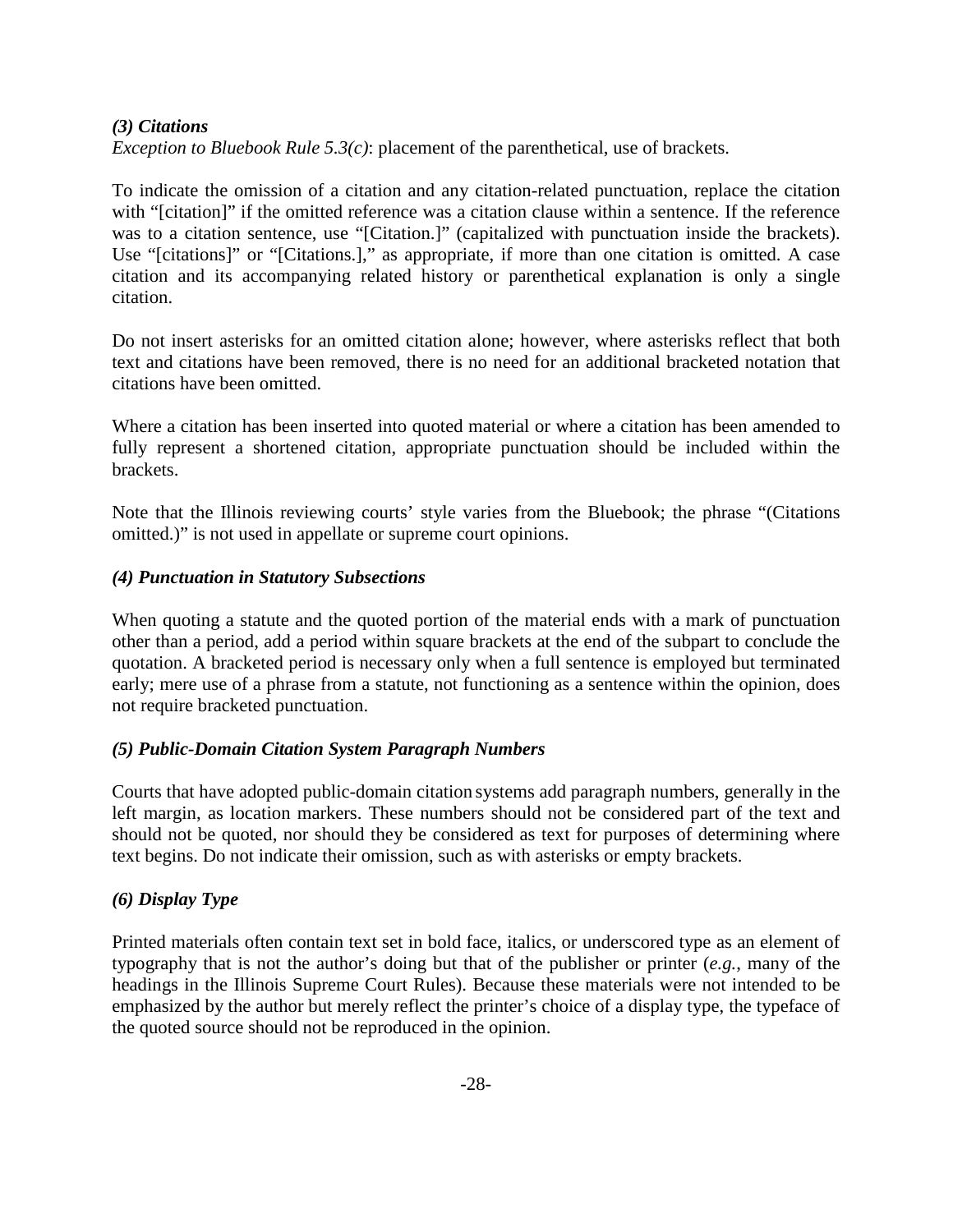Where the quoted source's typeface does indicate emphasis, it should be reproduced with (Emphasis in original.) noted or with its omission noted as (Emphasis omitted.).

## <span id="page-35-0"></span>*(7) Quotation Marks*

*Exception to Bluebook Rule 5.2(d)*: omission of internal quotation marks still indicated.

Generally, quoted material is enclosed in double quotation marks (even if set off as a block quotation), and further quotations within that material are enclosed in single quotation marks (with one space between the double and single quotation marks). If omission of a set or sets of quote marks will enhance the readability of a passage, enclose the entire quotation within double quotation marks, omit the interior quotation marks, and indicate that omission with the phrase "(Internal quotation marks omitted.)" after the close of the quotation and before the citation. Note that, in contrast to the Bluebook (20th ed. 2015), Illinois courts of review continue to indicate the omission of internal quotation marks, in line with the Bluebook (19th ed. 2010) and prior editions.

## <span id="page-35-2"></span><span id="page-35-1"></span>**C. Block Quotations**

## *(1) Paragraphing*

Whether the first line of a paragraph is indented, set flush, or set further into the left margin is a matter of typographical style. The typographical style for Illinois reviewing court opinions requires an indentation that is set into the paragraph. This style is carried over in block quotations as well. Thus, when extracting materials for a block quotation, retain the general paragraphing structure of the original, but indent each paragraph, regardless of the style reflected in the original. The use of block quotations is highly advisable where fifty or more words will be quoted or where it is desirable to retain the structure of the material quoted, as with multiple subsections of a statute.

## <span id="page-35-3"></span>*(2) When First Line Is Indented*

Where a quotation includes the beginning of a paragraph in the extract, the block quotation should also begin with an indented paragraph, irrespective of whether the quoted source indents its paragraphs. If the initial word or words of a paragraph are omitted, including section numbers if applicable, the opening line of the block quotation begins flush left.

## <span id="page-35-4"></span>*(3) Citations*

If the block quotation requires a case or other authority citation, the citation should also be placed with the margins of the block and not returned to the primary left margin. Further, place the citation after the close of the quotation and any indication of an alteration, such as "(Emphasis added.)" or "(Internal quotation marks omitted.)."

Additional citations are returned to the left margin.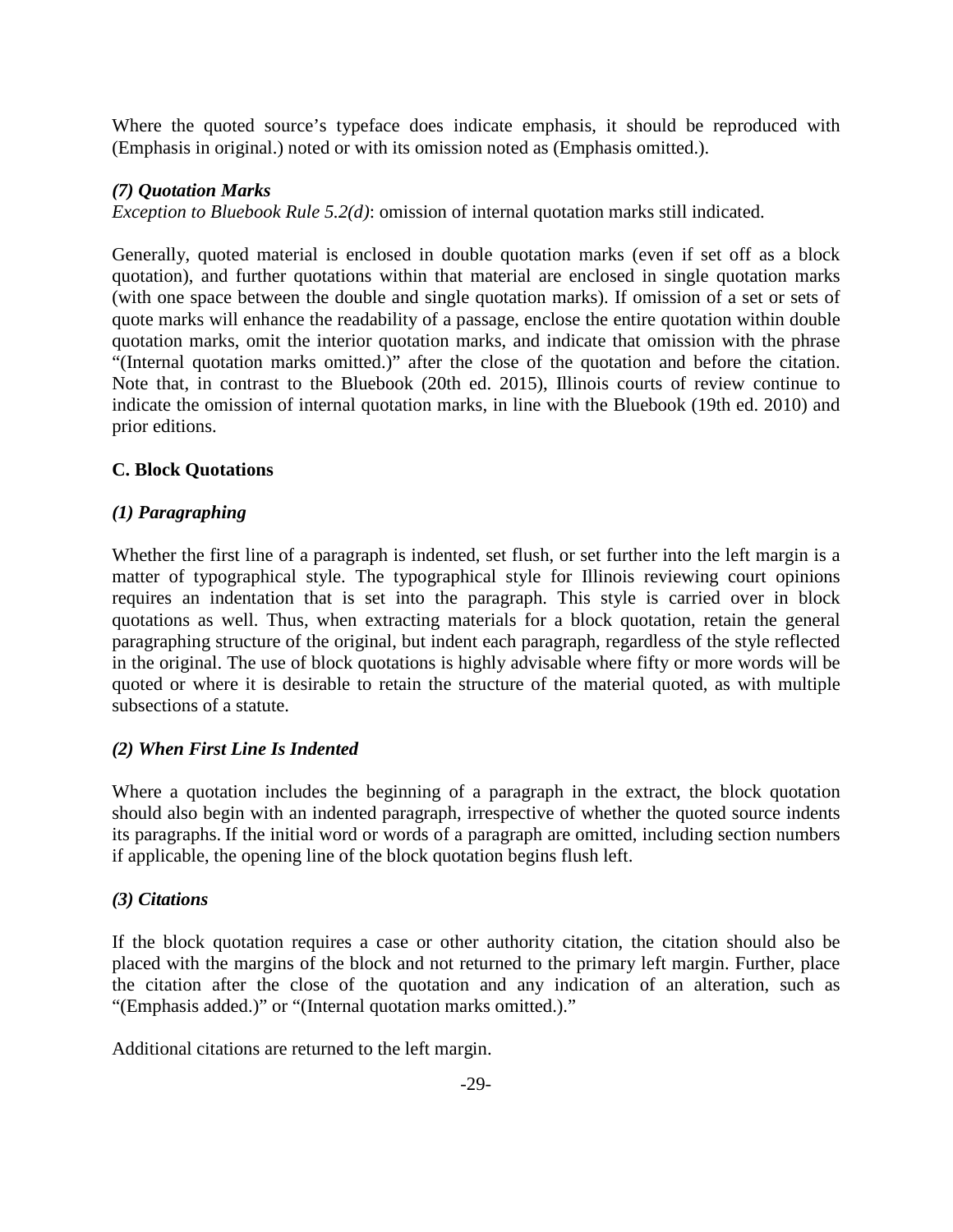#### *(4) Courtroom Testimony*

Each paragraph of courtroom testimony is indented regardless of how it appears in the transcript. Each new speaker starts a new paragraph, but a single speaker can have more than one paragraph for statements made.

> "MR. DAVEY [(ASSISTANT STATE'S ATTORNEY)]: Judge, I would ask that the case be recalled. I believe that was an improper sentence under the statute.

THE COURT: Bring out the defendant again, please.

THE COURT: Mr. Davey, you wish to make some objection to the

court's authority to place the defendant on probation because he had a previous conviction for burglary?

MR. DAVEY: That is correct.

\* \* \*

MR. DAVEY: Under the statute I believe that this defendant is not qualified for a sentence of probation.

THE COURT: Mr. Knutz [(defense attorney)], are you aware of the section of the statute he is citing?"

With regard to this example, note that (1) each speaker is entirely capitalized; (2) where an alteration or addition of title appears within the entirely capitalized name area, it is likewise entirely capitalized; (3) there is a colon, not a period, after the speaker's name.

The courtroom testimony of witnesses is quoted in a question-and-answer format, with capitalized Q's and A's followed by periods.

"Q. What did you say to Mrs. Paul and what did she say to you?

A. I continued questioning her relative to the accident. During my interview with the defendant, she indicated that—what I mean to say is, she could not have known that the bones were in there.

Q. Is it not true that you told [Officer Jones] that the victim—

MR. DOOLEY [(PLAINTIFF'S ATTORNEY)]: Your Honor, I object that this line of questioning violates the order *in limine*.

THE COURT: Objection sustained.

[DEFENSE ATTORNEY]: Was the victim aware of the danger or not? A. Yes, I believe he was."

Note that the phrase "Your Honor" should always be capitalized, regardless of how it appears in the transcript (use brackets if necessary: "[Y]our [H]onor"). If an alteration to a question-andanswer portion is necessary to identify the person asking the question, it should be done using brackets and all capital letters, in place of the "Q."

Use em dashes (—), not asterisks or ellipses, to indicate interruptions of speech.

"During my interview with the defendant, she indicated that—what I mean to say is, she could not have known that the bones were in there."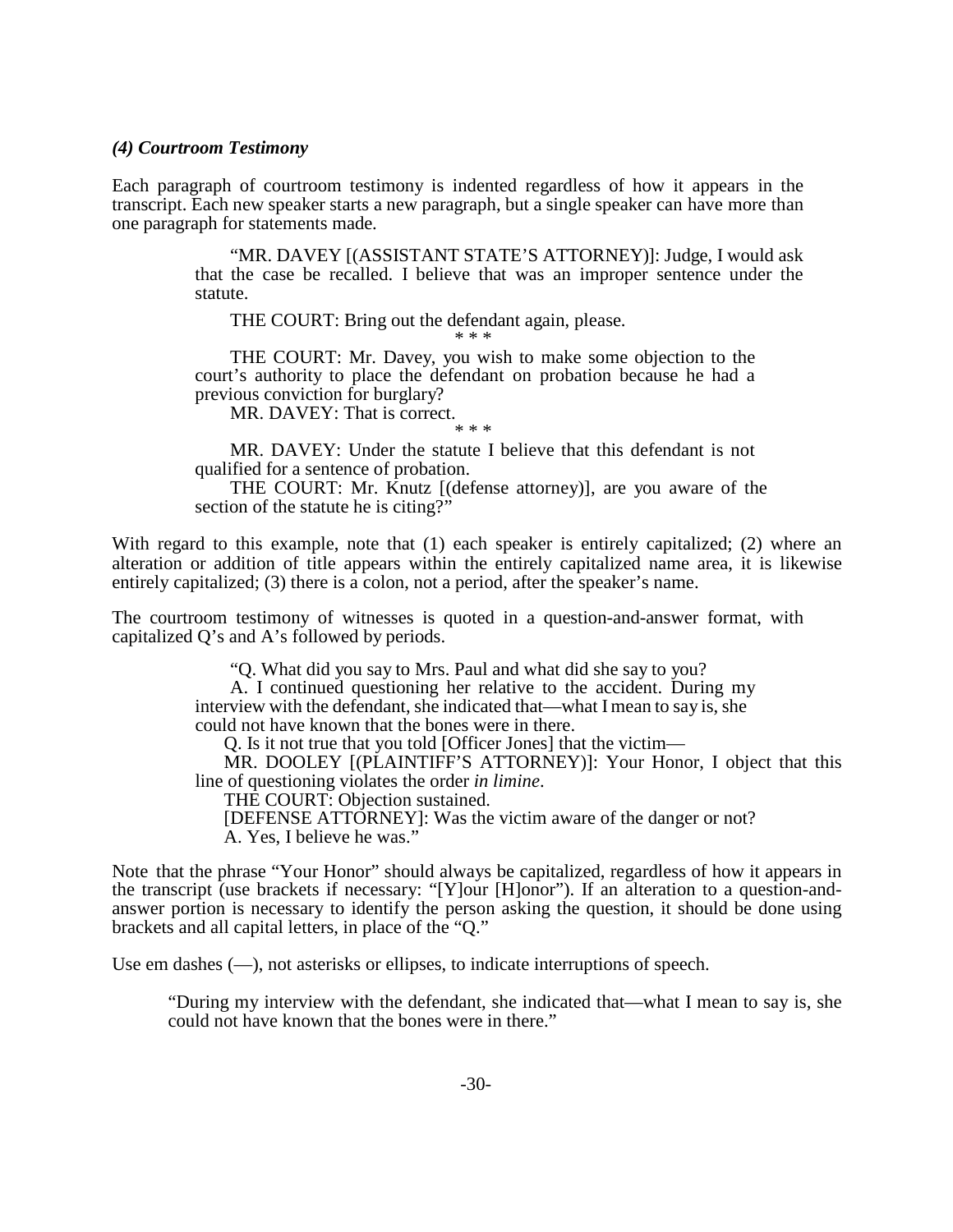## **D. Typography and General Grammar**

## *(1) Typeface*

Opinions are formatted with 12-point, Times New Roman font, with a justified text alignment. Opinions are published with one space between sentences. Directional or "smart" quotation marks are employed, rather than unidirectional "straight" quotation marks. Nonbreaking spaces are employed between paragraph (¶) and section (§) symbols and adjoining numbers in citations, to prevent breaking across lines. The same convention is employed for various Latin phrases containing short words (*e.g.*, *de novo*).

## *(2) Spelling References*

Spelling of terms in Illinois reviewing court opinions should generally align with Black's Law Dictionary, if appearing therein; with Merriam-Webster's Collegiate Dictionary (11th ed. 2006) or Merriam-Webster's Online Dictionary if not appearing in Black's Law Dictionary.

## *(3) Grammar References*

Unless contrary to a provision within this style manual, grammar and punctuation in Illinois reviewing court opinions should generally align with the Chicago Manual of Style (16th ed. 2010).

## *(4) Comma Usage*

The Oxford or "serial" comma is employed for items in a series. Commas are also employed between two independent clauses joined by a conjunction but are not employed with the conjunction "but" where it merely joins two parts of a compound predicate.

Individual name abbreviations like "Jr.," "Sr.," and "III" need not be set off by commas. These designations are akin to restrictive clauses, necessary for full identification of the subject.

John Doe Jr. was the prime suspect.

John Doe III testified he awoke to the sounds of a struggle.

Martin Luther King Jr.'s "I Have a Dream" speech is considered his most well known.

Company name suffixes like "Inc." and "Ltd." *do* require both preceding and following commas when used in text. They are parenthetical modifiers.

## *(5) Contractions*

With the exception of the word "o'clock," contractions are not to be used in an opinion (unless appearing in quoted material).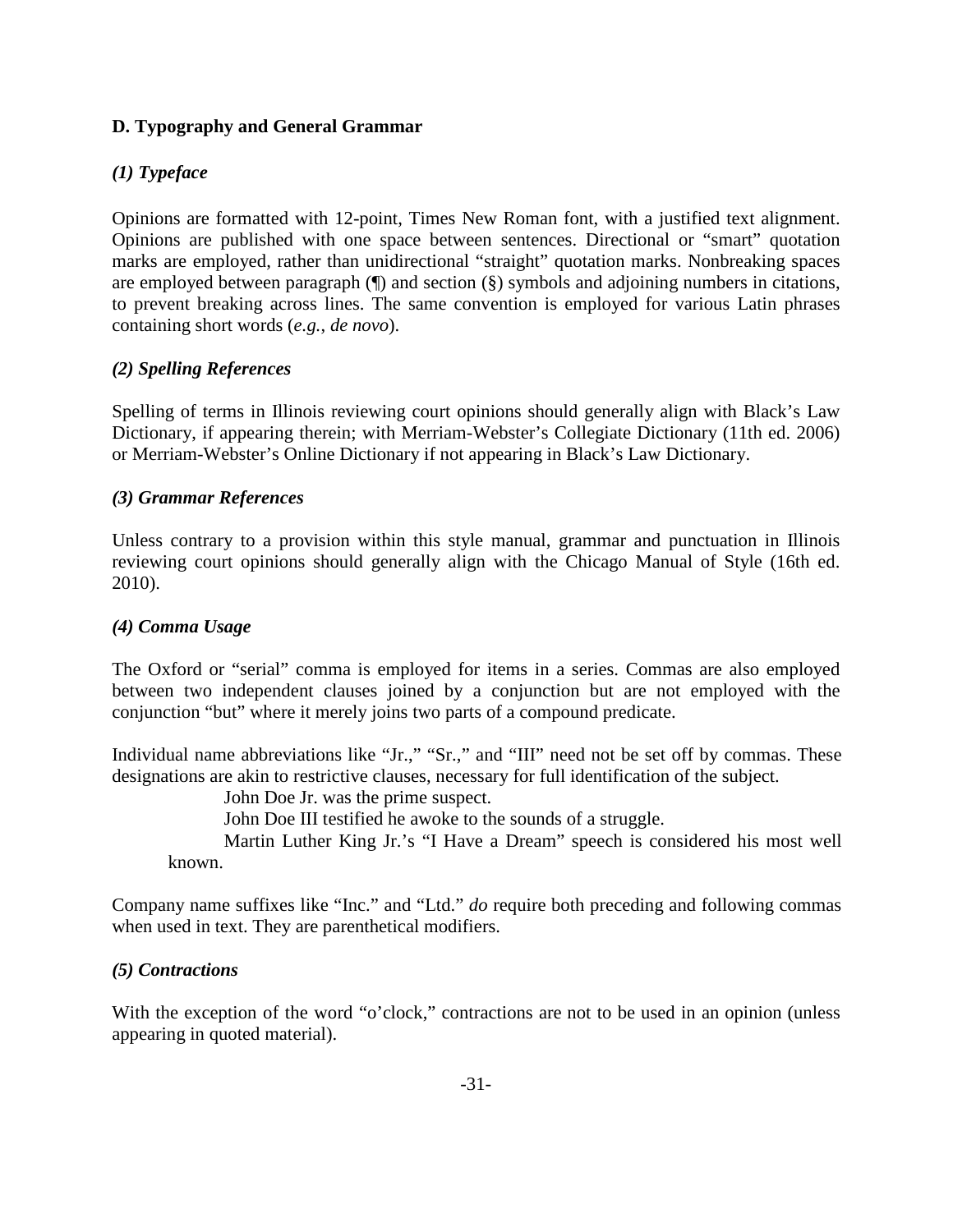## *(6) Dashes*

Where a dash is grammatically used or required, such as to denote parenthesis, use an em dash (—). No space precedes or follows a dash, except a space follows the dash where it represents the end of a word for which letters have been omitted in materials being quoted. Use a single hyphen, rather than an em dash (—) , en dash (–) or two hyphens ( - - ) in section numbers, docket numbers, and to show numeric ranges in citations.

|     | 735 ILCS 5/1-101 et seq. (West 2014)                    |
|-----|---------------------------------------------------------|
| Not | 735 ILCS $5/1$ —101 <i>et seq.</i> (West 2014)          |
|     | <i>People v. Castleberry, 2015 IL 116916, [[18-19.]</i> |
| Not | <i>People v. Castleberry, 2015 IL 116916, [[18-19.]</i> |

## *(7) Abbreviations in Text*

Abbreviations should be used only sparingly in text. Generally, abbreviate only:

Words that precede or follow personal names—Mr., Ms., Mrs., Jr., Sr., Esq., M.D.

Words that denote expressions of time—a.m., p.m., CST, A.D., B.C.

Miscellaneous expressions that generally appear primarily in their abbreviated form—*i.e.*, *e.g.*, *et al.*, f.o.b., No.

Limited (Ltd.) when part of a business name

Incorporated (Inc.) when part of a business name

Do not abbreviate business terms such as "Brothers," "Company," or "Corporation," unless the actual title of the business uses the abbreviated form.

Directional street abbreviations (N., S., E., W.) may be abbreviated, but it is not required to do so.

Do not abbreviate units of measurement (*e.g.*, do not use cm for centimeters, mph for miles per hour, or rpm for revolutions per minute).

Acronyms and all-capital abbreviations made up of single initials generally require no period and no internal space (GED, TWA, UAW, NFL, UFO, GM, CPA).

## *(8) Italicized Words*

Words and phrases in a foreign language that have not been well accepted into the English vocabulary and are likely to be unfamiliar to readers should be italicized. The following words and abbreviations should always be italicized.

| a fortiori | id.                | per curiam |
|------------|--------------------|------------|
| a priori   | l.e.               | per diem   |
| ab initio  | <i>in absentia</i> | per quod   |
| actus reus | <i>in camera</i>   | per se     |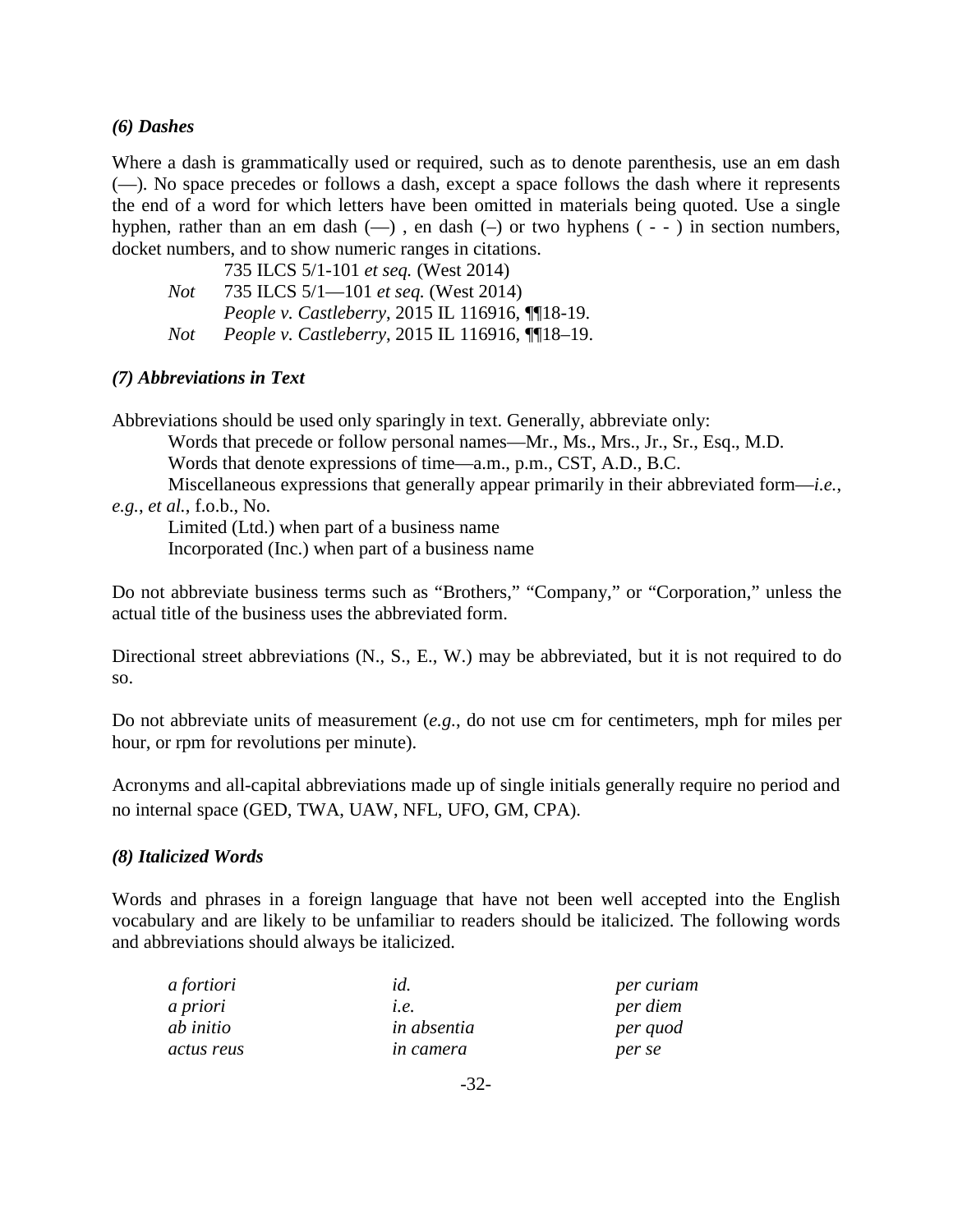| ad hoc               | in forma pauperis            | per stirpes         |
|----------------------|------------------------------|---------------------|
| ad litem             | in limine                    | praecipe            |
| additur              | in loco parentis             | prima facie         |
| <i>amicus curiae</i> | in pari material             | pro bono            |
| arguendo             | in personam                  | pro forma           |
| bona fide            | <i>in rem</i>                | pro rata (noun)     |
| carte blanche        | in toto                      | pro se              |
| certiorari           | incommunicado                | qua                 |
| cf.                  | instanter                    | quaere              |
| contra               | inter alia                   | quantum             |
| corpus delicti       | inter alios                  | quid pro quo        |
| de facto             | <i>inter se</i>              | quo warranto        |
| de jure              | <i>inter sese</i>            | res                 |
| de minimis           | inter vivos                  | res ipsa loquitur   |
| de novo              | ipso facto                   | res judicata        |
| dehors               | laches                       | respondeat superior |
| dicta                | lex fori                     | scienter            |
| dictum               | lex loci                     | scire facias        |
| duces tecum          | lis pendens                  | semble              |
| e.g.                 | mandamus                     | seriatim            |
| ejusdem generis      | mens rea                     | sic                 |
| emeritus             | modus operandi               | stare decisis       |
| en banc              | n.o.v.                       | sua sponte          |
| et seq.              | nisi prius                   | sub judice          |
| ex officio           | <i>nolle prosequi</i> (noun) | sub nom.            |
| ex parte             | nolo contendere              | sub silentio        |
| ex rel.              | nunc pro tunc                | sui generis         |
| forum non conveniens | orbiter dictum               | ultra vires         |
| habeas corpus        | passim                       | $vis - à - vis$     |
| habendum             | pendente lite                | νiz.                |
|                      |                              |                     |

The following words should be in roman typeface:

| alter ego                                      | non sequitur    |
|------------------------------------------------|-----------------|
| caveat                                         | prorated (verb) |
| corpus                                         | remittitur      |
| etc.                                           | situs           |
| forum (except in <i>forum non conveniens</i> ) | status quo      |
| indicia                                        | subpoena(ed)    |
| mittimus                                       | vacatur         |
| Mirandize(d)                                   | venire          |
| nol-pros/nol-prossed (verb)                    |                 |
|                                                |                 |

*voir dire*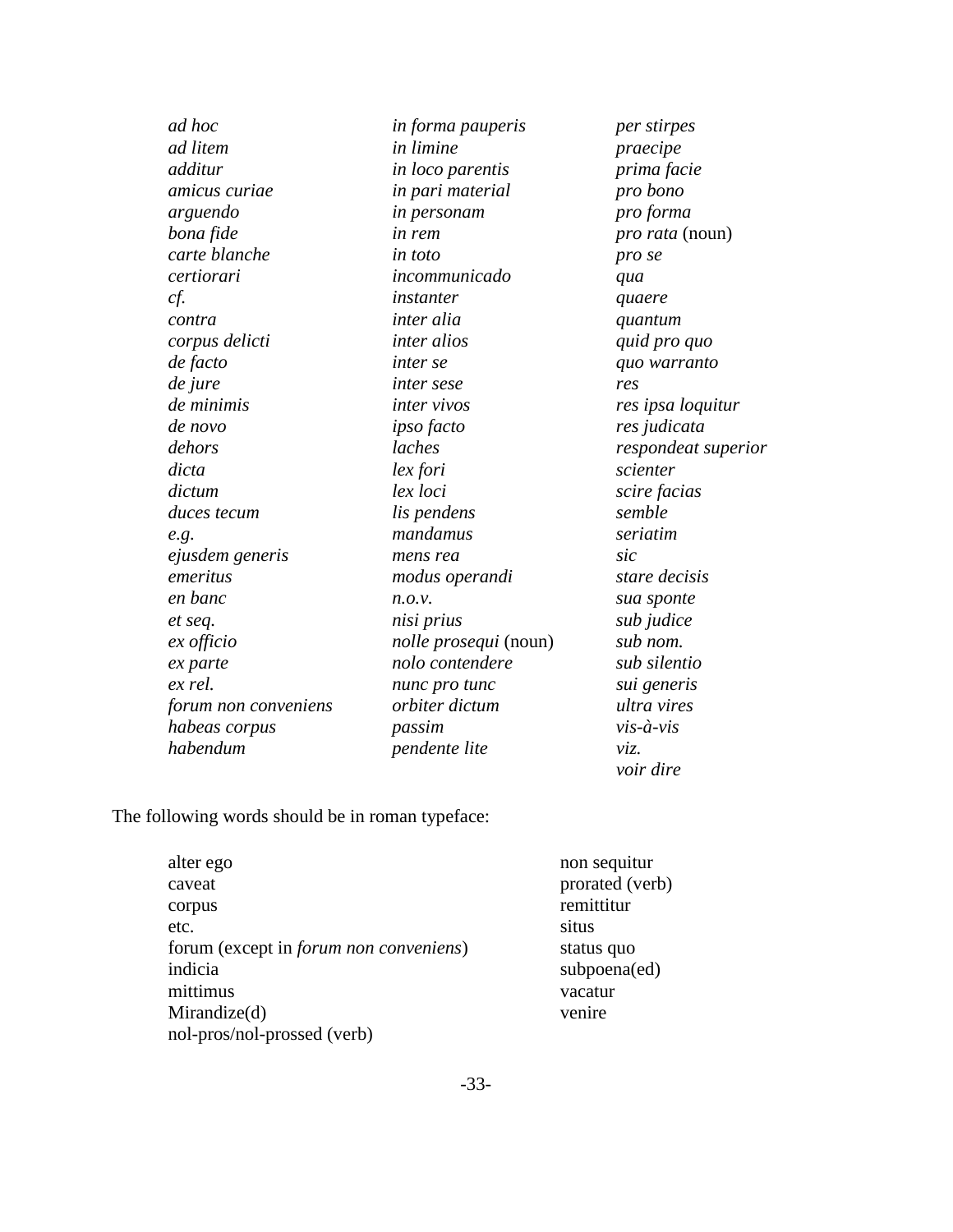## *(9) Possessive Endings*

A possessive ending added to a case name is in roman typeface.

*Miranda*'s requirements were not followed. *Not: Miranda's* requirements were not followed.

The possessive form of a singular noun ending in *s* or *z* is rendered by adding an apostrophe and *s*: Illinois's, Hernandez's, Jones's. The possessive form of a singular noun that is formed from a plural noun ending in *s* is rendered by adding only an apostrophe—notwithstanding that such a noun is considered singular for purposes of subject-verb agreement and pronoun purposes.

Because we have concluded that the circuit court improperly granted summary judgment against Douglass and in General Motors' favor on count III of its complaint, this case must be reversed and remanded for proceedings consistent with our opinion.

#### *(10) Attempted Crimes*

Crimes of attempt are referred to as, *e.g.*, attempted murder *or* attempt to commit murder *or* attempt (murder), *not* "attempt murder." If "attempt" is used as a noun, "murder" must be reconfigured to modify "attempt," by placing it either in a parenthetical or other adjective phrase.

### *(11) Apostrophe Miscellany*

Attorney fees (*not* attorney's fees, *not* attorneys' fees) Mechanic's liens (*but* Mechanics Lien Act) Workers' Compensation Commission, workers' compensation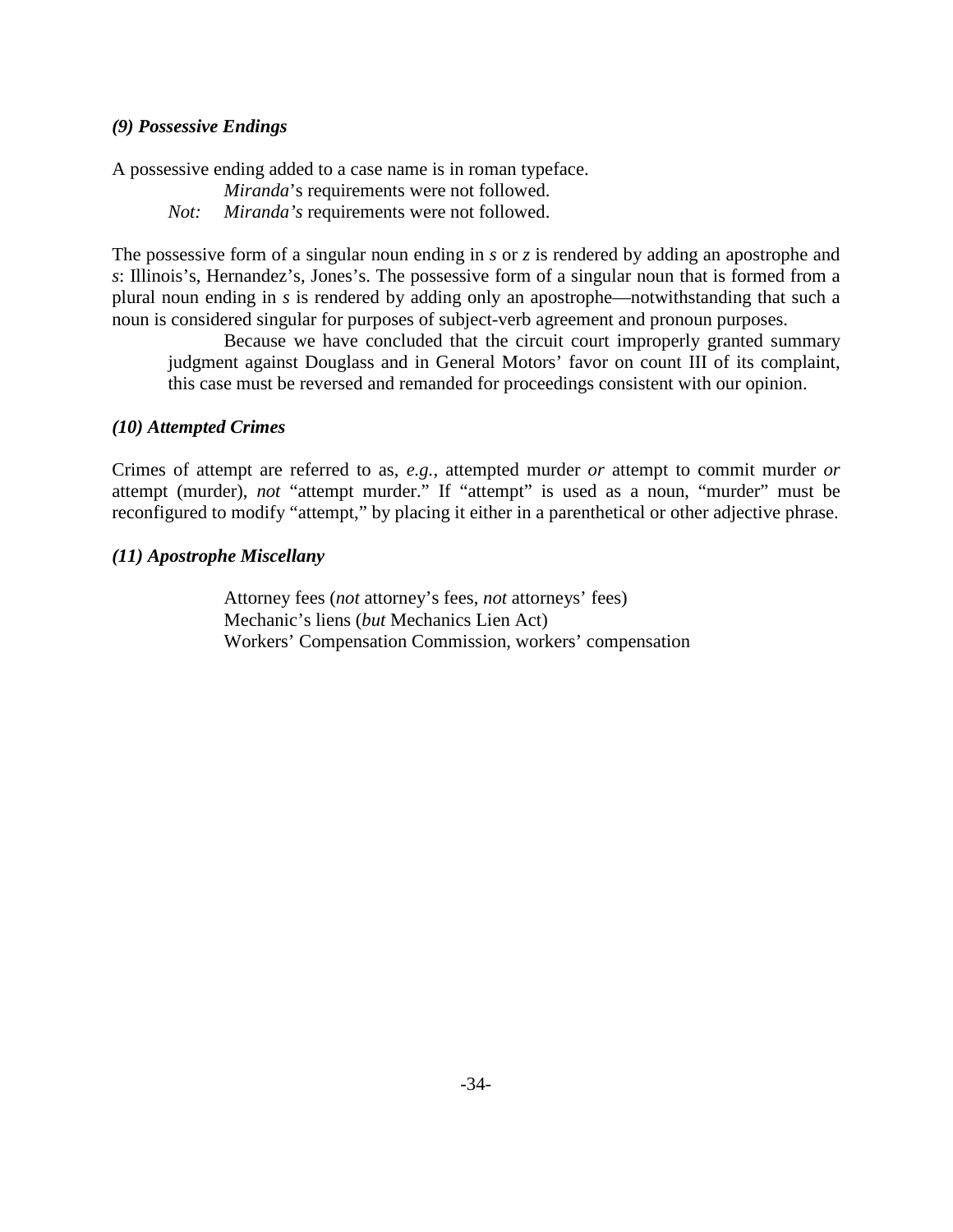# **E. Capitalization**

| Capitalize                                                                                                                                                                                                                                                                                                                                                                       | Do Not Capitalize                                                                                                                                                                                                                                                                                                                                                                                                                                                                                                   |
|----------------------------------------------------------------------------------------------------------------------------------------------------------------------------------------------------------------------------------------------------------------------------------------------------------------------------------------------------------------------------------|---------------------------------------------------------------------------------------------------------------------------------------------------------------------------------------------------------------------------------------------------------------------------------------------------------------------------------------------------------------------------------------------------------------------------------------------------------------------------------------------------------------------|
| The main principle: Capitalize proper nouns.<br>Du Page County<br>the Illinois Constitution                                                                                                                                                                                                                                                                                      | Do not capitalize common nouns.<br>the complaint                                                                                                                                                                                                                                                                                                                                                                                                                                                                    |
| <b>Legal documents:</b> Capitalize the formal names<br>of constitutions, statutes, and other legal<br>documents of substantially broad import.<br>the Illinois Constitution<br>the United States Constitution<br>the Magna Carta<br>the Code of Civil Procedure<br>the Illinois Administrative Code                                                                              | The descriptive names of documents and their<br>parts are not proper nouns.<br>the constitution<br>the first amendment of the United<br><b>States Constitution</b><br>the equal protection clause<br>count I of the amended complaint<br>defendant's motion to dismiss<br>the incorporation agreement<br>Certain short-form statute names have<br>But:<br>become so well established that they can be<br>used and capitalized despite not being the act's<br>formal name, e.g., the Post-Conviction Hearing<br>Act. |
| Organizations and units of government: The<br>full name of an organization or governmental<br>unit—local, state, or federal—is a proper noun.<br>the Peoria Housing Authority<br>the Chicago Police Department<br>the Illinois State Police<br>the United States Postal Service<br>the General Assembly                                                                          | The partial name of an entity is not a proper<br>noun, and the mere presence of a proper<br>adjective before a common noun does not<br>likewise make the noun proper.<br>Chicago police<br>Springfield firefighters<br>Rockford police officer<br>the Illinois legislature                                                                                                                                                                                                                                          |
| <b>Courts and units thereof:</b> Capitalize<br>the<br>formal names of courts or units thereof.<br>the Illinois Supreme Court<br>the Illinois Appellate Court<br>Appellate Court, Fourth District (or the<br>Fourth District)<br>Appellate Court, First District, Third<br>Division (or the Third Division)<br><b>Eighteenth Judicial Circuit</b><br>the Illinois Court of Claims | Do not capitalize partial names of courts, with<br>the exception of "Court" for the Supreme<br>Court of the United States.<br>the supreme court (Illinois)<br>the appellate court<br>the court<br>the district<br>this division<br>the trial court<br>the circuit court of Adams County<br>the court of claims                                                                                                                                                                                                      |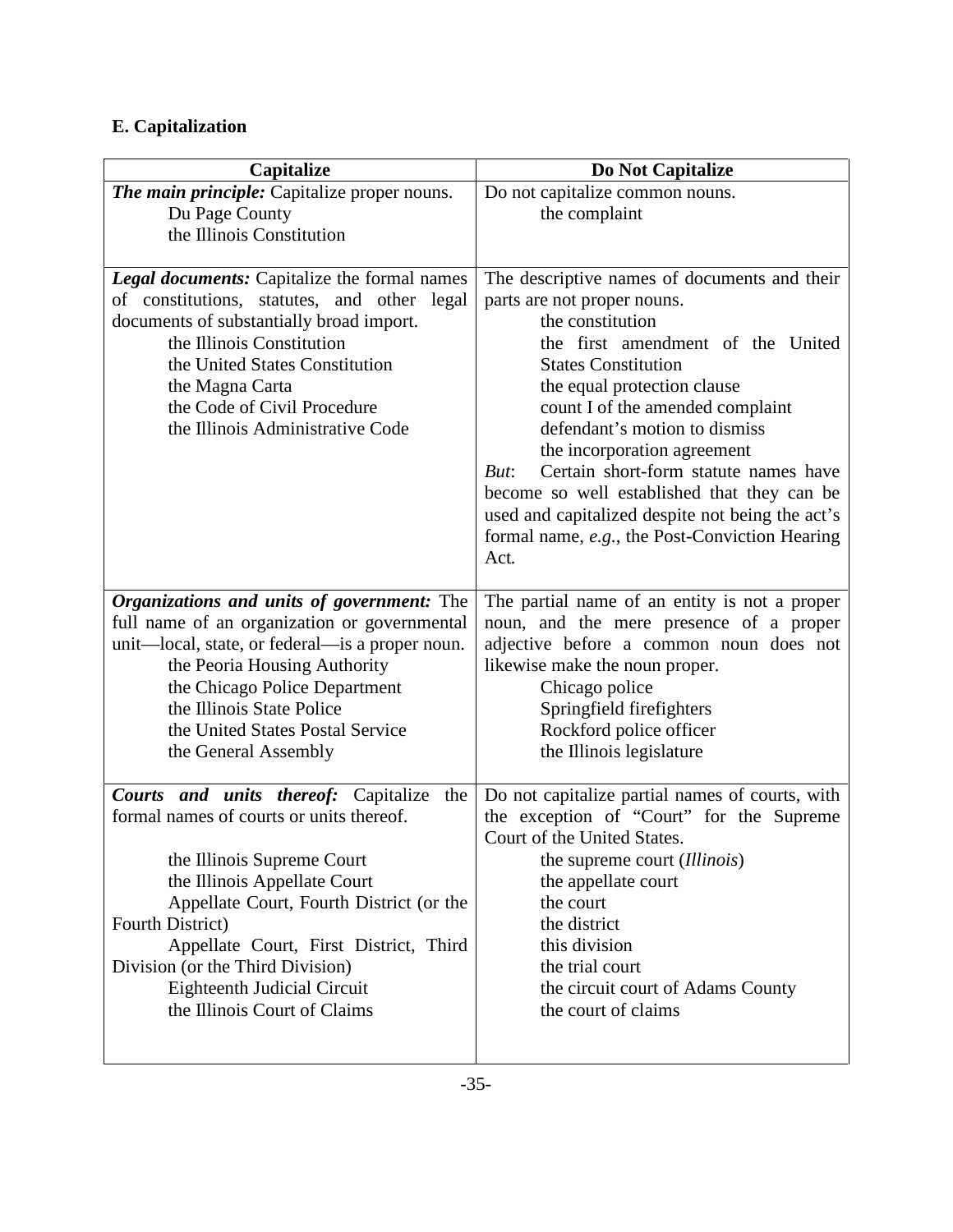| Capitalize                                                                                                                                                                                          | Do Not Capitalize                                                                                                                                                                                                                                                                                                  |
|-----------------------------------------------------------------------------------------------------------------------------------------------------------------------------------------------------|--------------------------------------------------------------------------------------------------------------------------------------------------------------------------------------------------------------------------------------------------------------------------------------------------------------------|
| Facilities, locations: The complete and official                                                                                                                                                    | The approximate or informal name of a facility                                                                                                                                                                                                                                                                     |
| name of a facility or location is a proper noun.                                                                                                                                                    | is not a proper noun, even if preceded by a                                                                                                                                                                                                                                                                        |
| Cook County Department<br>of<br>the<br>Corrections<br>the Sangamon County Complex<br><b>Wrigley Field</b>                                                                                           | proper adjective; it remains common.<br>the Cook County jail<br>the Cairo post office<br>Sangamon County government<br>the<br>building                                                                                                                                                                             |
| Titles: A formal title is proper when it<br>immediately precedes the name of the person<br>holding that title:<br>Flex-N-Gate President Shahid Khan<br><b>Assistant State's Attorney Derek Dion</b> | Words that indicate a profession or other<br>status, rather than a title, are not capitalized,<br>even when preceding a name.<br>Flex-N-Gate owner Shahid Khan<br>White Sox catcher Omar Narvaez<br>Litigation positions are not titles for purposes<br>of capitalization.<br>plaintiff<br>appellant<br>petitioner |
| McLean County Clerk of the Circuit<br>Court Don Everhart Jr.                                                                                                                                        | standing<br><b>Titles</b><br>alone<br>generally<br>are<br>not<br>capitalized.<br>the clerk of the circuit court<br>the governor (when used generically)                                                                                                                                                            |
| State's Attorney Julia Rietz<br>Senator Tammy Duckworth<br>Vermilion County Public<br>Defender                                                                                                      | each county's state's attorney, the<br>assistant state's attorney (when used<br><i>generically</i> )                                                                                                                                                                                                               |
| Michael Mara<br>President Jimmy Carter                                                                                                                                                              | each county's public defender, the<br>assistant public defender (when used<br>generically)<br>the president (when used generically)                                                                                                                                                                                |
| Sergeant Bill Jones<br>Distinguish between titles and words<br>But:<br>that denote only a profession.<br>Sergeant Bill Jones should not be                                                          | Titles following an individual's name are<br>generally not capitalized.<br>Bill Jones, sergeant with the Chicago                                                                                                                                                                                                   |
| referred to as "Officer Bill Jones"; however, a                                                                                                                                                     | <b>Police Department</b>                                                                                                                                                                                                                                                                                           |
| fellow police officer who bears "officer" as her                                                                                                                                                    | Tammy Duckworth,<br>from<br>senator                                                                                                                                                                                                                                                                                |
| actual title would be Officer Sarah Smith.                                                                                                                                                          | Illinois                                                                                                                                                                                                                                                                                                           |
| The preceding words may set up what<br>But:                                                                                                                                                         |                                                                                                                                                                                                                                                                                                                    |
| would otherwise appear to be a title as a<br>profession instead: Rock Island police officer                                                                                                         |                                                                                                                                                                                                                                                                                                                    |
| Sarah Smith.                                                                                                                                                                                        |                                                                                                                                                                                                                                                                                                                    |
| stand-ins: Certain short-form<br><b>Short-form</b>                                                                                                                                                  | Capitalizing "State" is limited to instances in                                                                                                                                                                                                                                                                    |
| nouns that are intended to replace and carry the                                                                                                                                                    | the<br><b>State</b><br>referenced<br>which<br>is<br>as<br>a                                                                                                                                                                                                                                                        |
| full significance of another proper noun are                                                                                                                                                        | governmental actor.                                                                                                                                                                                                                                                                                                |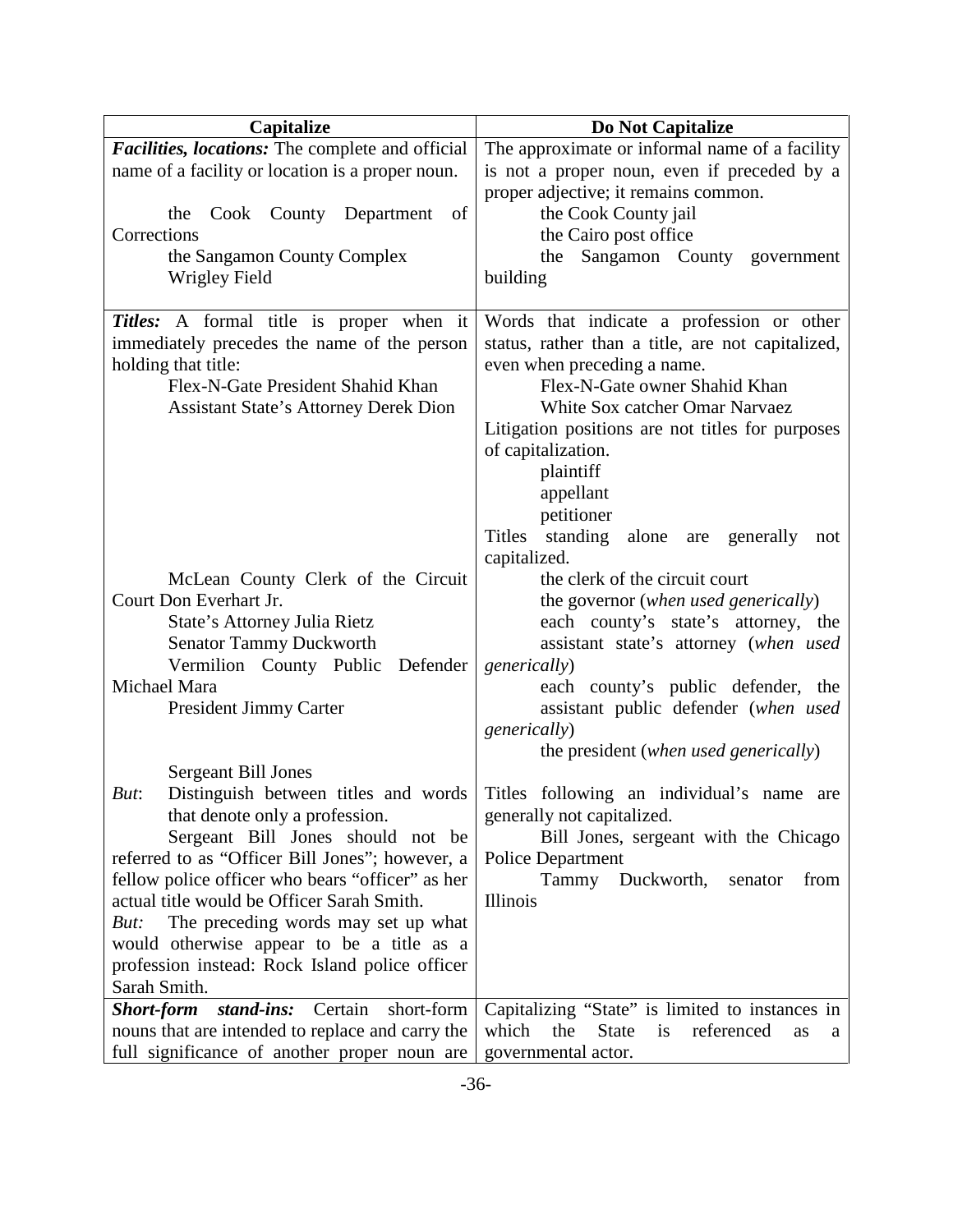| Capitalize                                                                                                                                                                                              | Do Not Capitalize                                                                                                                                                                                                                                                                                                                                                                                                                                                                                                                                                                                                                 |
|---------------------------------------------------------------------------------------------------------------------------------------------------------------------------------------------------------|-----------------------------------------------------------------------------------------------------------------------------------------------------------------------------------------------------------------------------------------------------------------------------------------------------------------------------------------------------------------------------------------------------------------------------------------------------------------------------------------------------------------------------------------------------------------------------------------------------------------------------------|
| capitalized.<br>"the State" or "the People" when used<br>in lieu of "Illinois" (only when referring to the<br>State as an actor, a party to litigation, or to the<br>body politic in an abstract sense) | "within this state" (common noun or<br>adjective when referring to the mere<br>within<br>position<br>the<br>geographic<br>boundary)<br>"state highways," "state laws," "state"<br>constitution"<br>(common<br>noun<br><b>or</b><br>adjective when referring to general<br>attributes possessed by the geographic<br>entity)                                                                                                                                                                                                                                                                                                       |
| "the Attorney General" when used to<br>refer to a specific official in that position $(e.g.,$<br><b>Attorney General Lisa Madigan)</b>                                                                  | Capitalizing titles like "Attorney General" and<br>"Governor" will generally only be done when<br>referring to a specific individual bearing that<br>title or carrying its organizational imprimatur.<br>This rule is subject to some nuance.<br>"This court consistently has held, under<br>both the 1870 and the 1970 constitutions, the<br>attorney general is the 'chief legal officer of<br>the State,' and the state government's 'only<br>legal representative in the courts,"<br>"The Attorney General argues that the<br>But<br>meaning of section $2(e)$ is plain and that it<br>requires two types of public recital." |
| "the Governor" when used to refer to a<br>specific official (e.g., Governor Rauner, "then<br>Governor Jim Thompson")<br>Certain<br>common<br>nouns<br>preceding                                         | "The Governor's office responded with<br>a letter approving the transfer of custody,"<br>"The clemency power granted by the<br>But<br>Illinois Constitution is not subject to control by<br>the courts or the legislature but can be<br>controlled only by the governor's conscience<br>and sense of public duty."                                                                                                                                                                                                                                                                                                                |
| governmental units may be capitalized, only<br>when the governmental entity is intended.<br>the Village of Hazel Crest<br>the City of Springfield                                                       | residents of the village of Hazel Crest<br>neighborhoods in the city of Springfield                                                                                                                                                                                                                                                                                                                                                                                                                                                                                                                                               |
| Aids to readability: Capitalize the short form<br>of a party, other entity, or document, if set up<br>parenthetically to aid in readability.                                                            | Do not overuse short forms. Where a term is<br>repeated few times thereafter (or not at all), a<br>short form does not enhance readability.                                                                                                                                                                                                                                                                                                                                                                                                                                                                                       |
| The city and other defendant officials<br>$\P1$<br>(collectively, the City) argue they owed no                                                                                                          |                                                                                                                                                                                                                                                                                                                                                                                                                                                                                                                                                                                                                                   |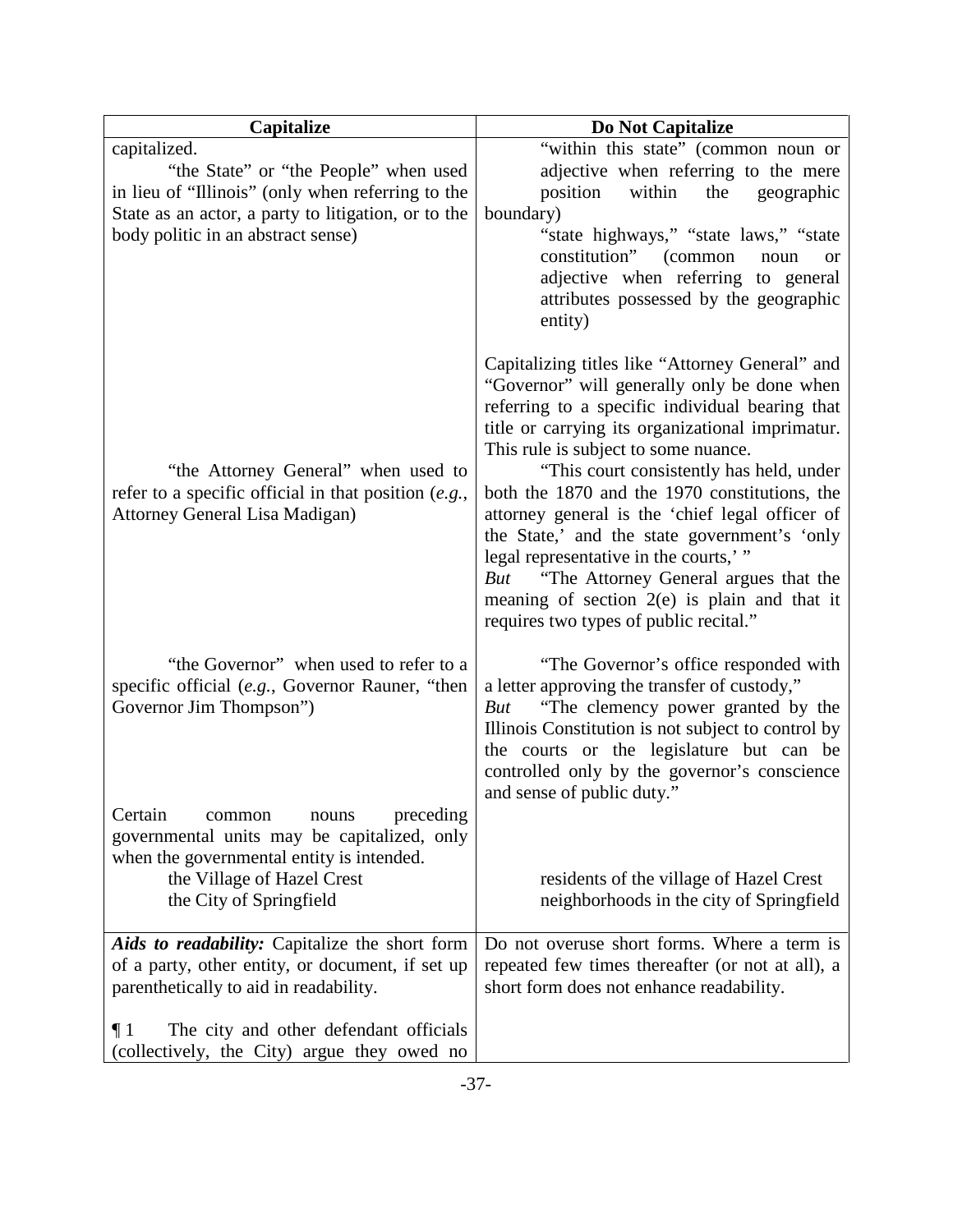| Capitalize                                                                                              | Do Not Capitalize                                         |
|---------------------------------------------------------------------------------------------------------|-----------------------------------------------------------|
| duty to plaintiffs.                                                                                     |                                                           |
| The City further argues that plaintiffs<br>$\P 2$                                                       |                                                           |
| cannot demonstrate how any breach by the                                                                |                                                           |
| City was a proximate cause of their injuries.                                                           |                                                           |
|                                                                                                         |                                                           |
| Add any additional phrase within parentheses                                                            |                                                           |
| where required.                                                                                         |                                                           |
| "The automobile dealerships and their<br>owners (hereinafter collectively referred to as                |                                                           |
| the Dealerships) were made parties to the suit."                                                        |                                                           |
|                                                                                                         |                                                           |
| <b>Multiple proper adjectives:</b> Where a plural                                                       |                                                           |
| noun that might otherwise be common is                                                                  |                                                           |
| preceded by two proper adjectives, each of                                                              |                                                           |
| which would make that noun proper if                                                                    |                                                           |
| rendered singularly, the plural noun is proper.                                                         |                                                           |
| <b>Illinois</b><br>and United<br>The<br><b>States</b>                                                   |                                                           |
| Constitutions                                                                                           |                                                           |
| Green and 3rd Streets                                                                                   |                                                           |
| The same principle applies for common proper                                                            |                                                           |
| titles, so long as the title is the individual's                                                        |                                                           |
| actual title and not merely a description of                                                            |                                                           |
| profession.                                                                                             |                                                           |
| Detectives Smith and Ruiz                                                                               |                                                           |
| <b>Statutory concepts:</b> Capitalize certain statutory<br>classifications with a definite<br>and fixed | Do not capitalize counts in a complaint or<br>indictment. |
| meaning if they are capitalized within the                                                              | count I                                                   |
| statute.                                                                                                |                                                           |
| Class 1 felony (730 ILCS 5/5-5-1                                                                        |                                                           |
| (West $2016$ ))                                                                                         |                                                           |
| Class B misdemeanor (id.)                                                                               |                                                           |
| Category II weapon (720 ILCS 5/33A-2                                                                    | Do not capitalize paraphrased descriptions of a           |
| (West $2016$ ))                                                                                         | statutory classification.                                 |
| Violent Crime Victims Assistance Fund                                                                   | a fine to assist Violent Crime Victims<br><b>Not</b>      |
| fine $(725$ ILCS $240/10(b)$ (West $2016$ ))                                                            |                                                           |
| State Police Services Fund fine (730)                                                                   | a State Police Services fine<br>Not                       |
| ILCS $5/5-9-1.17(b)$ (West 2016))                                                                       | a \$50 court system fine                                  |
|                                                                                                         | a \$50 Court System fine<br><b>Not</b>                    |
| <b>Headings:</b> Employ title case. Capitalize the                                                      | Do not capitalize the following words unless              |
| first word of any heading, any word following                                                           | they fall into one of the five rules just outlined:       |
| a colon or m-dash, all nouns and pronouns, all                                                          | nor<br>a                                                  |
| conjugated verbs, and all words longer than                                                             | of<br>an                                                  |
| three letters.                                                                                          | off<br>and                                                |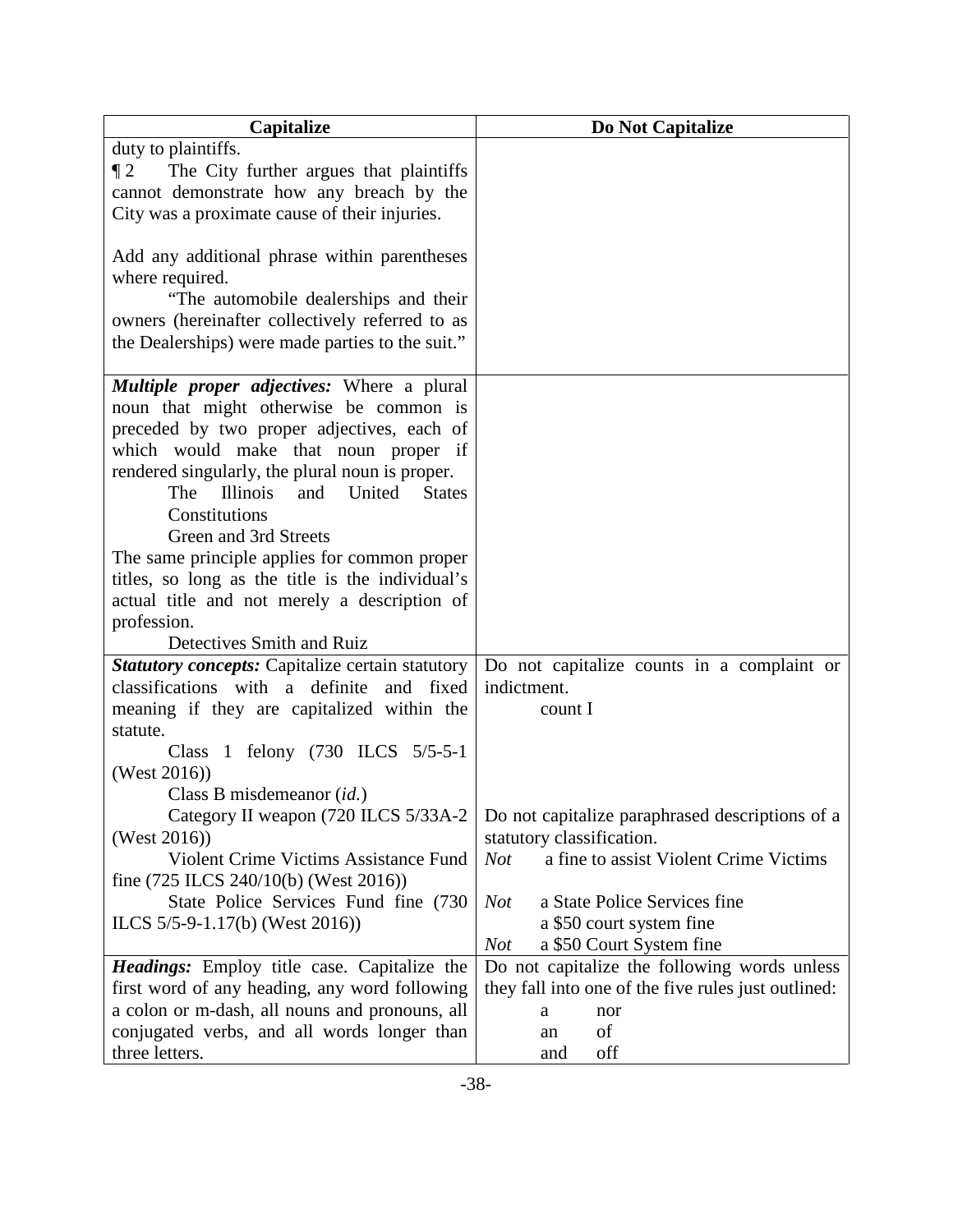| Capitalize | Do Not Capitalize   |
|------------|---------------------|
|            | as<br>on            |
|            | at<br><sub>or</sub> |
|            | but<br>out          |
|            | the<br>by           |
|            | for<br>to           |
|            | if<br>up            |
|            | 1n                  |

This capitalization policy generally conforms to the *Chicago Manual of Style* (16th ed. 2010), chapter 8, and further guidance on capitalization can be found there. Rules within this style manual govern when they address a particular usage; the Chicago manual provides helpful gap fillers and additional examples.

## **F. Illinois Counties**

The proper spelling of Illinois counties is as follows (note the space used between words in some county names):

|                   |                                        | Randolph                                                 |
|-------------------|----------------------------------------|----------------------------------------------------------|
|                   |                                        | Richland                                                 |
|                   |                                        | Rock Island                                              |
|                   |                                        | Saline                                                   |
| Greene            | Madison                                | Sangamon                                                 |
| Grundy            | Marion                                 | Schuyler                                                 |
| Hamilton          | Marshall                               | Scott                                                    |
| Hancock           | Mason                                  | Shelby                                                   |
| Hardin            | Massac                                 | St. Clair                                                |
| Henderson         | McDonough                              | <b>Stark</b>                                             |
| Henry             | McHenry                                | Stephenson                                               |
| Iroquois          | McLean                                 | Tazewell                                                 |
| <b>Jackson</b>    | Menard                                 | Union                                                    |
| Jasper            | Mercer                                 | Vermilion                                                |
| Jefferson         | Monroe                                 | Wabash                                                   |
| Jersey            | Montgomery                             | Warren                                                   |
| <b>Jo Daviess</b> | Morgan                                 | Washington                                               |
| Johnson           | Moultrie                               | Wayne                                                    |
| Kane              |                                        | White                                                    |
| Kankakee          | Peoria                                 | Whiteside                                                |
| Kendall           | Perry                                  | Will                                                     |
| Knox              | Piatt                                  | Williamson                                               |
| La Salle          | Pike                                   | Winnebago                                                |
| Lake              |                                        | Woodford                                                 |
| Lawrence          | Pulaski                                |                                                          |
| Lee               | Putnam                                 |                                                          |
|                   | Ford<br>Franklin<br>Fulton<br>Gallatin | Livingston<br>Logan<br>Macon<br>Macoupin<br>Ogle<br>Pope |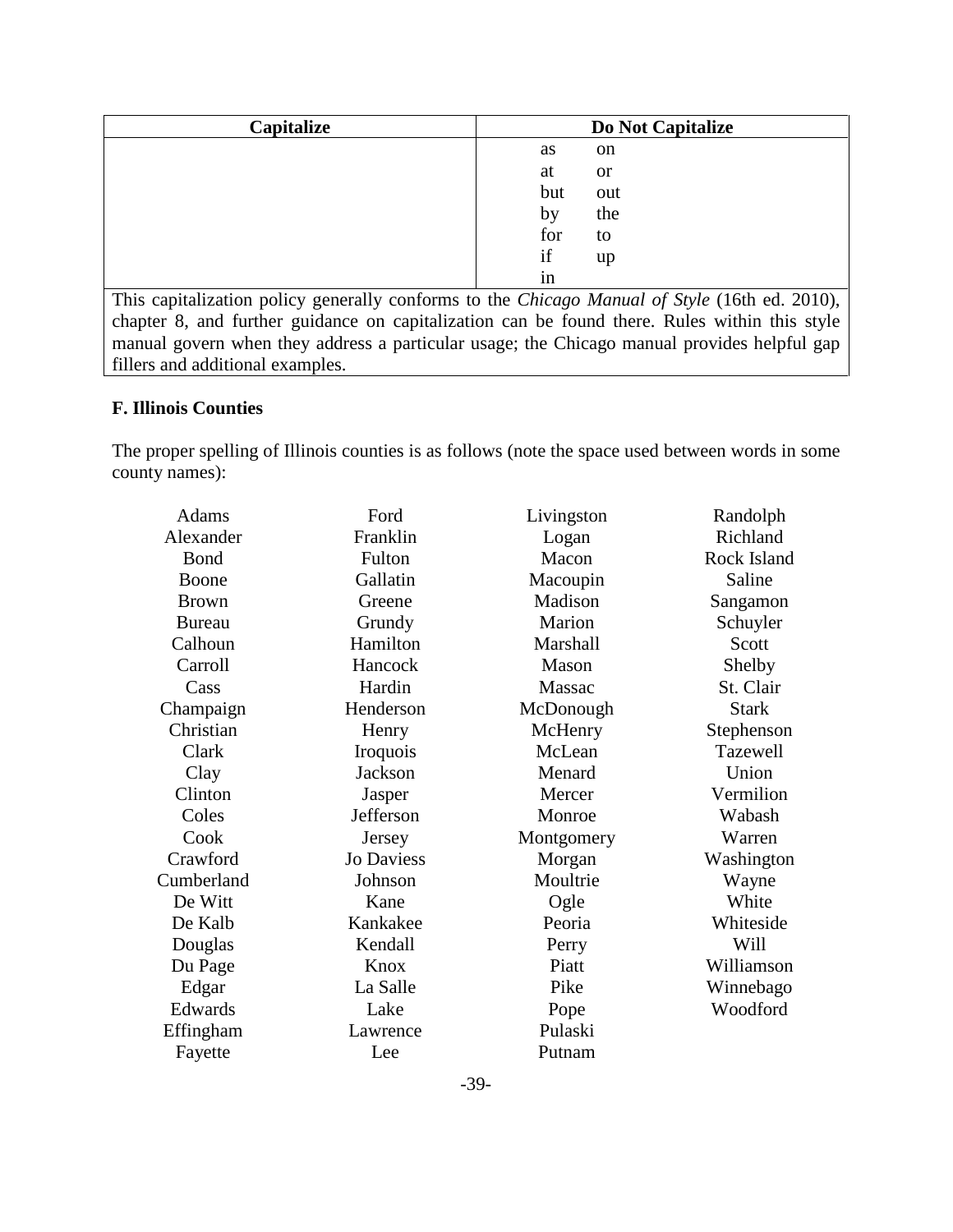#### **G. Numerals**

In general, spell out the numbers zero to nine in text and in footnotes. Use numerals for larger numbers (10 and above). The general rule is subject to the following exceptions:

Any number that begins a sentence must be spelled out.

"Hundred," "thousand," and similar round numbers may be spelled out, if done so consistently.

When a series includes numbers both less than 10 and greater than or equal to 10, numerals should be used for the entire series of the same unit type.

"10 years' imprisonment with a 15-year firearm enhancement for armed robbery and 6 years in prison for aggravated battery with a firearm, minus 2 months' credit for time served."

*But "*two sentences of 25 years and 6 years, respectively."

Numerals should be used if the number includes a decimal point.

Where material repeatedly refers to percentages or dollar amounts, numerals should be used for those percentages or amounts.

Numerals should be used for section or other subdivision numbers.

#### *(1) Commas With Numerals*

*Bluebook Rule 6.2(a)(vii)*

Use commas in numbers only where they contain five or more uninterrupted digits (*i.e.*, numbers to the right of a decimal point are not counted).

> 1,234,567 *but* 9876 \$20,000 *but* \$2000.25

## *(2) Clock Time*

4:30 p.m. or 4:30 in the afternoon (*not* 4:30 p.m. in the afternoon) 10 o'clock or 10 p.m. (*not* 10 o'clock p.m., *not* 10:00 p.m.) 12 a.m. (*or* midnight); 12 p.m. (*or* noon) Half past 4 2359 (military time)

#### *(3) Fractions*

|     | Fractions standing alone or if followed by the words "of a" or "of an" are generally spelled out.                                      |
|-----|----------------------------------------------------------------------------------------------------------------------------------------|
|     | three-fourths of an inch (not $\frac{3}{4}$ inch or $\frac{3}{4}$ of an inch)                                                          |
|     | one-half inch (not $\frac{1}{2}$ inch or $\frac{1}{2}$ of an inch)                                                                     |
|     | one-hundredth of $1\%$ (not $1/100$ of $1\%$ )                                                                                         |
| But | $\frac{1}{2}$ to 1 <sup>3</sup> / <sub>2</sub> pages, $\frac{1}{2}$ -inch pipe, $\frac{1}{2}$ -inch-diameter pipe, $\frac{31}{2}$ cans |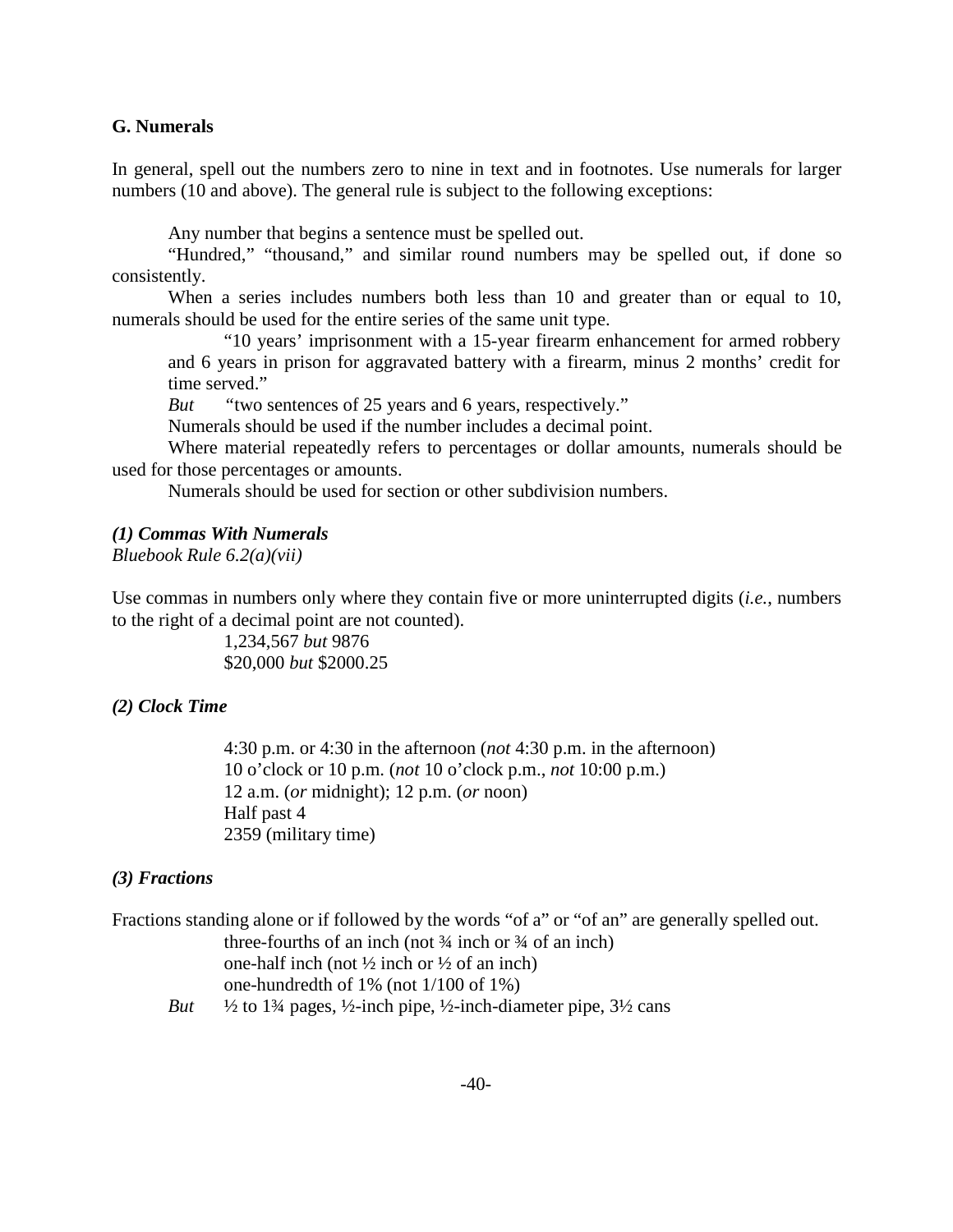#### *(4) Mathematical Expressions*

Multiplied by 3 3 plus 5 equals 8 *or* 3 + 5 = 8 Colloquialisms are spelled out. "One plus one is two."

## *(5) Money*

The dollar sign (\$) should be used in lieu of the word "dollar."

\$3.65 \$0.75 \$3 (not \$3.00) \$5 million The word "cents" should not be abbreviated or replaced with a symbol, if used. 75 cents 0.5 cent

#### *(6) Percentages*

Use a percent sign (%) rather than the word "percent" with a numeral. Because a sentence should not begin with a numeral, the sentence should be restructured to avoid the use of the spelled-out number with the word "percent."

> 5% Five percentage points

#### *(7) Proportions*

1 to 4 A 5 to 4 majority

#### *(8) Game Scores*

 $1$  up (golf) 3 to 2 2 all (tie)

## *(9) Numbers Spelled Out*

Numbers of less than 100 preceding a compound modifier containing a figure are spelled out. Ten 4¾-inch boards Twelve 10-inch guns *But*: 120 12-inch boards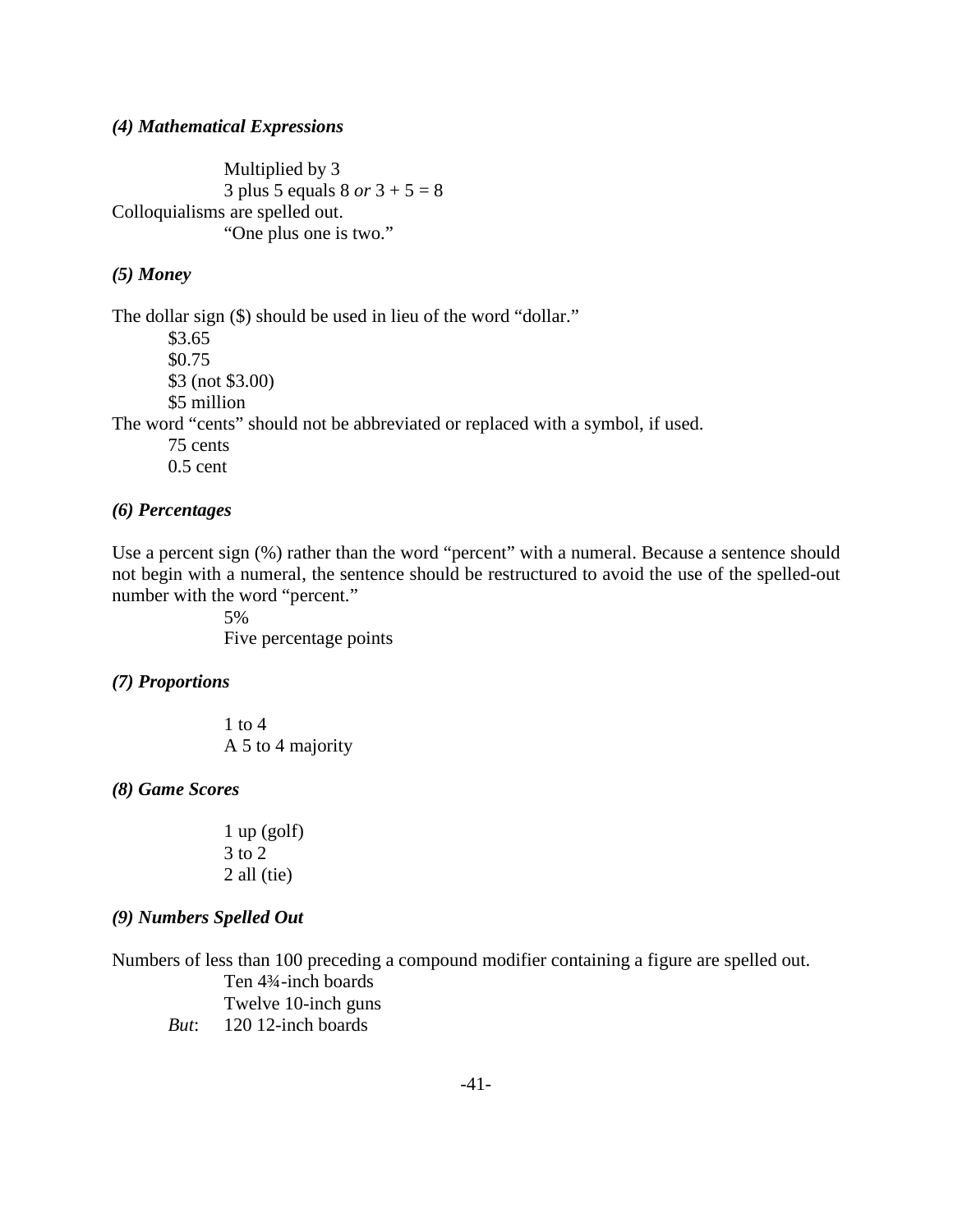#### *(10) Indefinite Expressions*

The seventies The early sixties *But* the 1870s eight thousand and one reasons (textual) Between two and three hundred horses (*preferred:* between 200 and 300 horses) In the mid-thirties In his eighties (*not* in his 80s) One- to three-year sentence *But*: 1 to 3 million; mid-1951; 40-plus people

The words "nearly," "about," "around," "approximately," etc., do not constitute indefinite expressions for these purposes.

#### *(11) Related Numbers in Close Proximity*

Where a number less than 10 is in close proximity to a number greater than 10, both will use numerals if they are of the same unit type (*i.e.*, the same units or units measuring the same concept, like time).

There were 7 to 15 witnesses present.

He served 10 years and 4 months before commencing mandatory supervised release.

*But* Only two of the officers saw the 12-car collision.

Where a number must be spelled out as the first word of the sentence, subsequent numbers of the same unit type will be spelled out if they are in close proximity.

Fifty or sixty miles away is Mount McKinley.

#### *(12) Dates*

When the day follows the month, use cardinal figures. Abbreviated ordinals, such as "1st," "3rd/3d," and "28th," are not used with dates.

> January 1, March 3, July 28 November 11 was the day

When the day precedes the month or stands alone, use ordinal words: The first, the second, the third It happened on the third of the month

Omit the commas when only the month and year are used: November 1957 was the month November 11, 1957, was the day

In referring to a fiscal year, consecutive years, or a continuous period of two years or more, treat them like consecutive page and paragraph numbers.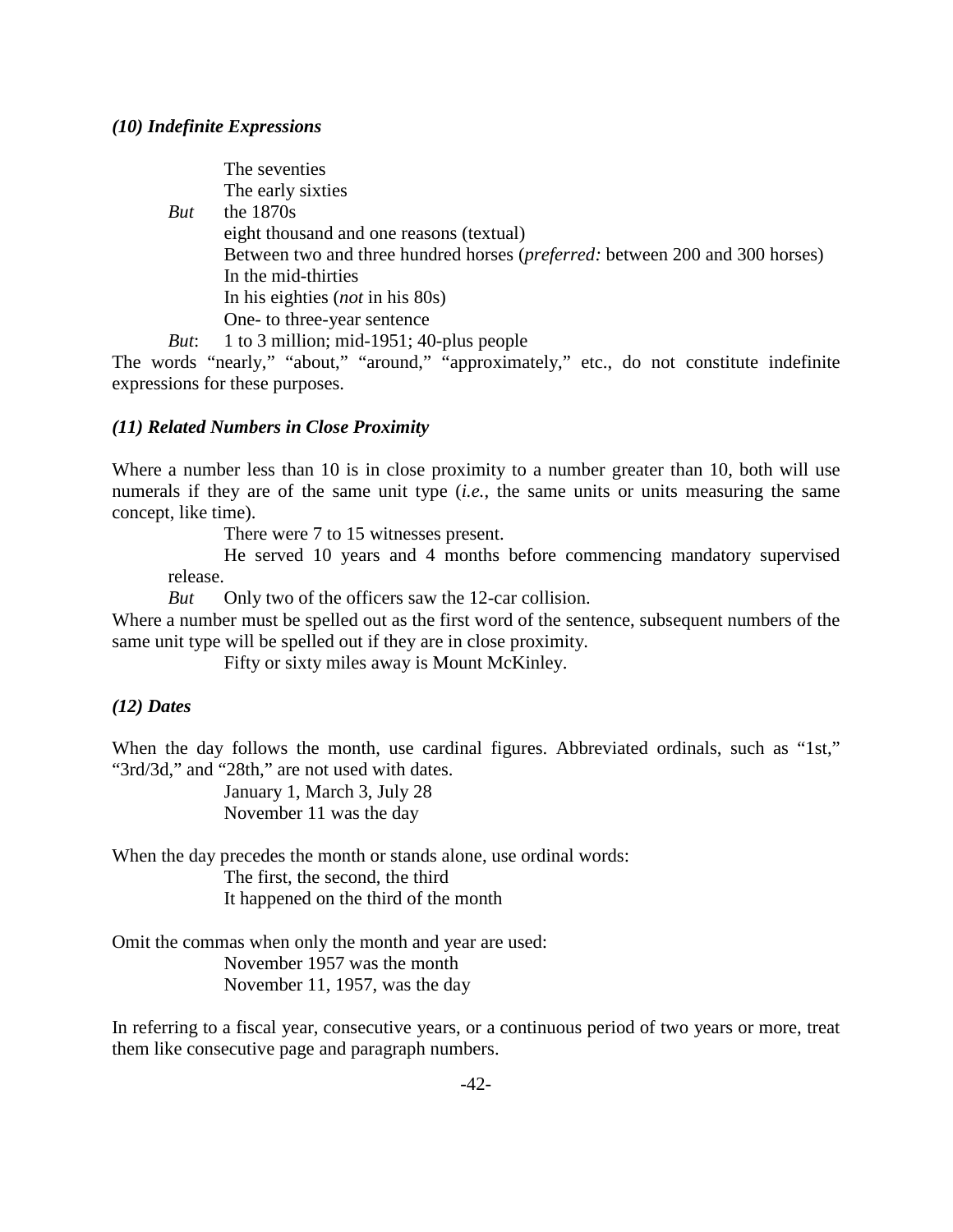1906-38 2010-11 school year 1898-1901

If the word "from" precedes a year or the word "inclusive" follows it, the second year is not shortened, and the word "to" is used in lieu of the hyphen.

> From 1933 to 1936 1935 to 1936, inclusive

In dates, A.D. precedes the year (A.D. 937), and B.C. follows the year (254 B.C.).

## *(13) Decimals*

In text, a zero should be supplied before a decimal point (to keep the reader from overlooking the decimal point) and should be omitted after a decimal point unless it indicates exact measurement.

0.25 inch; 1.25 inches Silver 0.900 fine Specific gravity 0.9547 The alcohol concentration in the person's blood or breath is 0.08 or more *But*: .38-caliber handgun, 9-millimeter handgun, .380-semiautomatic pistol

## *(14) Numbers Larger Than 1 Million*

\$12 million (*not* \$12,000,000)

\$2¾ million *or* \$2.75 million (*not* \$2,750,000. Where the number of digits represented exceeds two decimal places, write the number out in numerals or round it to two decimal places, where appropriate.)

\$2½ million *or* \$2.5 million (*not* two and one-half million dollars)

*But:* Three-quarters of a billion dollars

## *(15) Consecutive Numerals*

|            | 504-05 (page numbers)                 |
|------------|---------------------------------------|
| But:       | 498-501 (page numbers)                |
|            | $\P$ [1-5 (paragraph numbers)         |
| But        | <b>114</b> 131-32 (paragraph numbers) |
|            | 1985-86 (years)                       |
| But        | 1999-2000 (years)                     |
| <b>Not</b> | 504, 505                              |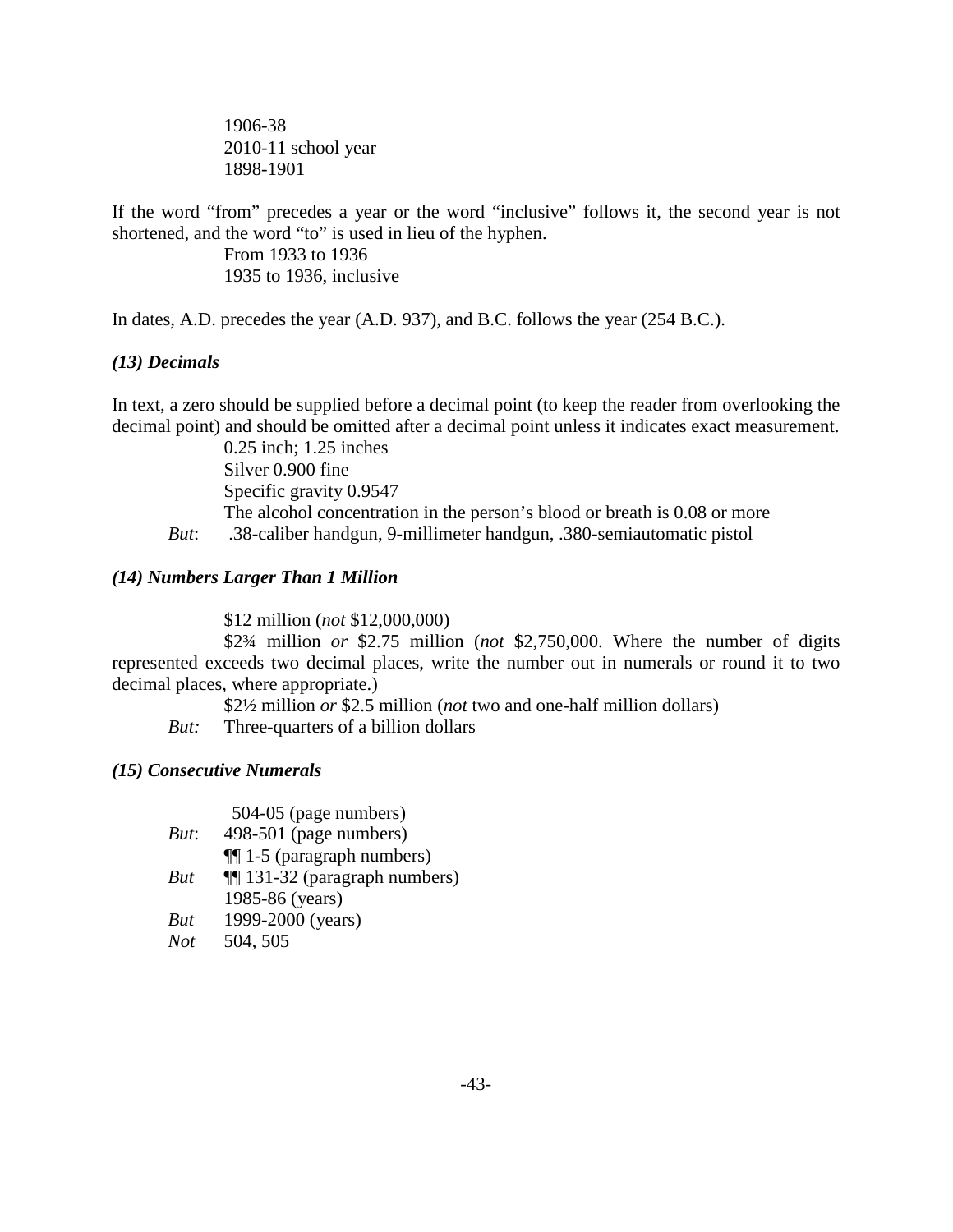#### *(16) Ages and Birthdays*

Ages follow the general rules on when to spell out a number and when to use a numeral. Hyphens are employed only when the phrase denoting age is employed as a noun or where it precedes the noun it modifies.

His son is four years old (less than 10 and adjective that follows noun modified)

Her dad is 60 years old (more than 10 and adjective that follows noun modified)

He has a four-year-old boy (adjective phrase precedes noun modified)

His four-year-old is well prepared for kindergarten (age phrase acts as the noun)

He fits in with the group of seven- to nine-year-olds (age phrase acts as noun, with numbers less than 10)

He fits in with the group of 9- to 12-year-olds (age phrase acts as noun, both ages become numerals because 12 is greater than 10)

He worked for four and a half years (no hyphens where number alone modifies a noun)

A four-and-a-half-year period (hyphens because the number modifies "years" as part of a compound adjective phrase)

The baby's first birthday (*not* 1st birthday)

#### *(17) Abbreviated Ordinals*

In text, abbreviated ordinals are used only in street names in text.

January 1, March 3, July 28 (*not* January 1st, March 3rd/3d, July 28th) The Seventh Circuit Court of Appeals (*not* the 7th Circuit) She had fun celebrating her sixty-sixth birthday (*not* 66th birthday) 51st Street, 22nd Avenue, 75th Boulevard

#### *(18) Enumeration in Text*

The use of enumerated lists in text is permissible and may help clarify a complex sentence. When employing arabic numerals, roman numerals, or letters in text to punctuate multiple points, an open and closed parenthesis must be around the numbers. Arabic numerals, roman numerals, or letters may be used to construct an enumerated list, but usage should be consistent throughout the opinion. Semicolons are used in numbered lists only where the listed items are structurally complex, usually by virtue of containing intervening commas. A numbered list is preceded by a colon only where the list is not syntactically part of the sentence. The following examples illustrate these rules.

"With respect to the discovery of the revolver on June 30, 2010, defendant argues that (1) he was not present, (2) others had access to the area where the revolver was found, and (3) defendant's partial thumb print on the plastic bag containing the gun must be disregarded because Julie Smith's testimony concerning the identification of the thumb print was hearsay."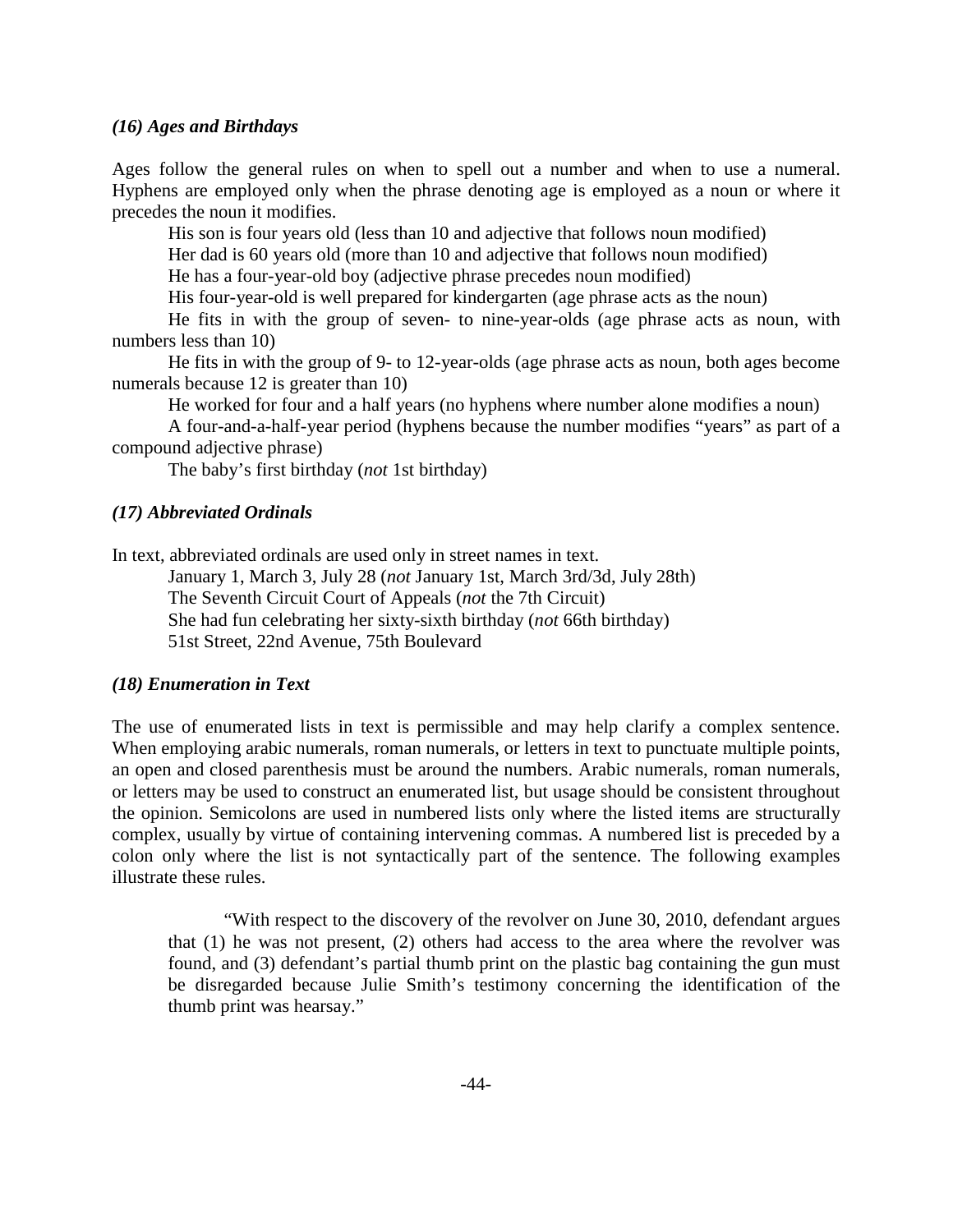*Not*: "With respect to the discovery of the revolver on June 30, 2010, defendant argues that: 1) he was not present; 2) others had access to the area where the revolver was found; and 3) defendant's partial thumb print on the plastic bag containing the gun must be disregarded because Julie Smith's testimony concerning the identification of the thumb print was hearsay."

"Testimony from Abe Ghazai and Thomas Campbell established that no inquiry was made into whether Happ's had experience and that defendant selected Happ's, which was on defendant's list of approved contractors, because (1) Happ's was in the right type of business, *i.e.*, track and scrap removal; (2) Happ's was local; and (3) Happ's bid was the most economical."

Note that the list items are syntactically part of the sentence, so no colon is appropriate to introduce the list. The list items are separated by semicolons because the list items are complex—most frequently, as is the case here, with internal comma usage.

"Reading both documents together, two questions emerge: (1) whether, as a matter of law, the public recital required by section 2(e) of the Open Meetings Act must include an explanation of the significance of the contemplated action and (2) whether, in this case, the Board violated section 2(e) by failing to satisfy the public recital requirement at the open meeting at which the Board voted to approve the agreement."

Note that, in a list of two items, no comma or semicolon is required between the two items at all, notwithstanding the complexity of internal comma usage in the two items. The list is introduced with a colon because the list items are not syntactically part of the sentence.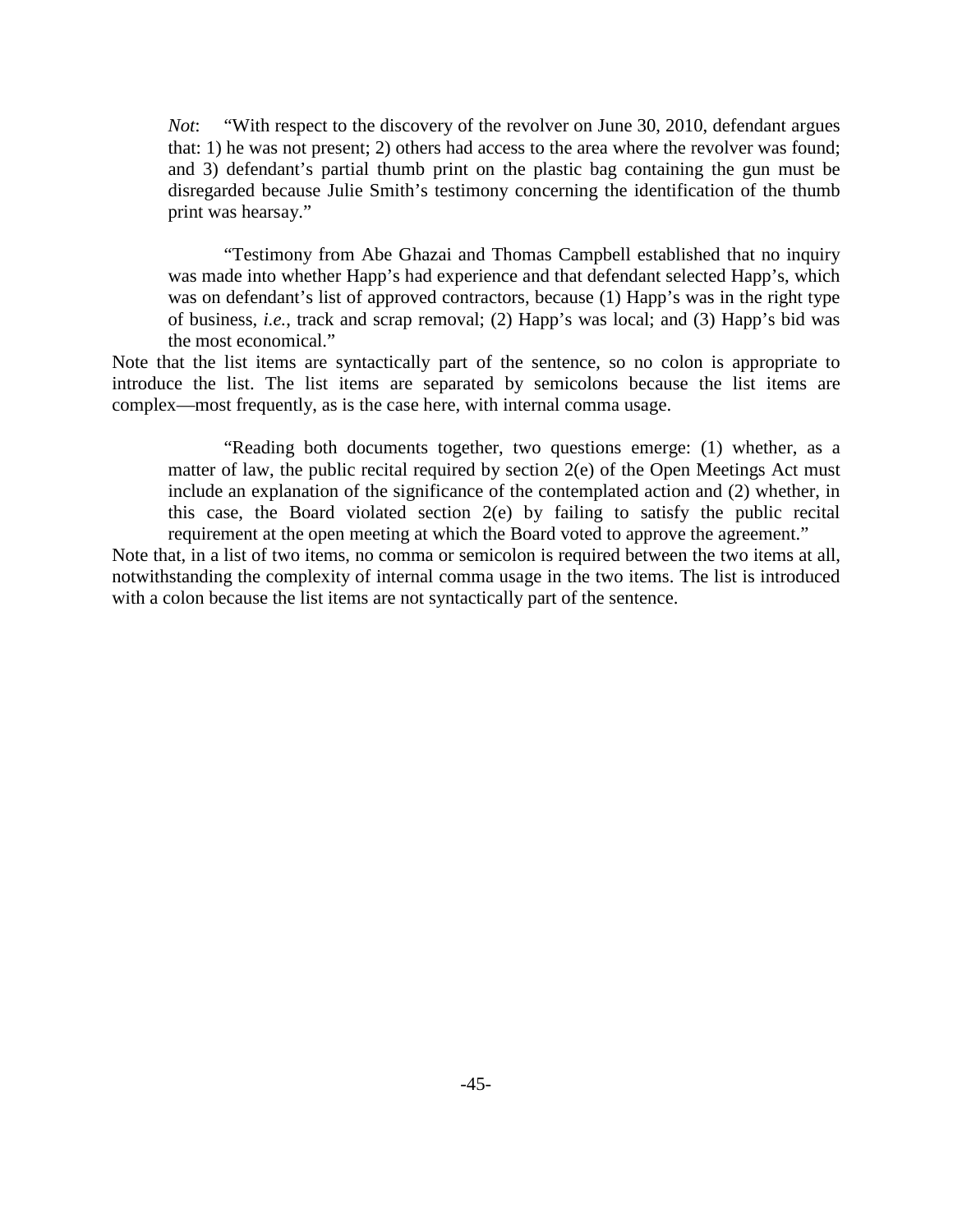## **III. CITATION STYLE**

#### **Bluebook**

The official style guide for Illinois reviewing court opinions is The Bluebook, A Uniform System of Citation (20th ed. 2015), except to the extent specific rules are modified herein. Noteworthy exceptions and partial exceptions to the Bluebook are stated in italics above the relevant rules within this style manual. Not all rules below represent a departure from the Bluebook rules; many expand upon the rules for authorities that are specific to Illinois practice. Note that a good rule of thumb is to avoid deviating from the Bluebook rules as much as possible.

Further, the Bluebook contains two typeface conventions: one intended for law journals, which most notably uses large and small capital letters as a type of style; and a second style intended for more common forms of legal writing. It is the latter set of typeface conventions that should be used in Illinois reviewing court opinions.

#### **A. Case Citations**

#### *(1) Signals*

*Exception to Bluebook Rule 1.2*: most signals not italicized.

Below is a list of signals, in their correct typeface and with their appropriate commas. Note that this list of signals differs slightly from that provided in Bluebook Rule 1.2.

| Accord         | Contra       |
|----------------|--------------|
| But <i>cf.</i> | E.g.         |
| But see        | See          |
| Cf.            | See also     |
| Compare        | See, $e.g.,$ |

#### *(2) Illinois Official Reports*

*Exception to Bluebook Table T1*: use official reporters; *partial exception to Bluebook Rule 10.3.3*

Always cite Illinois's official reports (Illinois Reports (Ill. or Ill. 2d) or Illinois Appellate Court Reports (Ill. App., Ill. App. 2d, or Ill. App. 3d)) for opinions published therein. For Illinois cases filed on or after July 1, 2011, and for any case not published in the Illinois Official Reports prior to that date and for which a public-domain citation has been assigned, the public-domain citation shall be given, and where appropriate, pinpoint citations to paragraph numbers shall be given. See Ill. S. Ct. R. 6 (eff. July 1, 2011). Cite the Illinois Official Reports public-domain opinions as follows:

| Full citation:                             | <i>People v. White, 2011 IL 109689</i>           |
|--------------------------------------------|--------------------------------------------------|
| Full citation with pinpoint:               | <i>People v. White, 2011 IL 109689, 139</i>      |
| Full citation with pinpoint to a footnote: | <i>People v. White, 2011 IL 109689, [12 n.2]</i> |
| Short citation:                            | <i>White, 2011 IL 109689</i>                     |
| Short citation with pinpoint:              | White, 2011 IL 109689, ¶ 63-64                   |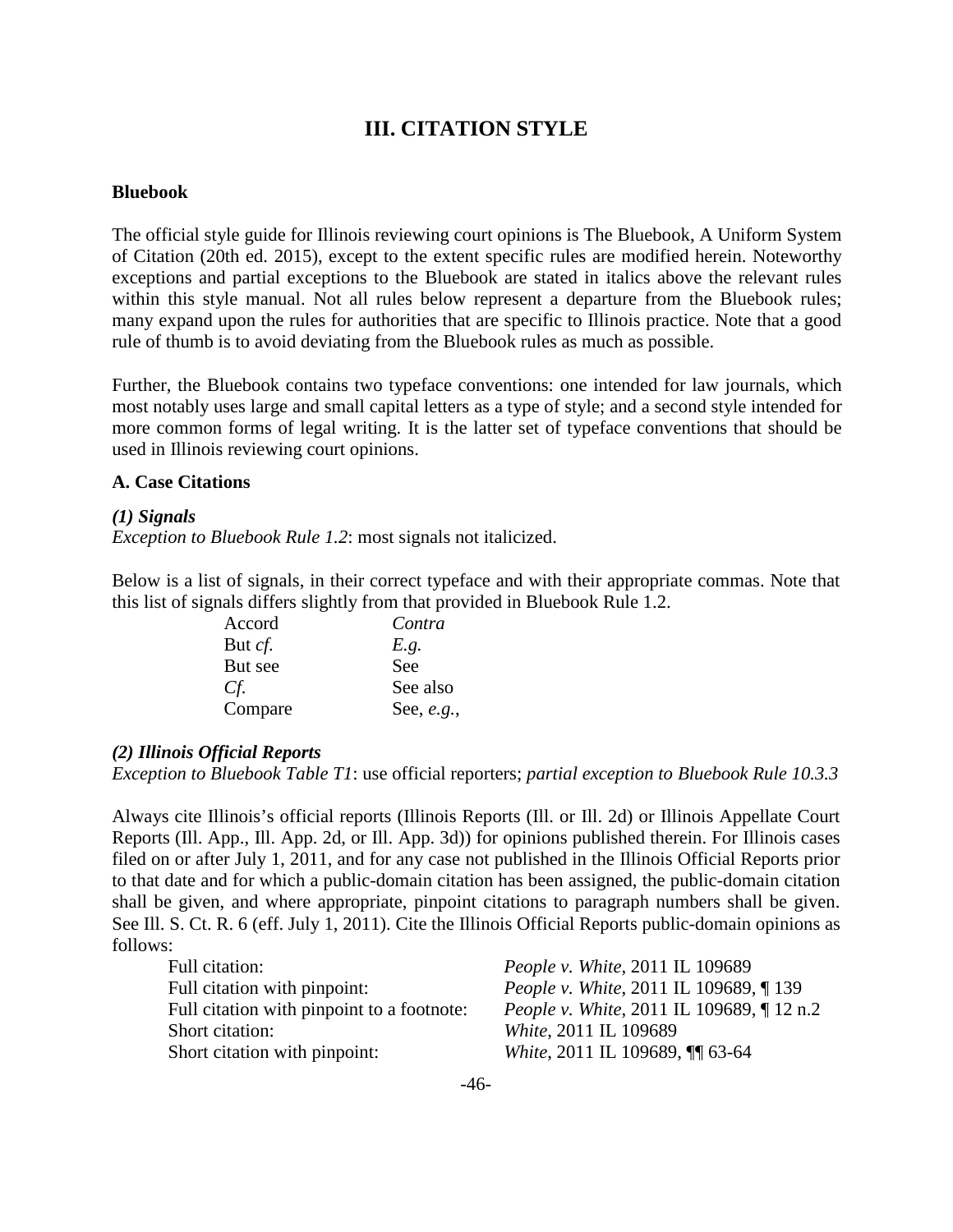| <i>Id.</i> citation (to the same paragraph):    | Id.         |
|-------------------------------------------------|-------------|
| <i>Id.</i> citation (to a different paragraph): | Id. $\P$ 63 |

Cross-referencing, internal citations within an opinion take the following form:

*Supra* ¶ 21 *Supra* ¶ 12 n.2 *Infra* ¶ 32

If internal citations within an opinion refer to a concurrence or dissent, do not include that information.

*Not Infra* ¶ 32 (White, J., dissenting)

Parallel citations to the North Eastern Reporter (N.E. or N.E.2d) are not given for Illinois cases cited in supreme court opinions. Parallel citations for Illinois cases in the North Eastern Reporter may be given in appellate court opinions but are not required. If parallel citations to the North Eastern Reporter are employed for citation of an Illinois case, they must be given only upon the first citation of a case; North Eastern Reporter parallel citations are not to be repeated thereafter. Citations to Illinois Decisions, Westlaw, and Lexis-Nexis shall not be used.

For cases in which parallel citation information is included, the citation form looks slightly different (to avoid confusion).

| Full citation:       | <i>People v. Sharpe, 216 Ill. 2d 481, 487, 839 N.E.2d 492, 498 (2005)</i> |
|----------------------|---------------------------------------------------------------------------|
| Short citation:      | <i>Sharpe</i> , 216 Ill. 2d at 487                                        |
| <i>Id.</i> citation: | <i>Id.</i> at 487                                                         |

Parallel citation information may only be included for public-domain opinions' first full citation. Note that no pinpoint citation is given for public-domain cases' parallel citation to a regional reporter.

| Full citation:       | Snyder v. Heidelberger, 2011 IL 111052, ¶ 1, 935 N.E.2d 415 |
|----------------------|-------------------------------------------------------------|
| Short citation:      | <i>Snyder</i> , 2011 IL 111052, $\P$ 1                      |
| <i>Id.</i> citation: | Id. $\P$ 2                                                  |

Citations to the first 10 volumes of the Illinois Reports do not use the Reporter of Decisions' name as part of the citation:

*Fail & Nabb v. Goodtitle*, 1 Ill. 201 (1826) *Not: Fail & Nabb v. Goodtitle*, 1 Ill. (Breeze) 201 (1826)

Although the state is divided into five judicial districts, the sole purpose of that division is to define the political units from which judges of the appellate and supreme courts are to be selected. There is, though, but one Illinois Appellate Court. *People v. Granados*, 172 Ill. 2d 358, 371 (1996). A non-public-domain citation to an opinion of the appellate court therefore does not call for an indication of the district, unless that information is of particular relevance to the discussion. In that case, indicate the district parenthetically along with the year of decision.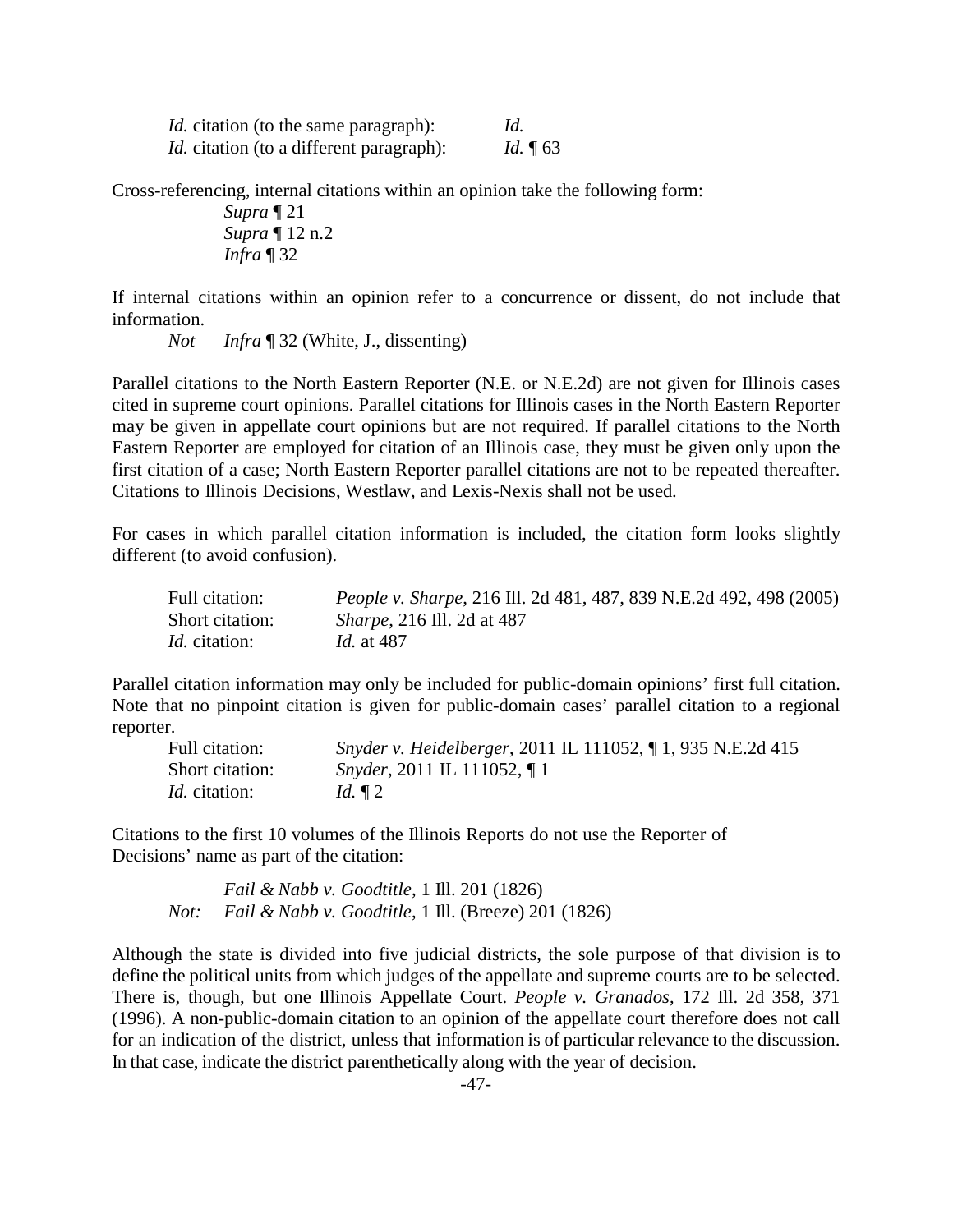"We recognize the difference of opinion on this issue among the districts of the Illinois Appellate Court. Compare *People v. Smith*, 141 Ill. App. 3d 797 (3d Dist. 1986), with *People v. Williams*, 142 Ill. App. 3d 266 (5th Dist.1986)."

#### *(3) Public-Domain Formats*

*Exception to Bluebook Rule 10.3.3:* no regional pinpoint, regional reporter only on first citation

As directed in the Bluebook, for those states that have adopted a public-domain system of citation, cite according to the state's public-domain format. However, for those states, including Illinois, that have adopted a public-domain format that uses paragraph numbers and the citation requires a pinpoint citation, do not add a pinpoint citation to the regional reporter, regardless of the state's preference. For example, the Maine Supreme Court has adopted a public-domain citation form that includes the calendar year, the state's postal code, and the sequential number assigned by the court to its opinions. The Maine court further requires that pinpoint citations shall be made by reference to paragraph numbers assigned by the court and to specific pages of the Atlantic Reporter, giving the example "*Smith v. Jones*, 1997 ME 7, ¶ 14, 685 A.2d 110, 115."

An Illinois reviewing court opinion citing a specific paragraph within a Maine opinion need cite only to the calendar year, the state's postal code, the sequential filing number, and the relevant paragraph number(s). A pinpoint page to the regional reporter shall not be used.

*Smith v. Jones*, 1997 ME 7, ¶ 14, 685 A.2d 110

Regardless of a state's preferred public-domain citation format, a comma follows the sequential number if a paragraph symbol is used, and there is a space between the paragraph symbol and the number. While courts of Mississippi would employ the citation form "*Pro-Choice Mississippi v. Fordice*, 95-CA-00960-SCT (¶ 1) (Miss. 1998), 716 So. 2d 645," Illinois reviewing courts would use the following form:

*Pro-Choice Mississippi v. Fordice*, 95-CA-00960-SCT, ¶ 1 (Miss. 1998), 716 So. 2d 645

For citations following a full citation to a state's preferred public-domain citation, cite only the state's public-domain format; do not cite the regional reporter or a state reporter.

| Full citation:       | Glaeske v. Shaw, 2003 WI App 71, ¶9, 661 N.W. 2d 420                                              |
|----------------------|---------------------------------------------------------------------------------------------------|
| Short citation:      | Glaeske, 2003 WI App 71, 19                                                                       |
| <i>Id.</i> citation: | Id. $\P9$                                                                                         |
| Full citation:       | State v. Fleury, 2001-0871, p. 5 (La. 10/16/01); 799 So. 2d 468                                   |
|                      |                                                                                                   |
|                      | Full (multiple pages): <i>State v. Fleury</i> , 2001-0871, pp. 5-8 (La. 10/16/01); 799 So. 2d 468 |
| Short citation:      | <i>Fleury</i> , 2001-0871, at 5                                                                   |
| <i>Id.</i> citation: | <i>Id.</i> at 5                                                                                   |

Note that Louisiana cites pages, rather than paragraphs. The use of "at" conforms to standard Bluebook usage.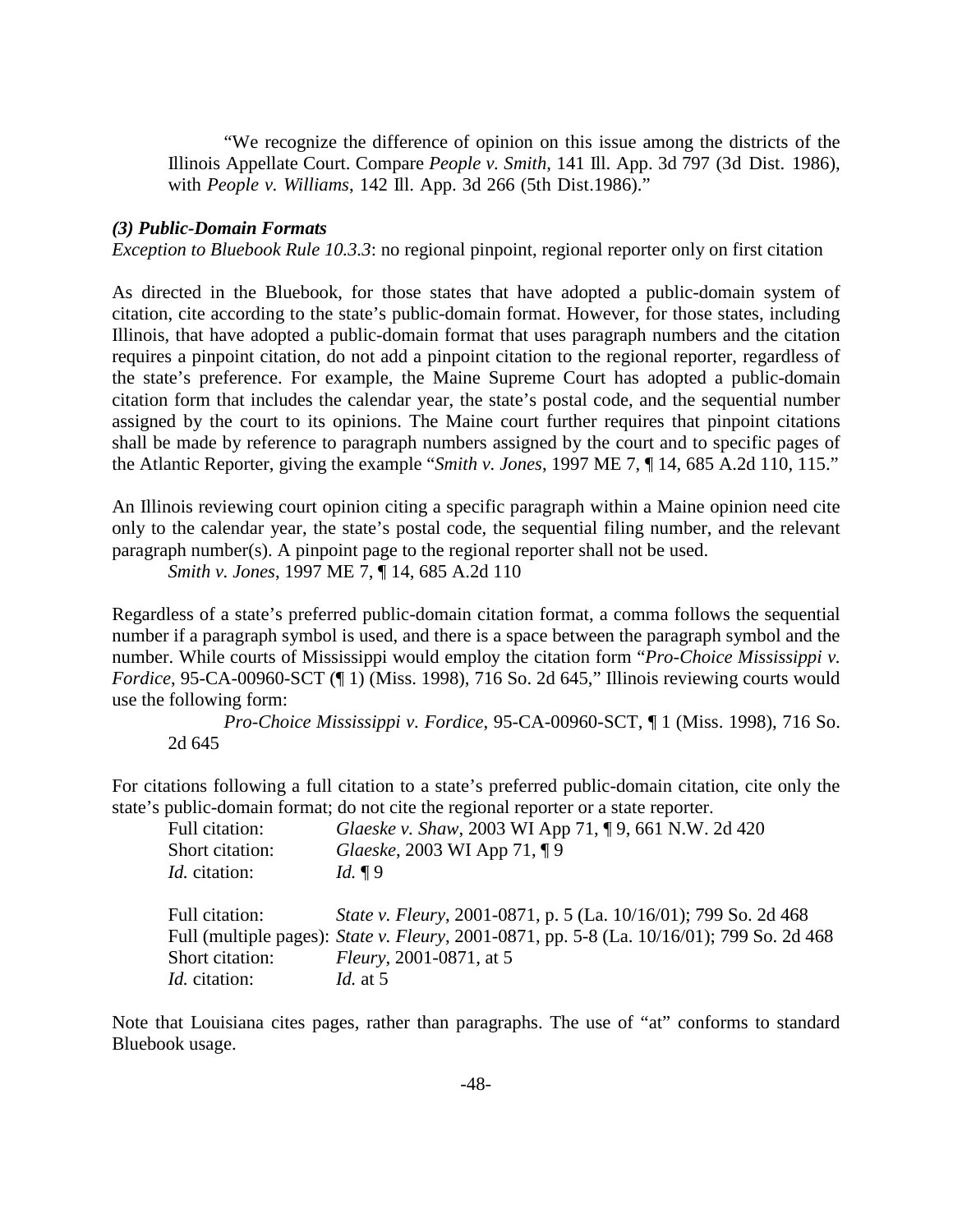#### *(4) United States Supreme Court*

As stated in Bluebook Table T1, cite only to the United States Reports (U.S.) for cases published therein.

For an opinion that has not yet been reported in the U.S. Reports advance sheets, leave a blank for the beginning page number, as well as any required pinpoint, and add a citation to West's Supreme Court Reporter (S. Ct.), including any applicable pinpoint page.

Full citation: *Miller v. Alabama*, 567 U.S. \_\_\_, \_\_\_, 132 S. Ct. 2455, 2460 (2012) Short citation: *Miller*, 567 U.S. at \_\_\_, 132 S. Ct. at 2460 *Id.* citation: *Id.* at , 132 S. Ct. at 2460

It is always preferred to include a volume number, even if it has not been published yet. Volume numbers can be found on supremecourt.gov.

#### *(5) Italicize Case Name*

*Exception to Bluebook Rule 2.1(a)*: italicize, don't underline

In general, case name citations are italicized. The remainder of the citation—volume, reporter designation, page numbers, and date—is in roman type:

*City of Chicago v. Joyce*, 38 Ill. 2d 368 (1967)

Because underscoring has become the standard Internet method of indicating a link to another document, it should not be used in lieu of italics.

*Not* City of Chicago v. Joyce, 38 Ill. 2d 368 (1967)

Only the titles of opinions and analogous dispositional orders are italicized. The title of a cause of action (as opposed to an opinion that arises from a cause of action) is set in roman typeface. For clarity, when discussing an action in text, refer to the cause number and not the title of the action.

County officials have been before the circuit court of Lake County several times for a resolution of this issue. Smith v. White, No. 83-C-101 (Cir. Ct. Lake County); Jones v. White, No. 83-C-705 (Cir. Ct. Lake County); Doe v. White, No. 84-C-205 (Cir. Ct. Lake County). In cause No. 83-C-101, the petitioner, Smith, unsuccessfully sought a writ of *mandamus* \*\*\*.

In referring to a cause of action, as opposed to an opinion, do not use a single party's name to represent the entire action:

That objection was raised in the Jones v. White action.

*Not*: That objection was raised in Jones.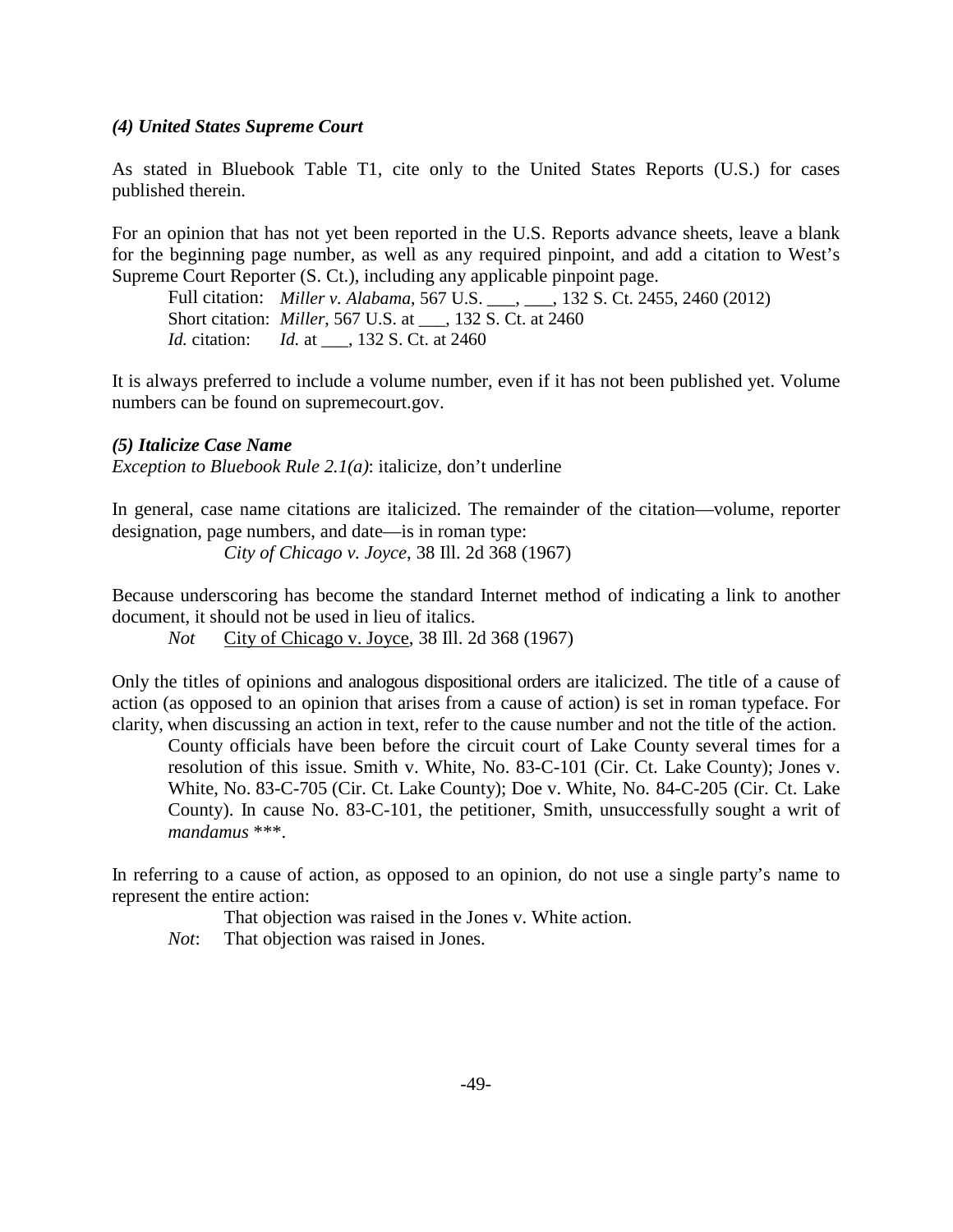#### *(6) Prepositional Phrases of Location*

*Partial exception to Bluebook Rule 10.2.1(f)*: formal names of school districts, governments

The name of a school district or other government entity in a case title should not be considered a phrase of location and should be retained. Otherwise, follow Bluebook Rule 10.2.1(f).

*Board of Education of Community Unit School District No. 201-U v. Crete-Monee Education Ass'n*, 147 Ill. App. 3d 188 (1986) *Metropolitan Sanitary District of Greater Chicago ex rel. O'Keeffe v. Ingram* 

*Corp.*, 85 Ill. 2d 458, 475 (1981)

#### *(7) Party Names*

*Exception to Bluebook Rule 10.2*: limited abbreviations

(a) Abbreviations in Party Names

Use the following abbreviations, and only the following abbreviations, for party names in a case citation:

| $\&$ (And)            | Inc. (Incorporated) |
|-----------------------|---------------------|
| Ass'n (Association)   | Ltd. (Limited)      |
| Co. (Company)         | No. (Number)        |
| Cos. (Companies)      | Nos. (Numbers)      |
| Comm'n (Commission)   | R. (Rail)           |
| Corp. (Corporation)   | R.R. (Railroad)     |
| Corps. (Corporations) | Ry. (Railway)       |

If a word is abbreviated in the party name (*i.e.* Cook Bros., Inc., Raynor Mfg. Co.) leave the abbreviation as it originally appears.

Do not abbreviate the first word in the name of a party.

*Spears v. Association of Illinois Electric Cooperatives*, 2013 IL App (4th) 120289 *Not Spears v. Ass'n of Illinois Electric Cooperatives*, 2013 IL App (4th) 120289

Also, a word that might otherwise be abbreviated, such as "Company," should not be shortened in the limited circumstance where it is not used in the sense of indicating a business designation but rather is used as an integral part of the business's name. Similarly, an article that is generally omitted, such as "The," is retained where it is an integral part of the business's name:

*The Company Man, Inc. v. Robinson Not: Co. Man, Inc. v. Robinson*

In all other elements of a citation, the Bluebook's recommended rules on abbreviations control.

Omit "Ass'n," "Co.," "Corp.," "F.S.B.," "Inc.," "Ltd.," "L.L.C.," "N.A.," and similar terms if the name already contains a word that clearly indicates that the party is a business firm.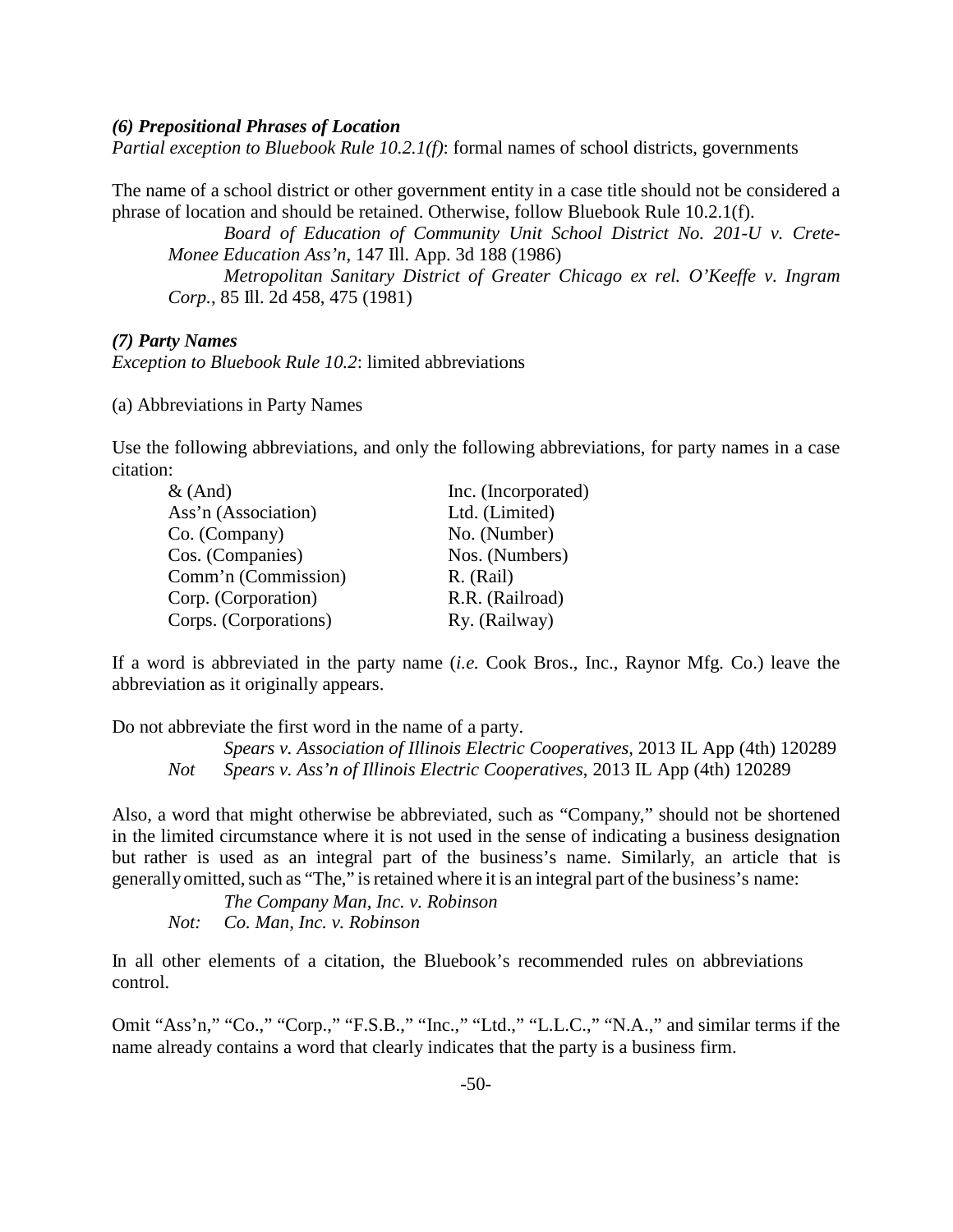*Wisconsin Packing Co. v. Indiana Refrigerator Lines, Inc. Not Wisconsin Packing Co., Inc. v. Indiana Refrigerator Lines, Inc.*

(b) Use of "Doe" in Party Names

The names "John Doe" for men, "Jane Doe" for women, and "Johnnie/Janie Doe" or "Baby Doe" for children, or just "Doe," non-gender-specifically, are used as placeholder names for a party whose true identity is unknown or must be withheld in a legal action, case, or discussion. The names are also used to refer to a corpse or hospital patient whose identity is unknown.

Treat "Doe" and any subsequent letter or number as if it were the party's last name.

| "John Doe No. 1" | Doe No. 1 |
|------------------|-----------|
| "Jane Doe A."    | Doe A.    |

*But* retain the entire phrase with respect to children. "In re Baby Boy Doe" is cited as *In re Baby Boy Doe*

(c) Capitalization of Party Names

If the first word in a party's name is lowercase (*i.e.*, "de," "la," "van," "von"), capitalize the first word in any citation as well as any textual reference (regardless of how the party capitalizes the name). Even though the parties in the following case capitalize their names as "von Bulow" we cite the case as: *Von Bulow v. Von Bulow*, 114 F.R.D. 71 (S.D.N.Y. 1987), and throughout the opinion refer to the parties as "Von Bulow."

#### *(8) Date of Decision*

The year shown in a general case citation (Ill., Ill. 2d, Ill. App., Ill. App. 2d, Ill. App. 3d) should be the year in which the opinion was *filed*, not the date submitted (the term in which the court takes the cause under advisement), the year in which rehearing was denied, the year when the opinion was modified, etc. Circuit court orders should be dated with the exact date the order was filed. The year shown in a general case citation (U.S.) should be the year in which the opinion was *decided*.

An entry *nunc pro tunc* is a manifestation of the inherent power of a court to make its record speak the truth, that is, to correct clerical errors at a later time so that the record reflects what actually occurred at an earlier time. This means the judgment had been entered on the *nunc pro tunc* date, rather than the date reflected by the file stamp. In such a case, the date given as the date of filing will be the *nunc pro tunc* date.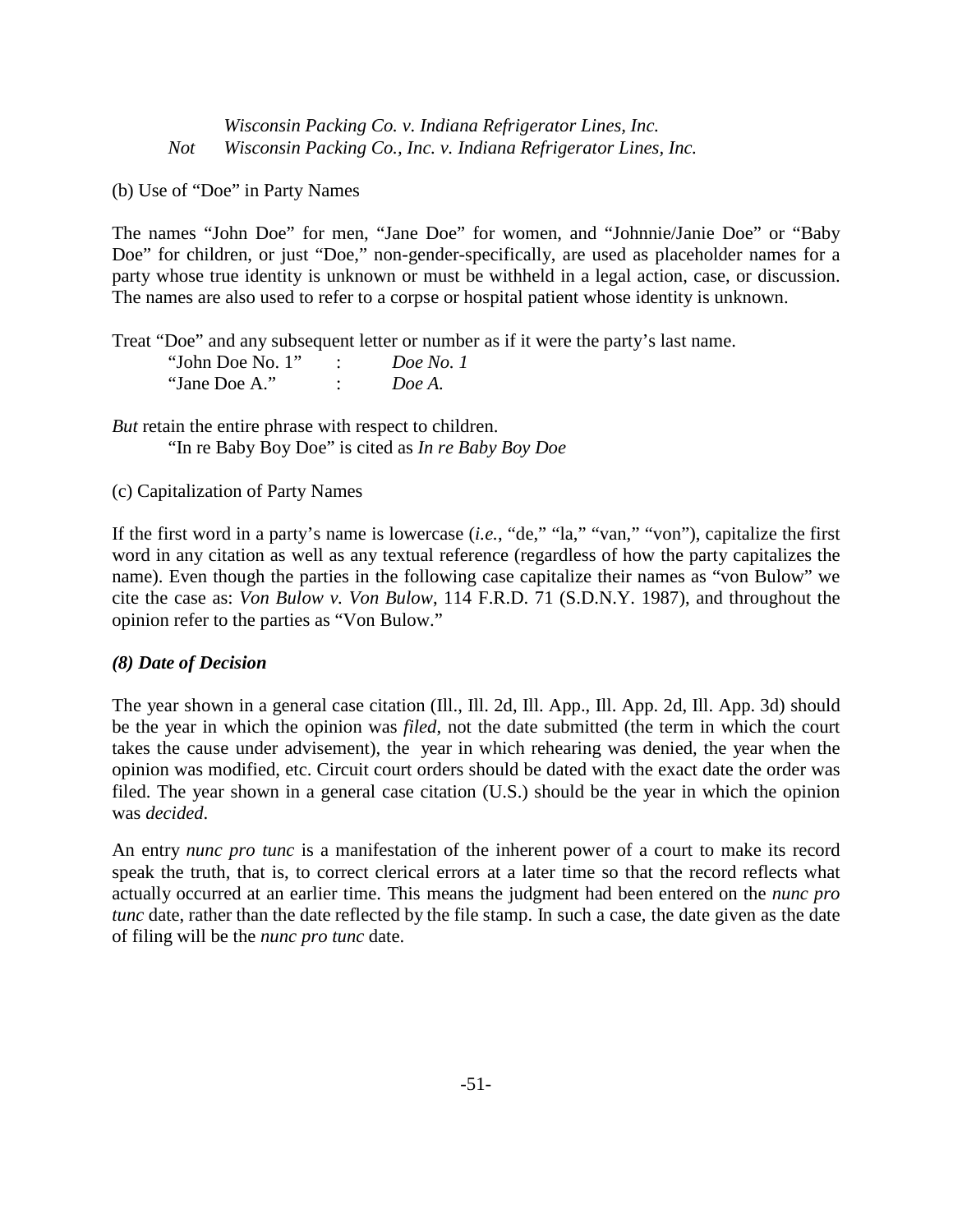#### *(9) Illinois Administrative Agency Decisions*

*Partial exception to Bluebook Rule 14.3:* Some exceptions in citation format.

(a) Illinois Labor Relations Decisions

Effective July 9, 2000, amendments to the Illinois Public Labor Relations Act (5 ILCS 315/5.1 (West 2010)) dissolved the Illinois State Labor Relations Board and the Illinois Local Relations Board and transferred their jurisdiction and authority to the State Panel and the Local Panel of the Illinois Labor Relations Board. Owing to this change, the citation forms will be different depending on when a decision was filed.

Citations to decisions of the Illinois State Labor Relations Board take the following form: *Pleasure Driveway & Park District of Peoria*, 6 PERI ¶ 2042 (ISLRB 1990)

Citations to the decisions of the Illinois Labor Relations Board, State Panel and Local Panel, take the following form:

*American Federation of State, County & Municipal Employees, Council 31*, 24 PERI ¶ 84 (ILRB State Panel 2008)

*Metropolitan Pier & Exposition Authority*, 22 PERI ¶ 87 (ILRB Local Panel 2006)

Citations to Illinois Educational Labor Relations Board decisions take the following form: *Spraggins-Gully*, 16 PERI ¶ 1043 (IELRB 2000)

Note: In certain instances the Public Employee Reporter for Illinois (PERI) does not reflect the proper name of the agency (*e.g.*, "Illinois Labor Board" instead of "Illinois Labor Relations Board"). Nevertheless, a citation to such a decision must reflect the proper abbreviated name of the board.

(b) Unpublished Agency Decisions

In the absence of a specific reporter for an administrative agency's decisions, the abbreviated name of the agency is generally used. Retain the agency's report designation (*e.g.*, opinion, report, etc.), document number, and date of decision.

> *Mills*, Ill. Pollution Control Bd. Op. 93-69 (Dec. 7, 1993) *Moberly*, Ill. Hum. Rts. Comm'n Rep. 1992SF0137 (Mar. 6, 1993)

Citation to a specific page number would appear as:

*Mills*, Ill. Pollution Control Bd. Op. 93-69, at \_\_\_ (Dec. 7, 1993) *Moberly*, Ill. Hum. Rts. Comm'n Rep. 1992SF0137, at \_\_\_ (Mar. 6, 1993)

(c) Illinois Commerce Commission

Citations take the following form: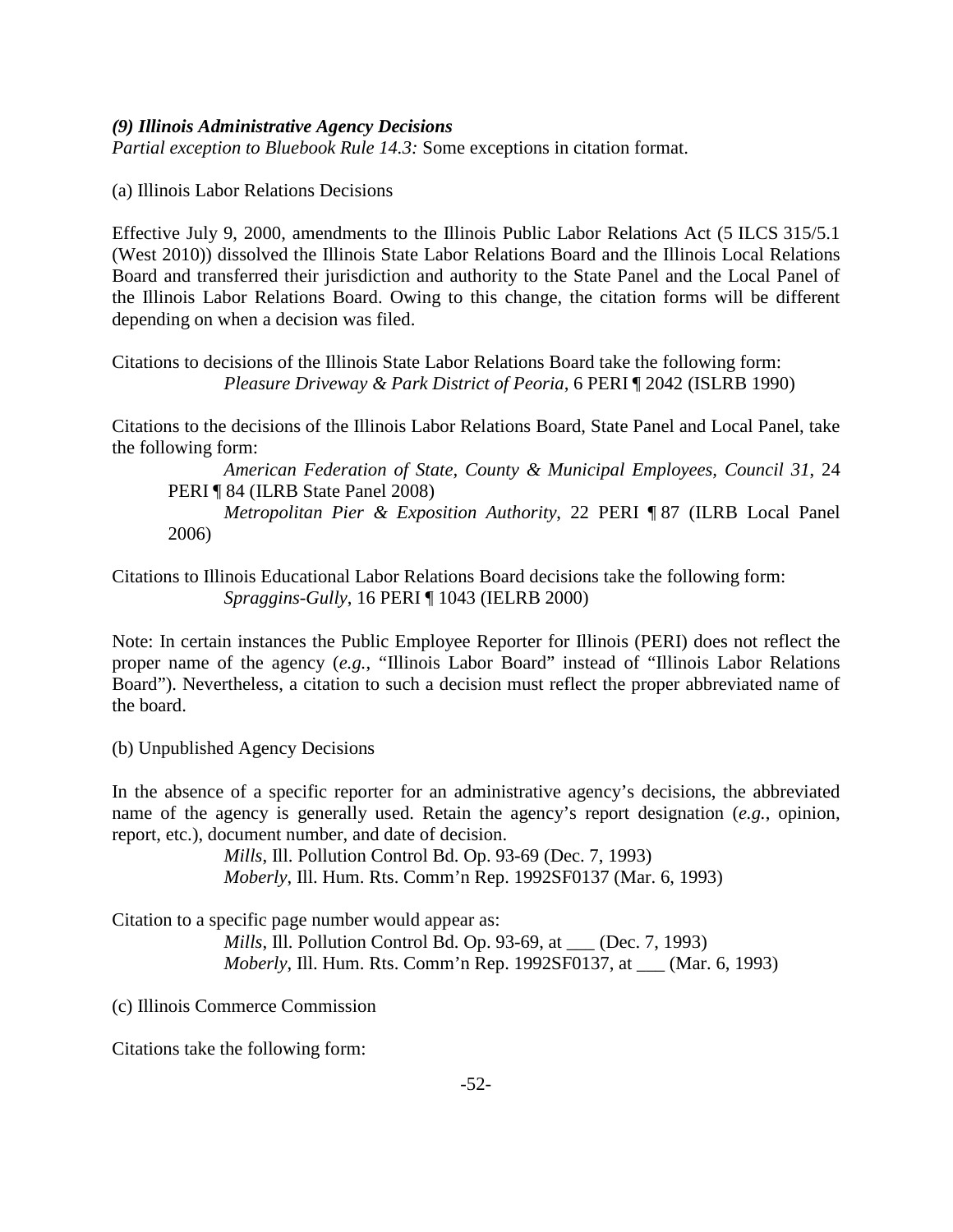| Full citation:       | <i>Ameren Illinois Co., Ill. Comm. Comm'n No. 13-0192, at 142</i> |
|----------------------|-------------------------------------------------------------------|
|                      | (Order-Final Dec. 18, 2013)                                       |
| Short citation:      | <i>Ameren, Ill. Comm. Comm'n No. 13-0192, at 142</i>              |
| <i>Id.</i> citation: | <i>Id.</i> at 142                                                 |

Usage of *id.* is limited to the same document within the same Illinois Commerce Commission case.

*Ameren Illinois Co.*, Ill. Comm. Comm'n No. 13-0192, at 142 (Order-Final Dec. 18, 2013)—followed by—*Ameren*, Ill. Comm. Comm'n No. 13-0192 (Voting Record Feb. 5, 2014) *Not Ameren Illinois Co.*, Ill. Comm. Comm'n No. 13-0192, at 142 (Order-Final Dec. 18, 2013)—followed by—*Id.* (Voting Record Feb. 5, 2014)

(d) Illinois Workers' Compensation Commission

Citations take the following form:

| Full citation  | <i>Jones v. Chicago Transit Authority, Ill. Workers' Comp. Comm'n,</i> |
|----------------|------------------------------------------------------------------------|
|                | No. 10-WC-25860 (Dec. 23, 2011)                                        |
| Short citation | <i>Jones</i> , Ill. Workers' Comp. Comm'n, No. 10-WC-25860             |

Note that, because pagination is not continuous throughout the workers' compensation decisions, an explanatory parenthetical to identify one part of the decision is preferred over a standard pinpoint citation.

> *Mosby v. Massman Traylor Alberici*, No. 12-WC-38972 (Jan. 2, 2014) ("Addendum to Arbitration Decision," at 2)

#### *(10) Electronic Databases and the Internet*

*Partial exception to Bluebook Rule 18.2.2(f)*: "available at" optional

Databases on the Internet are cited as directed in Bluebook Rule 18.3, with the proviso that the "available at" designation (required in the Bluebook (19th ed. 2010) and eliminated in the Bluebook (20th ed. 2015)) is optional for use, at the author's election, for various citations to the Internet. Note that court opinions are posted to electronic databases, such as the Illinois courts' own website, Westlaw, or Lexis-Nexis, as soon as practicable after filing. However, following issuance of a slip opinion there are several actions the court might take (such as withdrawing the opinion, modifying the opinion, allowing rehearing, etc.) that would affect the precedential value of that opinion. Therefore, for recent decisions it is important to verify the status of any opinion found on an electronic database to determine whether the court has taken final action on the case and has released the opinion for publication. For Illinois Supreme and Appellate Court opinions, this can be determined by verifying that an Official Reports version of the opinion has been posted to the courts' website. An opinion that is not final should not be cited without that status being noted (typically by adding an explanatory parenthetical or footnote along with the citation).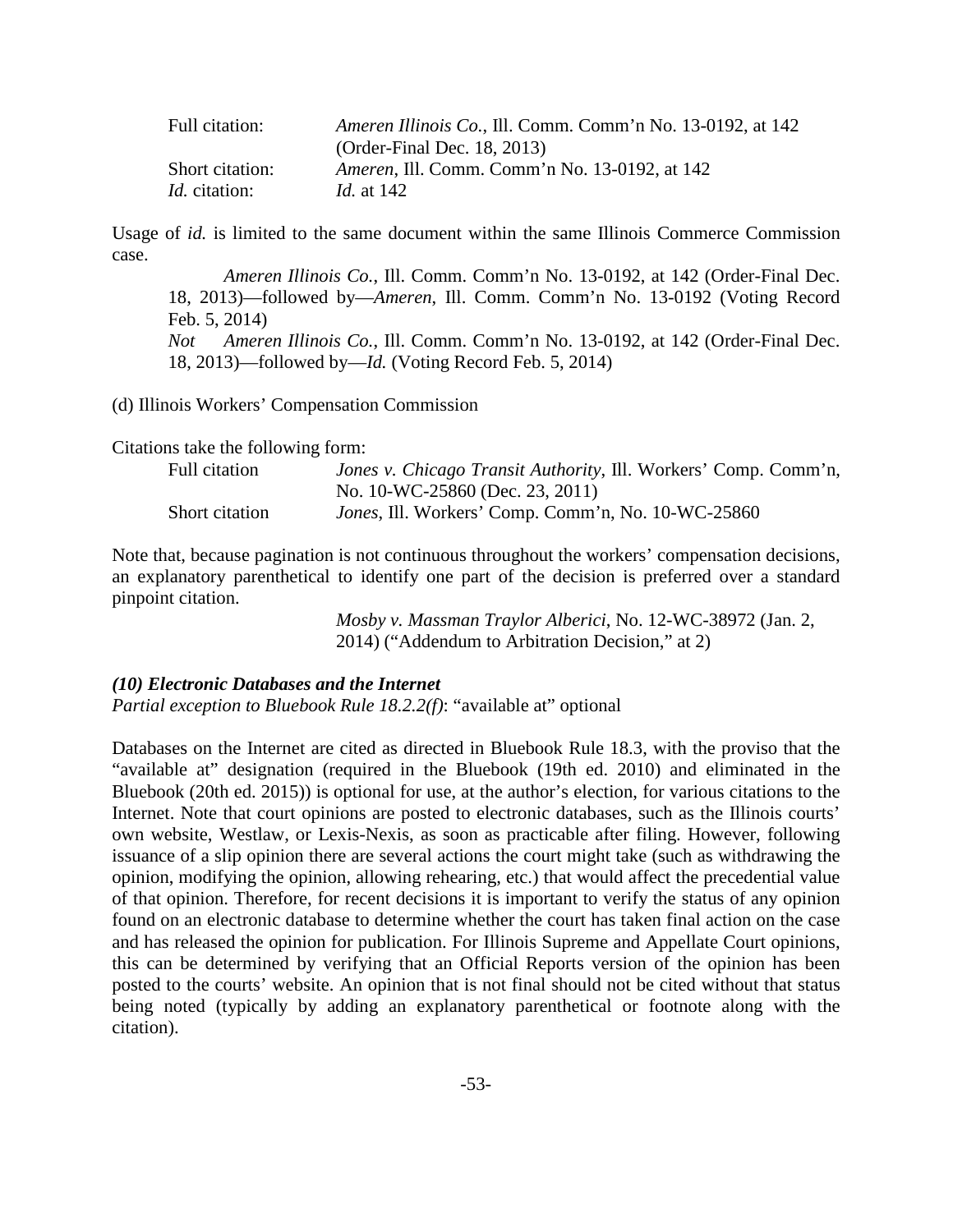#### *(11) Slip Opinions*

Slip opinions are court opinions that will be, but have not yet been, published. If their citation is not to an electronic database or according to their court-assigned universal citation format, they should be cited by caption, docket number, name of court, and date of filing.

*Bailey v. Preserve Rural Roads of Madison County, Inc.*, No. 2009-SC-000417- DG, slip op. at 4 (Ky. Dec. 22, 2011)

When citing a slip opinion, include any information known that may affect the status of the opinion.

*In re B.C.*, 2012 IL App (3d) 101234, pet. for leave to appeal pending, No. 110613 (filed Jan. 25, 2012)

#### *(12) Reference to Authoring Judge*

(a) Lead Opinions

In citing an opinion that is a lead opinion but not a majority or plurality opinion, the style is: *Roberts v. Louisiana*, 428 U.S. 325, 333 (1976) (opinion of Stewart, J., joined by Powell and Stevens, JJ.)

(b) Plurality Opinions

A plurality opinion is an opinion joined by the greatest number, but less than a majority, of the court's justices. The name of the author is not given; the phrase "plurality opinion" (note the lack of abbreviation) is added parenthetically:

*Hamdi v. Rumsfeld*, 542 U.S. 507, 517 (2004) (plurality opinion)

(c) Separate Opinions

In citing a concurrence or dissent, the style is: *People v. Maldonado*, 109 Ill. 2d 319, 325 (1985) (Ward, J., dissenting)

In citing a concurring or dissenting opinion in which another justice or justices have joined, the style is:

*Gonzalez v. Prestress Engineering Corp.*, 115 Ill. 2d 1, 15 (1986) (Ryan, J., dissenting, joined by Moran, J.)

*Scott v. Illinois*, 440 U.S. 367, 375 (1979) (Brennan, J., dissenting, joined by Marshall and Stevens, JJ.)

(d) Use of "*Id.*"

Note that when *id.* refers to the same case and to the same opinion cited in the preceding citation, there is no need to repeat the parenthetical.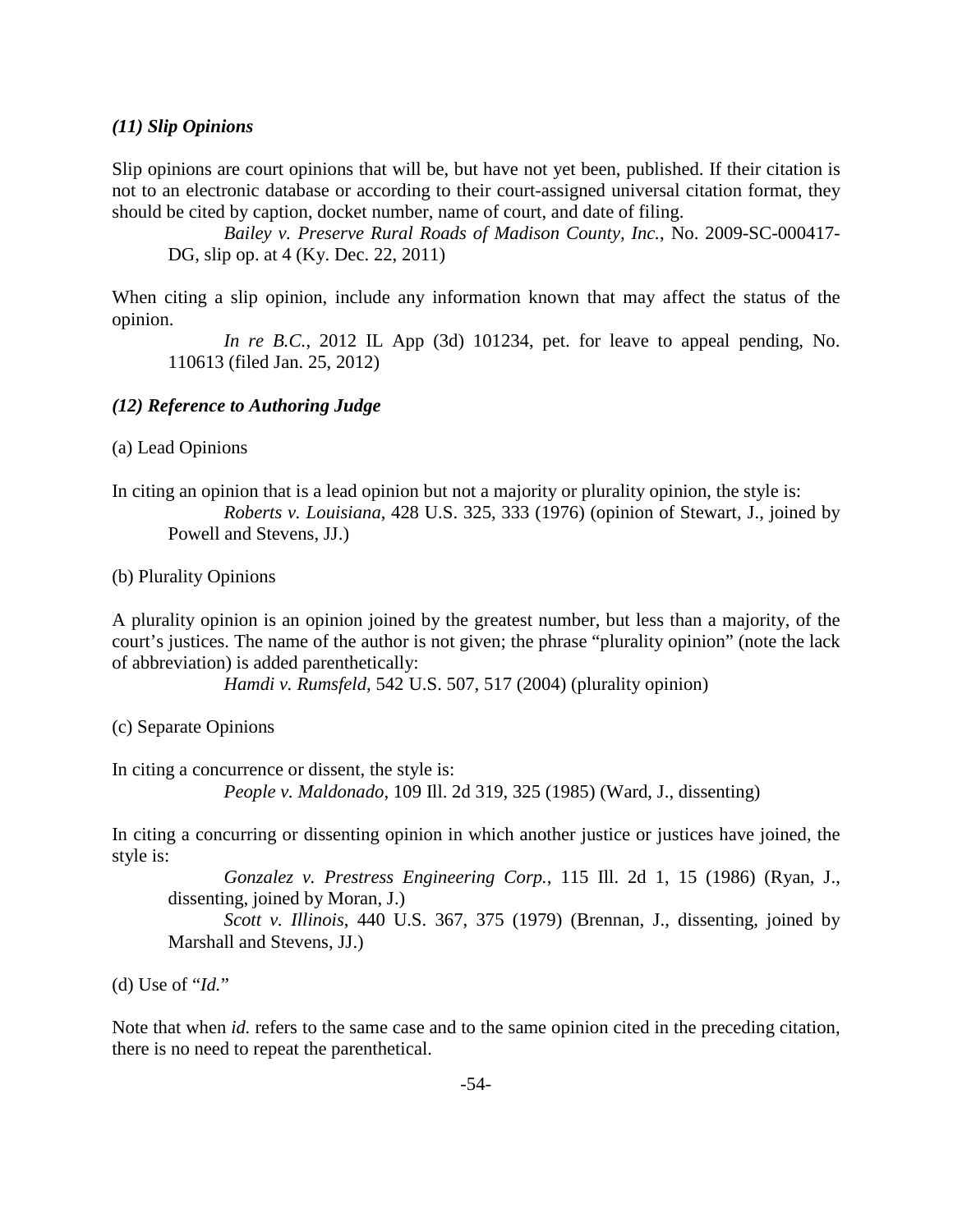*Youngstown Sheet & Tube Co. v. Sawyer*, 343 U.S. 579, 635 (1952) (Jackson, J., concurring) *Id.* at 638

Because page 638 is also part of Jackson's concurrence, the parenthetical need not be repeated in the *id.* citation. When *id.* refers to a different opinion, that fact must be indicated parenthetically, even if it is the majority opinion.

*Youngstown Sheet & Tube Co. v. Sawyer*, 343 U.S. 579, 635 (1952) (Jackson, J., concurring) *Id.* at 638

*Id.* at 589 (Frankfurter, J., concurring) *Id.* at 582 (majority opinion)

## *(13) Case Histories*

(a) Prior and Subsequent Case History

The first time that a decision is cited, give any prior or subsequent history of the case with italicized words between the two citations.

*People v. McDaniel*, 249 Ill. App. 3d 621 (1994), *aff'd*, 164 Ill. 2d 173 (1995)

Omit the history on remand, denial of rehearing, or denial of certiorari or leave to appeal unless specifically relevant to the opinion (such as explaining the history of the case under review). The prior or subsequent history should follow any parenthetical information given.

Use the following list of explanatory phrases and abbreviations in citations (in combination where appropriate):

| acq.                               | enforced,                  |
|------------------------------------|----------------------------|
| acq. in result                     | enforcing                  |
| $\alpha f^{\prime}d$ ,             | <i>invalidated by</i>      |
| aff'd by an equally divided court, | mandamus denied,           |
| aff'd mem.,                        | modified,                  |
| aff'd on other grounds,            | modifying                  |
| aff'd on reh'g,                    | nonacq.                    |
| $\theta$ aff's                     | <i>overruled by</i>        |
| amended by                         | perm. app. denied,         |
| appeal denied,                     | perm. app. granted,        |
| appeal dismissed,                  | petition for cert. filed,  |
| appeal docketed,                   | prob. juris. noted,        |
| appeal filed,                      | reh'g granted (or denied), |
| argued,                            | rev'd,                     |
| cert. denied,                      | rev'd on other grounds,    |
| cert. dismissed,                   | rev'd per curiam,          |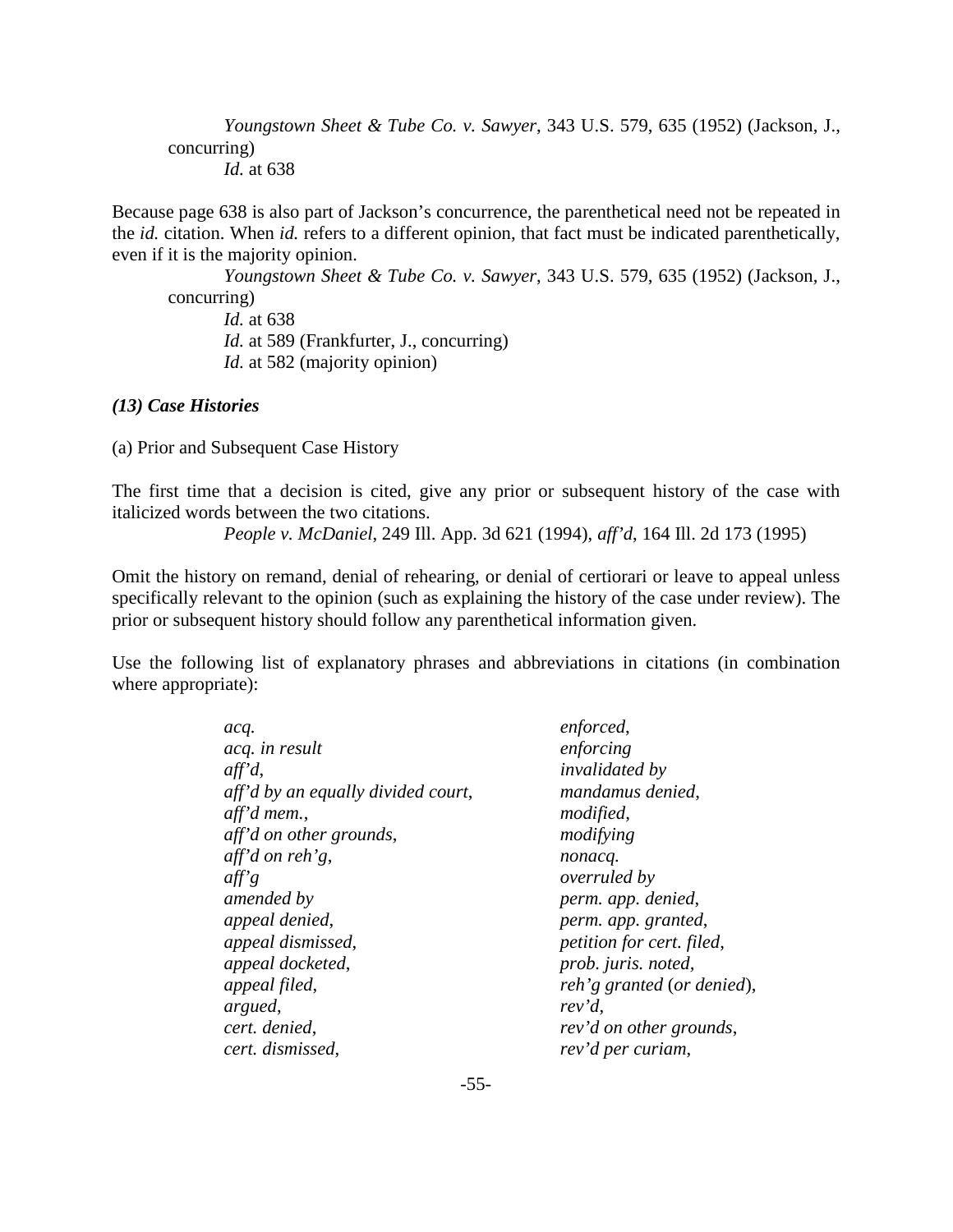*cert. granted*, *rev'g certifying questions to vacated*, *denying cert. to vacating as moot dismissing appeal from withdrawn*,

The explanatory phrase in a subsequent history is followed by a comma, while the phrase in a prior history is not.

> *Kingston v. Turner*, 133 Ill. App. 3d 677 (1985), *rev'd*, 115 Ill. 2d 445 (1987) *Kingston v. Turner*, 115 Ill. 2d 445 (1987), *rev'g* 133 Ill. App. 3d 677 (1985)

(b) Use of "*Sub Nom.*"

When a case name varies even slightly in subsequent history, the new name should be given with the introductory phrase "*sub nom.*" Follow Bluebook Rule 10.7.2.

This rule is subject to a few exceptions. No different case name is needed where only the order of the parties' names is changed; where the subsequent history is only a denial of *certiorari*, leave to appeal, or rehearing; where the private party name remains the same in an appeal of an administrative action; or where the name change is simply stylistic (*e.g.*, "State" to "Illinois").

#### *(14) Abstracts of Opinions*

Precedential authority was not conferred upon decisions of the Illinois Appellate Court until amendments to the Courts Act in 1935 (Ill. Rev. Stat. 1935, ch. 37, ¶ 41). Thereafter, under Illinois Supreme Court Rule 57, each division of the appellate court determined, on a case-bycase basis, which of its opinions should be published in full based upon their precedential value. Those opinions not published in full were published in abstract form. Abstracts of opinions should be cited in the following form:

*People v. Whitson*, 31 Ill. App. 3d 49 (1975) (abstract of opinion)

#### *(15) Supervisory Orders*

The citation format for supervisory orders entered prior to the July 1, 2011, transition to publicdomain citation is:

*People v. House*, 199 Ill. 2d 567 (2002) (supervisory order)

The citation format for supervisory orders after the 2011 transition to public-domain citation is: *City of Chicago v. Alexander*, No. 118799 (Ill. May 27, 2015) (supervisory order)

#### *(16) Rule 23 Orders*

In 1972, the Illinois Supreme Court adopted Rule 23, which authorized the appellate court to affirm a judgment by "memorandum opinion" under specific circumstances. Unlike abstract opinions, however, cases disposed under Rule 23 are not precedential and may only be cited "to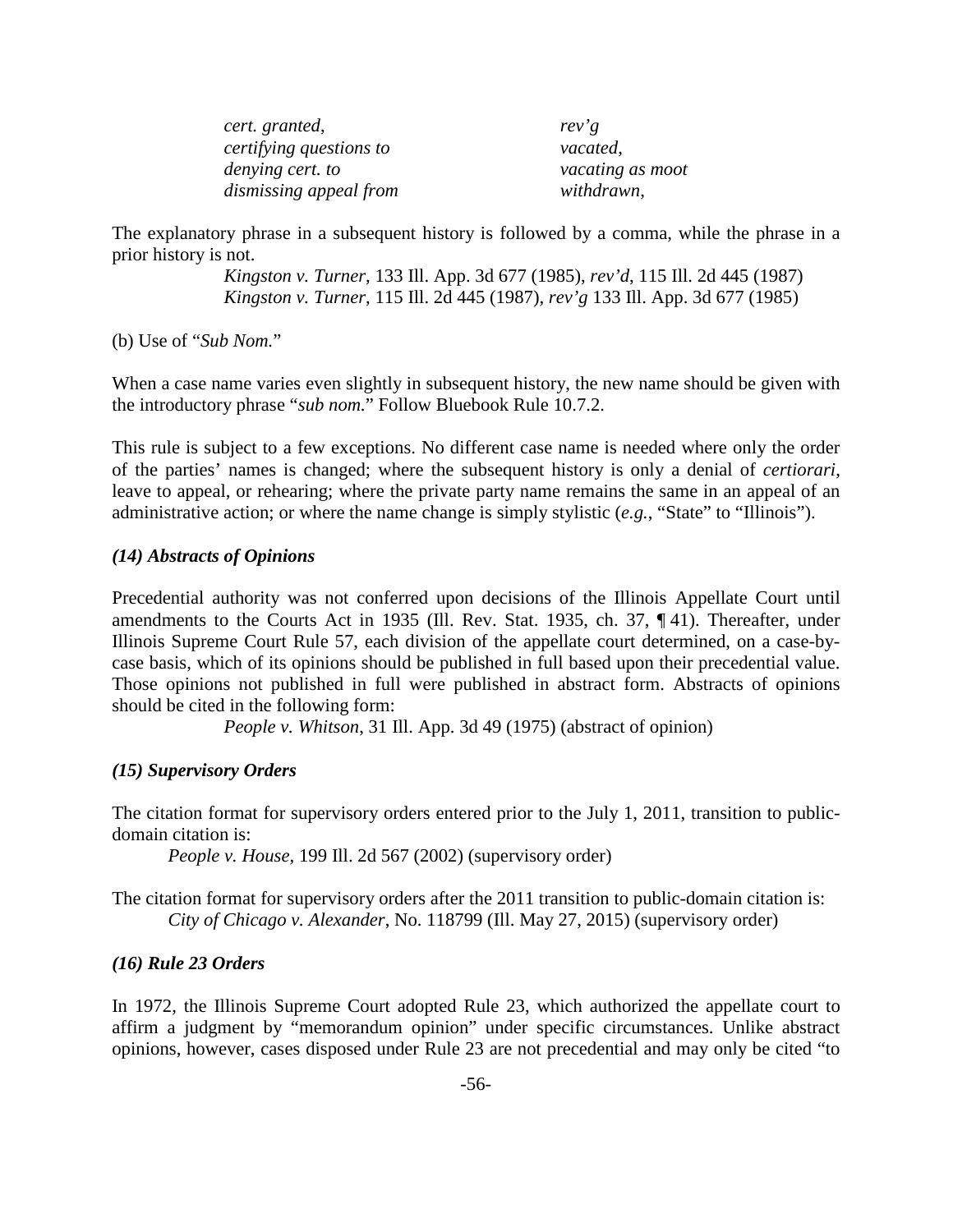support contentions of double jeopardy, *res judicata*, collateral estoppel or law of the case." Ill. S. Ct. R. 23(e)(1) (eff. July 1, 2011). They are also cited simply to give the reader a fuller understanding of the history of a case.

Although Rule 23 orders are not published, their titles, docket numbers, filing dates, and dispositions are given by district in the back of relevant Illinois Appellate Court Reports, Third Series. The preferred citation to a Rule 23 order found in the tables of the Illinois Appellate Court Reports is as follows:

| Full citation:  | <i>People v. Castro</i> , 127 Ill. App. 3d 1159 (1984) (table) |
|-----------------|----------------------------------------------------------------|
|                 | (unpublished order under Supreme Court Rule 23)                |
| Short citation: | Castro, slip order at                                          |

For Rule 23 orders filed prior to July 1, 2011, citation may also be given by title, docket number, and date of filing (note the addition of "Ill." to make clear the state):

*People v. Castro*, No. 1-83-2151 (1984) (unpublished order under Illinois Supreme Court Rule 23)

A full date is permissible but not required. For Rule 23 orders filed after July 1, 2011, citation shall be according to its public-domain designator.

*People v. Brown*, 2011 IL App (5th) 090400-U

For summary orders filed under Rule 23(c), which are not posted on illinoiscourts.gov and generally do not receive a public-domain number, use the following citation form.

*People v. Applewhite*, No. 1-13-1549 (2014) (unpublished summary order under Illinois Supreme Court Rule 23(c))

#### *(17) Circuit Court Orders*

Cite Illinois circuit court actions with the following form. The case name is italicized only when referring to a dispositional order in the case, and a date is included parenthetically in such a citation. Note that "county" is not abbreviated.

*Marconi v. City of Joliet*, No. 10-MR-165 (Cir. Ct. Will County, July 21, 2011) *Grever v. Board of Trustees of the Illinois Retirement Fund,* No. 03-MR-711 (Cir. Ct. Lake County, October 8, 2003)

Note that for citation to the general existence of litigation, as opposed to a dispositional order analogous to an opinion, the case name is not italicized and no specific date is given parenthetically.

Bauer v. Weems, No. 12-L-35 (Cir. Ct. Randolph County); Kanerva v. Weems, No. 12- L-582 (Cir. Ct. Sangamon County); Maag v. Quinn, No. 12-L-162 (Cir. Ct. Sangamon County); McDonal v. Quinn, No. 12-L-987 (Cir. Ct. Madison County)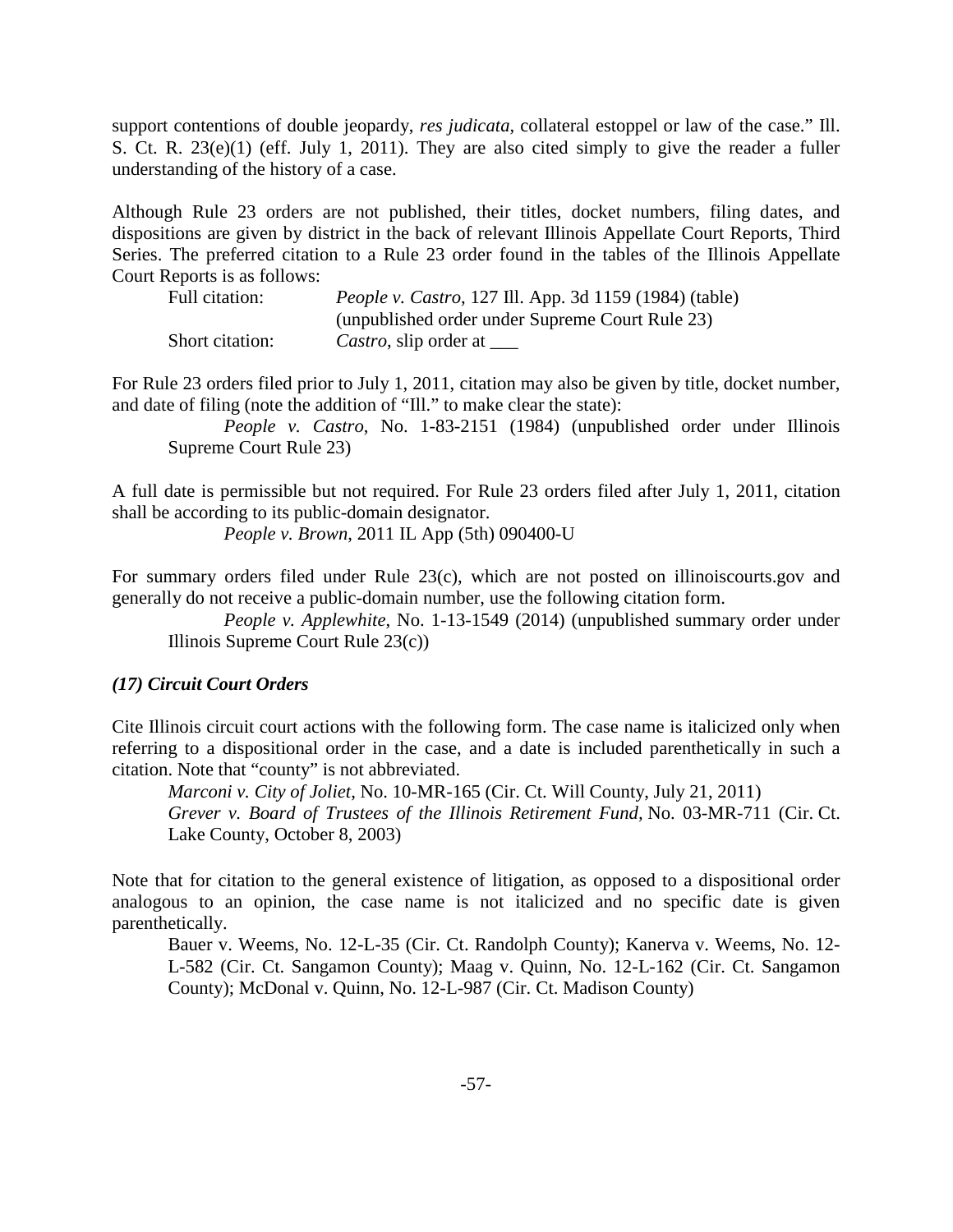#### *(18) Short-Form Case Citations*

(a) Use of "*Id.*"

Under Bluebook Rule 4.1, "*id.*" may be used when citing the immediately preceding authority. When used alone, *id.* refers to the identical pinpoint referenced in the immediately preceding citation. It may be used to refer to only one source, never an internal cross-reference.

The Supreme Court has stated unequivocally that "apprehension by the use of deadly force is a seizure subject to the reasonableness requirement of the Fourth Amendment." *Tennessee v. Garner*, 471 U.S. 1, 7 (1985). By contrast, minimal police interference will not always constitute a "seizure" for Fourth Amendment purposes. *Id.* 

To refer to a different page or footnote within the immediately preceding authority, add "at" and the new pinpoint.

"To determine whether a particular exercise of non-lethal police force was reasonable, courts engage in a balancing process that weighs the nature of the intrusion against the "governmental interests." *Id.* at 8.

Sources identified in explanatory parentheticals, explanatory phrases, and prior or subsequent history are ignored for the purposes of this rule.

The court found that even if *Apprendi* applied, there would be no violation because "for the purposes of *Apprendi*, the statutory maximum is not the juvenile sentence under the Juvenile Court Act, but rather the maximum sentence allowed by the offense committed." *In re M.I.*, 2011 IL App (1st) 100865, ¶ 46 (citing *Omar M.*, 2012 IL App (1st) 100866, ¶ 63). The court agreed with that reasoning, finding that "[n]othing in the EJJ statute runs afoul of *Apprendi*." *Id.* ¶ 44.

(b) Using "*Id.*" with Various Case Sources

The following examples illustrate the use of "*id*." to refer to a variety of commonly cited case materials:

| Book:                              | <i>Tennessee v. Garner</i> , 471 U.S. 1, 7 (1985)                                                                                  | <i>Id.</i> at 8                          |
|------------------------------------|------------------------------------------------------------------------------------------------------------------------------------|------------------------------------------|
| Book—official not<br>yet available | California Public Employees Retirement<br>System v. ANZ Securities, Inc., ___ U.S.<br>$\frac{1}{2}$ , 137 S. Ct. 2042, 2049 (2017) | Id. at $\_\_$ ,<br>137 S. Ct. at<br>2052 |
| <b>Public Domain:</b>              | <i>In re M.I.</i> , 2011 IL App (1st) 100865, $\P$ 46                                                                              | Id. $\P$ 44                              |
| Parallel Reporter:                 | Chalfin v. Specter, 233 A.2d 562, 562 (Pa. 1967)                                                                                   | <i>Id.</i> at 563                        |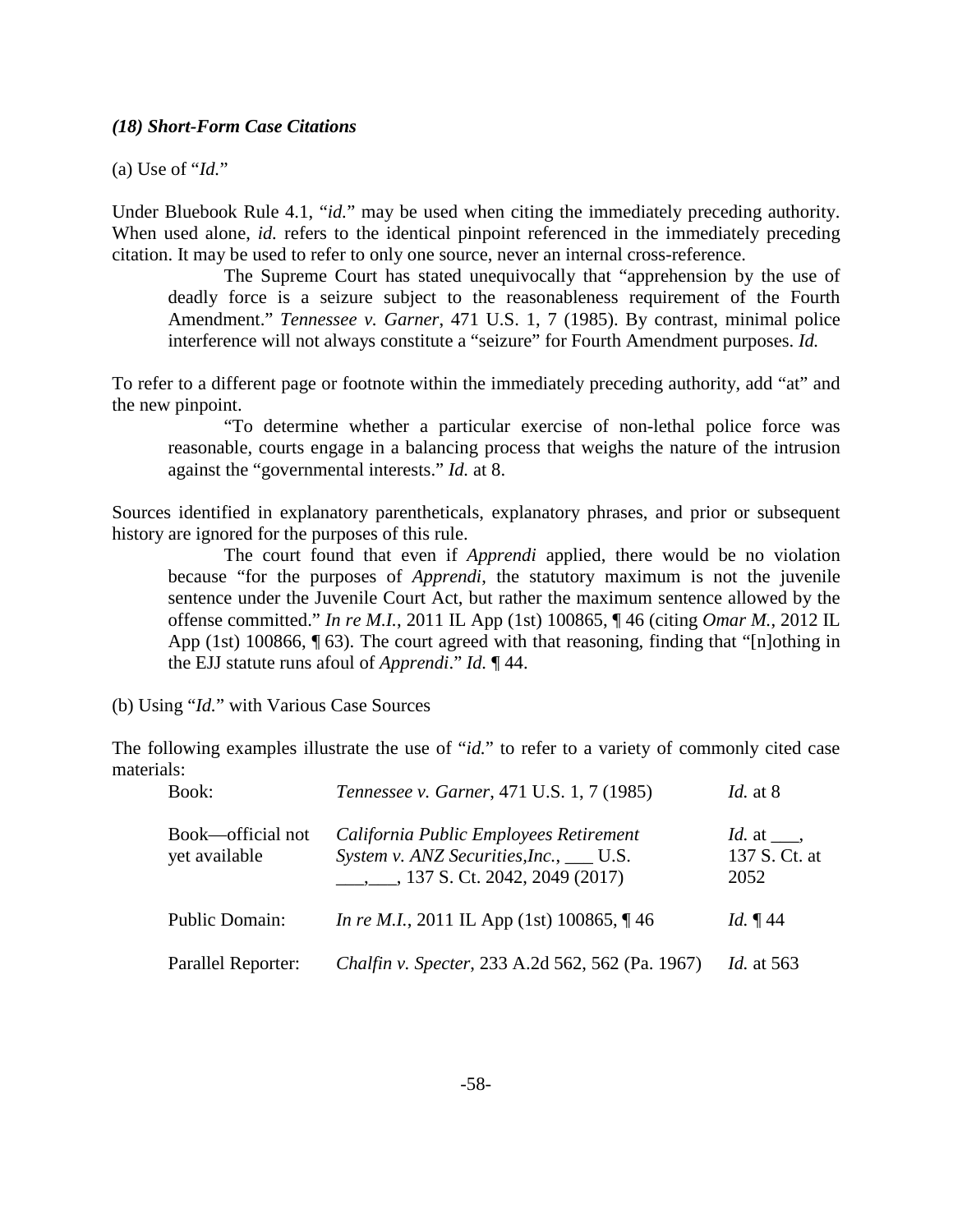#### (c) Short-Form Citations

In a case citation to an already cited opinion, it is permissible to shorten a case citation by using one (or both if necessary) of the litigants' names, and the volume, reporter, and page-number information. The name of either party may be used, but if an opinion is popularly known by a particular name, use that term (e.g., Marbury, Metromedia, National League of Cities, Pedrick). Avoid using the name of a governmental litigant (e.g., Illinois, People, State, United States) as a single-party title. Do not include the date of decision or give the beginning page number in a short-form citation.

| Full citation:       | <i>Pedrick v. Peoria &amp; Eastern R.R. Co.</i> , 37 Ill. 2d 494 (1967)                |
|----------------------|----------------------------------------------------------------------------------------|
|                      | Short-form citations: <i>Pedrick</i> , 37 III. 2d 494—a general citation to the entire |
|                      | opinion; there is no "at" before the page number, which should be                      |
|                      | the very first page of the opinion                                                     |
| Short-form citation: | <i>Pedrick</i> , 37 Ill. 2d at 510—a citation to a specific page                       |
| Short-form citation: | <i>Pedrick</i> , 37 III. 2d at 494—here, the cited content appears on the              |
|                      | first page, rather than it being a general citation to the entire                      |
|                      | opinion                                                                                |

(d) Internal Consistency with *Id.* and Short Forms

If employed, *id.* and short-form case citations should be used consistently, at every applicable instance, subject to a few exceptions: (1) where there have been several pages of text between intervening citations and it may be difficult for the reader to recall what the last source cited was, (2) where there are several paragraphs of nothing but *id.* citations and it may be difficult for the reader to recall what is being cited, (3) within footnotes (note that footnotes have no effect on the use of *id.*, as they are not considered intervening citations), or (4) where the majority uses *id.* but a separate dissent or concurrence chooses not to, or vice versa (because the majority and separate opinion may each employ the author's own style of writing).

## **B. Illinois Legislative Enactments**

## *(1) ILCS Overview*

Public Act 87-1005 (eff. Sept. 3, 1994), codified the public acts of Illinois as the Illinois Compiled Statutes, or ILCS. While Public Act 87-1005 provides for the compilation of the general acts of this state, it must be noted that the ILCS establishes an organizational scheme only; it is not a replacement of the General Assembly's practice of enacting titled public acts. Instead, publication of the text of those acts has been performed by unofficial publishers such as West and Lexis-Nexis. Thus, the ILCS designation is used for citation purposes only.

Also, in any case where a statute is alleged to have governed the conduct at issue, it is axiomatic that the public act in effect on the relevant date, or dates, is the governing law. Yet, a bound edition of West's ILCS publication might contain the text of several public acts that became effective (and then amended) during the period since the previous publication. Further, an edition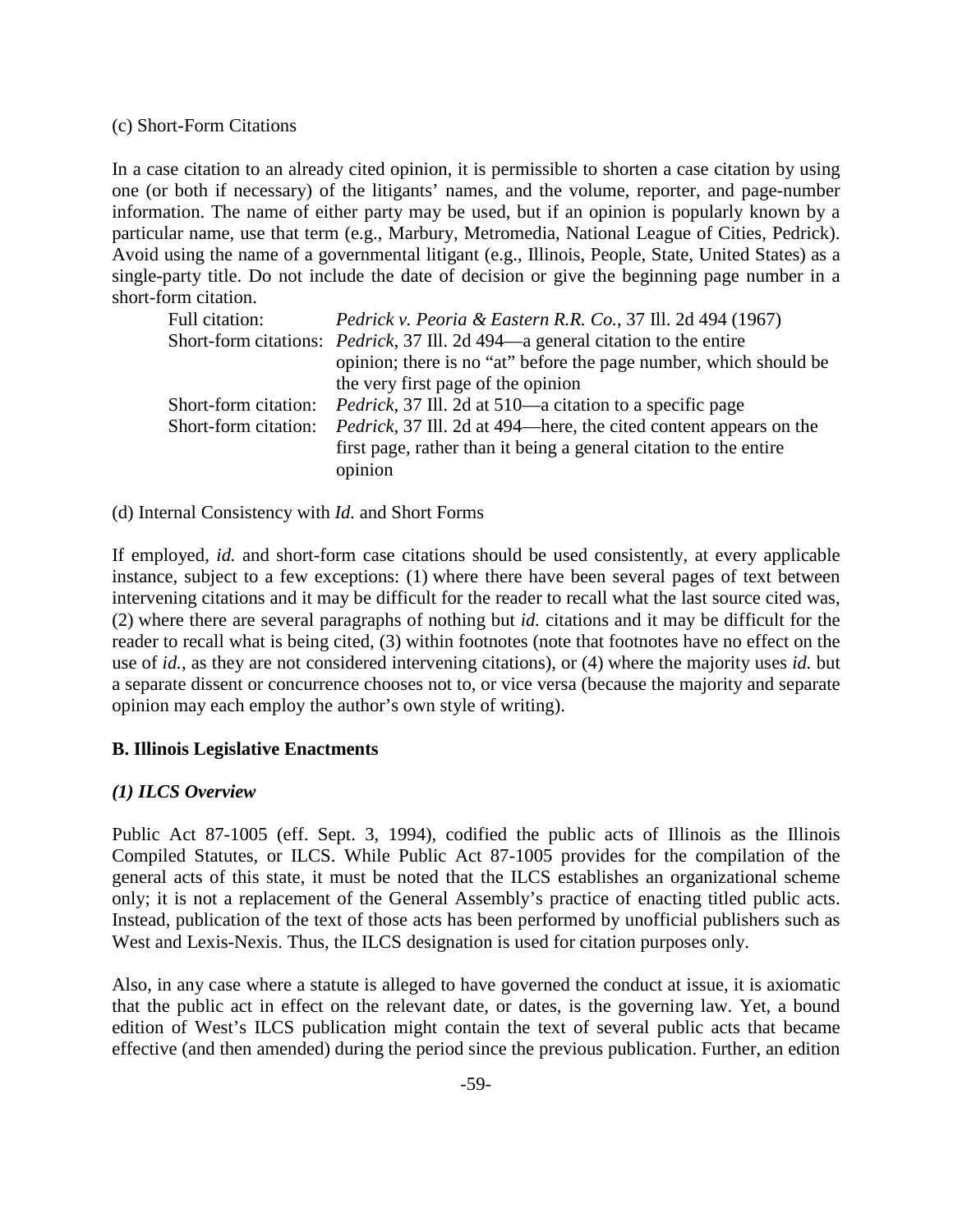will contain those public acts enacted during the year shown on the spine of the bound volume, even though those public acts might not become effective until the following year. For example, West shipped the 2004 ILCS during the spring of 2005. Even though it appears in West's 2004 edition of the ILCS, section 11-501 of the Illinois Vehicle Code (625 ILCS 5/11-501 (West 2004)) contains Public Act 93-1093, which became effective on March 29, 2005. In fact, the version of section 11-501 in the 2004 ILCS contains seven public acts that became effective on various dates between the publication of the 2002 and the 2004 ILCS.

### *(2) Textual References*

(a) Titles

As noted above, the ILCS establishes an organizational scheme only, and use of an ILCS designation is limited to citations. A textual reference to an Illinois legislative enactment must always use the short title of the public act and, where appropriate, the section or sections being cited. ILCS citations must always be set off either in parentheses or as its own sentence.

Defendant was convicted under section 12-1 of the Criminal Code of 1961 (720 ILCS 5/12-1 (West 2010)).

*Or* Defendant was convicted under section 12-1 of the Criminal Code of 1961. 720 ILCS 5/12-1 (West 2010).

*Not* Defendant was convicted under 720 ILCS 5/12-1

Always refer to an act by its full, official short title in an initial textual reference. Note that some official titles include "Illinois" or a date as part of the official title; these should always be included in the first full reference to the statute.

> Illinois Vehicle Code (625 ILCS 5/1-100 *et seq.* (West 2012)) Juvenile Court Act of 1987 (705 ILCS 405/1-1 *et seq.* (West 2012))

If "Illinois" is not part of the official title, it is permissible to include it as a modifier if it helps to distinguish between state and federal statutes. Avoid it as a surplus modifier. The official title of 735 ILCS 5/1-100 *et seq.* is "the Code of Civil Procedure." It is not wrong to refer to this code as "the Illinois Code of Civil Procedure." However, avoid setting up a short title that is the actually the official title.

*Not* According to the Illinois Code of Civil Procedure (Code of Civil Procedure) (735 ILCS 5/1-100 *et seq.* (West 2014))

The "Code of Civil Procedure" *is* the official title of this statute. By setting up a short title, the author implies that this is not the official title.

This title is usually given in the first, last, or next to last section of the act, and it may be necessary to examine later amendments of the act for a short title. Do not capitalize the word "the" when used before a short title, even if done so in the act.

As provided in the School Code

*Not* As provided in The School Code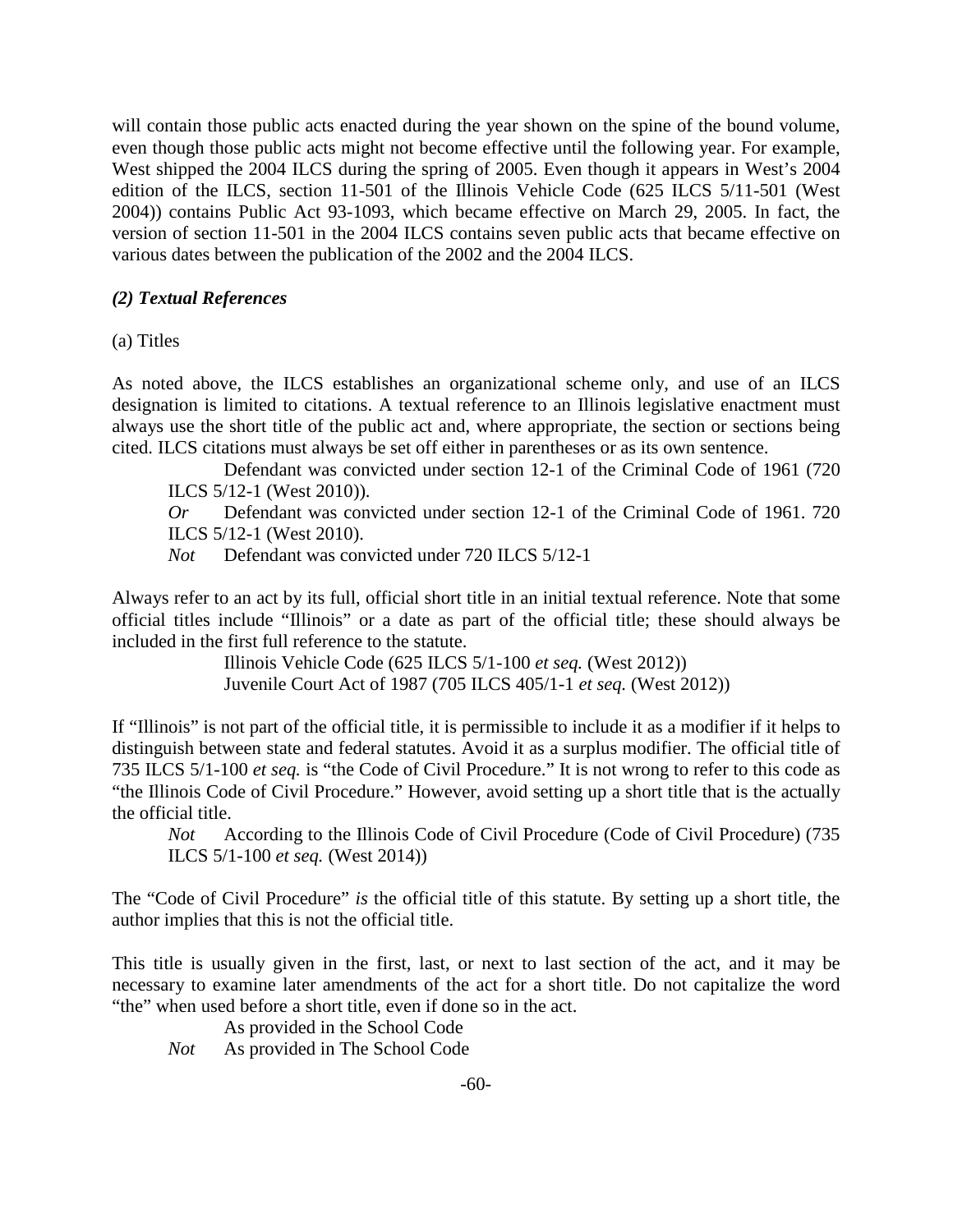Through legislative action, some well-known acts have been integrated into more comprehensive acts. For example, what was once known as the Dead-Man's Act is now a single section of the Code of Civil Procedure (735 ILCS 5/8-201 (West 2016)). Because the titles of these older acts appear throughout Illinois case law and their titles would be more readily recognized than the present section or article numbers of the acts into which they have been incorporated, it is permissible to continue to refer to them by their former titles. The following shows those older acts and the more comprehensive acts into which they have been incorporated.

*In the Code of Civil Procedure:* Dead-Man's Act 735 ILCS 5/8-201 (West 2010) *Or* 735 ILCS 5/art. VIII (West 2010) Forcible Entry and Detainer Act 735 ILCS 5/9-101 to 9-321 (West 2010) *Or* 735 ILCS 5/art. IX (West 2010) Habeas Corpus Act 735 ILCS 5/10-101 to 10-137 (West 2010) *Or* 735 ILCS 5/art. X (West 2010) Healing Arts Malpractice Act 735 ILCS 5/2-622 (West 2010) Limitations Act 735 ILCS 5/13-101 to 13-225 (West 2010) *Or* 735 ILCS 5/art. XIII (West 2010) Medical Studies Act 735 ILCS 5/8-2101 (West 2010) *In the Code of Criminal Procedure of 1963:* Post-Conviction Hearing Act 725 ILCS 5/122-1 to 122-7 (West 2010) *Or* 725 ILCS 5/art. 122 (West 2010) *In the Liquor Control Act of 1934:* Dramshop Act 235 ILCS 5/6-21 (West 2010) *In the Probate Act of 1975:* Survival Act 755 ILCS 5/27-6 (West 2010)

(b) Shortening Short Titles

It is sometimes preferable to shorten the official title of an act to aid the readability of the opinion after the act has been initially cited in full. The preferable method is as follows:

Those rights are guaranteed under section 2-100 of the Mental Health and Developmental Disabilities Code (Code) (405 ILCS 5/2-100 (West 2010)).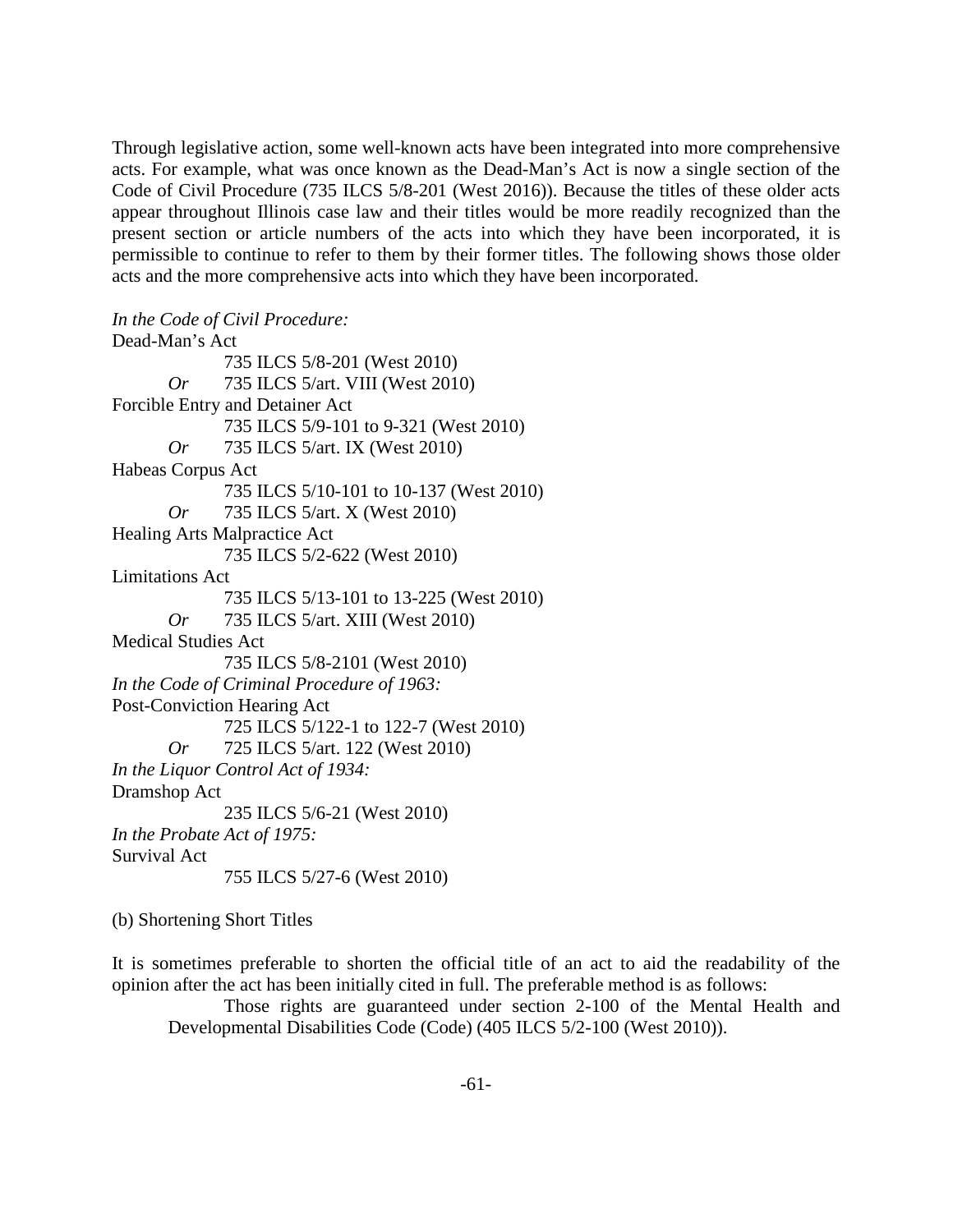Where the only abridgement in a short form for later use is to leave "Illinois" off an official title that otherwise contains it, the short form need not be set up parenthetically. Where more than one act or code is discussed in an opinion, it might be necessary to use a fuller reference to the act:

Those rights are guaranteed under section 2-100 of the Mental Health and Developmental Disabilities Code (Mental Health Code) (405 ILCS 5/2-100 (West 2010)).

Do not replace an official title of a state act with an acronym or initialism.

Illinois Marriage and Dissolution of Marriage Act (Act)

*Not:* Illinois Marriage and Dissolution of Marriage Act (IMDMA)

There are certain very well-established exceptions to this rule:

Firearm Owners Identification Card Act (FOID Card Act) (430 ILCS 65/1 *et seq.* (West 2016))

Freedom of Information Act (FOIA) (5 ILCS 140/1.1 *et seq.* (West 2016)) Retailers' Occupation Tax Act (ROTA) (35 ILCS 120/1 *et seq.* (West 2016)) Sex Offender Registration Act (SORA) (730 ILCS 150/1 *et seq.* (West 2016)) Sexually Violent Persons Commitment Act (SVP Act) (725 ILCS 207/1 *et seq.* (West 2016))

Uniform Child-Custody Jurisdiction and Enforcement Act (UCCJEA) (750 ILCS 36/101 *et seq.* (West 2016))

Uniform Commercial Code (UCC) (810 ILCS 5/1-101 *et seq.* (West 2016)) Uniform Fraudulent Transfer Act (UFTA) (740 ILCS 160/1 *et seq.* (West 2016))

Acronyms and initialisms are also used where well established for federal statutes.

federal Telephone Consumer Protection Act (TCPA) (47 U.S.C. § 227 *et seq.* (2012))

federal Truth in Lending Act (TILA) (15 U.S.C. § 1601 *et seq.* (2012))

The presence of an acronym or initialism in federal regulations is a strong indication that the federal acronym or initialism is well established. Acronym and initialism exceptions typically apply where the statutes have a federal counterpart, are a uniform act, or are derived from a uniform act (*e.g.*, SVP Act).

(c) Capitalization of Parts

When used in nonquoted text, the words "appendix," "article," "comment," "division," "part," "paragraph," and "section" are spelled out and are not capitalized, even when preceding a specific number.

When used in nonquoted text, the words "title," "chapter," and "public act" are spelled out and are not capitalized when used generally (not before a specific number). They are capitalized as a proper noun when used before a specific number.

The critical inquiry in this case is whether Public Act 89-2 constitutes an unconditional repeal of the Structural Work Act.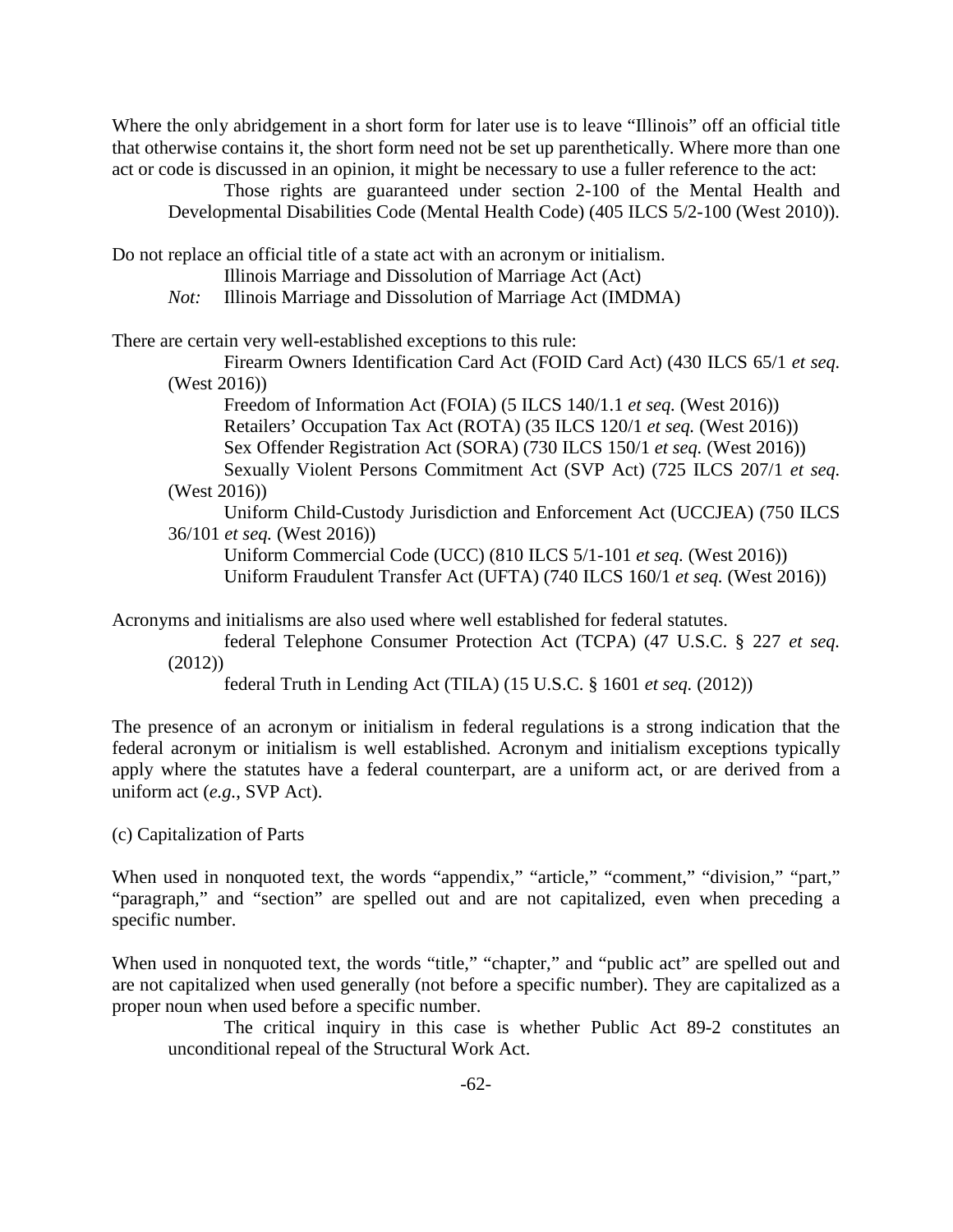It is, as we have suggested and federal case law indicates [citation], difficult to discern how this asset might have been valued so as to benefit the Seymours' creditors within the applicable period of Chapter 13 bankruptcy.

The abbreviations "app.," "art.," "ch.," "cmt.," "div.," "par.," "Pub. Act," and "tit." are used only in citations. Likewise, the symbols "¶" and "§" are used only in citations, with the exception of textual references to the United States Code.

### *(3) Quoting Illinois Statutes*

While the structure and numbering scheme employed in the Illinois Compiled Statutes is official, care must be taken to insure that a quotation taken from the text of an unofficial statutory compilation does not include materials added by the publisher. Generally, these materials are of the following three types: section titles, footnotes, and statutory history.

(a) Section Titles

A section title, or heading, will often be added to an ILCS publication by the publisher. One should refer to the title of a section of an act only if that title was enacted by the General Assembly. Such titles will always follow the section number of the act.

(b) Footnotes

Often the General Assembly will refer to another act within the section of the act being quoted. Any footnoting appearing in the quoted section, however, is added by the publisher, not the legislature. Therefore, the omission of a footnote from quoted material is not reflected in a quotation.

#### (c) Statutory History

The statutory history that follows a section of an act has been added by the publisher and is not a part of the act, nor is any unofficial title appearing above the section. In the following example from the Trusts and Trustees Act, nothing after "or against the trust estate" should be quoted, nor should the unofficial title (appearing here in bold).

#### **"5/4.11. Compromise, contest, etc., of claims**

§ 4.11. To compromise, contest, prosecute or abandon claims or other charges in favor of or against the trust estate.

P.A. 78-625, § 4.11, eff. Sept. 10, 1973. Amended by P.A. 86-1475, Art. 3, § 3-9, eff. Jan. 10, 1991.

**Formerly** Ill.Rev.Stat.1991, ch. 17, ¶ 1665, transferred from Ill.Rev.Stat., ch. 148, ¶  $104.11$ ."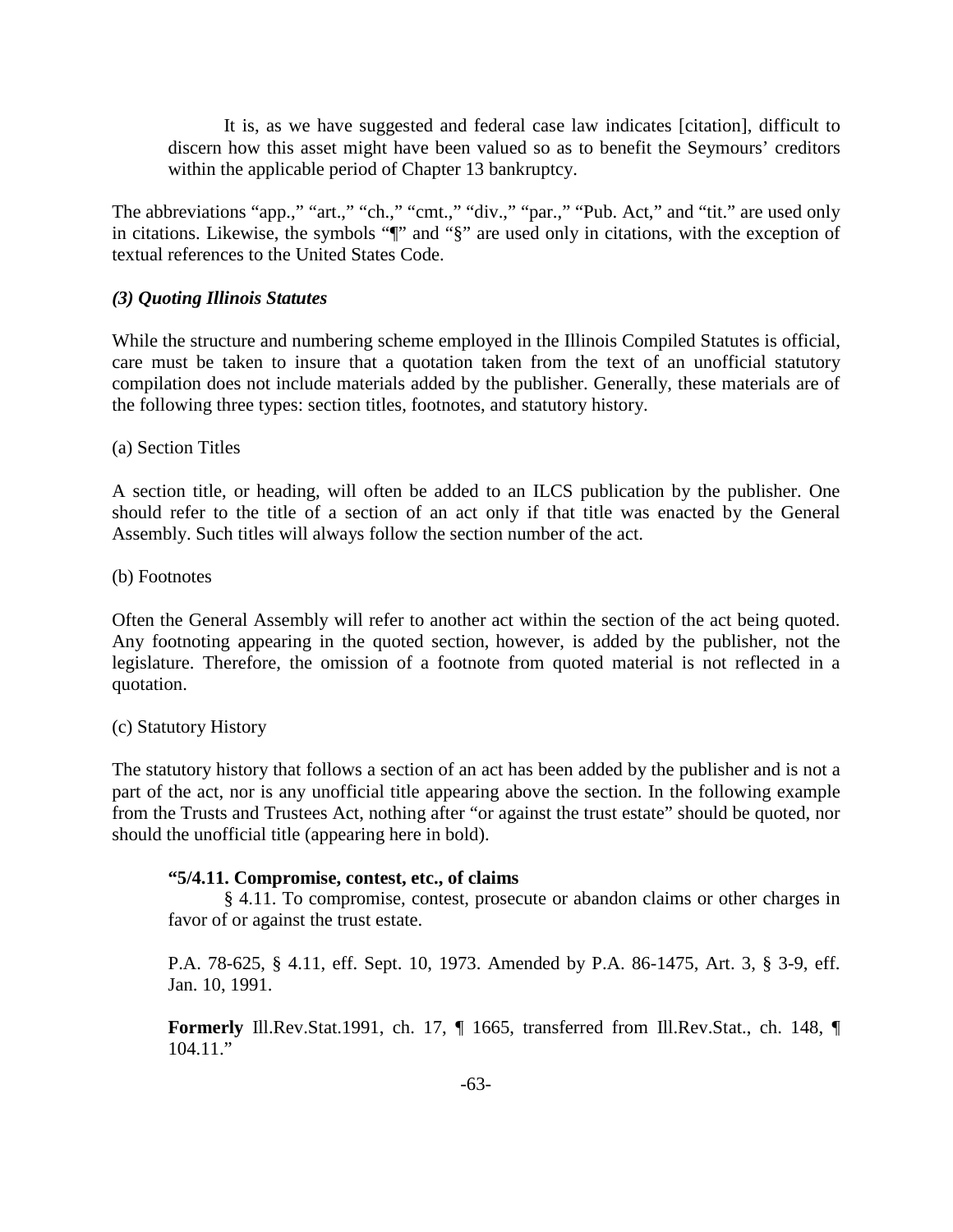The following example, taken from section 7 of the Non-Support Punishment Act (750 ILCS 16/7 (West 2016)), includes both a footnote and footnote explanation; neither should be quoted as part of the statute.

### "**16/7. Prosecutions by Attorney General**

§ 1b. Prosecutions by Attorney General. In addition to enforcement proceedings by the several State's Attorneys, a proceeding for the enforcement of this Act may be instituted and prosecuted by the Attorney General in cases referred by the Department of Healthcare and Family Services involving persons receiving child support enforcement services under Article X of the Illinois Public Aid Code.<sup>1</sup> Before referring a case to the Attorney General for enforcement under this Act, the Department of Healthcare and Family Services shall notify the person receiving child support enforcement services under Article X of the Illinois Public Aid Code of the Department's intent to refer the case to the Attorney General under this Section for prosecution.

P.A. 91-613, § 7, eff. Oct. 1, 1999. Amended by P.A. 92-590, § 15, eff. July 1, 2002; P.A. 95-331, § 1130, eff. Aug. 21, 2007.

 $1305$  ILCS 5/10-1 et seq."

## *(4) Citation of Illinois Compiled Statutes*

*Exception to Bluebook Rule 3.3*

(a) First Reference

Every initial reference to an Illinois statute must be followed by a citation to the Illinois Compiled Statutes (ILCS), if the act is found therein. Citation of the Illinois Compiled Statutes is according to section 5.04 of the Legislative Reference Bureau Act (25 ILCS 135/5.04 (West 2010)), which provides, in relevant part:

"[The] general Acts [shall be divided] into major topic areas and into chapters within those areas \*\*\*. Chapters shall be numbered. Each Act shall be assigned to a chapter and shall be ordered within that chapter. An Act prefix number shall be designated for each Act within each chapter. Chapters may be divided into subheadings. Citation to a section of ILCS shall be in the form 'X ILCS  $Y/Z(A)$ ', where X is the chapter number, Y is the Act prefix number, Z is the Section number of the Act, Y/Z is the section number in the chapter of ILCS, and A is the year of publication, if applicable."

A full citation should be given after the first reference to a section of the ILCS. Once the first citation has been provided, it is permissible to refer to a section in text without including a citation. Each time a new section is introduced, a citation should be included.

Because the ILCS establishes an organizational scheme only, every full citation to the Illinois Compiled Statutes must contain both the name of the publisher and the year of the volume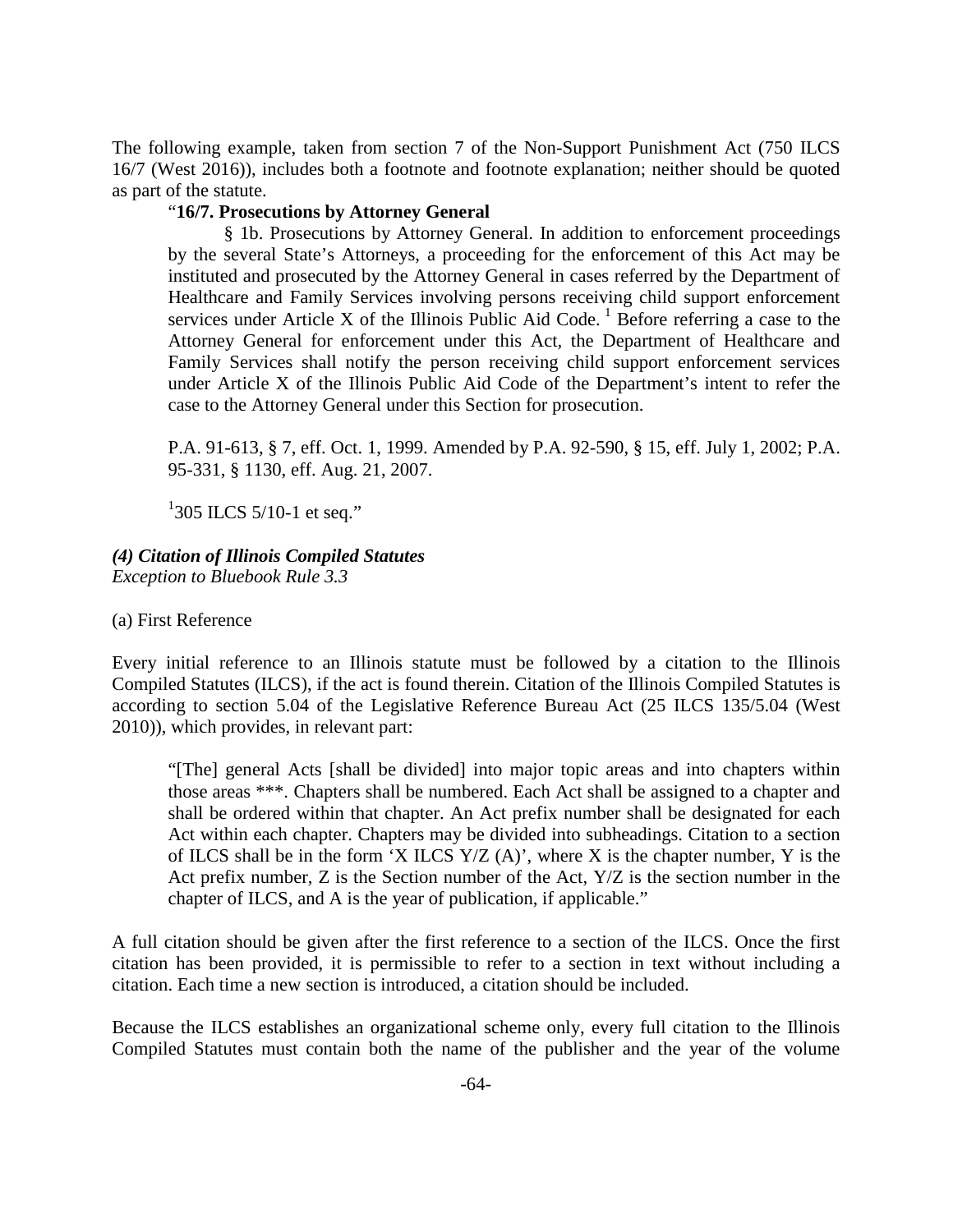containing the appropriate public act. In general, the year of publication would be the year of the volume that contains the public act applicable to the occurrence or transaction involved (commonly referred to as "the action"). For example, in discussing an event that occurred in 2006 (*e.g.*, an arrest, an offense, or a trial), the 2006 or 2004 version of ILCS most likely governs the underlying action. It would be nonsensical to apply the Illinois Compiled Statutes from 2008 or later; those statutes would not have been in effect at the time the event occurred in 2006.

Because ILCS compilations are only a source for the pertinent public acts, the publisher and date information is vitally important to a correct citation of the appropriate public act. The publisher's name and the year of publication are given parenthetically at the conclusion of the ILCS designation.

> 720 ILCS 5/7-1 (West 2010) 720 ILCS 5/7-1 (West Supp. 2013)

(b) Publication Dates

Note that ILCS editions are only published every two years (*i.e.* 2000, 2002, 2004, 2006, 2008, 2010, 2012, 2014); citation to an "off year" is to the supplement. Citation to the supplement or a public act is called for where amendments have prompted the otherwise-appropriate edition of the ILCS to contain multiple versions of the relevant statute.

Use the publisher's name parenthetically with the date, not publisher-recommended phrases such as "(State Bar Edition 1992)".

(c) Multiple Sections

When more than one provision is cited, the citation may be as follows:

735 ILCS 5/2-615, 2-619 (West 2010) *Not* 735 ILCS 5/2-615, -619 (West 2010) *or* 735 ILCS 5/2-615, 619 (West 2010) 720 ILCS 5/9-1, 9-2, 9-4 (West 2010) 720 ILCS 5/9-1 to 9-3 (West 2010) 720 ILCS 5/9-1(b)(6)(a)(i), (ii) (West 2010) 720 ILCS 5/9-1(b)(6)(a)(i)-(iv) (West 2010)—note that a hyphen is used, rather than a dash

*Exception to Bluebook Rule 3.3*

Use of "*et seq.*" to denote an entire act is allowed. 720 ILCS 5/1-1 *et seq.* (West 2010)

Where an act is composed of numbered or lettered articles, a full article or articles may be cited by ILCS chapter, act number, and article number; use a roman numeral for the article number where the General Assembly has done so.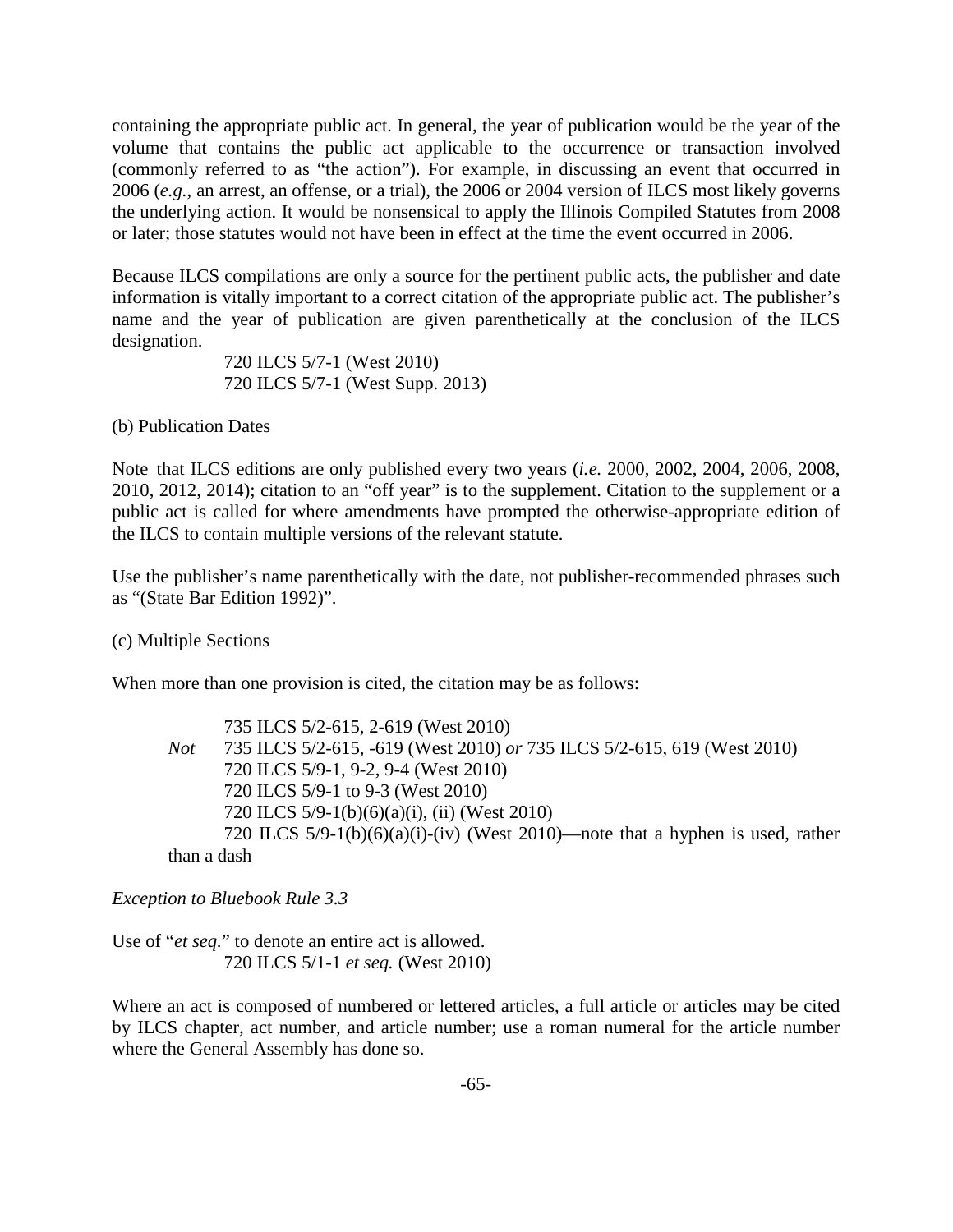720 ILCS 5/art. 7 (West 2010) 720 ILCS 5/arts. 5, 7 (West 2010) 735 ILCS 5/art. XIII (West 2010)

Where an act is composed of numbered or lettered chapters, a full chapter or chapters may be cited by ILCS chapter, act number, and chapter number.

> 405 ILCS 5/ch. III (West 2010) 625 ILCS 5/ch. 1 to 20 (West 2010)

Article V of chapter III of the Mental Health and Developmental Disabilities Code would be cited as follows:

405 ILCS 5/ch. III, art. V (West 2010)

(d) Parentheticals

Where a statutory provision has been repealed or where the provision has been recodified, such information should be parenthetically added to the basic citation.

The permit required under the Mass Gatherings Act (Ill. Rev. Stat. 1983, ch. 111½, ¶¶ 901 to 915 (repealed by Pub. Act 84-1064, § 3 (eff. Nov. 27, 1985))) was issued by the authorities.

Numbered or lettered statutory subsections are always given parenthetically within round parentheses, even if not set out in parentheses in the original.

705 ILCS 505/9(A) (West 2010)

When making a textual reference to a subsection, the subsection should also be placed in parentheses.

Under subsection (c), summary judgment should only be allowed if it is shown that there is "no genuine issue as to any material fact and that the moving party is entitled to a judgment as a matter of law." 735 ILCS 5/2-1005(c) (West 2014).

Note that this applies to subsections only. There are numerous sections that are composed of both a number and a letter. These sections should be written out exactly as they appear. 815 ILCS 505/2EE (West 2014)

(e) Use of *Id.* with ILCS

In a liberalization of past *id.* practices, the use of *id.* is now supported for the Illinois Compiled Statutes in a manner that closely tracks its use with the United States Code.

| U.S.C. | 42 U.S.C. § 1983 (1994)       | <i>Id.</i> § 1981.    |
|--------|-------------------------------|-----------------------|
| ILCS:  | 735 ILCS 5/2-1401 (West 2014) | <i>Id.</i> § 2-1401.1 |

An *id.* citation to the Illinois Compiled Statutes may be employed where another section of the same act prefix was the immediate preceding citation. In such an instance, the chapter and act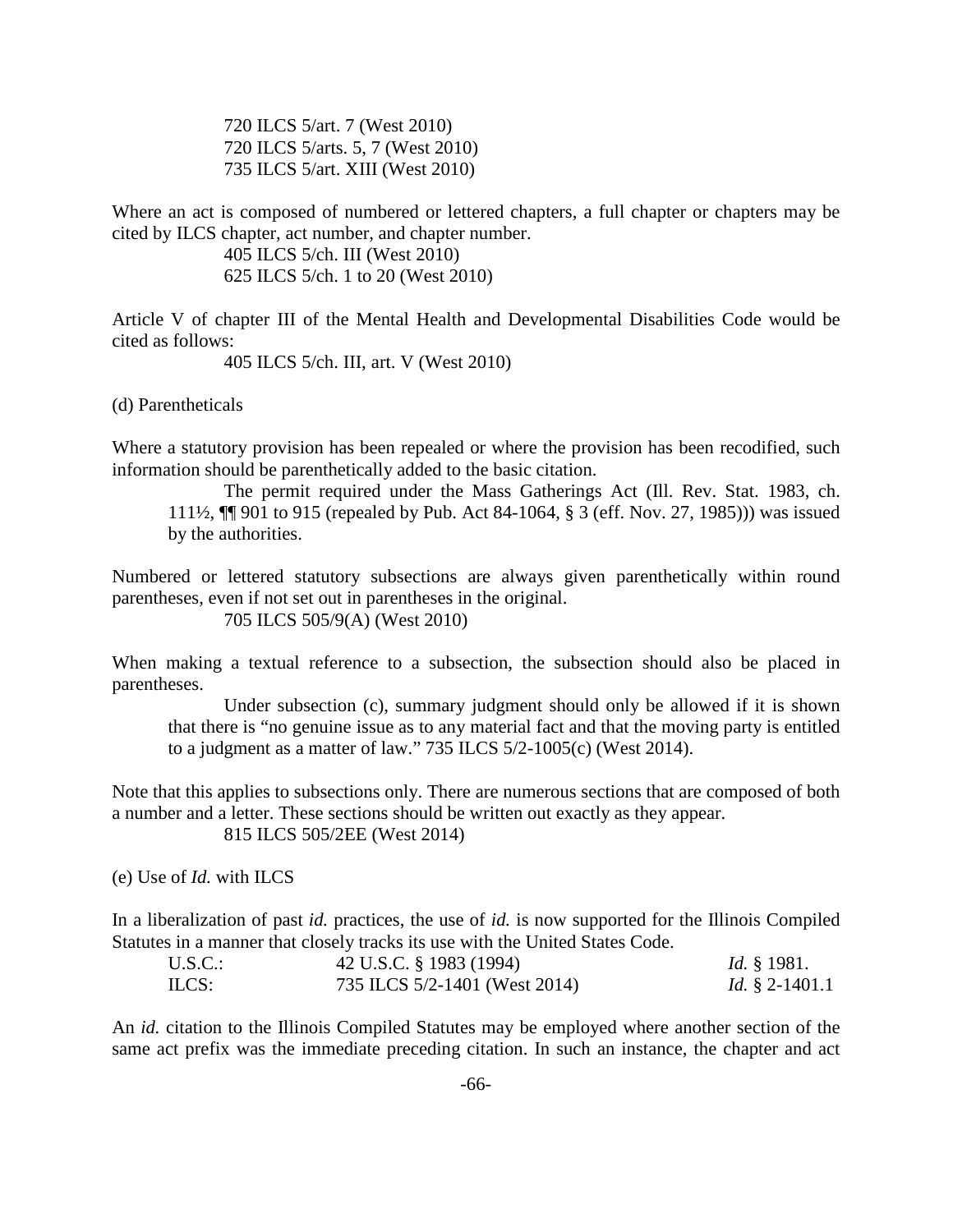prefix number need not be given, but the full section number must. The Legislative Reference Bureau Act makes clear the division between chapters, acts, and sections:

"Citation to a section of ILCS shall be in the form "X ILCS  $Y/Z(A)$ ", where X is the chapter number, Y is the Act prefix number, Z is the Section number of the Act,  $Y/Z$ is the section number in the chapter of ILCS, and A is the year of publication, if applicable." 25 ILCS 135/5.04(b) (West 2016).

A general guideline is to include everything after the forward slash from the full citation. The required numbers for an *id.* section change are italicized on a few examples below.

> 25 ILCS 135/*5.04(b)* (West 2016) 735 ILCS 5/*2-615* (West 2016) 735 ILCS 5/*2-1401* (West 2016)

The citation form is analogous to the use of *id.* with the United States Code.

735 ILCS 5/2-615 (West 2016). A motion to dismiss under section 2-615 may be combined with a motion to dismiss under section 2-619, but the portions of the motion pertaining to each must be clearly identified. *Id.* § 2-619.1.

Note that where a citation is located in a different act than the preceding citation, *id.* may not be used. Likewise, *id.* should not be used where the appropriate publication year varies for the statutes cited.

735 ILCS 5/2-1401 (West 2016); 735 ILCS 105/5-5 (West 2016) *Not* 735 ILCS 5/2-1401 (West 2016); *id.* § 105/5-5

(f) Aggravated Unlawful Use of a Weapon

The aggravated unlawful use of a weapon (AUUW) statute, central to cases like *People v. Aguilar*, 2013 IL 112116, requires a particular citation convention because of the way the offense's elements are listed. Subsections (a)(1) and (a)(2) each provide a type of conduct prohibited when one of the factors in the subsections of  $(a)(3)$  is present. As a result, to state an offense, *both* the prohibited conduct in subsection (a)(1) or (a)(2) must be cited along with the relevant factor(s) in subsection (a)(3) in order to produce one citation of an offense. Because this one citation requires both the prohibited conduct and the additional factor to state an offense, a string citation covering more than one type of subsection (a)(3) factor must repeat the prohibited conduct from subsection (a)(1) or (a)(2). Because a comma is required within the citation of one offense, a semicolon should be employed when citing more than one offense.

| 720 ILCS $5/24$ -1.6(a)(1), (a)(3)(C) (West 2012) | $\overline{\phantom{a}}$ | One offense: carrying a firearm       |
|---------------------------------------------------|--------------------------|---------------------------------------|
|                                                   |                          | outside one's own property $((a)(1))$ |
|                                                   |                          | that is uncased, loaded, and          |
|                                                   |                          | immediately accessible $((a)(3)(C))$  |
| 720 ILCS 5/24-1.6(a)(1), (a)(3)(C); (a)(2),       | $\overline{\phantom{a}}$ | Two offenses: carrying a firearm      |
| $(a)(3)(C)$ (West 2012))                          |                          | outside one's own property $((a)(1))$ |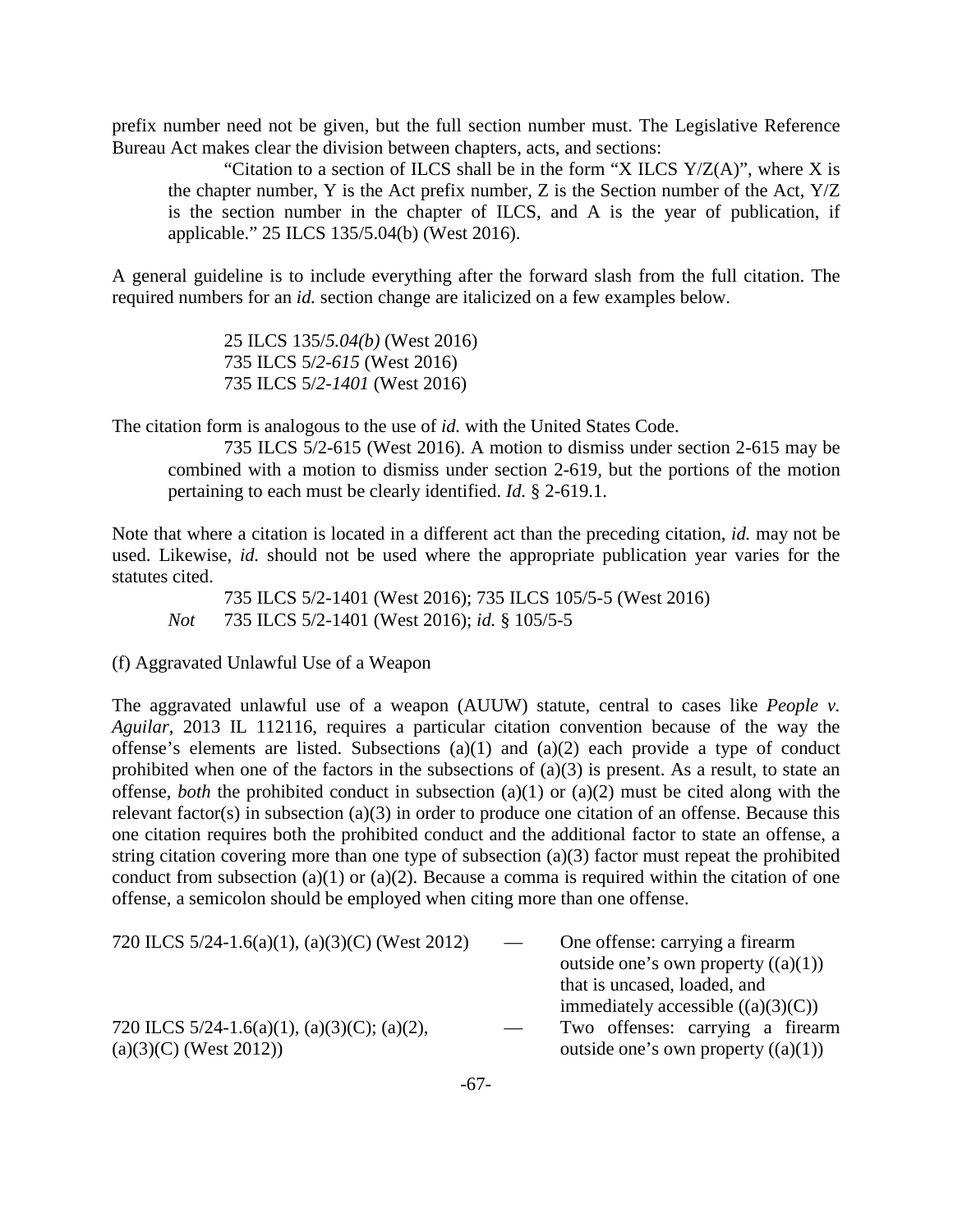that is uncased, loaded, and immediately accessible and carrying a firearm in public  $((a)(2))$  that is uncased, loaded, and immediately accessible  $((a)(3)(C))$ 

720 ILCS 5/24-1.6(a)(1), (a)(3)(A), (d)(1) — The "Class 4 form" described in (West 2012) *Aguilar*, which required reference to the penalty

# *(5) Citation of Illinois Revised Statutes*

Because the statutory law is generally determined by public acts in effect at the time of the occurrence or transaction at issue in a case, many cases will have arisen under statutes found in the Illinois Revised Statutes (Ill. Rev. Stat.) that, because of subsequent amendments, are not found in the ILCS. These cases will require a citation to the applicable Ill. Rev. Stat. volume. In such instances, use one of the following forms:

> Ill. Rev. Stat. 1989, ch. 38, ¶ 7-5 Ill. Rev. Stat. 1989, ch. 38, ¶ 7-5(a)(2), (3) Ill. Rev. Stat., 19xx Supp., ch. 38, ¶¶ 7-5, 7-7

Note that although Illinois Revised Statute citations are usually shown with a paragraph (¶) symbol, the older versions may use section (§) symbols, which should be incorporated into the citation. Unless relevant to the discussion, do not indicate the current ILCS citation.

## *(6) Citation of Annotated Statutes*

Annotated versions of the Illinois Compiled Statutes, such as West's Smith-Hurd Illinois Compiled Statutes Annotated and Illinois Annotated Statutes, or Michie's Illinois Compiled Statutes Annotated, are generally cited only with reference to a council commentary, historical and practice note, or similar material found therein. In such cases, use the following form:

725 ILCS Ann. 5/106-1, Committee Comments-1963, at 351 (Smith-Hurd 1992)

Ill. Ann. Stat., ch. 110, ¶ 2-619, Historical and Practice Notes, at 662 (Smith-Hurd 1983)

## *(7) Public Acts*

In citing a statute that is not yet or never was published in any version of the Illinois Compiled Statutes, give the public act number, the section number, the effective date, and related ILCS information, if applicable.

> Pub. Act 87-1154 (eff. Jan. 1, 1993) (amending 705 ILCS 405/4-4) Pub. Act 98-0010, § 5 (eff. May 6, 2013) (amending 235 ILCS 5/4-2, 6-2)

Because the public act's effective date is exact, no ILCS year of publication is necessary, whether the public act adds or amends a section.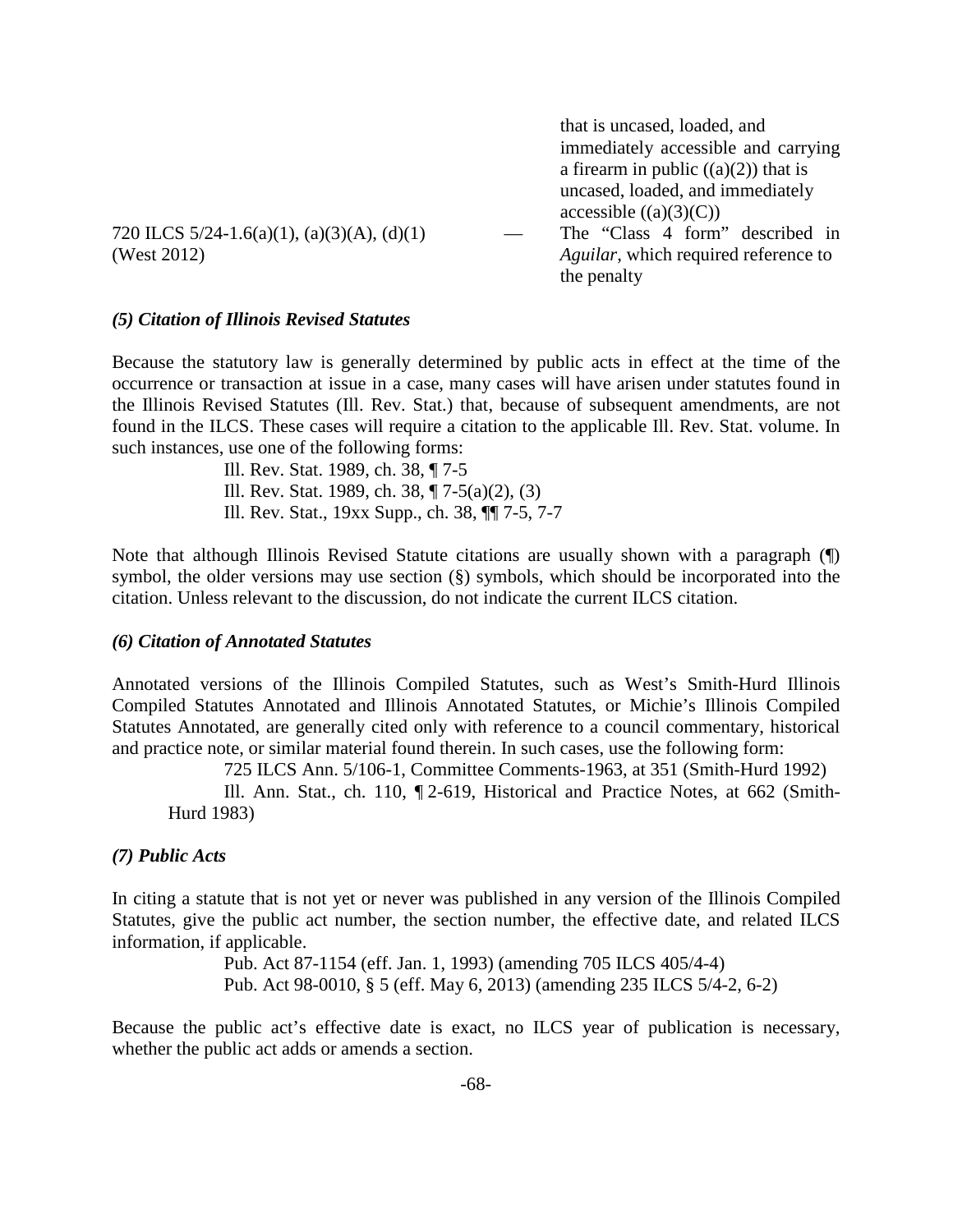Pub. Act 87-1005 (eff. Sept. 3, 1992) (adding 25 ILCS 135/5.04)

With some older statutes, it may be necessary to cite Laws of Illinois rather than a public act number. A citation to Laws of Illinois is by year, title (Ill. Laws), and the page number on which the relevant provision begins.

1959 Ill. Laws 1841

Section number information may be given parenthetically. 1939 Ill. Laws 80 (§ 345)

## *(8) Legislative Debates and Bills*

Cite the debates of the General Assembly as follows:

83d Ill. Gen. Assem., Senate Proceedings, May 8, 1983, at 61

91st Ill. Gen. Assem., Senate Proceedings, May 12, 1999, at 14 (statements of Senator Hawkinson)

81st Ill. Gen. Assem., House Proceedings, June 30, 1981, at 717 (statements of Representative Dunn)

Bills are cited as follows:

83d Ill. Gen. Assem., House Bill 463, 1983 Sess.

77th Ill. Gen. Assem., Senate Bill 472, 1971 Sess.

94th Ill. Gen. Assem., Senate Bill 1790, 2005 Sess.; House Bill 4761, 2006 Sess.

Transcripts from the Illinois Constitutional Convention are cited as follows:

Volume number (arabic numerals) Record of Proceedings, Sixth Illinois Constitutional Convention page (statements of Delegate Lastname) (hereinafter Proceedings)

Full citation: 3 Record of Proceedings, Sixth Illinois Constitutional Convention 1480 (statements of Delegate Lawlor) (hereinafter Proceedings) Short citation: Proceedings 1481 (statements of Delegate Lawlor)

A citation to the Legislative Synopsis and Digest takes the following format:

I Final Legislative Synopsis and Digest of the 89th Ill. Gen. Assem. (No. 17), at 189

# *(9) Governor's Messages*

A Governor's message to the General Assembly when returning a bill is included on the Illinois General Assembly's website with the history of the enrolled bill. See, *e.g.*, Letter from Pat Quinn, Governor, to the Members of the Illinois House of Representatives, 96th General Assembly (July 26, 2010), [http://www.ilga.gov/legislation/96/HB/PDF/09600HB5154gms.pdf.](http://www.ilga.gov/legislation/96/HB/PDF/09600HB5154gms.pdf)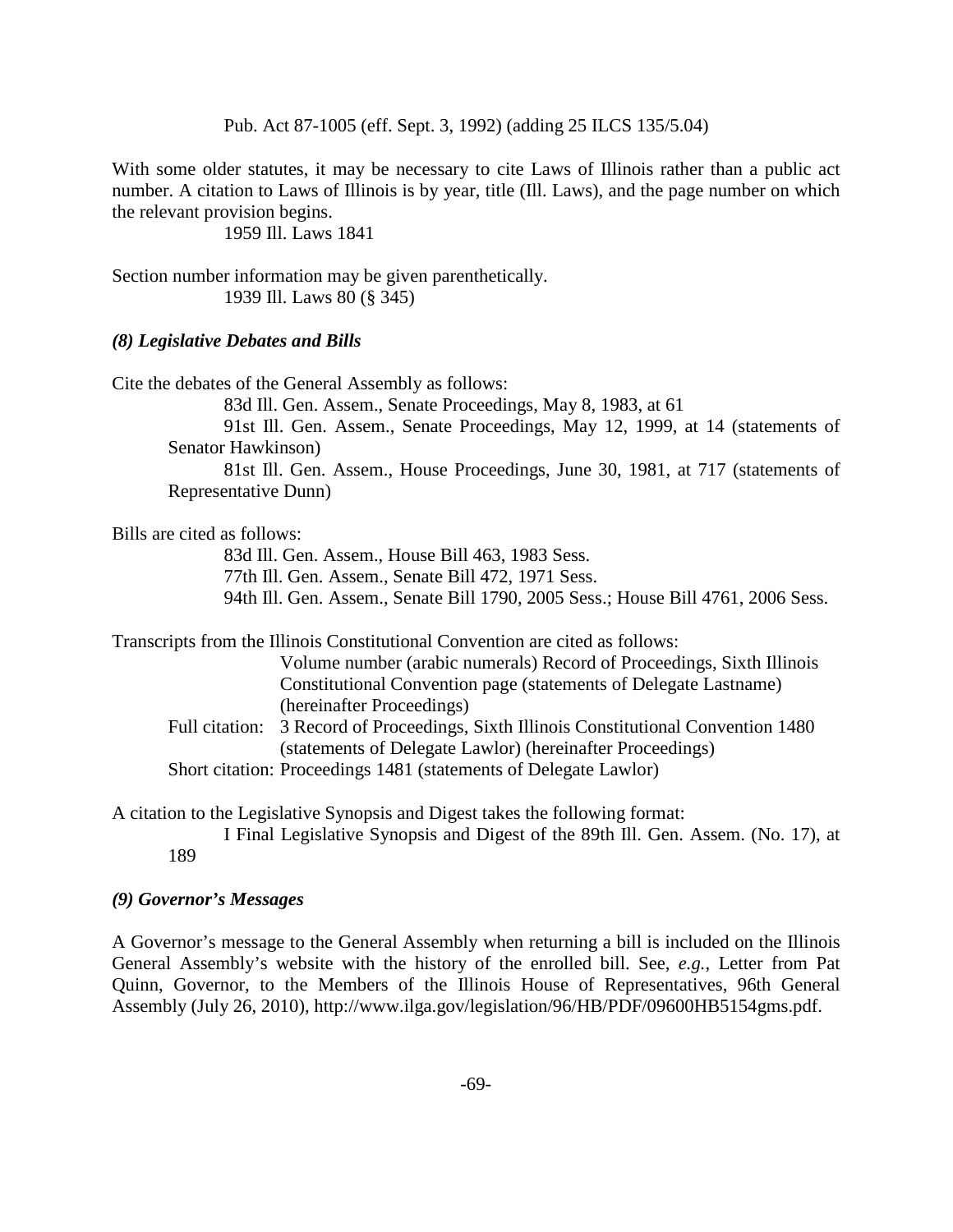Laws of Illinois is another source for the Governor's messages to the General Assembly and should be cited as follows:

1981 Ill. Laws 253, Governor's Message, at 253-54.

# *(10) Illinois Administrative Rules*

# (a) Illinois Register

Since 1978, all proposed and adopted administrative rules of Illinois state agencies have been published in the Illinois Register, which is issued weekly and organized annually by volume number and consecutively paginated (with the exception of the first year of publication, when each issue was individually paginated). The Illinois Secretary of State, as custodian of the Illinois Register, has made the Register available in a hard-copy version since its initial publication and, for those administrative agency rules proposed and adopted since volume 26 in August 2002, in a web-published form at [http://ilsos.net/departments/index/register/home.html.](http://ilsos.net/departments/index/register/home.html)

Additionally, under the Illinois Administrative Procedure Act, the Secretary of State has been directed to develop and maintain a codification system for the administrative rules of all Illinois state agencies effective on or after October 1, 1984. In 1985, this plan for codification was finalized by the Secretary and the first nine volumes of the Illinois Administrative Code were published. In 1998, the Secretary adopted final rules that formally restructured the Administrative Code as of July 1 of that year.

Thus administrative rules adopted prior to July 1984 are cited to the Illinois Register, while permanent rules adopted after that date are generally cited to the Illinois Administrative Code. However, because the Administrative Code contains only permanently adopted rules, the Illinois Register must be cited for other rulemaking activities, such as proposed rules, amendments to or repealers of existing rules, and rules promulgated by emergency or peremptory action.

A citation to an adopted, permanent rule as published in the Illinois Register includes the volume number, page locator, and effective date. The citation takes the following form: 6 Ill. Reg. 5981 (eff. May 3, 1982)

Because a proposed rule has no effective date, indicate parenthetically the date of the Illinois Register issue in which it was published as a proposed rule. 29 Ill. Reg. 2149 (proposed Feb. 14, 2005)

Emergency rules or amendments are adopted when an agency believes a situation exists that constitutes a threat to the public interest, safety, or welfare. They are in effect for a maximum of 150 days and may or may not be replaced by regular rules. Peremptory rules or amendments are those necessitated by federal laws, federal rules or court orders that preclude compliance with the general rulemaking requirements of the Illinois Administrative Procedure Act. The nature of such rules is noted parenthetically, along with their effective dates.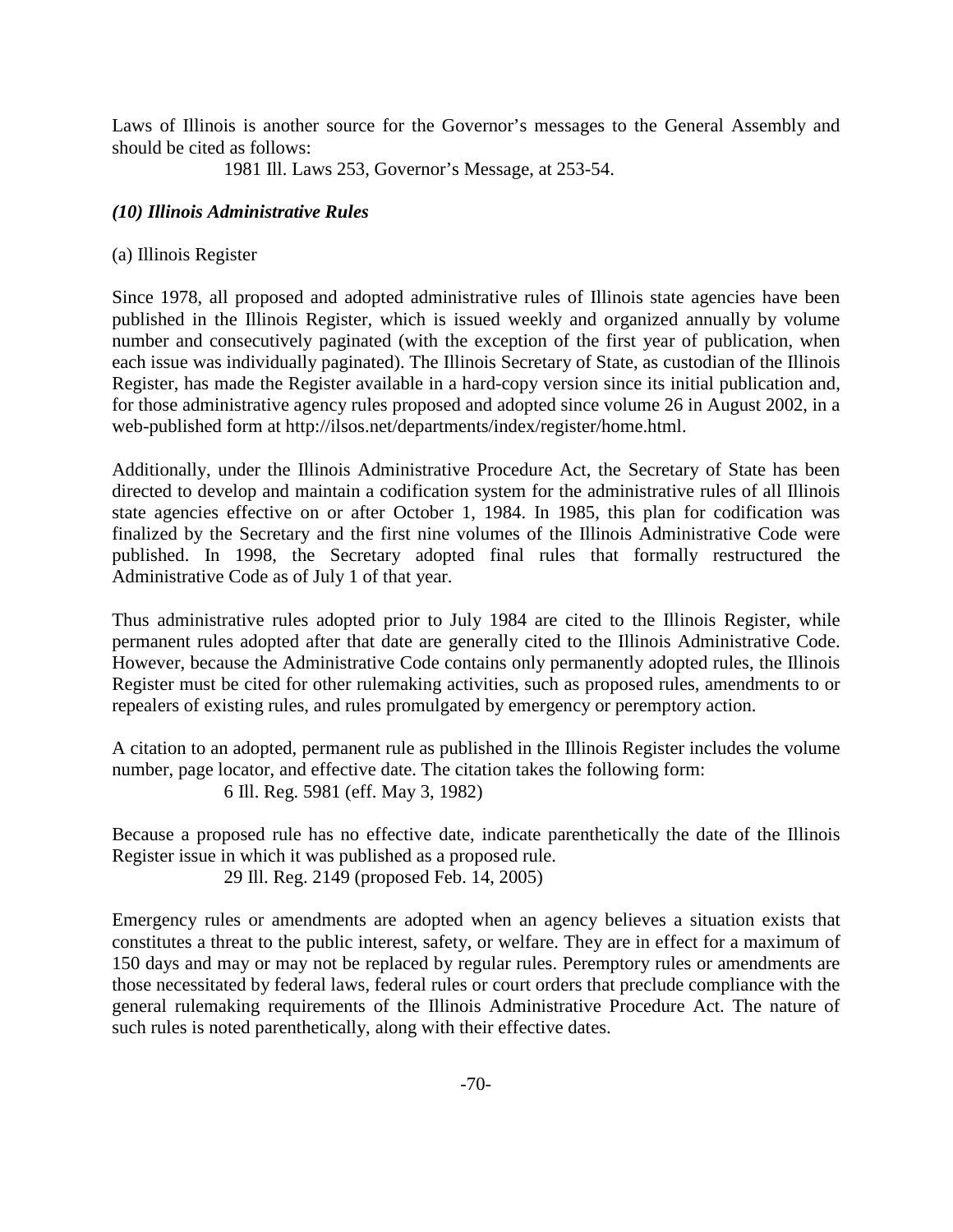36 Ill. Reg. 4150 (emergency rule eff. Feb. 29, 2012) 36 Ill. Reg. 4158 (peremptory amendment eff. Mar. 5, 2012)

A pinpoint citation to a page in the Illinois Register requires both the page upon which the regulation begins and the specific page.

29 Ill. Reg. 2149, 2154-55 (proposed Feb. 14, 2005)

Note: In a few instances, the page numbering between the hard-copy versions of the Illinois Register and the website's electronic version vary by one or two numbers. Where there is a discrepancy, use the pagination on the website.

(b) Illinois Administrative Code

### *(1) Organization*

The Illinois Administrative Code contains those adopted permanent rules first published in the Illinois Register. Although they were initially published in book form, they are currently published on the State's website at: [http://www.ilga.gov/commission/jcar/admincode/titles.html.](http://www.ilga.gov/commission/jcar/admincode/titles.html)

Under the codification scheme adopted for the Administrative Code, the permanent rules of Illinois state agencies are organized into titles, parts, subparts, and sections. Parts and subparts are cited as follows:

| Part:    | 1 Ill. Adm. Code 100            |
|----------|---------------------------------|
| Subpart: | 1 Ill. Adm. Code 100. Subpart L |

Citation to a specific section requires date information. 1 Ill. Adm. Code 100.500 (1998)

Note that, under the Administrative Code's organizational scheme, an appendix, illustration, exhibit, or table is generally adopted as a separate section and not as subsection. Thus, an appendix, illustration, exhibit, or table would generally be cited in the same format as a numbered section.

> 1 Ill. Adm. Code 100.Appendix A (date) 1 Ill. Adm. Code 100.Exhibit A (date) 1 Ill. Adm. Code 100.Illustration A (date) 1 Ill. Adm. Code 100.Table A (date)

Occasionally, however, items such as illustrations are used as subparts of one another. See, *e.g.*, 1 Ill. Adm. Code 100.Appendix A (where several appendices contain illustrations). In such cases, a citation to the primary section is required even if the illustration, exhibit, etc., is designated a section rather than a subsection. For example, each of the five appendices in Title 1, part 100, contains an illustration labeled "Section 100.ILLUSTRATION A." Even though the structure of the part reveals those illustrations to be subparts of specific appendices, each is labeled as if it were a separate section. In such cases, where the context shows an illustration, table, or exhibit to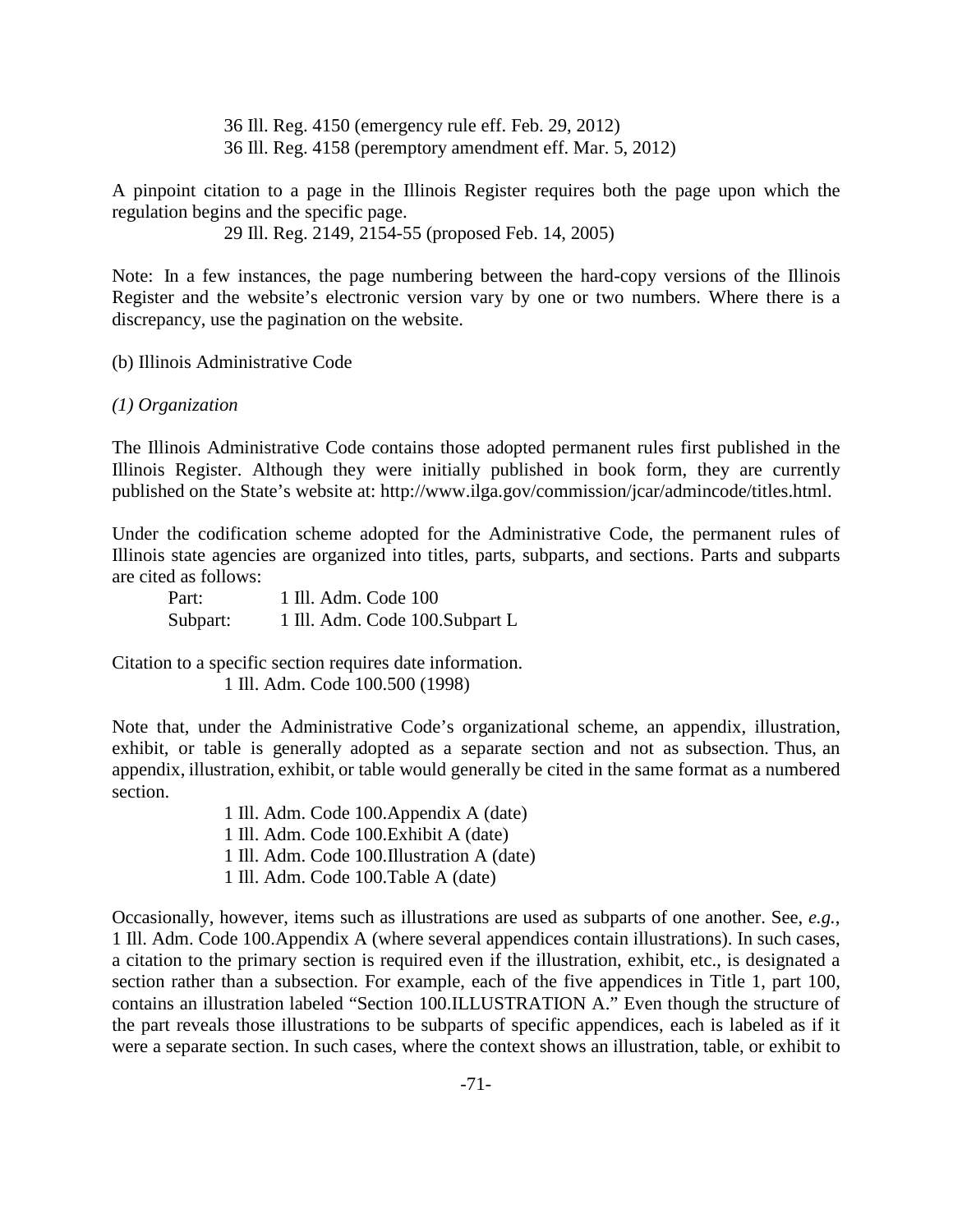be a subsection of an appendix, cite the appendix as the primary section and, if required for clarity, parenthetically indicate the illustration, as follows:

1 Ill. Adm. Code 100.Appendix A (Illustration A) (date)

*(2) Dates*

A general reference to a title and part or subpart requires no date.

Rules concerning the Department's rental of boats at its facility have been adopted. See 17 Ill. Adm. Code 210.

When citing to a specific section, there are two methods for deciphering an appropriate date to include.

1. Indicate the year of the most recent action on the rule (*i.e.* adoption or amendment). 1 Ill. Adm. Code 100.100 (1994)

2. If an earlier date is needed to make the citation consistent with the action that is being discussed, a citation to the Illinois Register is also necessary.

1 Ill. Adm. Code 100.100, amended at 17 Ill. Reg. 10414 (eff. July 1, 1993)

## *(3) Use With Illinois Register*

Because the Administrative Code is a continually updated compilation of final rules published in the Illinois Register, it contains only the most recent version of a rule. The prior versions are only found in the Illinois Register. Thus, because a rule under review may have been amended since the relevant action occurred, reference to the Illinois Register may still be required.

*(4) Textual References*

|       | Section 527,600 of Title 77 shows the rule          |
|-------|-----------------------------------------------------|
| $O_r$ | Section 527.600 shows the rule                      |
| Not   | Section 527,600 of the Illinois Administrative Code |

#### *(11) Court Rules*

(a) Illinois Supreme Court

Use the following citation form, with the effective date added parenthetically:

Ill. S. Ct. R. 315(d) (eff. Sept. 1, 2006)

Ill. S. Ct. R. 315(a), (d) (eff. Feb. 26, 2010)

Ill. S. Ct. Rs. 315(d), 341(a) (eff. Sept. 1, 2006)—this form to be used where the rules cited have the same effective date

*Not* Ill. S. Ct. R. 315(d) (eff. Sept. 1, 2006); R. 341(a) (eff. Sept. 1, 2006)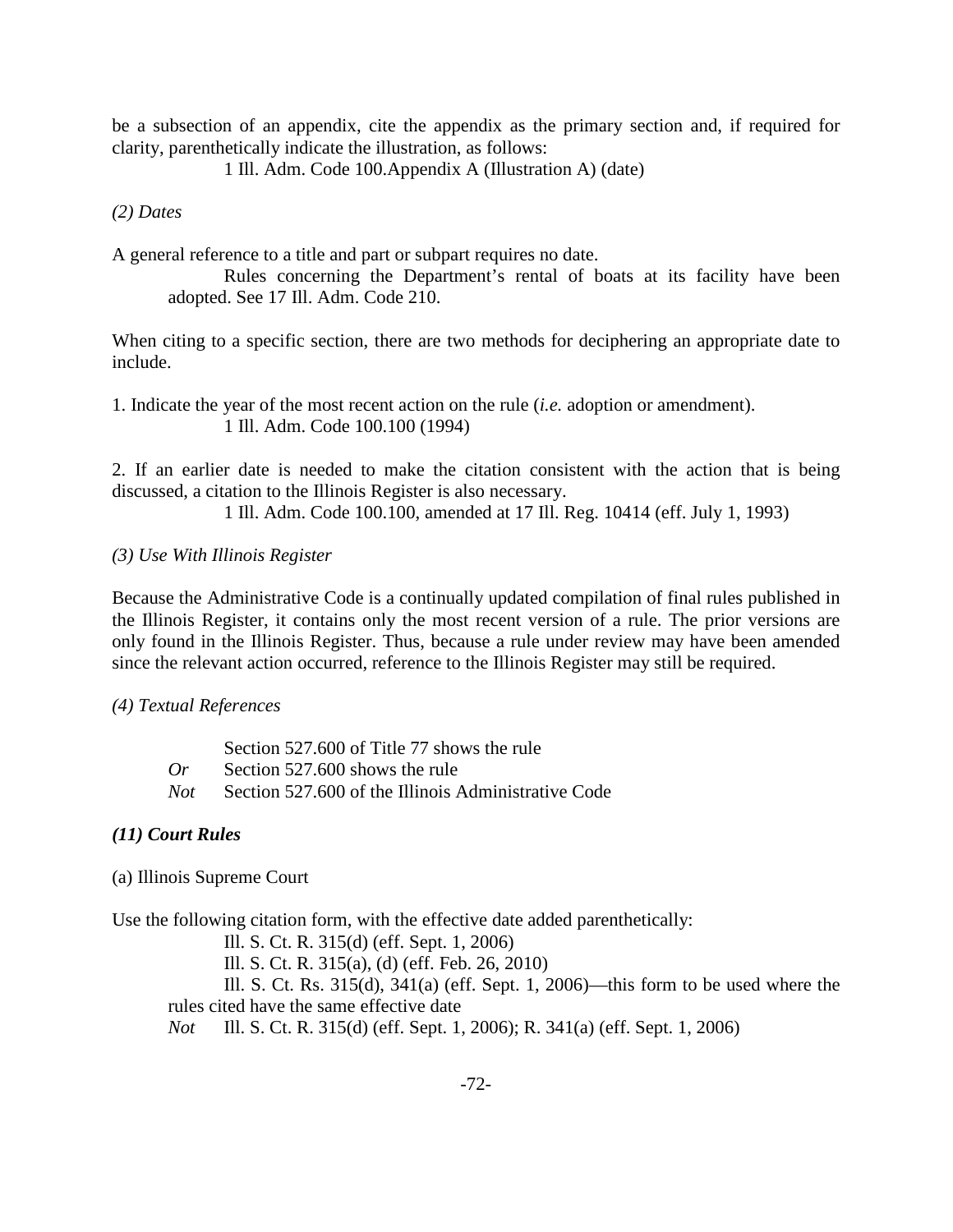Ill. S. Ct. R. 3 (eff. May 24, 2006); R. 315(d) (eff. Sept. 1, 2006)—this form to be used where the rules cited have different effective dates

*Not* Ill. S. Ct. R. 3 (eff. May 24, 2006); Ill. S. Ct. R. 315(d) (eff. Sept. 1, 2006)—do not repeat the Ill. S. Ct. in a string citation of rules

*Not* Ill. S. Ct. Rs. 3 (eff. May 24, 2006); 315(d) (eff. Sept. 1, 2006)—do not use Rs. where the two rule numbers will be separated by a semicolon

In textual references, the preferred citation format is as follows:

All briefs must be in compliance with Illinois Supreme Court Rule 315 (eff. July 1, 2006).

*Or* All briefs must be in compliance with Rule 315 (Ill. S. Ct. R. 315 (eff. July 1, 2006)).

*Or* All briefs must be in compliance with Rule 315. Ill. S. Ct. R. 315 (eff. July 1, 2006).

*Not* All briefs must be in compliance with Illinois Supreme Court Rule 315 (Ill. S. Ct. R. 315 (eff. July 1, 2006))—redundant

*Not* All briefs must be in compliance with Illinois Supreme Court Rule 315. Ill. S. Ct. R. 315 (eff. July 1, 2006)—redundant

*Not* All briefs must be in compliance with Illinois Supreme Court Rule 315 (eff. July 1, 2006) (Ill. S. Ct. R. 315 (eff. July 1, 2006))—redundant

Cite a committee comment by the rule number.

Ill. S. Ct. R. 901, Committee Comments (adopted Feb. 10, 2006)

Ill. S. Ct. R. 22, Committee Comments (rev. Feb. 1, 1984)

Because committee comments to the Illinois Supreme Court rules are not, themselves, rules of the Court, they do not become "effective" and should be cited according to the date on which they were filed (indicated as the date adopted or revised (abbreviated "rev.")).

Cite a complete canon within the Code of Professional Responsibility: Ill. S. Ct. Code of Prof'l Res., canon 7

Cite an administrative order of the Illinois Supreme Court: Ill. S. Ct., M.R. 209529 (eff. May 24, 2006)

Cite local rules of a federal court: N.D. Ill. Loc. R. 3.3 N.D. Ill. Loc. Adm. R. B.1(a)

(b) Textual References to Illinois Supreme Court rules

Illinois Supreme Court Rule 315 (eff. July 1, 2006) *Not* Rule 315 (eff. July 1, 2006) Illinois Supreme Court rules (general reference)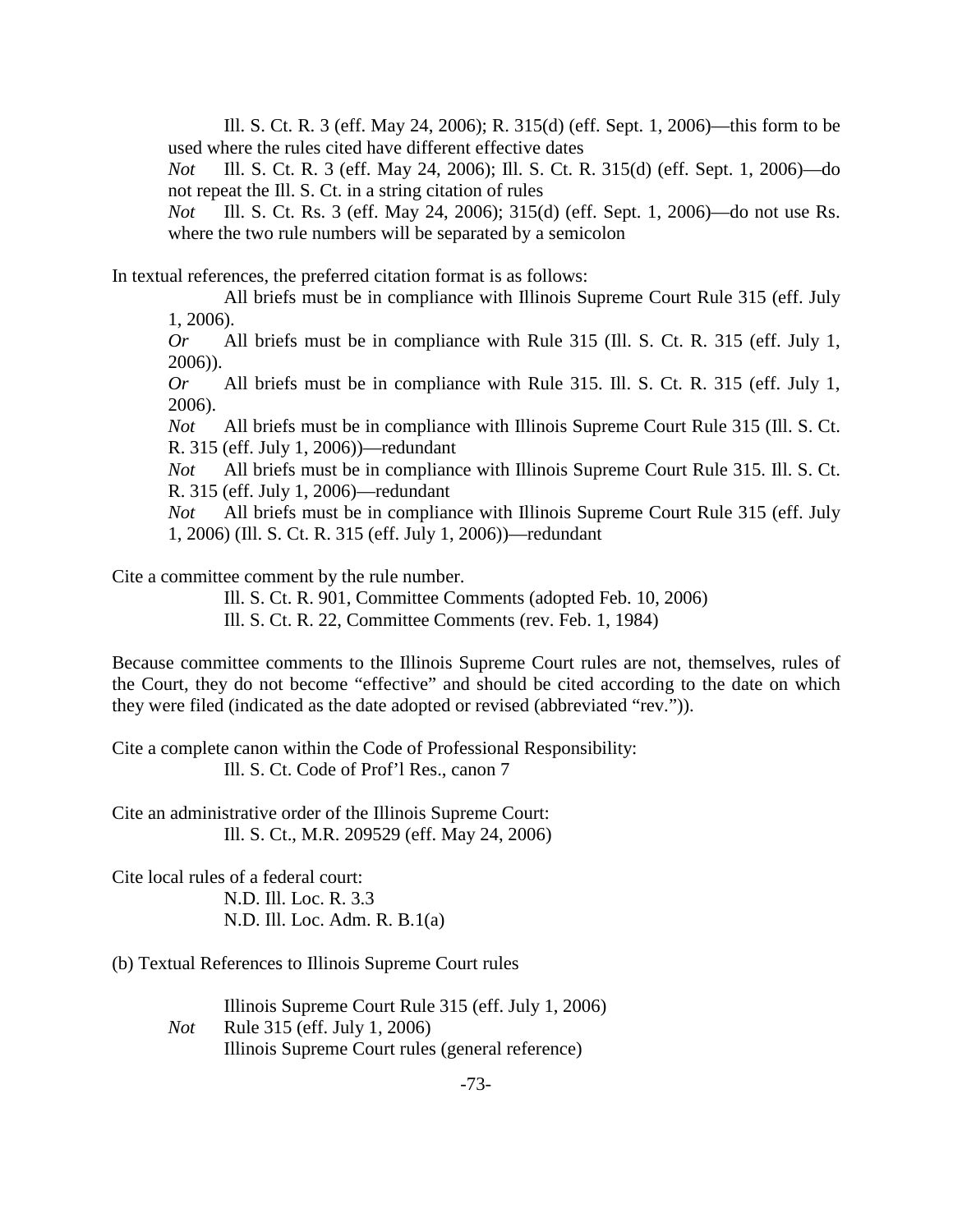(c) Use of *id.* with Illinois Supreme Court rules

Note that *id.* may only be used with the Illinois Supreme Court Rules where the same rule and subsection are referenced from one citation to the next.

Ill. S. Ct. R. 341 (eff. Feb. 6, 2013). *Id.*

(d) Illinois Appellate Court

Under Illinois Supreme Court Rule 22(h) (eff. Dec. 1, 2008), each district of the appellate court may adopt "local rules" that govern appellate practices in that district. Cite these local rules as follows:

> Ill. App. Ct., First Dist., R. 4 (July 1, 2008) Ill. App. Ct., Second Dist., R. 105 (July 1, 2017) Ill. App. Ct., Fourth Dist., R. 6 (July 1, 2017)

(e) Circuit Courts

Citation to circuit court rules is by judicial circuit designation, rule number, and effective date of the rule or general order. Note that "County" is spelled out and no longer shares the abbreviation "Co." with "Company."

> Cook County Cir. Ct. R. 9.2(d) (Apr. 1, 1987) Cook County Cir. Ct. G.O. 18 (July 10, 1980) 16th Judicial Cir. Ct. R. 9.03 (Oct. 5, 1988) 18th Judicial Cir. Ct. Rs. Art. 21, Adoptions (July 16, 2008)

(f) Illinois Rules of Professional Conduct

Note the shift to employ the Bluebook's abbreviation for "Professional": Prof'l.

Ill. R. Prof'l Conduct R. 1.6 (eff. May 24, 2006) Ill. R. Prof'l Conduct R. 1.15 (eff. June 1, 2007) Ill. R. Prof'l Conduct R. 1.15 (eff. Mar. 20, 2009) Ill. R. Prof'l Conduct R. 1.15 (eff. Oct. 21, 2009) The Illinois Rules of Professional Conduct have been repealed effective January

1, 2010. For an action that postdates the repealing date, cite the Illinois Rules of Professional Conduct of 2010.

the Illinois Rules of Professional Conduct of 2010—textual reference Ill. R. Prof'l Conduct (2010), Preamble (eff. Jan. 1, 2010) Ill. R. Prof'l Conduct (2010) R. 3.9 (eff. Jan. 1, 2010) Ill. R. Prof'l Conduct (2010) R. 3.9, Committee Comments (eff. Jan. 1, 2010) Ill. R. Prof'l Conduct (2010) R. 1.15 (eff. Jan. 1, 2010) Ill. R. Prof'l Conduct (2010) R. 1.15 (eff. Sept. 1, 2011)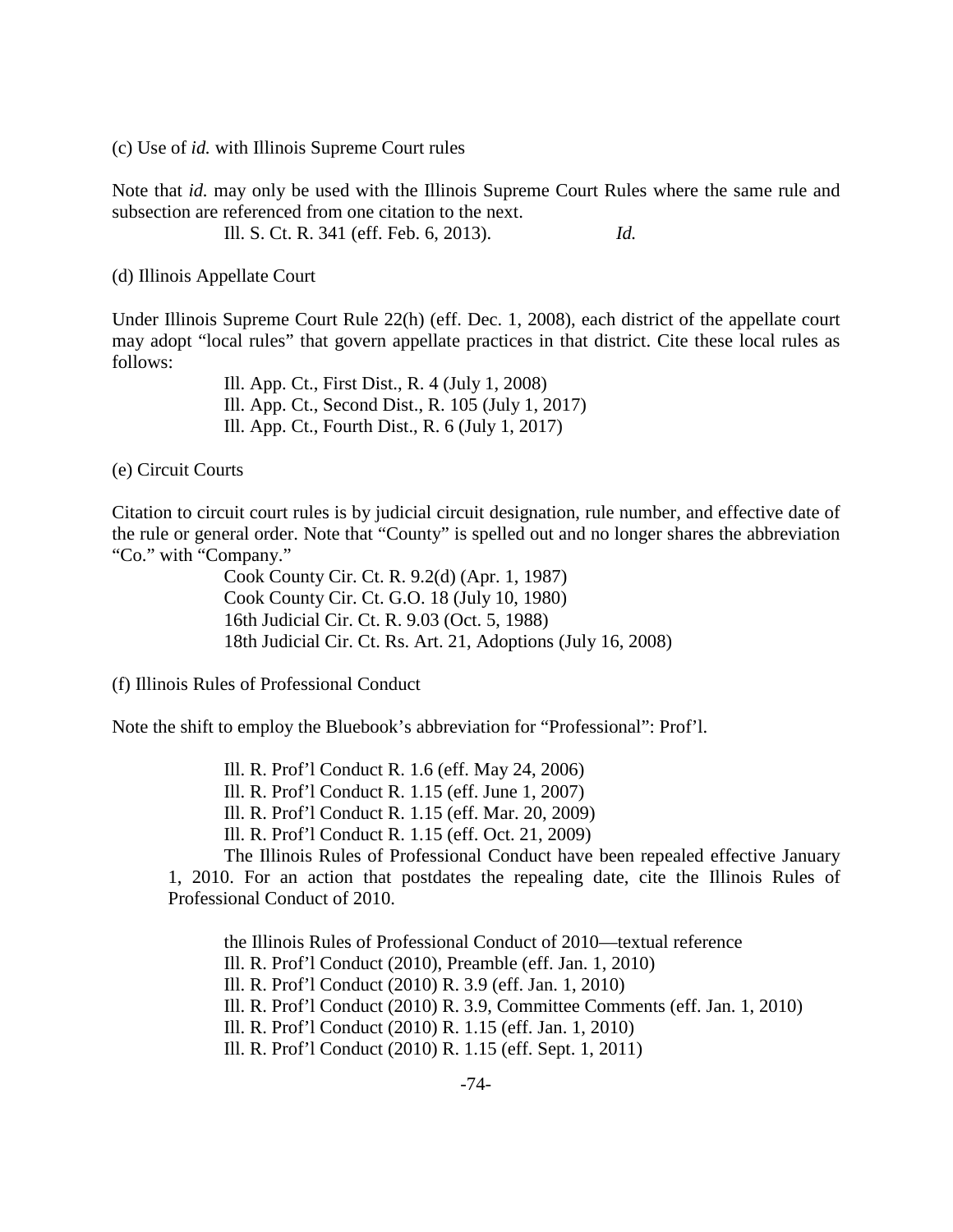Ill. R. Prof'l Conduct (2010) R.1.15 cmt. 4 (eff. July 1, 2015)—note that numbered comments employ the abbreviation for "comment"

(g) Illinois Rules of Evidence

Illinois Rule of Evidence 101 (eff. Jan. 6, 2015) Ill. R. Evid. 101 (eff. Jan. 6, 2015). Ill. Rs. Evid. 104, 105 (eff. Jan. 1, 2011)

# *(12) Local Ordinances*

*Partial exception to Bluebook Rule 12.9.2*: no state required for Illinois

Cite local ordinances by the name of the political unit, type of code (*e.g.*, municipal code, county code, zoning ordinance), section, paragraph or other part number, and the most specific adopted, amended, or effective date available for the cited portion (indicated parenthetically). If both an effective date and date of adoption or approval are provided, use the most recent date of legal effect.

> Chicago Municipal Code § 8-4-015 (added June 17, 1992) Calumet City Municipal Code § 10-1 (adopted May 26, 2005) Calumet City Municipal Code §§ 10-1, 10-2 (adopted May 26, 2005) Calumet City Municipal Code §§ 10-1 to 10-3 (adopted May 26, 2005) Peoria City Code § 9.5-29 (amended Oct. 11, 2016) Cook County Ordinance No. 06-O-50 (approved Nov. 14, 2006) Champaign County Ordinance No. 822, § 42 (approved Jan. 24, 2008) Alton Ordinance No. 7164 (eff. Jan. 1, 2010)

Where the ordinance is one of a non-Illinois municipality or county, give the name of the state parenthetically, using the postal abbreviation.

Phoenix (AZ) Municipal Code § 1 (eff. Jan. 1, 1985)

Cite a local ordinance in full or remove the effective date.

Cook County Ordinance No. 06-O-50 (approved Nov. 14, 2006) ordinance No. 06-O-50

If there is no "No." or "§" before the ordinance number, capitalize "Ordinance." Ordinance 822 *Not* ordinance 822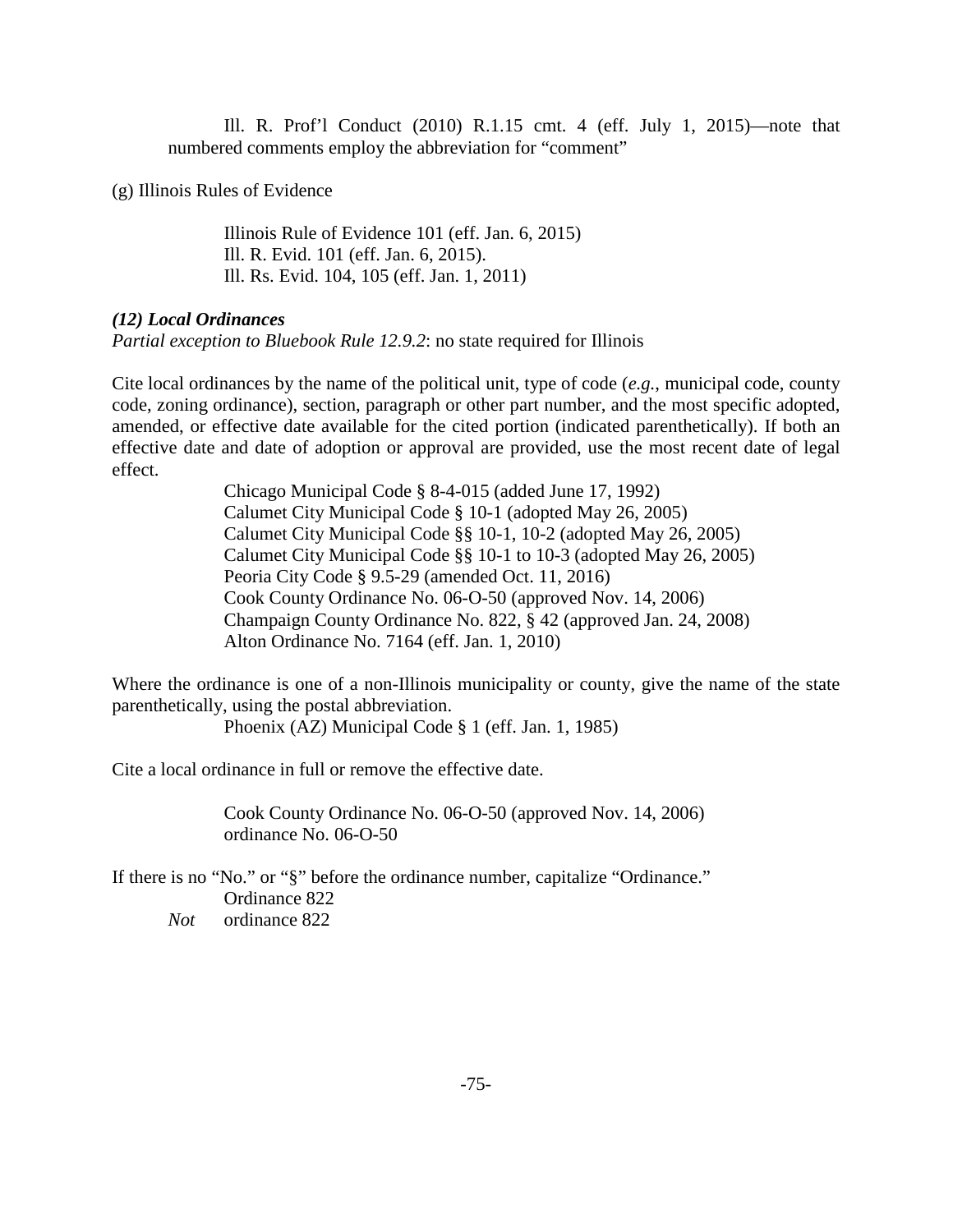## *(13) Constitutions*

*Minor Exception to Bluebook R11*: commas

The following forms should be used in citing constitutions and their commentary. Note that, as an exception to the Bluebook's Rule 11, a comma appears after the abbreviation "Const." or analogous part.

U.S. Const., art. I, § 9 U.S. Const., amend. XIV Ill. Const. 1970, art. I, § 9 Ill. Const. 1870, art. VI (amended 1964), § 1 ILCS Ann., 1970 Const., art. XIII, § 8, Constitutional Commentary (Smith-Hurd 1983) Ill. Ann. Stat., 1970 Const., art. XIII, § 8, Constitutional Commentary, at 310-11 (Smith-Hurd 1971)

*(14) United States Code*

Pursuant to the Bluebook, Table T1, cite the United States Code (U.S.C.) and the appropriate date of publication, for federal statutes contained therein.

19 U.S.C. § 1485 (2012) *Id.* § 1486 19 U.S.C. §§ 1485, 1486 (2012) 19 U.S.C. §§ 1485(a)(1)-(3) (2012)

Note that the United States Code is only published every six years (*i.e.*, 2000, 2006, 2012). Where necessary, intervening amendments can be cited via the supplement, which should appear with a roman numeral and the year (*i.e.*, Supp. V 2006).

19 U.S.C. § 1485 (Supp. V 2006)

After the first full reference to a particular section of the U.S.C. (including the year), the year may be omitted from each subsequent U.S.C. citation.

Use the section sign (§) in text only in references to the United States Code. Textual reference to a provision within the United States Code should not include a year of publication.

The general rule in cases arising under 42 U.S.C. § 1983 is that a plaintiff need not exhaust administrative remedies before turning to the courts for relief.

The United States Code contains numerous short titles and popular names, many of which can be found by use of the "Popular Name Tool," located at [http://uscode.house.gov/popularnames/](http://uscode.house.gov/popularnames/popularnames.htm) [popularnames.htm](http://uscode.house.gov/popularnames/popularnames.htm) (last visited Aug. 8, 2017).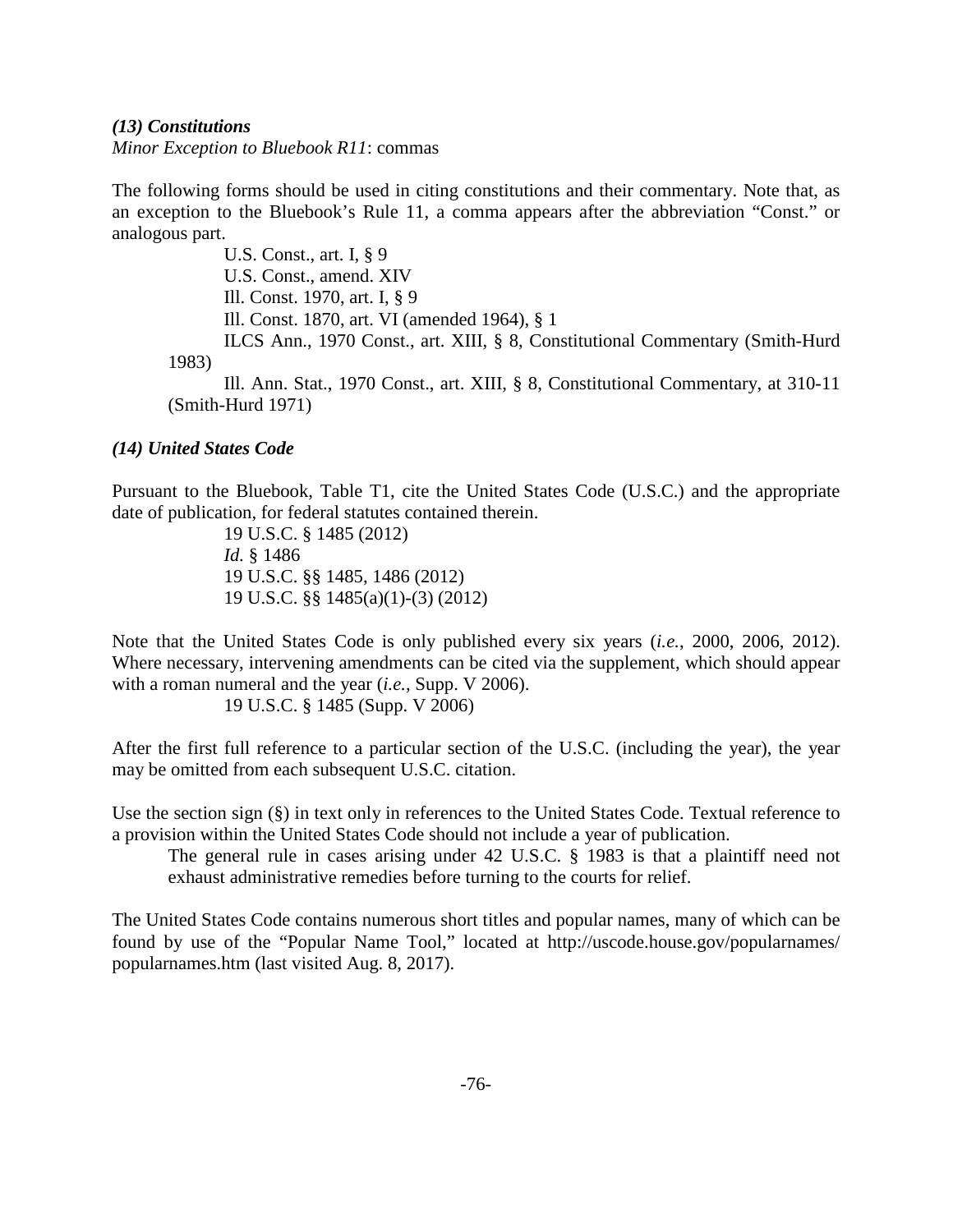## *(15) Illinois Pattern Jury Instructions*

## (a) Civil

The first two editions of Illinois Pattern Jury Instructions, Civil, were printed as bound volumes, which were updated by use of either pocket parts or soft-cover supplements. The third edition was a loose-leaf publication. Beginning in 1995, annual and bi-annual soft-cover editions have been issued and the numbered-edition series discontinued. Because of the differences in publication methods, the citation forms for the first three editions vary from those of the more recent editions. Use the appropriate form the first time an IPI is cited. Thereafter, use of the short form is acceptable, whether the citation is to the same or to a different instruction within the same edition.

Setting up "Illinois Pattern Jury Instructions, Civil, No. 10.01 (2000) (hereinafter IPI Civil (2000))" would permit later use in the opinion of "IPI Civil (2000) No. 10.02," without giving a full citation to No. 10.02 first.

First edition:

Illinois Pattern Jury Instructions, Civil, No. \_\_\_ (1st ed. 1961) (hereinafter IPI Civil 1st)

Illinois Pattern Jury Instructions, Civil, No. \_\_\_ (1st ed. Supp. 1965) (hereinafter IPI Civil (Supp. 1965))

Second edition:

Illinois Pattern Jury Instructions, Civil, No. \_\_\_ (2d ed. 1971) (hereinafter IPI Civil 2d)

Illinois Pattern Jury Instructions, Civil, No. \_\_\_ (2d ed. Supp. 1977) (hereinafter IPI Civil (Supp. 1977))

Third edition:

Illinois Pattern Jury Instructions, Civil, No. \_\_\_ (3d ed. 1994) (hereinafter IPI Civil 3d)

Year editions (1995, 2000, 2005, 2006):

Illinois Pattern Jury Instructions, Civil, No. \_\_\_ (1995) (hereinafter IPI Civil (1995))

Illinois Pattern Jury Instructions, Civil, No. \_\_\_ (Supp. 1997) (hereinafter IPI Civil (Supp. 1997))

Note that a comma is no longer required after "hereinafter," making the form for jury instructions consistent with all other uses of "hereinafter."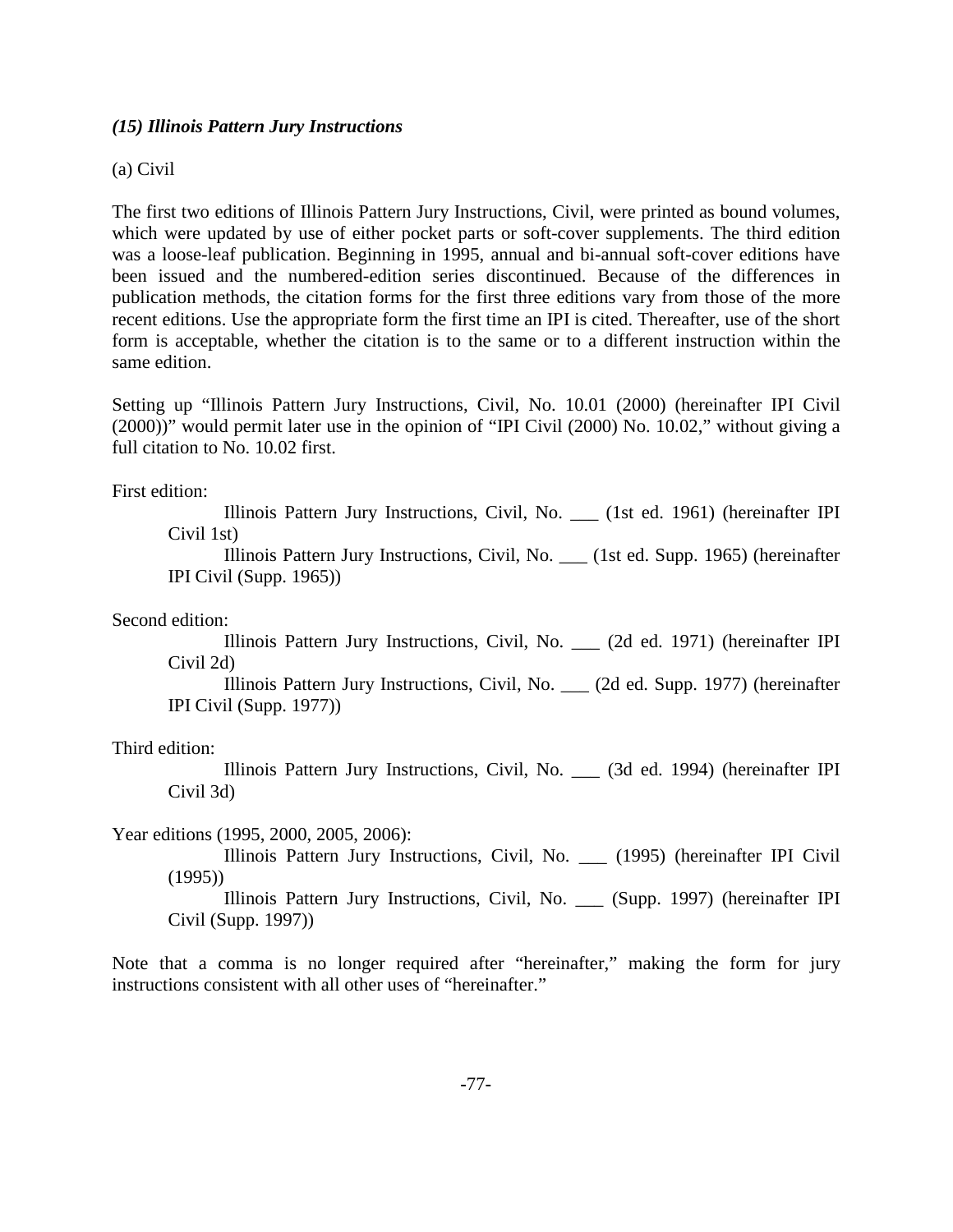(b) Criminal

There have been four editions of the Illinois Pattern Jury Instructions, Criminal, issued since 1968. Unlike the civil instructions, all criminal instructions have been issued in a serialedition format, with soft-cover supplements. The appropriate edition should be cited as follows:

First edition:

Illinois Pattern Jury Instructions, Criminal, No. \_\_\_ (1st ed. 1961) (hereinafter IPI Criminal 1st)

Illinois Pattern Jury Instructions, Criminal, No. \_\_\_ (1st ed. Supp. 1965) (hereinafter IPI Criminal (Supp. 1965))

#### Second edition:

Illinois Pattern Jury Instructions, Criminal, No. \_\_\_ (2d ed. 1981) (hereinafter IPI Criminal 2d)

Illinois Pattern Jury Instructions, Criminal, No. \_\_\_ (2d ed. Supp. 1987) (hereinafter IPI Criminal 2d (Supp. 1987))

Illinois Pattern Jury Instructions, Criminal, No. \_\_\_ (2d ed. Supp. 1989) (hereinafter IPI Criminal 2d (Supp. 1989))

### Third edition:

Illinois Pattern Jury Instructions, Criminal, No. \_\_\_ (3d ed. 1992) (hereinafter IPI Criminal 3d)

Illinois Pattern Jury Instructions, Criminal, No. \_\_\_ (3d ed. Supp. 1992) (hereinafter IPI Criminal 3d (Supp. 1992))

Illinois Pattern Jury Instructions, Criminal, No. \_\_\_ (3d ed. Supp. 1996) (hereinafter IPI Criminal 3d (Supp. 1996))

### Fourth edition:

Illinois Pattern Jury Instructions, Criminal, No. \_\_\_ (4th ed. 2000) (hereinafter IPI Criminal 4th)

Illinois Pattern Jury Instructions, Criminal, No. \_\_\_ (4th ed. Supp. 2009) (hereinafter IPI Criminal 4th (Supp. 2009))

(c) Post-2011 Instructions

To cite the online Illinois Pattern Jury Instructions, use the following citation form:

Illinois Pattern Jury Instructions, Criminal, No. 1.01 (approved July 18, 2014) (hereinafter IPI Criminal No. 1.01)

Some of the instructions have not been revised since they were first posted online on December 8, 2011. In such an instance, it is permissible to cite the last bound edition or the current online version.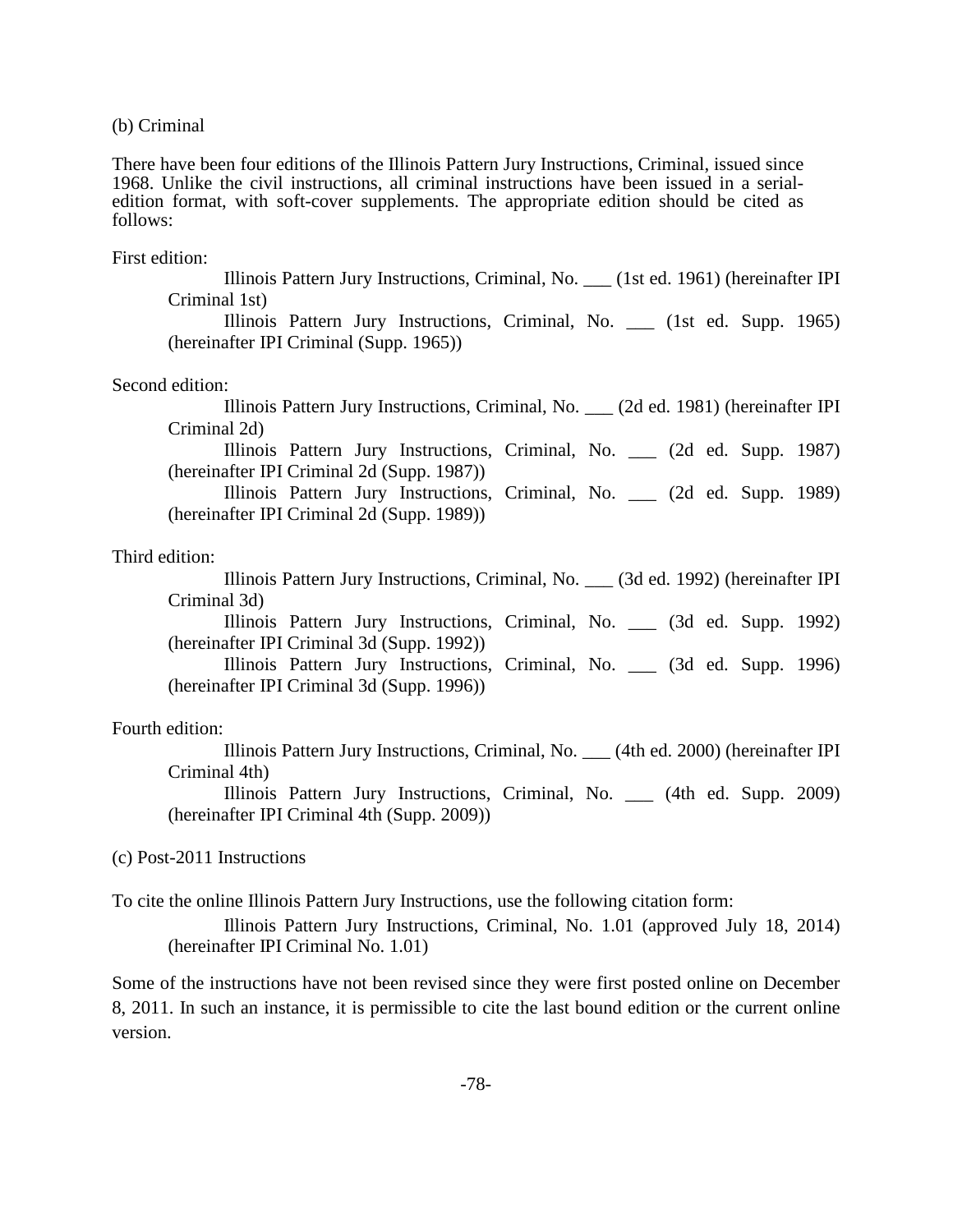## *(16) Paragraph and Section Symbols*

In a citation, use the section sign  $(\S)$  or paragraph symbol  $(\P)$ . Section symbols are used in text only for textual references to the United States Code appearing in the format " $\sim$  U.S.C. §  $\sim$ ." There is no exception for using the paragraph symbol outside of a citation. Always spell out "paragraph" in text.

Where used, there is a single space between the symbol and the number that follows. One space is present irrespective of whether the source cited included the space.

| § 1   | not | §1    |
|-------|-----|-------|
| $\P2$ | not | $\P2$ |

For multiple sections or paragraphs, use two symbols.

| $\S\S 1, 3$ | not | § 1, 3    |
|-------------|-----|-----------|
| $\P\P 2, 4$ | not | $\P$ 2, 4 |

Always hyphenate consecutive numbers.

| $§$ § 1-2    | not | $\S\S 1, 2$ |
|--------------|-----|-------------|
| $\P\P 2 - 3$ | not | $\P\P 2, 3$ |

# *(17) Brackets*

Some publications use square brackets around numbered parts in their organizational scheme. Because square brackets are used by the courts to denote changes to quoted material, confusion could result from retaining those brackets used by those publishers. Instead, convert the square brackets to round parentheses within a citation.

### *(18) Initials and Spaces*

An initial followed by another letter requires a space. Two single initials in sequence do not require a space.

*In re Ch. C.*, 2012 IL App (4th) 110762-U *But In re S.L.*, 2014 IL 115424

In a citation that contains a capital letter followed by a comma, use a space after the comma and between the other letters of the abbreviation. With no commas, individual initials can be compressed.

*Board of Education v. A, C & S, Inc.*, 131 Ill. 2d 428 (1989) *But VC&M, Ltd. v. Andrews*, 2013 IL 114445 *But State Bank of Cherry v. CGB Enterprises, Inc.*, 2013 IL 113836

In a citation that contains a capital letter followed by a period and then an ampersand, use a space after the period.

*People ex rel. No. 3 J. & E. Discount, Inc. v. Whitler*, 81 Ill. 2d 473, 479-80 (1980)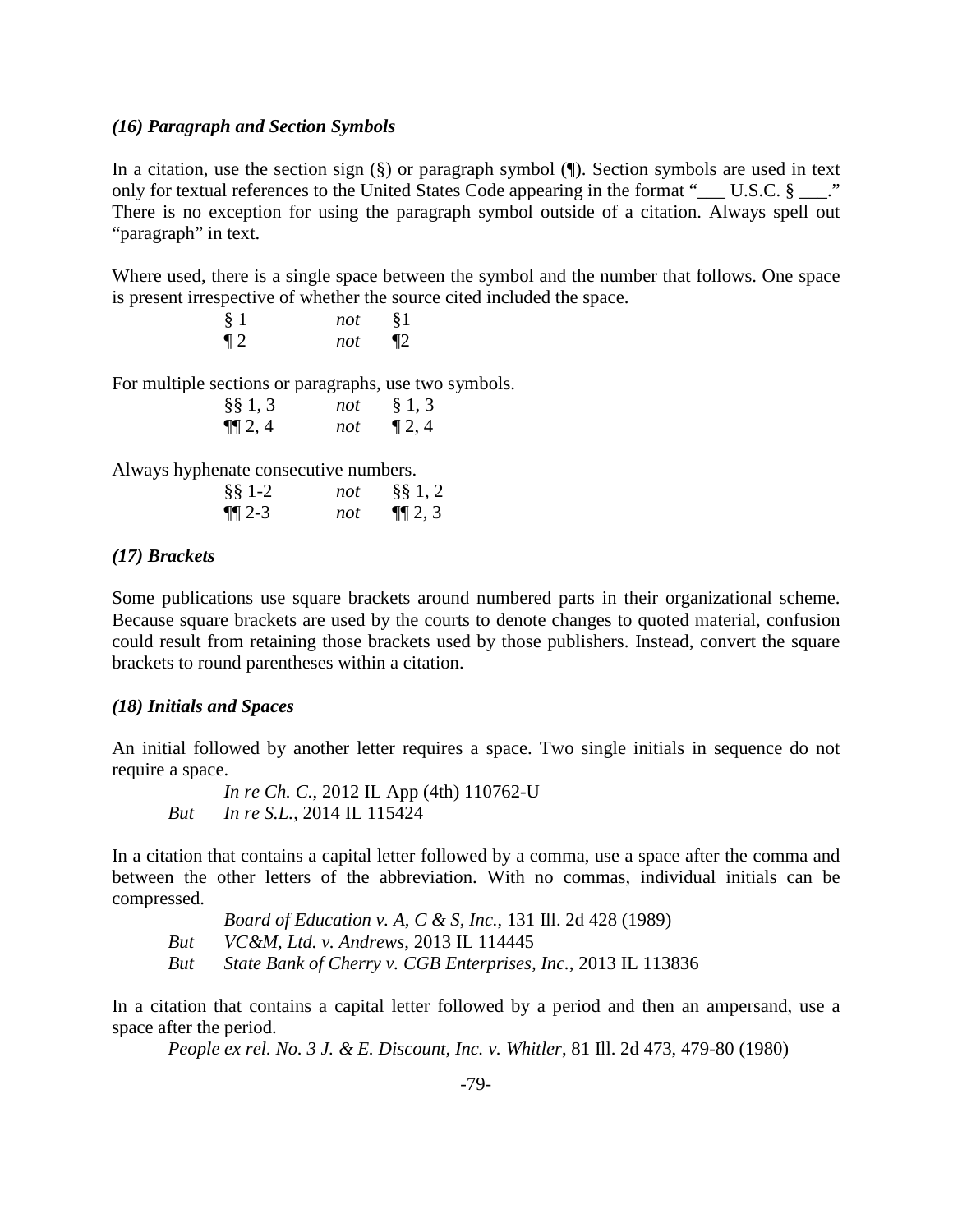In single-initial abbreviations, whether lowercase or all-capital, no space is added.

f.o.b. U.S.C. USO R.E.J., Inc.

For spacing purposes, treat a citation's ordinal as a single initial. Note that abbreviations such as Ill. and App. are still considered to be multiple letters.

F.2d *But* Ill. 2d Ill. App. 3d F. Supp.

Treat an ampersand as a single initial only when appearing with all-capital abbreviations without periods.

R&E Trucking Company

# **C. Citing Secondary Sources**

# *(1) Restatements of the Law*

Restatement (Second) of Torts § 343 (1965)

Note that, in distinction to the citation prescribed in the Bluebook (20th ed. 2015), no institutional author is required—the Restatements are so well recognized as to not require one.

# *(2) Treatises and Handbooks*

In citing treatises with multiple editions, it is necessary to consult the title page of the treatise, not merely the cover. There are occasionally shifts in the title between editions, and these must be represented in citation. Setting up a short form to the treatise's common name can then be employed. Note that an "at" with a page number may additionally be employed, where the cited section is long enough that a page number would be helpful.

[VOL] Wayne R. LaFave, Search and Seizure § \_\_\_ (5th ed. 2012).

William L. Prosser, Handbook of the Law of Torts § (4th ed. 1971)

Prosser and Keeton on the Law of Torts § \_\_\_ (W. Page Keeton *et al.* eds., 5th ed. 1984)

*Or* Prosser and Keeton on the Law of Torts § \_\_\_ (W. Page Keeton, Dan B. Dobbs, Robert E. Keeton & David G. Owen eds., 5th ed. 1984).

Michael H. Graham, Cleary and Graham's Handbook of Illinois Evidence § (7th ed. 1999).

McCormick's Handbook of the Law of Evidence § \_\_\_ (Edward W. Cleary ed., 2d ed. 1972) (hereinafter McCormick on Evidence).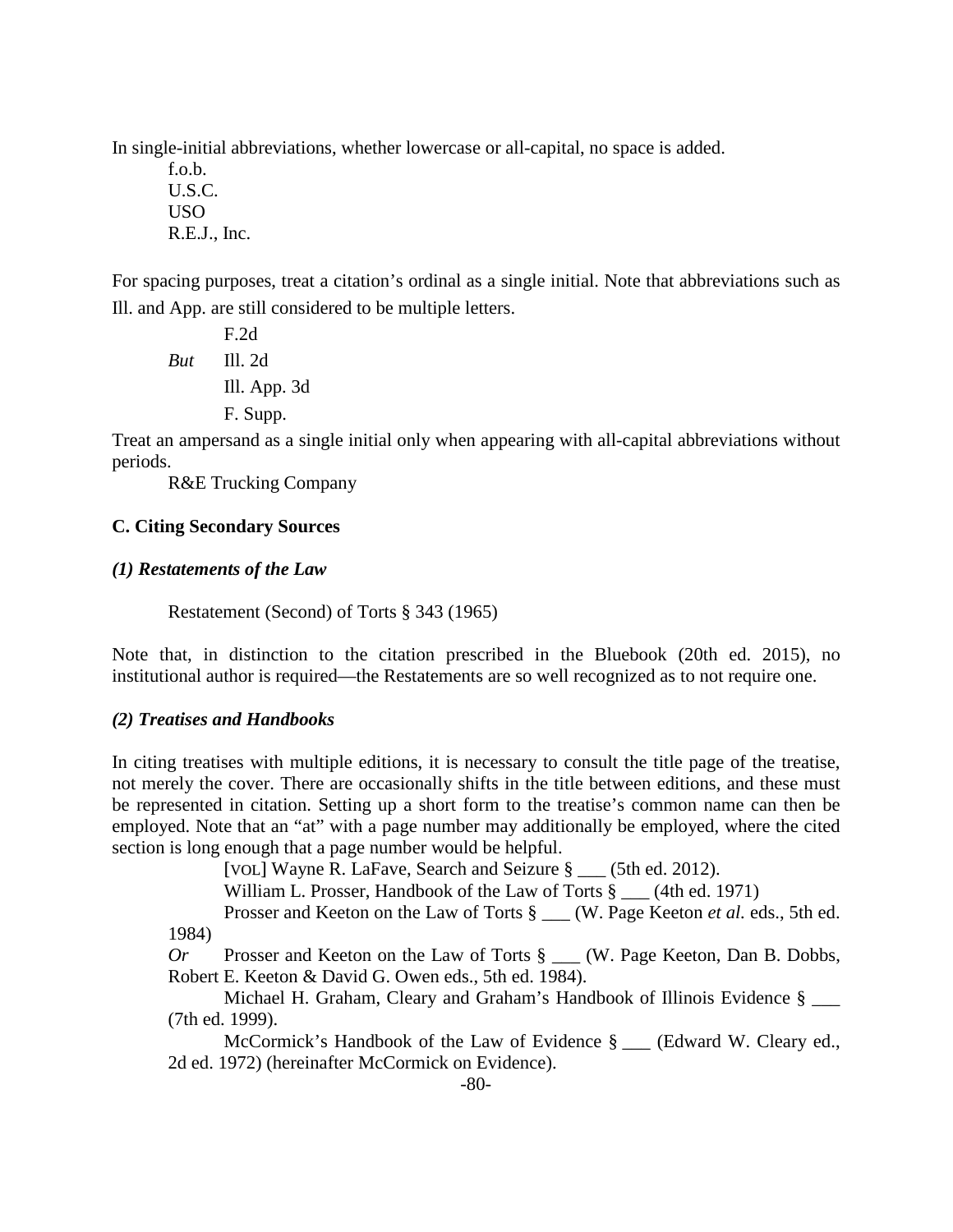Short: McCormick on Evidence § \_\_\_ (Edward W. Cleary ed., 2d ed. 1972).

### *(3) Books in the Illinois Practice Series*

The series name "Illinois Practice" is considered part of the title, for citation purposes. It is set off from the title of the volume group by a comma.

[VOL] Richard A. Michael, Illinois Practice, Civil Procedure Before Trial § \_\_\_ (1989)

18 Robert S. Hunter, Illinois Practice, Estate Planning and Administration § 154:4 (4th ed. 2007)

## *(4) IICLE*

In citing to Illinois Institute for Continuing Legal Education publications, cite an individual article as if it were in a legal periodical (author's full name, with the article title in italics), then indicate that the article is "in" the appropriate main volume.

Francis Hess, *Terminating Installment Contracts*, in Illinois Real Estate Litigation § 12.5 (Ill. Inst. for Cont. Legal Educ. 1984)

Only the overall article title is included in the citation, not the title of the particular section.

Robert G. Markoff, Jeffrey A. Albert, Steven A. Markoff, & Christopher J. McGeehan, *Citation to Discover Assets*, in Creditors' Rights in Illinois § 2.63 (Ill. Inst. for Cont. Legal Educ. 2014)

*Not* Robert G. Markoff, Jeffrey A. Albert, Steven A. Markoff, & Christopher J. McGeehan, *Instructions for Respondents Answering Citation to Discover Assets*, in Creditors' Rights in Illinois § 2.63 (Ill. Inst. for Cont. Legal Educ. 2014)

## *(5) Illinois Law and Practice*

As a legal encyclopedia, Illinois Law and Practice's citation is analogous to the citations for *Corpus Juris Secundum* and *American Jurisprudence*. Accordingly, its title is abbreviated in a manner that treatises and most other secondary sources are not.

> [VOL] Ill. L. and Prac. *Damages* § \_\_\_ ([YEAR]) 46 Am. Jur. 2d *Judgments* § 395 (1969)

#### *(6) The Diagnostic and Statistical Manual of Mental Disorders*

The Diagnostic and Statistical Manual (DSM) is a nonlegal source cited with relative frequency. Both the full name and abbreviation appear on the title page; both are represented in the citation form. Note that the fourth edition uses roman numerals while the fifth edition uses arabic numerals. Where a section title is not used, a comma and "at" should be employed between DSM-5 and the page number.

American Psychiatric Association, Diagnostic and Statistical Manual of Mental Disorders, Fourth Edition, Text Revision, DSM-IV-TR (2000)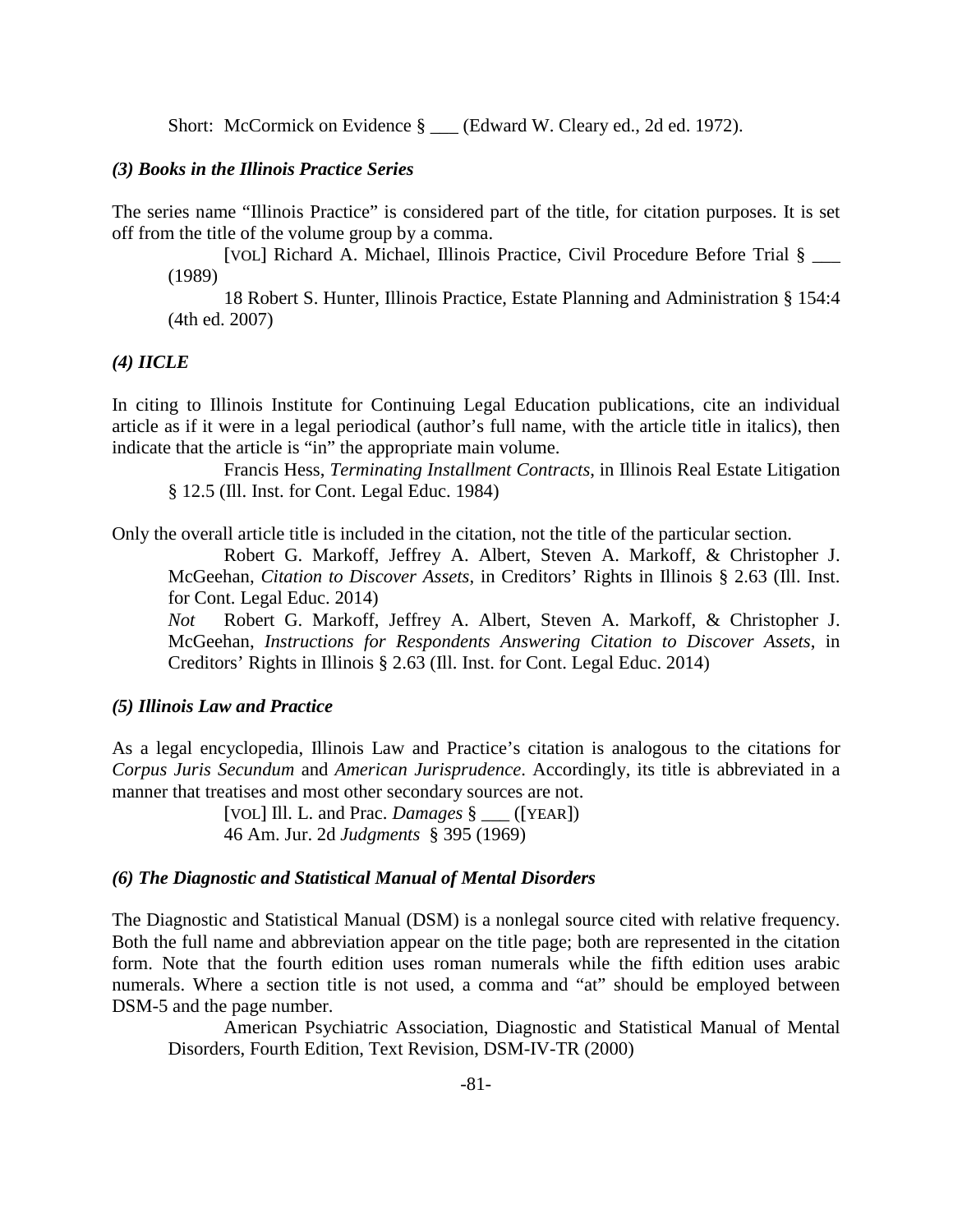Short: DSM-IV, at 715

American Psychiatric Association, Diagnostic and Statistical Manual of Mental Disorders, 5th Edition, DSM-5 *Paraphilic Disorders* 685-705 (2013) Short: DSM-5, at 718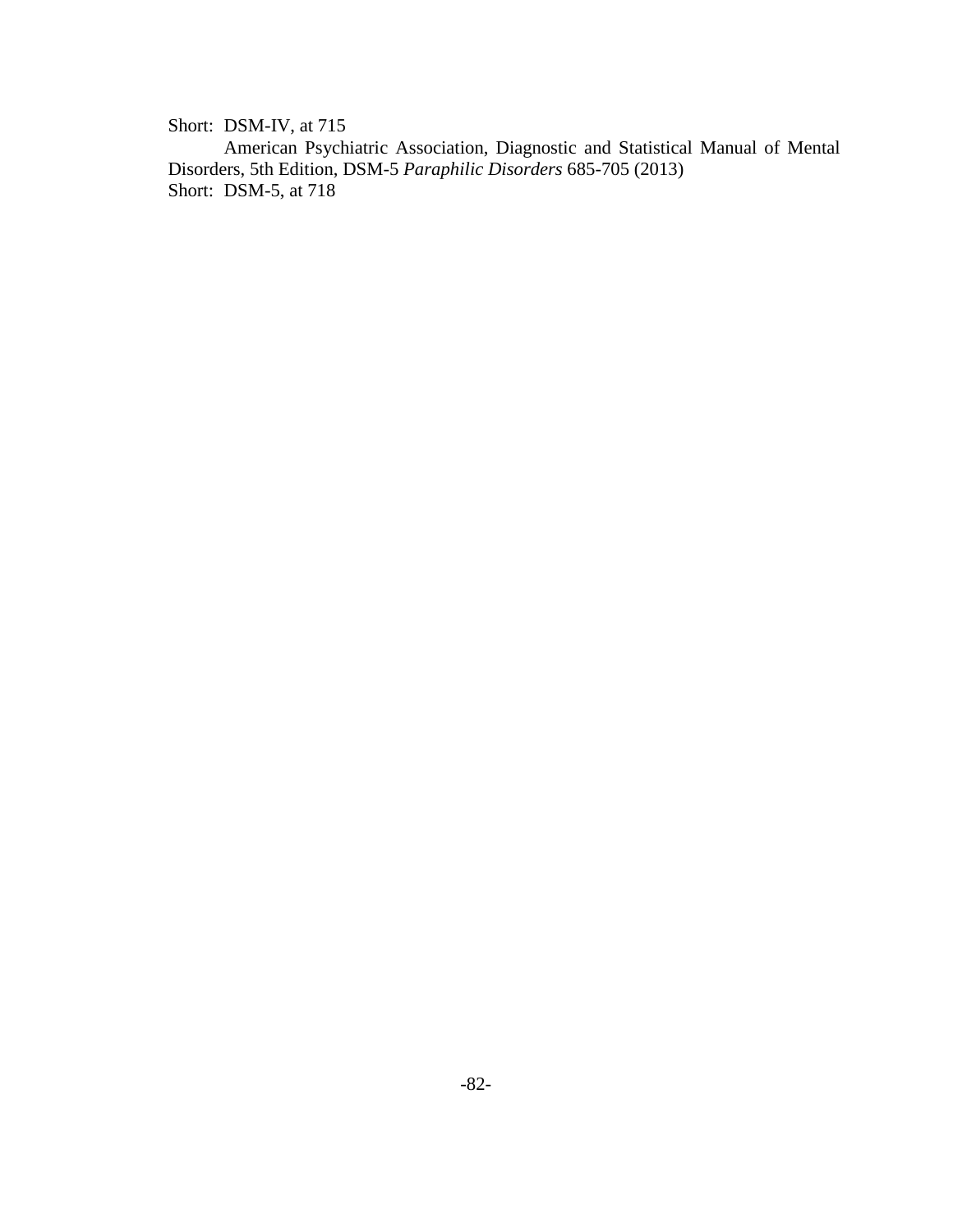| <b>TYPE</b>                          | <b>EXAMPLE</b>                                                                                                                                                                                                            | <b>NOTES</b>                                                                         |
|--------------------------------------|---------------------------------------------------------------------------------------------------------------------------------------------------------------------------------------------------------------------------|--------------------------------------------------------------------------------------|
| <b>CONSTITUTIONS</b>                 |                                                                                                                                                                                                                           |                                                                                      |
|                                      | U.S. Const., art. I, $\S$ 9<br>U.S. Const., amend. XIV<br>Ill. Const. 1970, art. I, § 9<br>Ill. Const. 1870, art. VI (amended 1964), §<br>1                                                                               | Note the comma<br>after<br>the<br>abbreviation<br>"Const."                           |
| Convention transcripts               | 3 Record of Proceedings, Sixth Illinois<br><b>Constitutional Convention 1480</b><br>(statements of Delegate Lawlor)<br>(hereinafter Proceedings)<br>Proceedings 1481 (statements of Delegate<br>Lawlor)                   |                                                                                      |
| <b>CASES</b>                         |                                                                                                                                                                                                                           |                                                                                      |
| Public-domain citation<br>(Illinois) | People v. White, 2011 IL 109689, ¶ 139<br>White, 2011 IL 109689<br>White, 2011 IL 109689, 11 63-64<br>$Id.$ —same paragraph<br>Id. ¶ 63.—new paragraph                                                                    |                                                                                      |
| Minors/juveniles                     | In re Ch. C., 2012 IL App (4th) 110762-U<br>In re S.L., 2014 IL 115424                                                                                                                                                    |                                                                                      |
| Consecutive paragraphs               | People v. Castleberry, 2015 IL 116916,<br>$\P[18-19]$                                                                                                                                                                     |                                                                                      |
| Footnote                             | Crawford v. Washington, 541 U.S. 36, 59<br>n.9 (2004).<br><i>People v. White, 2011 IL 109689, [12 n.2.]</i>                                                                                                               |                                                                                      |
| Supervisory orders                   | People v. Woods, No. 3-07-0919 (Oct. 9,<br>2009).                                                                                                                                                                         |                                                                                      |
| Plurality, separate opinions         | Hamdi v. Rumsfeld, 542 U.S. 507, 517<br>(2004) (plurality opinion)<br>People v. Maldonado, 109 Ill. 2d 319, 325<br>$(1985)$ (Ward, J., dissenting)                                                                        |                                                                                      |
| Parallel citation                    | People v. Sharpe, 216 Ill. 2d 481, 487, 839<br>N.E.2d 492, 498 (2005)<br>Sharpe, 216 Ill. 2d at 487.<br>Id. at 487.<br>Snyder v. Heidelberger, 2011 IL 111052,<br>$\P$ 1, 935 N.E.2d 415.<br>Snyder, 2011 IL 111052, ¶ 1. | Include<br>North<br>Eastern<br>Reporter<br>citation<br>only on<br>first use, if used |

# **APPENDIX: Citation Form Reference Table**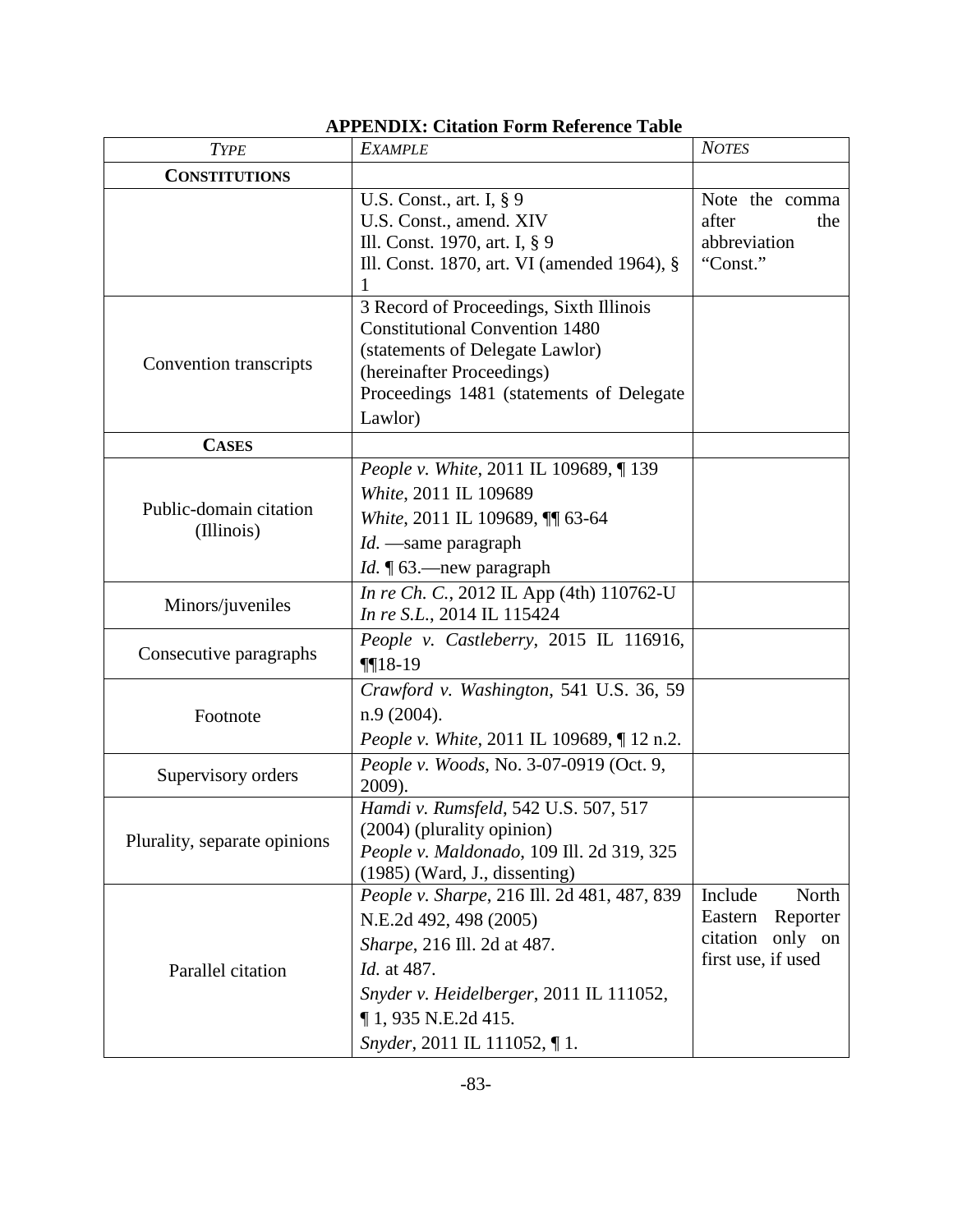|                                           | $Id. \P 2.$                                                                                                                                                                                                                                                                                                                                                                                                                                                             |                                                                                                                                        |
|-------------------------------------------|-------------------------------------------------------------------------------------------------------------------------------------------------------------------------------------------------------------------------------------------------------------------------------------------------------------------------------------------------------------------------------------------------------------------------------------------------------------------------|----------------------------------------------------------------------------------------------------------------------------------------|
| Official reporter not yet<br>available    | Miller v. Alabama, 567 U.S. ___, ___, 132<br>S. Ct. 2455, 2460 (2012).<br>Miller, 567 U.S. at ___, 132 S. Ct. at 2460.<br><i>Id.</i> at ____, 132 S. Ct. at 2460.                                                                                                                                                                                                                                                                                                       |                                                                                                                                        |
| Subsequent and prior history              | Kingston v. Turner, 133 Ill. App. 3d 677<br>$(1985)$ , rev'd, 115 Ill. 2d 445 (1987)—<br>subsequent<br>Kingston v. Turner, 115 Ill. 2d 445 (1987),<br>rev'g 133 Ill. App. 3d 677 (1985)—prior                                                                                                                                                                                                                                                                           |                                                                                                                                        |
| Internal cross-reference                  | Supra ¶ 12 n.2<br><i>Infra</i> $\P$ 32                                                                                                                                                                                                                                                                                                                                                                                                                                  | N <sub>o</sub><br>J.,<br>dissenting)<br>parenthetical,<br>no<br><i>id.</i> of <i>supra/infra</i>                                       |
| Public-domain citation<br>(another state) | Glaeske v. Shaw, 2003 WI App 71, ¶ 9,<br>261 Wis. 2d 549, 661 N.W. 2d 420.<br>Glaeske, 2003 WI App 71, ¶ 9.<br>Id. $\P$ 9.                                                                                                                                                                                                                                                                                                                                              | Include<br>regional<br>parallel<br>reporter<br>citation<br>only on<br>first use                                                        |
| Rule 23 orders                            | People v. Castro, 127 Ill. App. 3d 1159<br>(1984) (table) (unpublished order under<br>Supreme Court Rule 23)-preferred<br>citation<br>People v. Castro, No. 1-83-2151 (Ill.<br>1984) (unpublished order under Supreme<br>Court Rule 23)—acceptable citation<br>People v. Brown, 2011 IL App (5th)<br>090400-U—public domain<br>People v. Applewhite, No. 1-13-1549<br>(2014) (unpublished summary order under<br>Illinois Supreme Court Rule $23(c)$ —<br>summary order |                                                                                                                                        |
| Circuit court order                       | Marconi v. City of Joliet, No. 10-MR-165<br>(Cir. Ct. Will County, July 21, 2011)                                                                                                                                                                                                                                                                                                                                                                                       | Italicize only for<br>dispositional<br>order                                                                                           |
| <b>RULES</b>                              |                                                                                                                                                                                                                                                                                                                                                                                                                                                                         |                                                                                                                                        |
| Illinois Supreme Court Rules              | Ill. S. Ct. R. 315(d) (eff. Sept. 1, 2006)<br>Ill. S. Ct. R. 315(a), (d) (eff. Feb. 26, 2010)<br>Ill. S. Ct. R. 22, Committee Comments<br>(rev. Feb. 1, 1984).                                                                                                                                                                                                                                                                                                          | When<br>used<br>textually<br>as<br>"Illinois Supreme<br>Court Rule $\_\cdot$ "<br>an effective date<br>alone may follow.<br>With "Rule |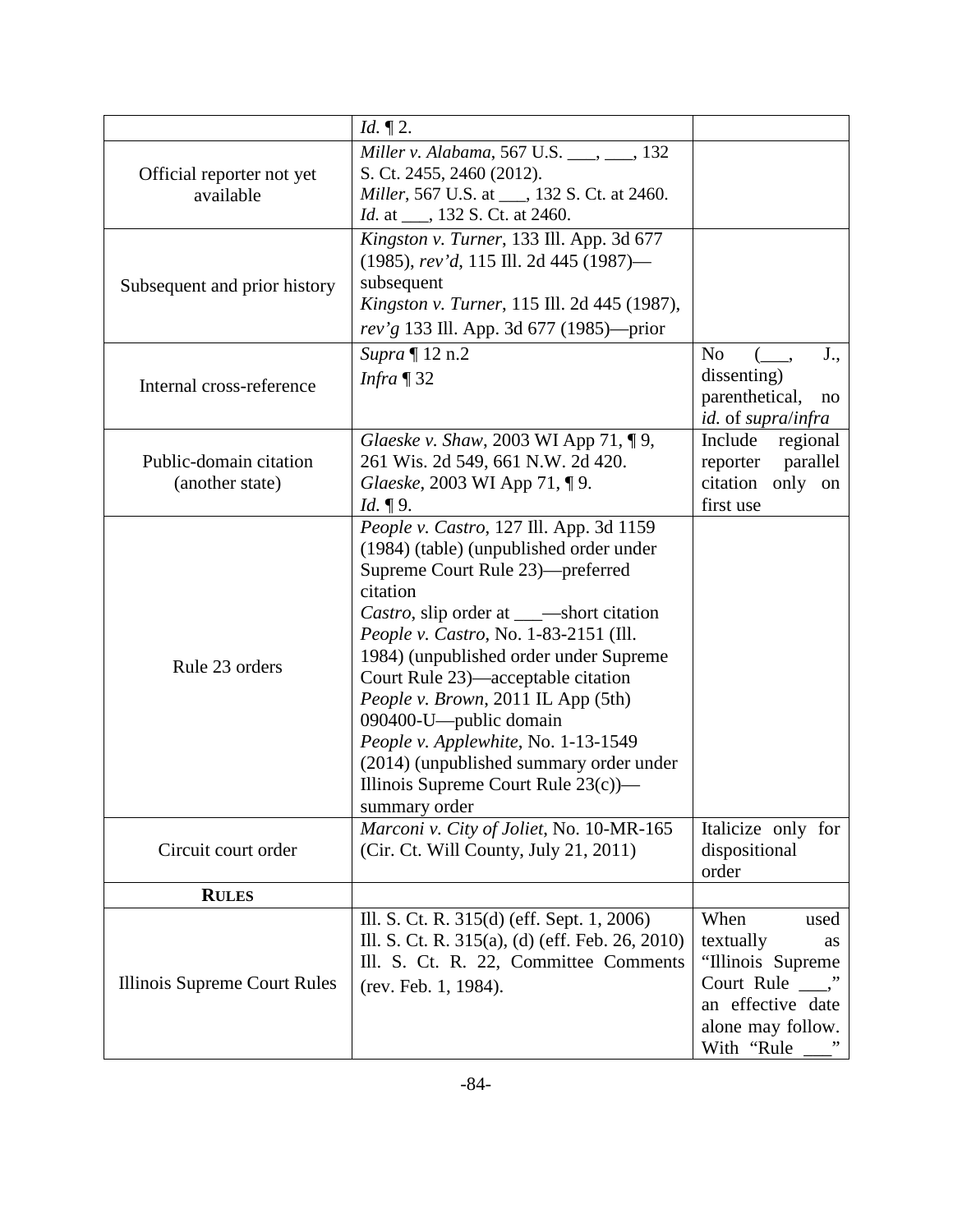|                                      |                                                                                                                                                                                                                                                                                                                                                                                                                                                                                                          | textually, the full<br>citation<br>should                                                                                                                                                                                                                                                                                                                      |
|--------------------------------------|----------------------------------------------------------------------------------------------------------------------------------------------------------------------------------------------------------------------------------------------------------------------------------------------------------------------------------------------------------------------------------------------------------------------------------------------------------------------------------------------------------|----------------------------------------------------------------------------------------------------------------------------------------------------------------------------------------------------------------------------------------------------------------------------------------------------------------------------------------------------------------|
|                                      |                                                                                                                                                                                                                                                                                                                                                                                                                                                                                                          | follow.                                                                                                                                                                                                                                                                                                                                                        |
| <b>Rules of Professional Conduct</b> | Ill. R. Prof'l Conduct R. 1.6 (eff. May 24,<br>2006)<br>Ill. R. Prof'l Conduct (2010) R. 3.9 (eff.<br>Jan. 1, 2010)<br>Ill. R. Prof'l Conduct (2010) R. 3.9,<br>Committee Comments (eff. Jan. 1, 2010)<br>Ill. R. Prof'l Conduct (2010) R.1.15 cmt. 4<br>(eff. July 1, 2015)                                                                                                                                                                                                                             | <b>Note</b><br>that<br>the<br>Illinois Rules of<br>Professional<br>Conduct<br>were<br>repealed<br>and<br>replaced in 2010;<br>the citation form<br>must be clear as<br>to which is cited.                                                                                                                                                                      |
| Illinois Rules of Evidence           | Ill. R. Evid. 101 (eff. Jan. 6, 2015).<br>Ill. Rs. Evid. 104, 105 (eff. Jan. 1, 2011).                                                                                                                                                                                                                                                                                                                                                                                                                   | Where<br>"Illinois<br>Rule of Evidence<br>is<br>used<br>textually,<br>the<br>effective date can<br>be<br>noted<br>parenthetically.                                                                                                                                                                                                                             |
| Appellate court rules                | Ill. App. Ct., First Dist., R. 4 (July 1, 2008)<br>Ill. App. Ct., Second Dist., R. 105 (July 1,<br>2017)                                                                                                                                                                                                                                                                                                                                                                                                 |                                                                                                                                                                                                                                                                                                                                                                |
| Circuit court rules                  | Cook County Cir. Ct. R. 9.2(d) (Apr. 1,<br>1987)<br>18th Judicial Cir. Ct. Rs. Art. 21,<br>Adoptions (July 16, 2008)                                                                                                                                                                                                                                                                                                                                                                                     | "County"<br>is<br>spelled out,<br>not<br>abbreviated.                                                                                                                                                                                                                                                                                                          |
| <b>PATTERN INSTRUCTIONS</b>          |                                                                                                                                                                                                                                                                                                                                                                                                                                                                                                          |                                                                                                                                                                                                                                                                                                                                                                |
| Civil                                | Illinois Pattern Jury Instructions, Civil, No.<br>(1st ed. 1961) (hereinafter IPI Civil<br>1st)<br>Illinois Pattern Jury Instructions, Civil, No.<br>(1st ed. Supp. 1965) (hereinafter IPI<br>Civil (Supp. 1965))<br>Illinois Pattern Jury Instructions, Civil, No.<br>(2d ed. 1971) (hereinafter IPI Civil 2d)<br>Illinois Pattern Jury Instructions, Civil, No.<br>(3d ed. 1994) (hereinafter IPI Civil 3d)<br>Illinois Pattern Jury Instructions, Civil, No.<br>(1995) (hereinafter IPI Civil (1995)) | Setting<br>up<br>"Illinois<br>Pattern<br>Jury Instructions,<br>Civil, No. 10.01<br>(2000)<br>(hereinafter<br><b>IPI</b><br>Civil<br>$(2000)$ "<br>would permit later<br>use in the opinion<br>"IPI<br>of<br>Civil<br>(2000)<br>No.<br>$10.02$ ,"<br>without<br>giving<br>full<br>a<br>citation<br>No.<br>to<br>10.02 first. Note<br>there is no comma<br>after |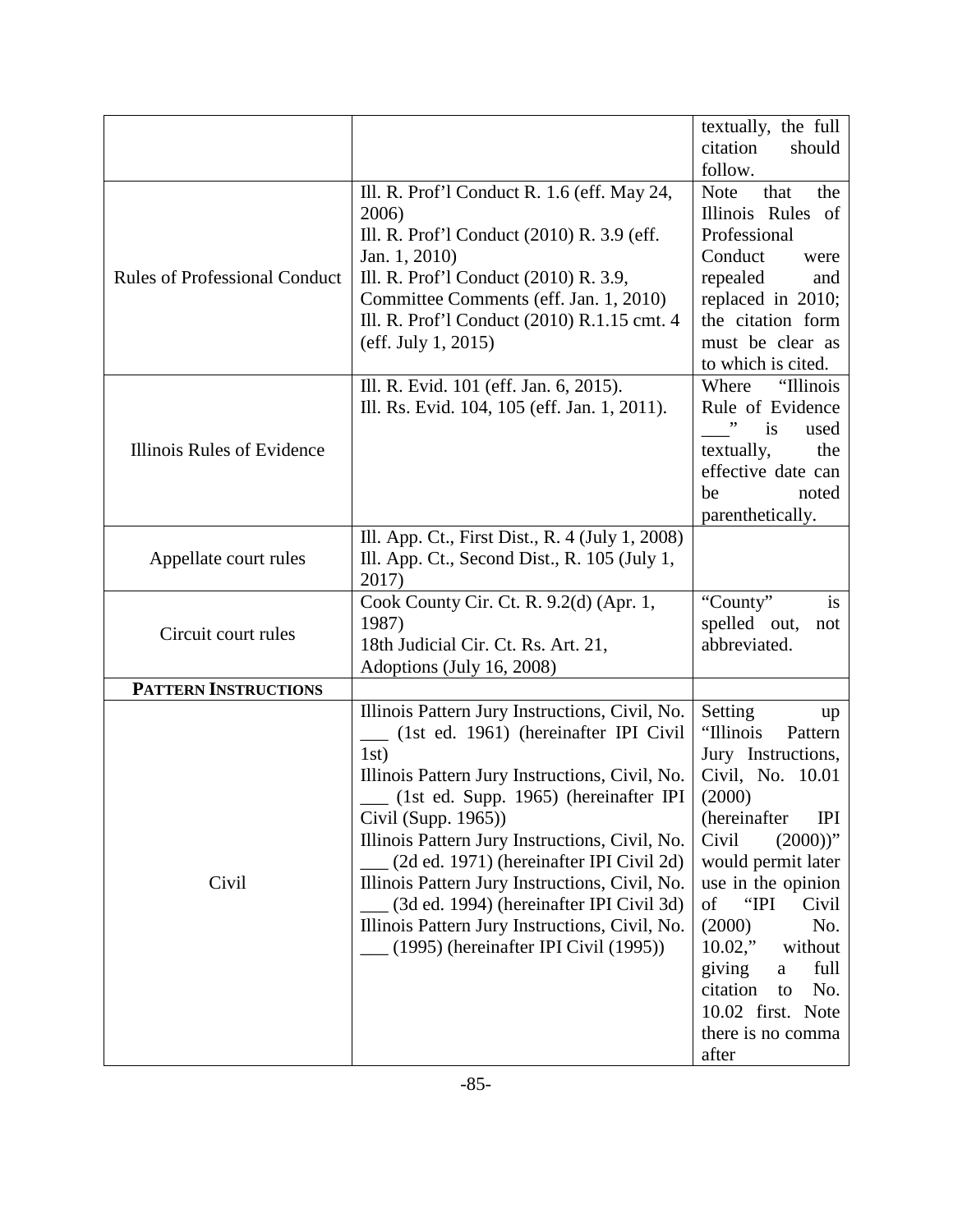|                                   |                                                                                                                                                                                                                                                                                                                                                                                                                                                                                                                                                                  | "hereinafter."                                                                                                   |
|-----------------------------------|------------------------------------------------------------------------------------------------------------------------------------------------------------------------------------------------------------------------------------------------------------------------------------------------------------------------------------------------------------------------------------------------------------------------------------------------------------------------------------------------------------------------------------------------------------------|------------------------------------------------------------------------------------------------------------------|
| Criminal                          | Illinois Pattern Jury Instructions, Criminal,<br>No. (1st ed. 1961) (hereinafter IPI<br>Criminal 1st)<br>Illinois Pattern Jury Instructions, Criminal,<br>No. __ (1st ed. Supp. 1965) (hereinafter<br>IPI Criminal (Supp. 1965))<br>Illinois Pattern Jury Instructions, Criminal,<br>No. __ (2d ed. 1981) (hereinafter IPI<br>Criminal 2d)<br>Illinois Pattern Jury Instructions, Criminal,<br>No. __ (3d ed. 1992) (hereinafter IPI<br>Criminal 3d)<br>Illinois Pattern Jury Instructions, Criminal,<br>No. __ (4th ed. 2000) (hereinafter IPI<br>Criminal 4th) |                                                                                                                  |
| After 2011                        | Illinois Pattern Jury Instructions, Criminal,<br>No. 1.01 (approved July 18,<br>2014)<br>(hereinafter IPI Criminal No. 1.01)                                                                                                                                                                                                                                                                                                                                                                                                                                     | Cite<br>online<br>version                                                                                        |
| <b>STATUTES, LEGISLATIVE</b>      |                                                                                                                                                                                                                                                                                                                                                                                                                                                                                                                                                                  |                                                                                                                  |
| <b>Illinois Compiled Statutes</b> | 720 ILCS 5/7-1 (West 2010)                                                                                                                                                                                                                                                                                                                                                                                                                                                                                                                                       | Citation to even-<br>year<br>volumes<br>generally<br>appropriate                                                 |
| ILCS (odd year)                   | 720 ILCS 5/7-1 (West Supp. 2013)                                                                                                                                                                                                                                                                                                                                                                                                                                                                                                                                 | Citation to supp.<br>appropriate where<br>amendments<br>relevant<br>to<br>the<br>action occur in<br>that year    |
| Federal                           | federal Truth in Lending Act (TILA) (15<br>U.S.C. § 1601 et seq. (2012))-to cite<br>entire act                                                                                                                                                                                                                                                                                                                                                                                                                                                                   | Popular<br>names<br>found<br>online.<br>Acronyms widely<br>used, esp.<br>when<br>appearing<br>in<br>regulations. |
| ILCS, multiple sections           | 735 ILCS 5/2-615, 2-619 (West 2010)<br>720 ILCS 5/9-1, 9-2, 9-4 (West 2010)<br>720 ILCS 5/9-1 to 9-3 (West 2010)<br>720 ILCS 5/9-1(b)(6)(a)(i)-(iv) (West<br>2010)                                                                                                                                                                                                                                                                                                                                                                                               | Hyphens are used<br>to show range and<br>within<br>section<br>numbers<br>(not)<br>longer dashes)                 |
| ILCS, entire act                  | 720 ILCS 5/1-1 et seq. (West 2010)                                                                                                                                                                                                                                                                                                                                                                                                                                                                                                                               | Exception<br>to<br>Bluebook: et seq.<br>supported                                                                |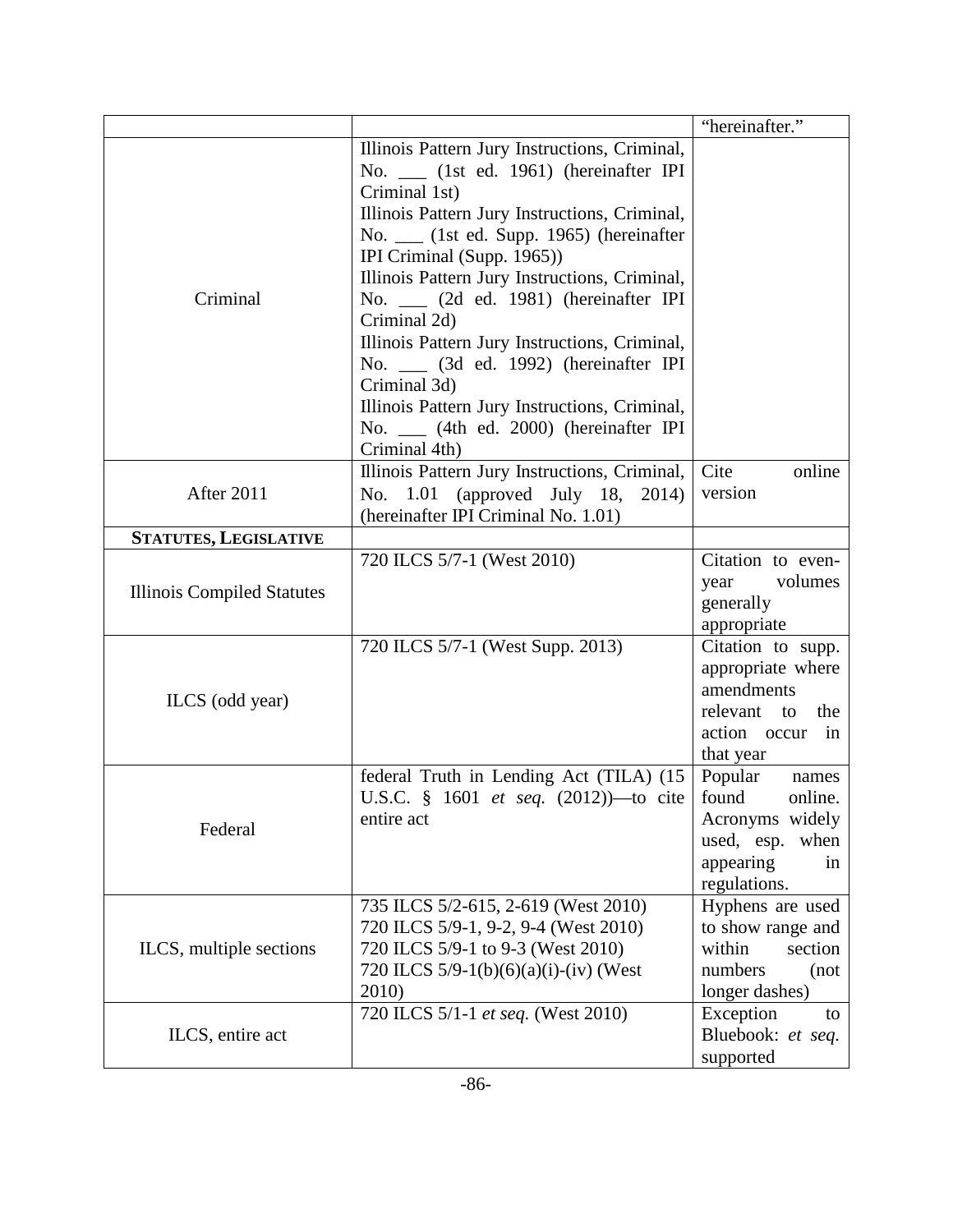|                                  | 42 U.S.C. § 1983 (1994)                           | Id. citation now             |
|----------------------------------|---------------------------------------------------|------------------------------|
|                                  | Id. § 1981                                        | broadly<br>more              |
|                                  | 735 ILCS 5/2-1401 (West 2014)                     | for<br>supported             |
|                                  | <i>Id.</i> $\S$ 2-1401.1.                         | $ILCS$ ;<br>include          |
|                                  |                                                   |                              |
|                                  |                                                   | everything<br>that           |
| Id.                              |                                                   | would<br>appear              |
|                                  |                                                   | after the forward            |
|                                  |                                                   | slash from the full          |
|                                  |                                                   | <b>ILCS</b><br>citation.     |
|                                  |                                                   | Must be within               |
|                                  |                                                   | the same act.                |
|                                  | Ill. Rev. Stat. 1989, ch. 38, ¶7-5                | versions<br>Older            |
|                                  | Ill. Rev. Stat. 1989, ch. 38, $\P$ 7-5(a)(2), (3) | the<br>may<br>use            |
|                                  | Ill. Rev. Stat., 19xx Supp., ch. 38, ¶[7-5,       | section<br>symbol,           |
| <b>Illinois Revised Statutes</b> | $7 - 7$                                           | the<br>rather<br>than        |
|                                  |                                                   | paragraph                    |
|                                  |                                                   | symbol;<br>follow            |
|                                  |                                                   | the convention of            |
|                                  |                                                   | the version cited            |
|                                  | Pub. Act 87-1154 (eff. Jan. 1, 1993)              | <b>ILCS</b><br>date<br>No    |
| <b>Public Acts</b>               | (amending 705 ILCS 405/4-4).                      | needed<br>in<br>the          |
|                                  | Pub. Act 98-0010, § 5 (eff. May 6, 2013)          | parenthetical                |
|                                  | (amending 235 ILCS 5/4-2, 6-2).                   |                              |
|                                  | 725 ILCS Ann. 5/106-1, Committee                  | To be employed               |
|                                  | Comments-1963, at 351 (Smith-Hurd                 | where the council            |
|                                  | 1992).                                            | commentary,                  |
| <b>Annotated ILCS</b>            | Ill. Ann. Stat., ch. 110, 12-619, Historical      | historical<br>and            |
|                                  | and Practice Notes, at 662 (Smith-Hurd            | practice note, or            |
|                                  | 1983).                                            | similar material is          |
|                                  |                                                   | to be cited.                 |
|                                  | 91st Ill. Gen. Assem., Senate Proceedings,        |                              |
|                                  | May 12, 1999, at 14 (statements of Senator        |                              |
|                                  | Hawkinson)                                        |                              |
| <b>Legislative Debates</b>       | 81st Ill. Gen. Assem., House Proceedings,         |                              |
|                                  | June 30, 1981, at 717 (statements of              |                              |
|                                  | Representative Dunn)                              |                              |
|                                  | 83d Ill. Gen. Assem., House Bill 463, 1983        |                              |
| <b>Bills</b>                     | Sess.                                             |                              |
|                                  | 94th Ill. Gen. Assem., Senate Bill 1790,          |                              |
|                                  | 2005 Sess.; House Bill 4761, 2006 Sess.           |                              |
| <b>ADMINISTRATIVE</b>            |                                                   |                              |
| <b>MATERIALS</b>                 |                                                   |                              |
| Illinois Administrative Code     | 1 Ill. Adm. Code 100                              | Date information             |
|                                  | 1 Ill. Adm. Code 100.Subpart L                    | required<br>for<br><i>is</i> |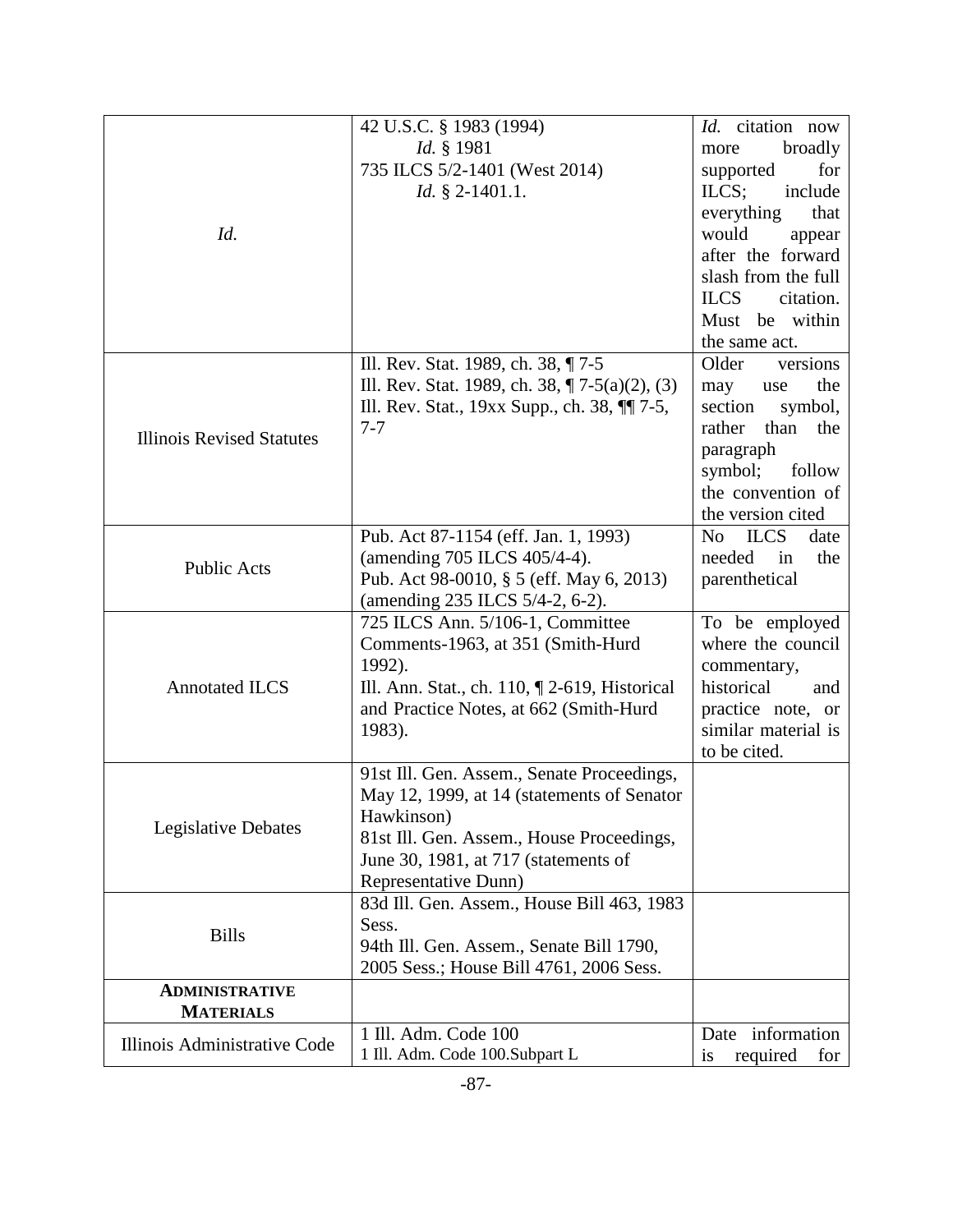|                                | 1 Ill. Adm. Code 100.500 (1998)              | citation<br>to<br>a |
|--------------------------------|----------------------------------------------|---------------------|
|                                | 1 Ill. Adm. Code 100.100, amended at 17      | specific section    |
|                                | Ill. Reg. 10414 (eff. July 1, 1993) (prior   |                     |
|                                | version)                                     |                     |
|                                | 6 Ill. Reg. 5981 (eff. May 3, 1982)          |                     |
| Illinois Register              | 29 Ill. Reg. 2149 (proposed Feb. 14, 2005)   |                     |
|                                | 36 Ill. Reg. 4150 (emergency rule eff. Feb.  |                     |
|                                | 29, 2012)                                    |                     |
|                                | 29 Ill. Reg. 2149, 2154-55 (proposed Feb.    |                     |
|                                | $14, 2005$ ) $-pin$                          |                     |
|                                | Ameren Illinois Co., Ill. Comm. Comm'n       | Id. usage limited   |
|                                | No. 13-0192, at 142 (Order-Final Dec. 18,    | to same document    |
|                                | 2013)                                        | within<br>the       |
| <b>Commerce Commission</b>     | Ameren, Ill. Comm. Comm'n No. 13-0192,       | commerce            |
|                                | at 142.                                      | commission case     |
|                                | Id. at 142.                                  |                     |
|                                | Moberly, Ill. Hum. Rts. Comm'n Rep.          |                     |
| Human Rights Commission        | 1992SF0137, at __ (Mar. 6, 1993).            |                     |
|                                | Pleasure Driveway & Park District of         |                     |
|                                | Peoria, 6 PERI 12042 (ISLRB 1990)-           |                     |
|                                | Illinois State Labor Relations Board         |                     |
| Labor relations                | American Federation of State, County &       |                     |
|                                | Municipal Employees, Council 31, 24          |                     |
|                                | PERI ¶84 (ILRB State Panel 2008)—            |                     |
|                                | Illinois Labor Relations Board, State Panel  |                     |
|                                | Mills, Ill. Pollution Control Bd. Op. 93-69, |                     |
| <b>Pollution Control Board</b> | at $\_\_$ (Dec. 7, 1993).                    |                     |
|                                | Jones v. Chicago Transit Authority, Ill.     |                     |
| Workers' Compensation          | Workers' Comp. Comm'n, No. 10-WC-            |                     |
|                                | 25860 (Dec. 23, 2011).                       |                     |
|                                | Jones, Ill. Workers' Comp. Comm'n, No.       |                     |
|                                | 10-WC-25860.                                 |                     |
|                                | Mosby v. Massman Traylor Alberici, No.       |                     |
|                                | 12-WC-38972 (Jan. 2, 2014) ("Addendum        |                     |
|                                | to Arbitration Decision," at 2).             |                     |
| <b>ORDINANCES</b>              |                                              |                     |
|                                | Chicago Municipal Code § 8-4-015 (added      | Remove effective    |
|                                | June 17, 1992)                               | when<br>date<br>not |
| Local ordinance                | Calumet City Municipal Code §§ 10-1, 10-     | ordinance<br>citing |
|                                | 2 (adopted May 26, 2005)                     | in full.            |
|                                | Calumet City Municipal Code §§ 10-1 to       |                     |
|                                | 10-3 (adopted May 26, 2005)                  |                     |
|                                | Cook County Ordinance No. 06-O-50            |                     |
|                                | (approved Nov. 14, 2006)                     |                     |
|                                |                                              |                     |